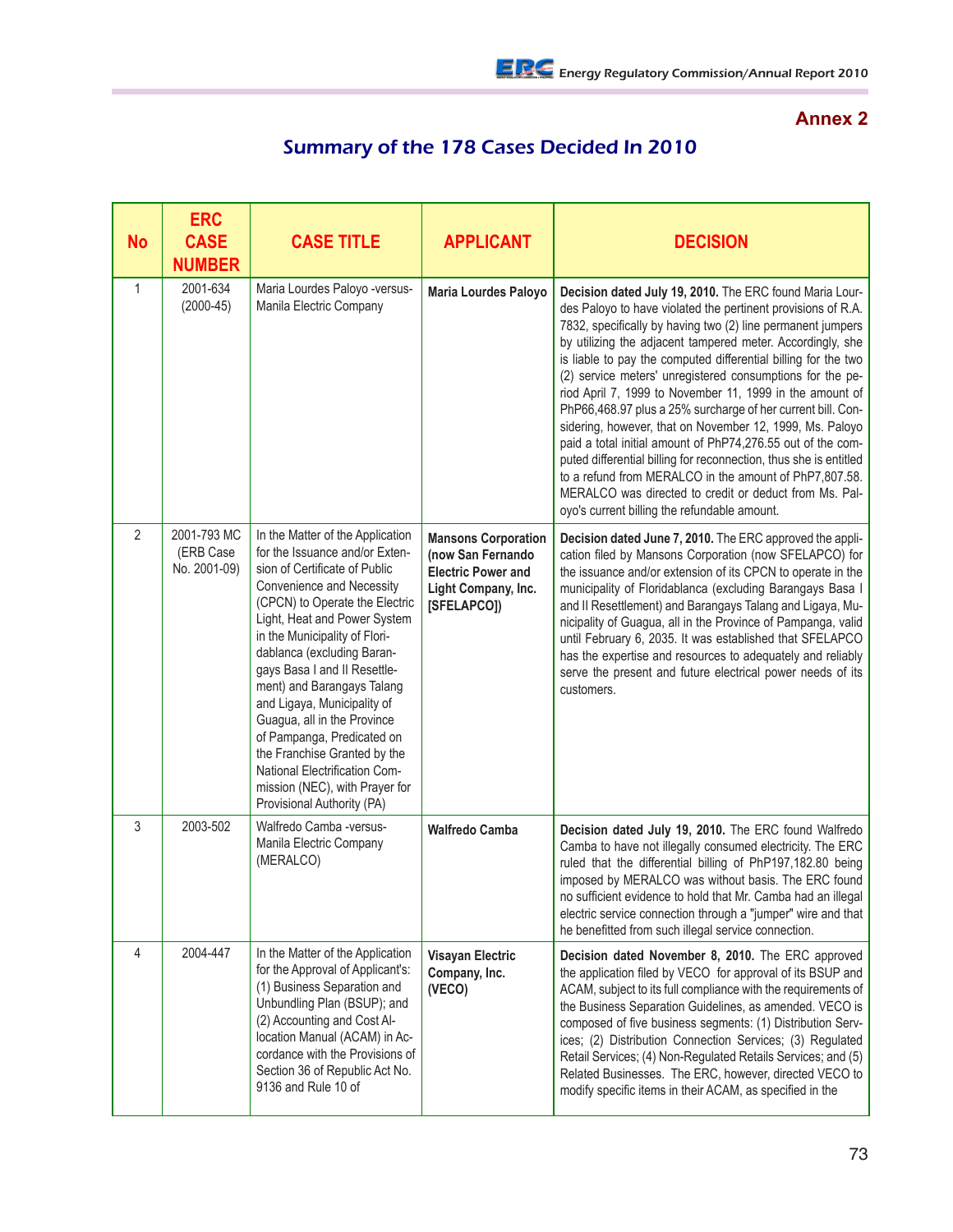| <b>No</b> | <b>ERC</b><br><b>CASE</b><br><b>NUMBER</b> | <b>CASE TITLE</b>                                                                                                                                                                                                                                                                                                                               | <b>APPLICANT</b>                                    | <b>DECISION</b>                                                                                                                                                                                                                                                                                                                                                                                                                                                                                                                                                                                                                                                                                                                                                                                                                                                                                                                                                                                                                                                                                                                                                                                                                    |
|-----------|--------------------------------------------|-------------------------------------------------------------------------------------------------------------------------------------------------------------------------------------------------------------------------------------------------------------------------------------------------------------------------------------------------|-----------------------------------------------------|------------------------------------------------------------------------------------------------------------------------------------------------------------------------------------------------------------------------------------------------------------------------------------------------------------------------------------------------------------------------------------------------------------------------------------------------------------------------------------------------------------------------------------------------------------------------------------------------------------------------------------------------------------------------------------------------------------------------------------------------------------------------------------------------------------------------------------------------------------------------------------------------------------------------------------------------------------------------------------------------------------------------------------------------------------------------------------------------------------------------------------------------------------------------------------------------------------------------------------|
|           |                                            | its Implementing Rules and<br>Regulations (IRR)                                                                                                                                                                                                                                                                                                 |                                                     | Decision. In addition to that, the ERC directed VECO to<br>submit the following: (1) Accounting Separation Statements;<br>(2) Management Responsibility Statement; (3) Auditor's<br>Report; (4) General Information Sheet; (5) Compliance Re-<br>port; and (6) Consolidated copy of its relevant ACAM, where<br>the ACAM has been amended. Moreover, in the event that<br>VECO will modify the approved ACAM, it must submit to<br>the ERC the following: (1) Precise details of the proposed<br>changes; (2) Reasons and justification for such alteration<br>or changes; and (3) Effect of that change in the Accounting<br>Separation Statements.                                                                                                                                                                                                                                                                                                                                                                                                                                                                                                                                                                               |
| 5         | 2004-484                                   | In the Matter of the Application<br>for the Approval of Applicant's:<br>(1) Business Separation and<br>Unbundling Plan (BSUP);<br>and (2) Accounting and Cost<br>Allocation Manual (ACAM) in<br>Accordance with the Provi-<br>sions of Section 36 of Republic<br>Act No. 9136 and Rule 10 of<br>its Implementing Rules and<br>Regulations (IRR) | Angeles Electric,<br><b>Corporation (AEC)</b>       | Decision dated October 18, 2010. The ERC approved the<br>application filed by AEC for approval of its BSUP and ACAM,<br>subject to its full compliance with the requirements of the<br>Business Separation Guidelines, as amended. AEC is com-<br>posed of five business segments: (1) Distribution Services;<br>(2) Distribution Connection Services; (3) Regulated Retail<br>Services; (4) Non-Regulated Retails Services; and (5) Relat-<br>ed Businesses. The ERC, however, directed AEC to modify<br>specific items in their ACAM, as specified in the Decision. In<br>addition to that, the ERC directed AEC to submit the follow-<br>ing: (1) Accounting Separation Statements; (2) Management<br>Responsibility Statement; (3) Auditor's Report; (4) General<br>Information Sheet; (5) Compliance Report; and (6) Consoli-<br>dated copy of its relevant ACAM, where the ACAM has been<br>amended. Moreover, in the event that AEC will modify the<br>approved ACAM, it must submit to the ERC the following: (1)<br>Precise details of the proposed changes; (2) Reasons and<br>justification for such alteration or changes; and (3) Effect of<br>that change in the Accounting Separation Statements.                   |
| 6         | 2004-486                                   | In the Matter of the Application<br>for the Approval of Applicant's:<br>(1) Business Separation and<br>Unbundling Plan (BSUP);<br>and (2) Accounting and Cost<br>Allocation Manual (ACAM) in<br>Accordance with the Provi-<br>sions of Section 36 of Republic<br>Act No. 9136 and Rule 10 of<br>its Implementing Rules and<br>Regulations (IRR) | Dagupan<br><b>Electric, Corporation</b><br>(DECORP) | Decision dated October 18, 2010. The ERC approved the<br>application filed by DECORP for approval of its BSUP and<br>ACAM, subject to its full compliance with the requirements of<br>the Business Separation Guidelines, as amended. DECO-<br>RP is composed of five business segments: (1) Distribution<br>Services; (2) Distribution Connection Services; (3) Regu-<br>lated Retail Services; (4) Non-Regulated Retails Services;<br>and (5) Related Businesses. The ERC, however, directed<br>DECORP to modify specific items in their ACAM, as speci-<br>fied in the Decision. In addition to that, the ERC directed<br>DECORP to submit the following: (1) Accounting Separation<br>Statements; (2) Management Responsibility Statement; (3)<br>Auditor's Report; (4) General Information Sheet; (5) Com-<br>pliance Report; and (6) Consolidated copy of its relevant<br>ACAM, where the ACAM has been amended. Moreover, in<br>the event that DECORP will modify the approved ACAM, it<br>must submit to the ERC the following: (1) Precise details<br>of the proposed changes; (2) Reasons and justification for<br>such alteration or changes; and (3) Effect of that change in<br>the Accounting Separation Statements. |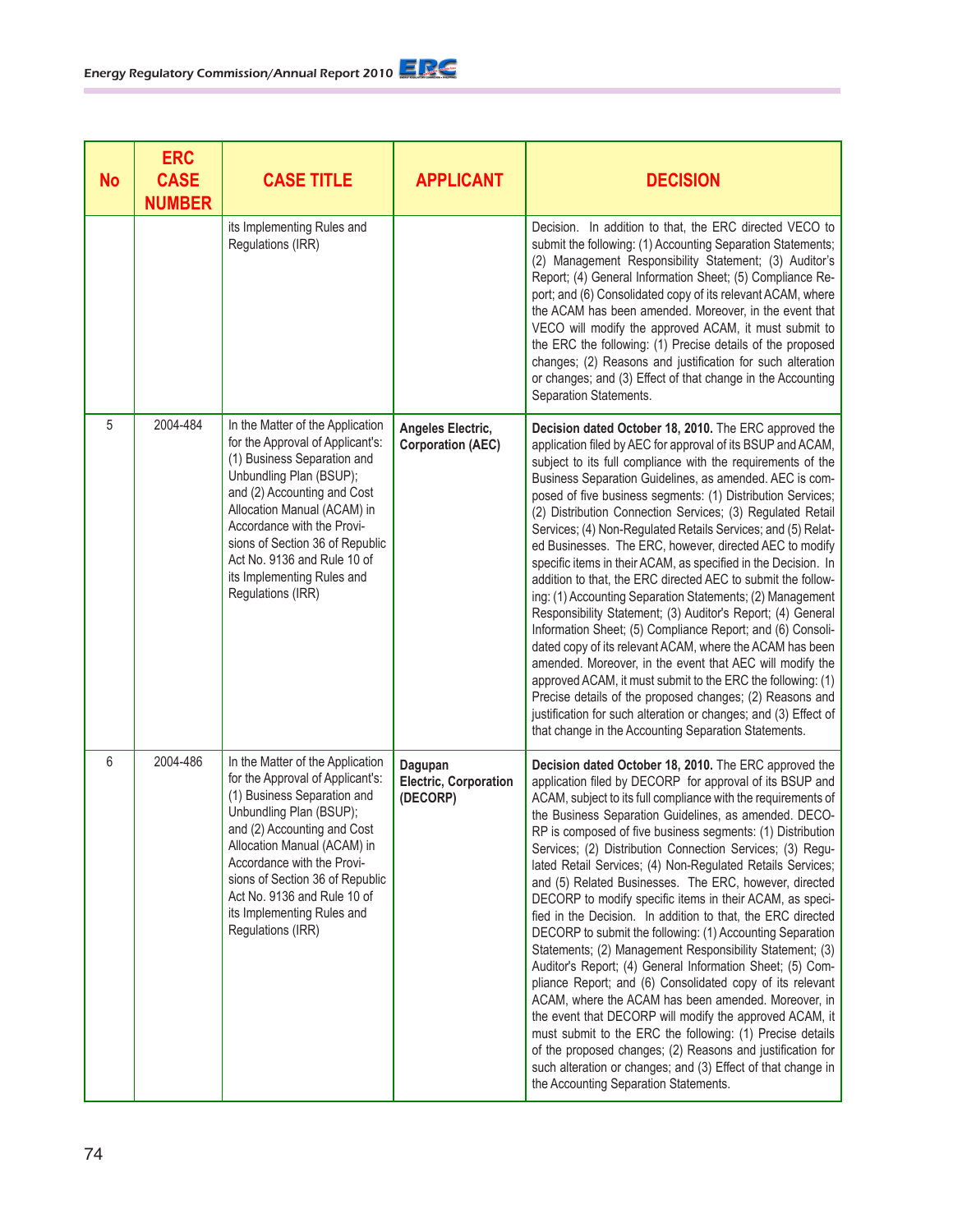| No             | <b>ERC</b><br><b>CASE</b><br><b>NUMBER</b> | <b>CASE TITLE</b>                                                                                                                                                                                                                                                                                                                               | <b>APPLICANT</b>                                                                                                                                                                                                                                                                 | <b>DECISION</b>                                                                                                                                                                                                                                                                                                                                                                                                                                                                                                                                                                                                                                                                                                                                                                                                                                                                                                                                                                                                                                                                                                                                                                                                             |
|----------------|--------------------------------------------|-------------------------------------------------------------------------------------------------------------------------------------------------------------------------------------------------------------------------------------------------------------------------------------------------------------------------------------------------|----------------------------------------------------------------------------------------------------------------------------------------------------------------------------------------------------------------------------------------------------------------------------------|-----------------------------------------------------------------------------------------------------------------------------------------------------------------------------------------------------------------------------------------------------------------------------------------------------------------------------------------------------------------------------------------------------------------------------------------------------------------------------------------------------------------------------------------------------------------------------------------------------------------------------------------------------------------------------------------------------------------------------------------------------------------------------------------------------------------------------------------------------------------------------------------------------------------------------------------------------------------------------------------------------------------------------------------------------------------------------------------------------------------------------------------------------------------------------------------------------------------------------|
| $\overline{7}$ | 2004-487                                   | In the Matter of the Application<br>for the Approval of Applicant's:<br>(1) Business Separation and<br>Unbundling Plan (BSUP);<br>and (2) Accounting and Cost<br>Allocation Manual (ACAM) in<br>Accordance with the Provi-<br>sions of Section 36 of Republic<br>Act No. 9136 and Rule 10 of<br>its Implementing Rules and<br>Regulations (IRR) | <b>La Union Electric</b><br>Company, Inc.<br>(LUECO)                                                                                                                                                                                                                             | Decision dated October 18, 2010. The ERC approved the<br>application filed by LUECO for approval of its BSUP and<br>ACAM, subject to its full compliance with the requirements of<br>the Business Separation Guidelines, as amended. LUECO<br>is composed of five business segments: (1) Distribution<br>Services; (2) Distribution Connection Services; (3) Regu-<br>lated Retail Services; (4) Non-Regulated Retails Services;<br>and (5) Related Businesses. The ERC, however, directed<br>LUECO to modify specific items in their ACAM, as speci-<br>fied in the Decision. In addition to that, the ERC directed<br>LUECO to submit the following: (1) Accounting Separation<br>Statements; (2) Management Responsibility Statement; (3)<br>Auditor's Report; (4) General Information Sheet; (5) Com-<br>pliance Report; and (6) Consolidated copy of its relevant<br>ACAM, where the ACAM has been amended. Moreover, in<br>the event that LUECO will modify the approved ACAM, it<br>must submit to the ERC the following: (1) Precise details<br>of the proposed changes; (2) Reasons and justification for<br>such alteration or changes; and (3) Effect of that change in<br>the Accounting Separation Statements. |
| 8              | 2004-488                                   | In the Matter of the Application<br>for the Approval of Applicant's:<br>(1) Business Separation and<br>Unbundling Plan (BSUP);<br>and (2) Accounting and Cost<br>Allocation Manual (ACAM) in<br>Accordance with the Provi-<br>sions of Section 36 of Republic<br>Act No. 9136 and Rule 10 of<br>its Implementing Rules and<br>Regulations (IRR) | <b>Tarlac Electric</b><br>Incorporated (TEI)                                                                                                                                                                                                                                     | Decision dated August 23, 2010. The ERC approved the<br>application filed by TEI for approval of its BSUP and ACAM,<br>subject to its full compliance with the requirements of the<br>Business Separation Guidelines, as amended. TEI is com-<br>posed of five business segments: (1) Distribution Services;<br>(2) Distribution Connection Services; (3) Regulated Retail<br>Services; (4) Non-Regulated Retails Services; and (5) Relat-<br>ed Businesses. The ERC, however, directed TEI to modify<br>specific items in their ACAM, as specified in the Decision. In<br>addition to that, the ERC directed TEI to submit the follow-<br>ing: (1) Accounting Separation Statements; (2) Management<br>Responsibility Statement; (3) Auditor's Report; (4) General<br>Information Sheet; (5) Compliance Report; and (6) Consoli-<br>dated copy of its relevant ACAM, where the ACAM has been<br>amended. Moreover, in the event that TEI will modify the<br>approved ACAM, it must submit to the ERC the following: (1)<br>Precise details of the proposed changes; (2) Reasons and<br>justification for such alteration or changes; and (3) Effect of<br>that change in the Accounting Separation Statements.             |
| 9              | 2005-019 MC                                | In the Matter of Dispute Reso-<br>lution: Violation of Franchise<br>Area of Misamis Oriental I<br>Rural Electric Service Coop-<br>erative, Inc. (MORESCO I) by<br>Cagayan Electric Power and<br>Light Company, Inc. (CE-<br>PALCO)                                                                                                              | <b>Misamis Oriental I</b><br><b>Rural Electric Service</b><br>Cooperative, Inc.<br>(MORESCO I), repre-<br>sented by Pedrito H.<br><b>Baculio, Board Presi-</b><br>dent vs. Cagayan<br><b>Electric Power and</b><br>Light Company, Inc.<br>(CEPALCO) repre-<br>sented by Consuelo | Decision dated February 8, 2010. The ERC dismissed<br>the violation case filed by MORESCO I against CEPALCO<br>in view of the National Electrification Commission (NEC)<br>Decision dated January 27, 2000 in NEC Case No. 97-15,<br>Republic Act No. 9284 and "Ocular Inspection Annex 1", as<br>submitted by MORESCO I and CEPALCO. It was found out<br>that the disputed area is beyond the boundary of Barangay<br>Canito-an but instead located in Barangay Carmen which<br>is not part of MORESCO I's franchise area. In this regard,<br>MORESCO I and CEPALCO were advised to strictly comply<br>with the terms and conditions set forth in the NEC Decision                                                                                                                                                                                                                                                                                                                                                                                                                                                                                                                                                         |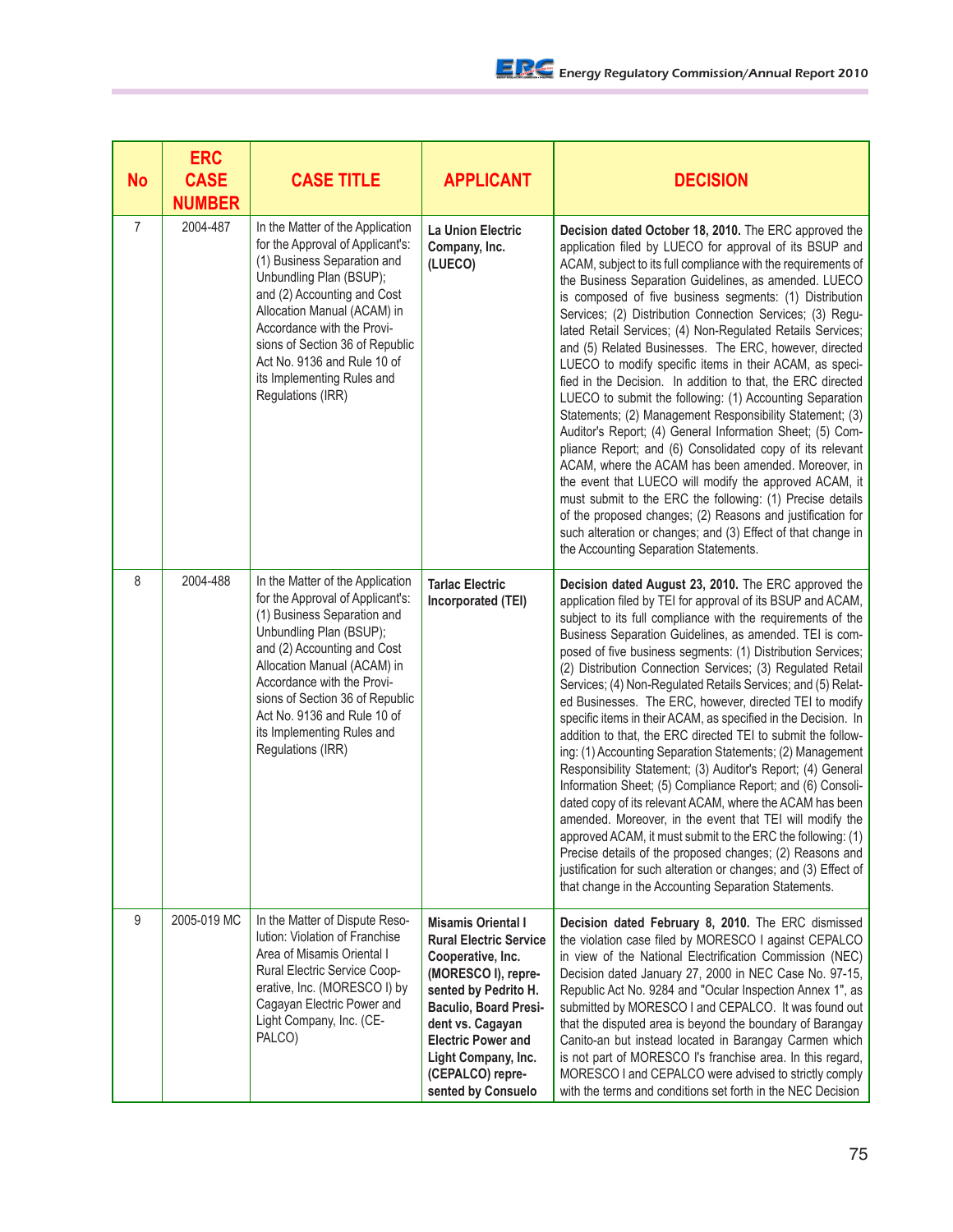| <b>No</b> | <b>ERC</b><br><b>CASE</b><br><b>NUMBER</b> | <b>CASE TITLE</b>                                                                                                                                                                                                                                                            | <b>APPLICANT</b>                                           | <b>DECISION</b>                                                                                                                                                                                                                                                                                                                                                                                                                                                                                                                                                                                                                                                                                                                                                                                                                                                                                                                                                                                                                                                                                                                                                                                                             |
|-----------|--------------------------------------------|------------------------------------------------------------------------------------------------------------------------------------------------------------------------------------------------------------------------------------------------------------------------------|------------------------------------------------------------|-----------------------------------------------------------------------------------------------------------------------------------------------------------------------------------------------------------------------------------------------------------------------------------------------------------------------------------------------------------------------------------------------------------------------------------------------------------------------------------------------------------------------------------------------------------------------------------------------------------------------------------------------------------------------------------------------------------------------------------------------------------------------------------------------------------------------------------------------------------------------------------------------------------------------------------------------------------------------------------------------------------------------------------------------------------------------------------------------------------------------------------------------------------------------------------------------------------------------------|
|           |                                            |                                                                                                                                                                                                                                                                              | G. Tion, President<br>and Chief Operating<br>Officer (COO) | and Republic Act No. 9284. Accordingly, the status quo or-<br>der dated May 26, 2008 was lifted.                                                                                                                                                                                                                                                                                                                                                                                                                                                                                                                                                                                                                                                                                                                                                                                                                                                                                                                                                                                                                                                                                                                            |
| 10        | 2005-044 CC                                | Joaquin P. Bulacan -versus-<br>Manila Electric Company<br>(MERALCO)                                                                                                                                                                                                          | Joaquin P. Bulacan                                         | Decision dated April 19, 2010. The ERC finds merit in the<br>complaint filed by Joaquin P. Bulacan against MERALCO.<br>The Metering Facilities Inspection Report (MFIR) and Inspec-<br>tion Supplementary Report (ISR) presented by MERALCO<br>disclosed that there was no jumper found in Mr. Bulacan's<br>premises. The tampered metering installation indicated in<br>the MFIR was found by ERC to be MERALCO's fault and<br>not of the complainant. Had MERALCO installed the appro-<br>priate meter, which is a two-wire meter, any grounding at the<br>load side end of the meter, whether intentional or accidental,<br>will not affect its registration. Accordingly, MERALCO was<br>enjoined from collecting the amount of PhP302,077.25 and<br>was directed to reconnect the electric service of complain-<br>ant.                                                                                                                                                                                                                                                                                                                                                                                                |
| 11        | 2005-179 MC                                | In the Matter of the Application<br>for Approval of the Business<br>Separation and Unbundling<br>Plan (BSUP) and Accounting<br>and Cost Allocation Manual<br>(ACAM) pursuant to Section<br>36 of R.A. 9136 and Rule 10<br>of the Implementing Rules and<br>Regulations (IRR) | <b>Panay Electric</b><br>Company, Inc.<br>(PECO)           | Decision dated October 18, 2010. The ERC approved<br>the application filed by PECO for approval of its BSUP and<br>ACAM, subject to its full compliance with the requirements<br>of the Business Separation Guidelines, as amended. PECO<br>shall separate into five business segments: (1) Distribution<br>Services; (2) Distribution Connection Services; (3) Regu-<br>lated Retail Services; (4) Non-Regulated Retails Services;<br>and (5) Related Businesses. The ERC, however, directed<br>PECO to modify specific items in their ACAM, as specified in<br>the Decision. In addition to that, the ERC directed PECO to<br>submit the following: (1) Accounting Separation Statements;<br>(2) Management Responsibility Statement; (3) Auditor's Re-<br>port; (4) General Information Sheet; (5) Compliance Report;<br>and (6) a consolidated copy of its relevant ACAM, where<br>the ACAM has been amended. Moreover, in the event that<br>PECO will modify the approved ACAM, it must submit to<br>the ERC the following: (1) Precise details of the proposed<br>changes; (2) Reasons and justification for such alteration<br>or changes; and (3) Effect of that change in the Accounting<br>Separation Statements. |
| 12        | 2005-271 MC                                | In the Matter of the Application<br>for Approval of the Business<br>Separation and Unbundling<br>Plan (BSUP) and Accounting<br>and Cost Allocation Manual<br>(ACAM) Pursuant to Section<br>36 of R.A. 9136 and Rule 10<br>of the Implementing Rules and<br>Regulations (IRR) | <b>Bohol Light</b><br>Company, Inc.<br>(BLCI)              | Decision dated October 18, 2010. The ERC approved<br>the application filed by BLCI for approval of its BSUP and<br>ACAM, subject to its full compliance with the requirements<br>of the Business Separation Guidelines, as amended. BLCI<br>is composed of five business segments: (1) Distribution<br>Services; (2) Distribution Connection Services; (3) Regu-<br>lated Retail Services; (4) Non-Regulated Retails Services;<br>and (5) Related Businesses. The ERC, however, directed<br>BLCI to modify specific items in their ACAM, as specified in<br>the Decision. In addition to that, the ERC directed BLCI to<br>submit the following: (1) Accounting Separation Statements;                                                                                                                                                                                                                                                                                                                                                                                                                                                                                                                                      |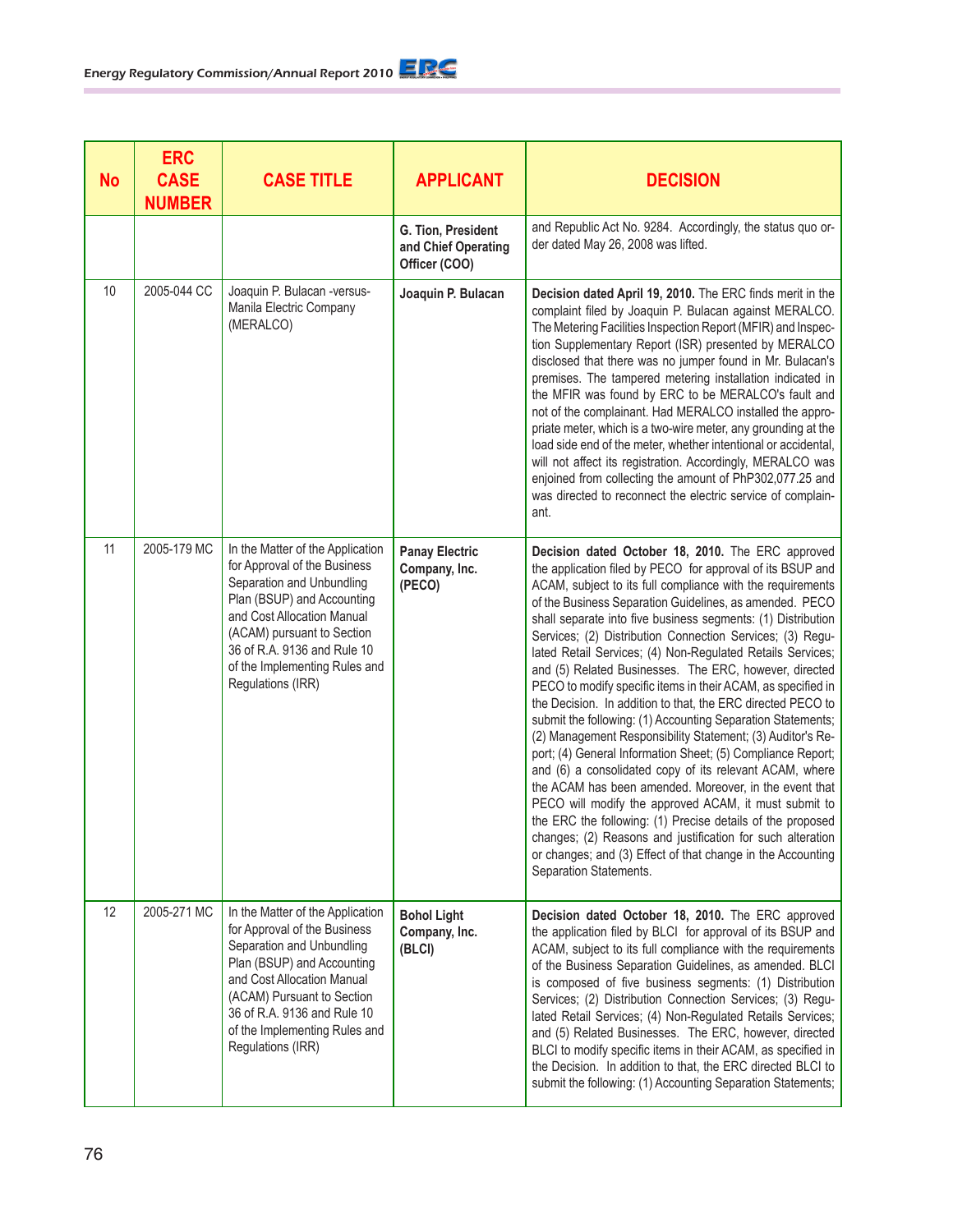| <b>No</b> | <b>ERC</b><br><b>CASE</b><br><b>NUMBER</b>               | <b>CASE TITLE</b>                                                                                                                                                                                                                                                                                                                                        | <b>APPLICANT</b>                                                                                 | <b>DECISION</b>                                                                                                                                                                                                                                                                                                                                                                                                                                                                                                                                                                                                                                                                                                                                                                                                                                                   |
|-----------|----------------------------------------------------------|----------------------------------------------------------------------------------------------------------------------------------------------------------------------------------------------------------------------------------------------------------------------------------------------------------------------------------------------------------|--------------------------------------------------------------------------------------------------|-------------------------------------------------------------------------------------------------------------------------------------------------------------------------------------------------------------------------------------------------------------------------------------------------------------------------------------------------------------------------------------------------------------------------------------------------------------------------------------------------------------------------------------------------------------------------------------------------------------------------------------------------------------------------------------------------------------------------------------------------------------------------------------------------------------------------------------------------------------------|
|           |                                                          |                                                                                                                                                                                                                                                                                                                                                          |                                                                                                  | (2) Management Responsibility Statement; (3) Auditor's Re-<br>port; (4) General Information Sheet; (5) Compliance Report;<br>and (6) Consolidated copy of its relevant ACAM, where the<br>ACAM has been amended. Moreover, in the event that BLCI<br>will modify the approved ACAM, it must submit to the ERC<br>the following: (1) Precise details of the proposed changes;<br>(2) Reasons and justification for such alteration or changes;<br>and (3) Effect of that change in the Accounting Separation<br>Statements.                                                                                                                                                                                                                                                                                                                                        |
| 13        | 2005-380 CC<br>2005-381 CC<br>2006-575 CC                | Quintin Canaya -versus-<br>Manila Electric Company,<br>et al.; Quintin Canaya and<br>Justino Tanedo -versus- Ma-<br>nila Electric Company, et al.;<br>Consumers Affair Legal, Inc.,<br>Quintin Canaya, et al., -versus-<br>Manila Electric Company<br>(MERALCO), et al.                                                                                  | Quintin Canaya,<br>Justino Tanedo,<br><b>Consumers Affair</b><br>Legal, Inc.                     | Decision dated December 1, 2009. The ERC ruled that<br>the relocation or installation by MERALCO of complainants'<br>electric service meters to the Elevated Metering Centers<br>(EMCs) is legitimate and that the contested high billings or<br>over billings resulted from inaccurate meter readings by the<br>MERALCO's meter readers and not due to the relocation or<br>installation of the service meters to the EMC. MERALCO<br>was directed to immediately refund the expense borne by<br>some of the complainants for the service drop wires and<br>installations, including all necessary protective accessories<br>upon presentation of valid proof of purchase. All similarly<br>situated registered customers of Pabahay 2000 and MER-<br>ALCO were directed to enter into a installment agreement<br>with terms mutually agreeable to both parties. |
| 14        | 2006-020 MC                                              | in the Matter of Violation<br>of ERC Orders, Rules and<br>Regulations - Incorporating/<br>Lumping the "PhP/Customer/<br>Month" Charge under the Ap-<br>proved Rate Reduction due to<br>Loan Condonation Order in the<br>Supply Charge                                                                                                                    | <b>Misamis Oriental</b><br><b>Rural Electric Service</b><br>Il Cooperative, Inc.<br>(MORESCO II) | Decision dated June 10, 2010. The ERC reprimanded<br>MORESCO II for the delay in reflecting the PhP/customer/<br>month in the Supply Charge as a separate item in the bill<br>and warned that a similar offense in the future shall be<br>dealt with more severely. MORESCO II, after receiving the<br>Show Cause Order issued by ERC on January 18, 2006,<br>submitted an explanation stating that it indeed incorporated/<br>lumped the PhP/customer/month in the Supply Charge and<br>it subsequently reflected the same as a separate item in the<br>bill consistent with the directive of the ERC in its April 2006<br>billing.                                                                                                                                                                                                                              |
| 15        | 2006-112 MC<br>2006-115 MC<br>2007-252 MC<br>2007-296 MC | In the Matter of Violation of<br>ERC Orders, Rules and Regu-<br>lations - Non-Inclusion of Pil-<br>ferage Recovery on Purchased<br>Power Adjustment (PPA) Com-<br>putation; Failure to Implement<br>the PPA using the Power Cost<br>at "Net of Discounts"; Failure<br>to Implement ERC's Order on<br>PPA; and Failure to Implement<br>ERB's Order on PPA | Pangasinan III<br><b>Electric Cooperative,</b><br>Inc. (PANELCO III)                             | Decision dated January 21, 2010. The ERC, after finding it<br>just and reasonable, accepted and approved the 50% settle-<br>ment offer of PANELCO III of the total imposable penalty for:<br>(a) non-inclusion of pilferage recovery on PPA computation;<br>(b) failure to implement PPA using the Power Cost at "Net<br>of Discounts"; (c) failure to implement ERC's Order on PPA;<br>and (d) failure to implement ERB's Order on PPA, with an<br>equivalent amount of PhP522,500.00. PANELCO III was di-<br>rected to remit the above-mentioned amount within 15 days<br>from receipt of Decision.                                                                                                                                                                                                                                                             |
| 16        | 2007-005 MC                                              | In the Matter of Violation<br>of ERC Orders, Rules and<br>Regulations - Failure to submit<br>the 2005 Annual Report                                                                                                                                                                                                                                      | La Union Electric<br>Company, Inc.<br>(LUECO)                                                    | Decision dated February 3, 2010. The ERC reprimanded<br>LUECO for the delay in the submission of its 2005 Annual<br>Report and warned that a similar offense in the future shall<br>be dealt with more severely. LUECO, after receiving the<br>Show Cause Order issued by ERC on January 3, 2007, sub-<br>mitted its 2005 Annual Report on June 14, 2007.                                                                                                                                                                                                                                                                                                                                                                                                                                                                                                         |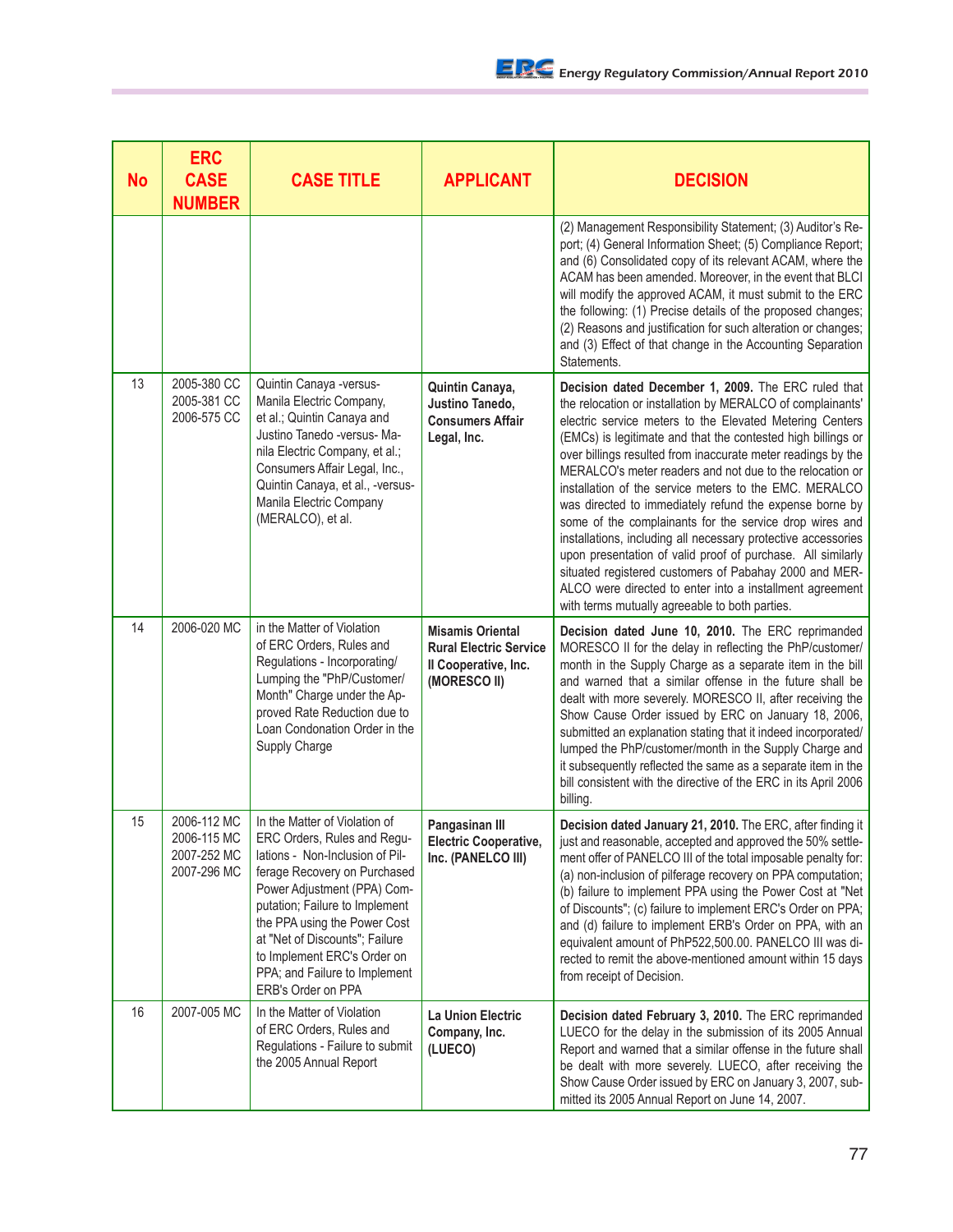| <b>No</b> | <b>ERC</b><br><b>CASE</b><br><b>NUMBER</b> | <b>CASE TITLE</b>                                                                                                                                                                                                                                                                                                                                    | <b>APPLICANT</b>                                                                                                                                                 | <b>DECISION</b>                                                                                                                                                                                                                                                                                                                                                                                                                                                                                                                                                                                                                                                                                                                                                                                                                                                                                                                                                                            |
|-----------|--------------------------------------------|------------------------------------------------------------------------------------------------------------------------------------------------------------------------------------------------------------------------------------------------------------------------------------------------------------------------------------------------------|------------------------------------------------------------------------------------------------------------------------------------------------------------------|--------------------------------------------------------------------------------------------------------------------------------------------------------------------------------------------------------------------------------------------------------------------------------------------------------------------------------------------------------------------------------------------------------------------------------------------------------------------------------------------------------------------------------------------------------------------------------------------------------------------------------------------------------------------------------------------------------------------------------------------------------------------------------------------------------------------------------------------------------------------------------------------------------------------------------------------------------------------------------------------|
| 17        | 2007-006 RC                                | In the Matter of the Application<br>for Approval/Review of the<br><b>Electricity Sales Agreement</b><br>(ESA) and the Composite<br>Rate Structure between Iloilo<br>I Electric Cooperative, Inc.<br>(ILECO I) and Philippine<br>National Oil Company- Energy<br>Development Corporation<br>(PNOC-EDC), with Prayer for<br>Provisional Authority (PA) | <b>Iloilo I Electric</b><br>Cooperative, Inc.<br>(ILECO I) and<br><b>Philippine National</b><br>Oil Company - Energy<br>Development<br>Corporation<br>(PNOC-EDC) | Decision dated February 8, 2010. The ERC approved the<br>joint application filed by ILECO I and PNOC-EDC for approv-<br>al/review of the ESA and Composite Rate Structure, subject<br>to the following conditions: (a) Beginning on the Commercial<br>Operation Date up to February 25, 2009, the electricity rate<br>shall be equivalent to the prevailing NPC average effective<br>grid rate for Visayas, inclusive Base rate, Franchise Tax<br>Benefits to LGUs, Incremental Currency Exchange Rate<br>Adjustment (ICERA), Generation Rate Adjustment Mecha-<br>nism (GRAM) and other rate adjustments approved by the<br>ERC; and (b) Beginning February 26, 2009 up to the end of<br>Contract Period, the Base Electricity Price shall be PhP4.88/<br>kWh as of the Base Month (February 2006), subject to a<br>monthly escalation formula.                                                                                                                                           |
| 18        | 2007-037 RC                                | In the Matter of the Applica-<br>tion for Authority to Recover<br>Transmission Cost Under-<br>Recoveries, Including the<br>Carrying Cost, with Prayer for<br>Provisional Authority (PA)                                                                                                                                                              | Zamboanga City<br><b>Electric Cooperative,</b><br>Inc. (ZAMCELCO)                                                                                                | Decision dated February 15, 2010. The ERC approved,<br>with modification, the application filed by ZAMCELCO for<br>the recovery of the transmission-related revenues. Accord-<br>ingly, ZAMCELCO was authorized to recover the amount<br>of PhP29,738,770.53 equivalent to an average rate adjust-<br>ment of PhP0.0446/kWh, for a period of 22 months or until<br>such time that the full amount has been fully recovered. Said<br>amount represents ZAMCELCO's under-recovery in the im-<br>plementation of transmission cost for the period July 2004<br>to April 2006.                                                                                                                                                                                                                                                                                                                                                                                                                 |
| 19        | 2007-111 RC                                | In the Matter of the Application<br>for Approval of the Proposed<br>Time-Of-Use (TOU) Retail<br>Rates to End-Users, with<br>Prayer for Provisional Authority<br>(PA)                                                                                                                                                                                 | <b>Manila Electric</b><br>Company<br>(MERALCO)                                                                                                                   | Decision dated December 14, 2009. The ERC approved,<br>with modification, the application filed by MERALCO for ap-<br>proval of the TOU Retail Rates to end users, and provided<br>MERALCO the Rate Schedules for its TOU customers, in-<br>cluding the incremental supply and metering charges. MER-<br>ALCO was directed to lower the threshold level for qualified<br>TOU customers for industrial/ commercial to at least 5 kW<br>and for residential to at least 500 kWh. Moreover, MERAL-<br>CO was directed to adopt the Generation Charges formula<br>detailed in the Decision in computing generation rates for<br>TOU and Non-TOU customers. Furthermore, MERALCO<br>was directed to submit a list of requirements, together with<br>the AGRA requirements, and to separately account all ad-<br>ditional investments/asset acquisitions and operating costs<br>incidental to serving TOU customers. Such cost shall not<br>form part of its rate base and revenue requirements. |
| 20        | 2007-127 RC                                | In the Matter of the Application<br>for Approval of Major Capital<br>Projects for Calendar Year<br>2007, with Prayer for Provi-<br>sional Authority (PA)                                                                                                                                                                                             | <b>Aklan Electric</b><br>Cooperative, Inc.<br>(AKELCO)                                                                                                           | Decision dated March 8, 2010. The ERC approved the ap-<br>plication filed by AKELCO for its major capital projects for<br>calendar year 2007, specifically the (1) construction of a 30<br>MVA Substation, (2) construction of the 69 kV Overhead<br>Transmission Line and Tapping Point Switchyard, (3) con-<br>struction of the new 13.2 kV Distribution Line, and (4) acqui-<br>sition of a 69 kV Submarine Cable, with a total project cost<br>of PhP190,744,762.00. The projects aims to address the in-<br>creasing demand in the Municipality of Malay, Aklan and Bo-<br>racay Island, reduction of system loss and improvement of                                                                                                                                                                                                                                                                                                                                                  |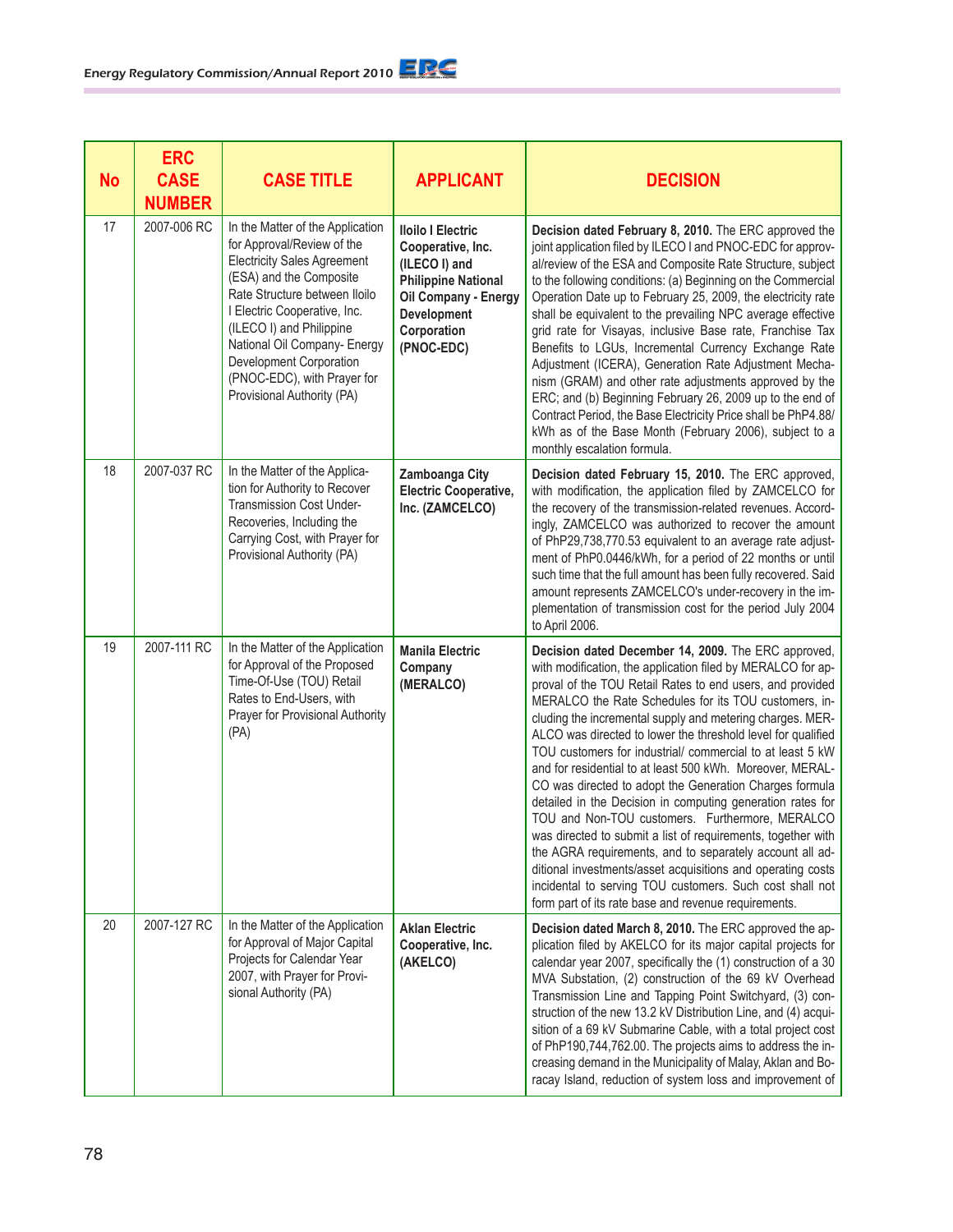| <b>No</b> | <b>ERC</b><br><b>CASE</b><br><b>NUMBER</b> | <b>CASE TITLE</b>                                                                                                                                                                                      | <b>APPLICANT</b>                                                           | <b>DECISION</b>                                                                                                                                                                                                                                                                                                                                                                                                                                                                                                                                                                                                                                              |
|-----------|--------------------------------------------|--------------------------------------------------------------------------------------------------------------------------------------------------------------------------------------------------------|----------------------------------------------------------------------------|--------------------------------------------------------------------------------------------------------------------------------------------------------------------------------------------------------------------------------------------------------------------------------------------------------------------------------------------------------------------------------------------------------------------------------------------------------------------------------------------------------------------------------------------------------------------------------------------------------------------------------------------------------------|
|           |                                            |                                                                                                                                                                                                        |                                                                            | voltage variation, and to address the insufficient line capac-<br>ity of the existing submarine cable. Relatively, AKELCO was<br>directed to remit to ERC the amount of PhP1,430,586.00 as<br>permit fee.                                                                                                                                                                                                                                                                                                                                                                                                                                                    |
| 21        | 2007-249 MC                                | In the Matter of Violation of<br>ERC Orders, Rules and Regu-<br>lations - Failure to Implement<br>the Energy Regulatory Com-<br>mission's Order on Purchased<br>Power Adjustment (PPA)                 | <b>Benguet Electric</b><br>Cooperative, Inc.<br>(BENECO)                   | Decision dated August 4, 2010. The ERC reprimanded<br>BENECO for its failure to implement on time the PPA Re-<br>fund and warned that a similar offense in the future shall be<br>dealt with more severely. BENECO submitted an explana-<br>tion, after it has received the Show Cause Order issued by<br>ERC on May 2, 2007, stating that it deferred the implemen-<br>tation of the PPA Refund pending resolution of its Motion<br>for Reconsideration. BENECO eventually implemented the<br>directed refund in its July 2010 billing. Available records with<br>the ERC confirm this.                                                                     |
| 22        | 2007-251 MC                                | In the Matter of the Violation<br>of the ERC Orders, Rules<br>and Regulations - Failure to<br>implement the Energy Regula-<br>tory Commission's Order on<br><b>Purchased Power Adjustment</b><br>(PPA) | <b>La Union Electric</b><br>Cooperative, Inc.<br>(LUELCO)                  | Decision dated February 11, 2010. The ERC reprimand-<br>ed LUELCO for its late implementation of PPA refund and<br>warned that a similar offense in the future shall be dealt with<br>more severely. LUELCO, after receiving the Show Cause<br>Order issued by ERC on May 2, 2007, submitted an expla-<br>nation stating that it deferred the implementation of the PPA<br>refund due to the pending resolution of its motion with the<br>Court of Appeals and it does not have financial capability to<br>implement the same. LUELCO eventually implemented the<br>directed refund in its May 2009 billing. Available records with<br>the ERC confirm this. |
| 23        | 2007-254 MC                                | In the Matter of Violation of<br>ERC Orders, Rules and Regu-<br>lations - Failure to Implement<br>the Energy Regulatory Com-<br>mission's Order on Purchased<br>Power Adjustment (PPA)                 | <b>Isabela I Electric</b><br>Cooperative, Inc.<br>(ISELCO I)               | Decision dated June 23, 2010. The ERC reprimanded<br>ISELCO I for its late implementation of PPA Refund and<br>warned that a similar offense in the future shall be dealt with<br>more severely. ISELCO I submitted its explanation on Octo-<br>ber 26, 2007, after it has received the Show Cause Order is-<br>sued by ERC on May 2, 2007, stating that it deferred the im-<br>plementation of PPA Refund pending resolution of it Motion<br>for Reconsideration. ISELCO I eventually implemented the<br>directed refund in its March 2010 billing. Available records<br>with the ERC confirm this.                                                         |
| 24        | 2007-262 MC                                | In the Matter of Violation of<br>ERC Orders, Rules and Regu-<br>lations - Failure to Implement<br>the ERC's Order on Purchased<br>Power Adjustment (PPA)                                               | Pampanga Rural<br><b>Electric Service</b><br>Cooperative, Inc.<br>(PRESCO) | Decision dated March 24, 2010. The ERC, after finding it<br>just and reasonable, accepted and approved the 50% set-<br>tlement offer of PRESCO of the total imposable penalty for<br>failure to implement the ERC's Order on PPA, with an equiv-<br>alent amount of PhP153,350.00. PRESCO was directed<br>to remit the above-mentioned amount within 15 days from<br>receipt of Decision.                                                                                                                                                                                                                                                                    |
| 25        | 2007-266 MC                                | In the Matter of Violation<br>of ERC Orders, Rules and<br>Regulations - Failure to Imple-<br>ment the Energy Regulatory<br>Commission (ERC) Order on<br><b>Purchased Power Adjustment</b><br>(PPA)     | Quezon II Electric<br>Cooperative, Inc.<br>(QUEZELCO II)                   | Decision dated March 10, 2010. The ERC reprimanded<br>QUEZELCO II for its late implementation of PPA refund and<br>warned that a similar offense in the future shall be dealt<br>with more severely. QUEZELCO II, after receiving the Show<br>Cause Order issued by ERC on May 2, 2007, submitted an<br>explanation stating that it deferred the implementation of<br>the PPA refund due to its extreme financial burden brought                                                                                                                                                                                                                             |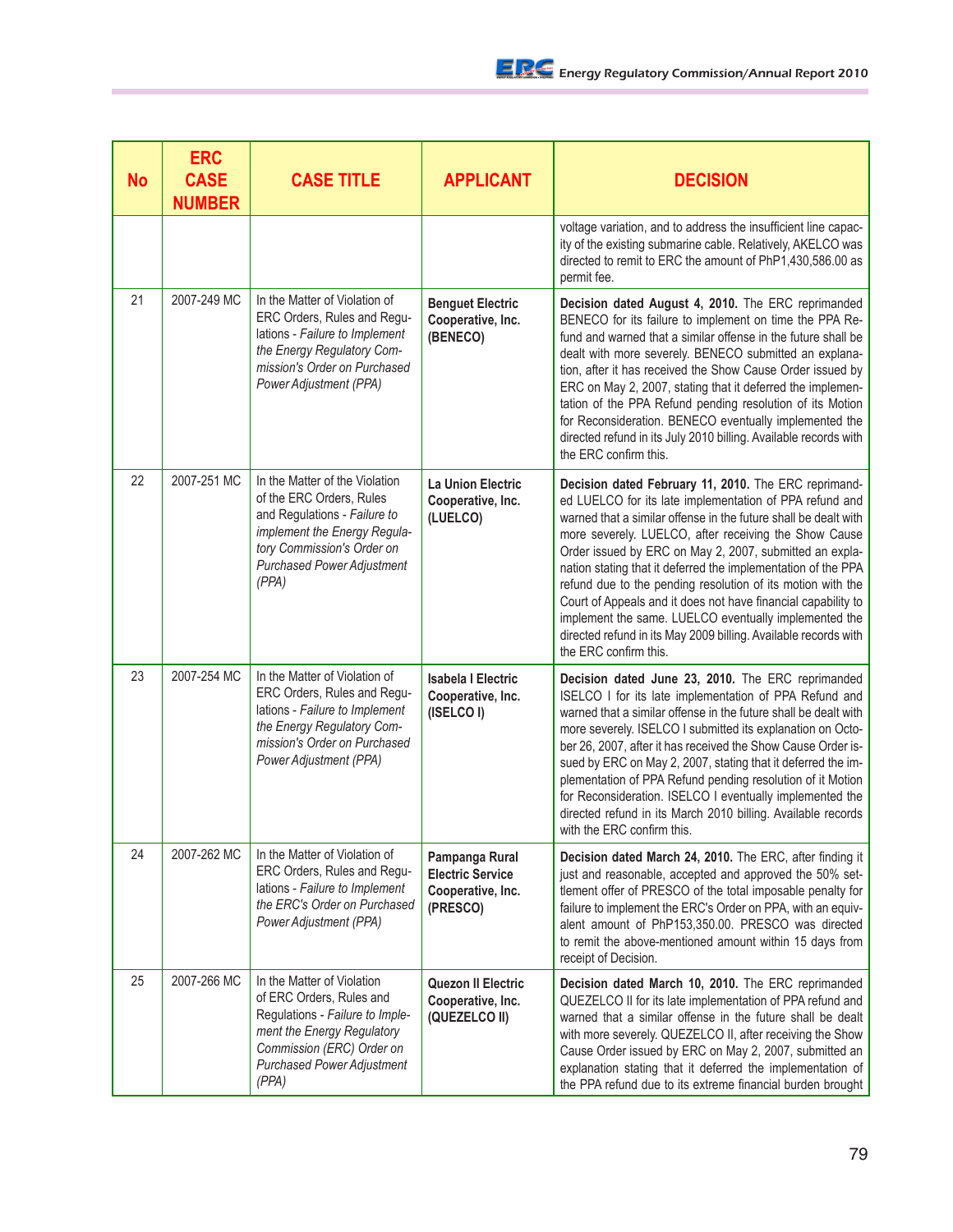| <b>No</b> | <b>ERC</b><br><b>CASE</b><br><b>NUMBER</b> | <b>CASE TITLE</b>                                                                                                                                                                          | <b>APPLICANT</b>                                                            | <b>DECISION</b>                                                                                                                                                                                                                                                                                                                                                                                                                                                                                                                                                                                                                                                                              |
|-----------|--------------------------------------------|--------------------------------------------------------------------------------------------------------------------------------------------------------------------------------------------|-----------------------------------------------------------------------------|----------------------------------------------------------------------------------------------------------------------------------------------------------------------------------------------------------------------------------------------------------------------------------------------------------------------------------------------------------------------------------------------------------------------------------------------------------------------------------------------------------------------------------------------------------------------------------------------------------------------------------------------------------------------------------------------|
|           |                                            |                                                                                                                                                                                            |                                                                             | about by calamities within the area. QUEZELCO II eventu-<br>ally implemented the directed refund in its February 2010<br>billing.                                                                                                                                                                                                                                                                                                                                                                                                                                                                                                                                                            |
| 26        | 2007-267 MC                                | In the Matter of Violation of<br>ERC Orders, Rules and Regu-<br>lations - Failure to Implement<br>the ERC's Order on Purchased<br>Power Adjustment (PPA)                                   | <b>Camarines Norte</b><br><b>Electric Cooperative,</b><br>Inc. (CANORECO)   | Decision dated January 27, 2010. The ERC, after finding<br>it just and reasonable, accepted and approved the 50% set-<br>tlement offer of CANORECO for the total imposable penalty<br>for failure to implement the ERC's Order on PPA, with an<br>equivalent amount of PhP151,200.00. CANORECO was di-<br>rected to remit the above-mentioned amount within 15 days<br>from receipt of Decision.                                                                                                                                                                                                                                                                                             |
| 27        | 2007-281 MC                                | In the Matter of Violation of the<br>ERC Orders, Rules and Regu-<br>lations - Failure to Implement<br>the Energy Regulatory Com-<br>mission's Order on Purchased<br>Power Adjustment (PPA) | <b>Negros Oriental I</b><br><b>Electric Cooperative,</b><br>Inc. (NORECO I) | Decision dated April 12, 2010. The ERC reprimanded<br>NORECO I for its late implementation of PPA refund and<br>warned that a similar offense in the future shall be dealt with<br>more severely. NORECO I, after receiving the Show Cause<br>Order issued by ERC on May 2, 2007, submitted an expla-<br>nation with Motion for Reconsideration and Manifestation<br>stating that it deferred the implementation of the PPA refund<br>due to the pending resolution of its previously filed motion<br>and request for re-computation of the PPA refund. NORECO<br>I eventually implemented the directed refund in its February<br>2010 billing. Available records with the ERC confirm this. |
| 28        | 2007-286 MC                                | In the Matter of Violation of<br>ERC Orders, Rules and Regu-<br>lations - Failure to Implement<br>the Energy Regulatory Com-<br>mission's Order on Purchased<br>Power Adjustment (PPA)     | <b>Basilan Electric</b><br>Cooperative, Inc.<br>(BASELCO)                   | Decision dated February 5, 2010. The ERC reprimanded<br>BASELCO for the delay in its implementation of ERC PPA<br>refund Order and warned that a similar offense in the future<br>shall be dealt with more severely. BASELCO, after receiv-<br>ing the Show Cause Order issued by ERC on May 2, 2007,<br>filed an explanation stating that it cannot implement the PPA<br>refund Order pending resolution of its second Motion for<br>Reconsideration filed with the ERC. In December 2009, the<br>ERC was informed by BASELCO that it started to implement<br>the directed refund in its January 2010 billing. Available<br>records with the ERC confirm this.                              |
| 29        | 2007-300 MC                                | In the Matter of Violation of<br>ERC Orders, Rules and Regu-<br>lations - Failure to Implement<br>the Energy Regulatory Board's<br>(ERB) Order on Purchased<br>Power Adjustment (PPA)      | <b>Eastern Samar</b><br><b>Electric Cooperative,</b><br>Inc. (ESAMELCO)     | Decision dated June 9, 2010. The ERC, after finding it just<br>and reasonable, accepted and approved the 50% settle-<br>ment offer of ESAMELCO of the total amount of imposable<br>penalty for failure to implement the ERB's Order on PPA,<br>with an equivalent amount of PhP212,000.00. ESAMELCO<br>was directed to remit the above-mentioned amount within 15<br>days from receipt of Decision.                                                                                                                                                                                                                                                                                          |
| 30        | 2007-304 MC                                | In the Matter of Violation of<br>ERC Orders, Rules and Regu-<br>lations - Failure to Implement<br>the ERB's Order on Purchased<br>Power Adjustment (PPA)                                   | Dinagat Island<br><b>Electric Cooperative,</b><br>Inc. (DIELCO)             | Decision dated March 24, 2010. The ERC, after finding<br>it just and reasonable, accepted and approved the 50%<br>settlement offer of DIELCO of the total imposable penalty<br>for failure to implement the ERB's Order on PPA, with an<br>equivalent amount of PhP184,850.00. DIELCO was directed<br>to remit the above-mentioned amount within 15 days from<br>receipt of Decision.                                                                                                                                                                                                                                                                                                        |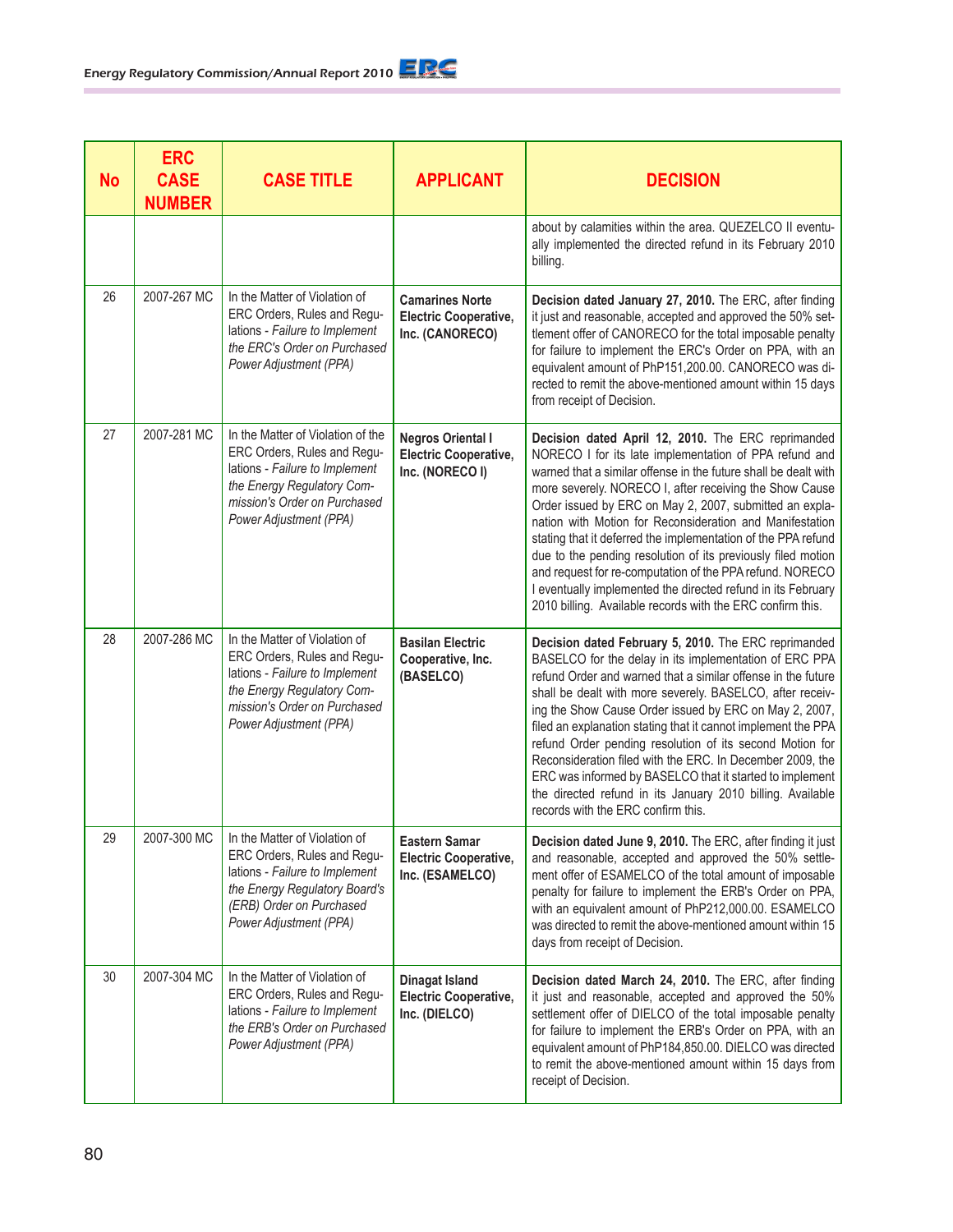| <b>No</b> | <b>ERC</b><br><b>CASE</b><br><b>NUMBER</b> | <b>CASE TITLE</b>                                                                                                                                                                                                                                                                                                                             | <b>APPLICANT</b>                                                                               | <b>DECISION</b>                                                                                                                                                                                                                                                                                                                                                                                                                                                                                                                                                                          |
|-----------|--------------------------------------------|-----------------------------------------------------------------------------------------------------------------------------------------------------------------------------------------------------------------------------------------------------------------------------------------------------------------------------------------------|------------------------------------------------------------------------------------------------|------------------------------------------------------------------------------------------------------------------------------------------------------------------------------------------------------------------------------------------------------------------------------------------------------------------------------------------------------------------------------------------------------------------------------------------------------------------------------------------------------------------------------------------------------------------------------------------|
| 31        | 2007-328 MC<br>2007-397 MC<br>2007-289 MC  | In the Matter of Violation<br>of ERC Orders, Rules and<br>Regulations - Failure to Imple-<br>ment PPA using the Power<br>Cost at "Net" of Discounts;<br>Non-Inclusion of Pilferage<br>Recovery in PPA Computation;<br>and Failure to Implement the<br><b>Energy Regulatory Commis-</b><br>sion's Order on Purchased<br>Power Adjustment (PPA) | <b>Misamis Oriental</b><br><b>Rural Electric Service</b><br>I Cooperative, Inc.<br>(MORESCO I) | Decision dated March 24, 2010. The ERC, after finding it<br>just and reasonable, accepted and approved the 50% set-<br>tlement offer of MORESCO I of the total amount of impos-<br>able penalty for the following cases: (a) Failure to imple-<br>ment PPA using the Power Cost at "Net" of Discounts; (b)<br>Non-inclusion of pilferage recovery in PPA computation; and<br>(c) Failure to implement the ERC's Order on PPA, with an<br>equivalent amount of PhP293,900.00. MORESCO I was di-<br>rected to remit the above-mentioned amount within 15 days<br>from receipt of Decision. |
| 32        | 2007-335 MC                                | In the Matter of Violation<br>of ERC Orders, Rules and<br>Regulations - Non-inclusion<br>of Pilferage Recovery in PPA<br>Computation                                                                                                                                                                                                          | <b>Mountain Province</b><br><b>Electric Cooperative,</b><br>Inc. (MOPRECO)                     | Decision dated April 6, 2010. The ERC, after finding it just<br>and reasonable, accepted and approved the 50% settlement<br>offer of MOPRECO of the total amount of imposable penalty<br>for the non-inclusion of pilferage recovery in PPA compu-<br>tation, with an equivalent amount of PhP138,650.00. MO-<br>PRECO was directed to remit the above-mentioned amount<br>within 15 days from receipt of Decision.                                                                                                                                                                      |
| 33        | 2007-338 MC<br>2007-311 MC                 | In the Matter of Violation<br>of ERC Orders, Rules and<br>Regulations - Non-Inclusion<br>of Pilferage Recovery in PPA<br>Computation and Failure to<br>Implement PPA using Power<br>Cost at "Net" of Discounts                                                                                                                                | <b>Isabela I Electric</b><br>Cooperative, Inc.<br>(ISELCO I)                                   | Decision dated June 17, 2010. The ERC, after finding it just<br>and reasonable, accepted and approved the 50% settlement<br>offer of ISELCO I of the total amount of imposable penalty<br>for the non-inclusion of pilferage recovery in PPA computa-<br>tion and failure to implement PPA using power cost at "net"<br>of discounts, with an equivalent amount of PhP295,350.00.<br>ISELCO I was directed to remit the above-mentioned amount<br>within 15 days from receipt of the Decision.                                                                                           |
| 34        | 2007-349 MC                                | In the Matter of Violation<br>of ERC Orders, Rules and<br>Regulations - Non-Inclusion<br>of Pilferage Recoveries in PPA<br>Computation                                                                                                                                                                                                        | <b>Peninsula Electric</b><br>Cooperative, Inc.<br>(PENELCO)                                    | Decision dated January 22, 2010. The ERC, after finding<br>it just and reasonable, accepted and approved the 50% set-<br>tlement offer of PENELCO of the total imposable penalty for<br>the non-inclusion of pilferage recoveries in PPA computation,<br>with an equivalent amount of PhP315,200.00. PENELCO<br>was directed to remit the above-mentioned amount within<br>15 days from receipt of Decision.                                                                                                                                                                             |
| 35        | 2007-356 MC                                | In the Matter of Violation<br>of ERC Orders, Rules and<br>Regulations - Non-Inclusion<br>of Pilferage Recovery in PPA<br>Computation                                                                                                                                                                                                          | <b>Marinduque Electric</b><br>Cooperative, Inc.<br>(MARELCO)                                   | Decision dated March 24, 2010. The ERC, after finding it<br>just and reasonable, accepted and approved the 50% set-<br>tlement offer of MARELCO of the total imposable penalty for<br>the non-inclusion of pilferage recovery in PPA computation,<br>with an equivalent amount of PhP133,450.00. MARELCO<br>was directed to remit the above-mentioned amount within<br>15 days from receipt of Decision.                                                                                                                                                                                 |
| 36        | 2007-358 MC                                | In the Matter of Violation<br>of ERC Orders, Rules and<br>Regulations - Non-Inclusion<br>of Pilferage Recovery in PPA<br>Computation                                                                                                                                                                                                          | <b>Palawan Electric</b><br>Cooperative, Inc.<br>(PALECO)                                       | Decision dated December 6, 2010. The ERC, after find-<br>ing it just and reasonable, accepted and approved the 50%<br>settlement offer of PALECO of the total imposable penalty<br>for the non-inclusion of pilferage recovery in PPA computa-<br>tion, with an equivalent amount of PhP179,150.00. PALECO<br>was directed to remit the above-mentioned amount within 15<br>days from receipt of Decision.                                                                                                                                                                               |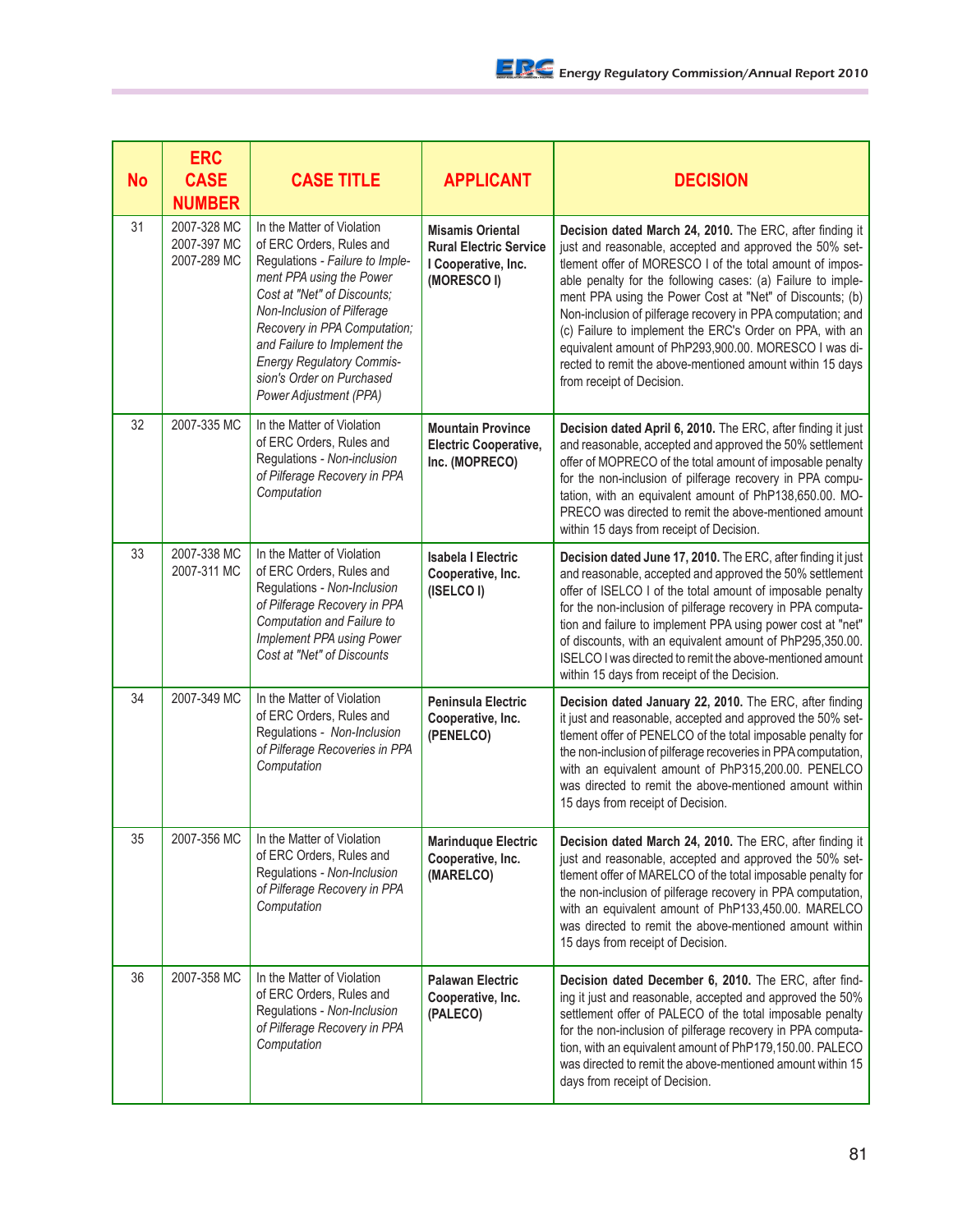| <b>No</b> | <b>ERC</b><br><b>CASE</b><br><b>NUMBER</b> | <b>CASE TITLE</b>                                                                                                                                                                                                                                                | <b>APPLICANT</b>                                                                                  | <b>DECISION</b>                                                                                                                                                                                                                                                                                                                                                                                                                                                                                                                                                                                                                                         |
|-----------|--------------------------------------------|------------------------------------------------------------------------------------------------------------------------------------------------------------------------------------------------------------------------------------------------------------------|---------------------------------------------------------------------------------------------------|---------------------------------------------------------------------------------------------------------------------------------------------------------------------------------------------------------------------------------------------------------------------------------------------------------------------------------------------------------------------------------------------------------------------------------------------------------------------------------------------------------------------------------------------------------------------------------------------------------------------------------------------------------|
| 37        | 2007-367 MC<br>2007-272 MC                 | In the Matter of Violation<br>of ERC Orders, Rules and<br>Regulations - Non-Inclusion<br>of Pilferage Recovery in PPA<br>Computation; and Failure to<br>Implement the Energy Regula-<br>tory Commission's Order on<br><b>Purchased Power Adjustment</b><br>(PPA) | <b>Aklan Electric</b><br>Cooperative, Inc.<br>(AKELCO)                                            | Decision dated March 24, 2010. The ERC, after finding it<br>just and reasonable, accepted and approved the 50% set-<br>tlement offer of AKELCO of the total imposable penalty for<br>the non-inclusion of pilferage recovery in PPA computation<br>and failure to implement the ERC's Order on PPA, with an<br>equivalent amount of PhP227,150.00. AKELCO was di-<br>rected to remit the above-mentioned amount within 15 days<br>from receipt of Decision.                                                                                                                                                                                             |
| 38        | 2007-381 MC                                | In the Matter of Violation<br>of ERC Orders, Rules and<br>Regulations - Non-Inclusion<br>of Pilferage Recovery in<br><b>Purchased Power Adjustment</b><br>(PPA) Computation                                                                                      | <b>Eastern Samar</b><br><b>Electric Cooperative,</b><br>Inc. (ESAMELCO)                           | Decision dated June 9, 2010. The ERC, after finding it just<br>and reasonable, accepted and approved the 50% settle-<br>ment offer of ESAMELCO of the total amount of imposable<br>penalty for the non-inclusion of pilferage recovery in PPA<br>computation, with an equivalent amount of PhP84,850.00.<br>ESAMELCO was directed to remit the above-mentioned<br>amount within 15 days from receipt of the Decision.                                                                                                                                                                                                                                   |
| 39        | 2007-399 MC                                | In the Matter of Violation<br>of ERC Orders, Rules and<br>Regulations - Non-Inclusion<br>of Pilferage Recovery in PPA<br>Computation                                                                                                                             | Siargao Electric<br>Cooperative, Inc.<br>(SIARELCO)                                               | Decision dated March 24, 2010. The ERC, after finding it<br>just and reasonable, accepted and approved the 50% settle-<br>ment offer of SIARELCO of the total imposable penalty for<br>the non-inclusion of pilferage recovery in PPA computation,<br>with an equivalent amount of PhP269,900.00. SIARELCO<br>was directed to remit the above-mentioned amount within<br>15 days from receipt of Decision.                                                                                                                                                                                                                                              |
| 40        | 2007-409 MC                                | In the Matter of Violation of<br>ERC Orders, Rules and Regu-<br>lations - Failure to Submit the<br>Compliance Plan (CP) to the<br>Philippine Grid Code (PGC)<br>and Philippine Distribution<br>Code(PDC)                                                         | Nueva Ecija II -<br>Area 1 Electric<br>Cooperative, Inc.<br>(NEECO II - AREA 1)                   | Decision dated October 13, 2010. The ERC reprimanded<br>NEECO II - Area 1 for its late submission of CP to the PGC<br>and the PDC and warned that a similar offense in the future<br>shall be dealt with more severely. NEECO II - Area 1, after<br>receiving the Show Cause Order issued by ERC on May<br>2, 2007, filed an application for approval of its Statement<br>of Compliance and Compliance Plan to the PGC and PDC.<br>Available records with the ERC confirm this.                                                                                                                                                                         |
| 41        | 2007-432 MC                                | In the Matter of the Violation<br>of ERC Orders, Rules and<br>Regulations - Late Remittance<br>of Universal Charge (UC)<br>Collections                                                                                                                           | <b>Misamis Occidental I</b><br><b>Electric Cooperative,</b><br>Inc. (MOELCI I)                    | Decision dated January 22, 2010. The ERC reprimand-<br>ed MOELCI I for its late remittance of UC collections and<br>warned that a similar offense in the future shall be dealt with<br>more severely. MOELCI I, after receiving the Show Cause<br>Order issued by ERC on July 4, 2007, submitted on March<br>31, 2008 its explanation alleging that it faithfully remitted all<br>its UC collection to the PSALM. On April 7, 2009, PSALM<br>submitted a letter to the ERC, stating that MOELCI I already<br>remitted its collection on UC for the period January to April<br>2006; July to November 2006; January to February 2007;<br>and April 2007. |
| 42        | 2007-439 MC                                | In the Matter of Violation<br>of ERC Orders, Rules and<br>Regulations - Late Remittance<br>of Universal Charge (UC)<br>Collection                                                                                                                                | <b>Bauan Electric Light</b><br>System (BELS) / First<br><b>Bay Power</b><br>Corporation<br>(FBPC) | Decision dated March 10, 2010. The ERC reprimanded<br>BELS/FBPC for its late remittance of UC collections and<br>warned that a similar offense in the future shall be dealt<br>with more severely. FBPC, after receiving the Show Cause<br>Order issued by ERC on July 4, 2007, informed the ERC<br>that it already remitted the UC collection to the Power Sector<br>Assets and Liabilities Management Corporation (PSALM).<br>Available records with the ERC confirm this.                                                                                                                                                                            |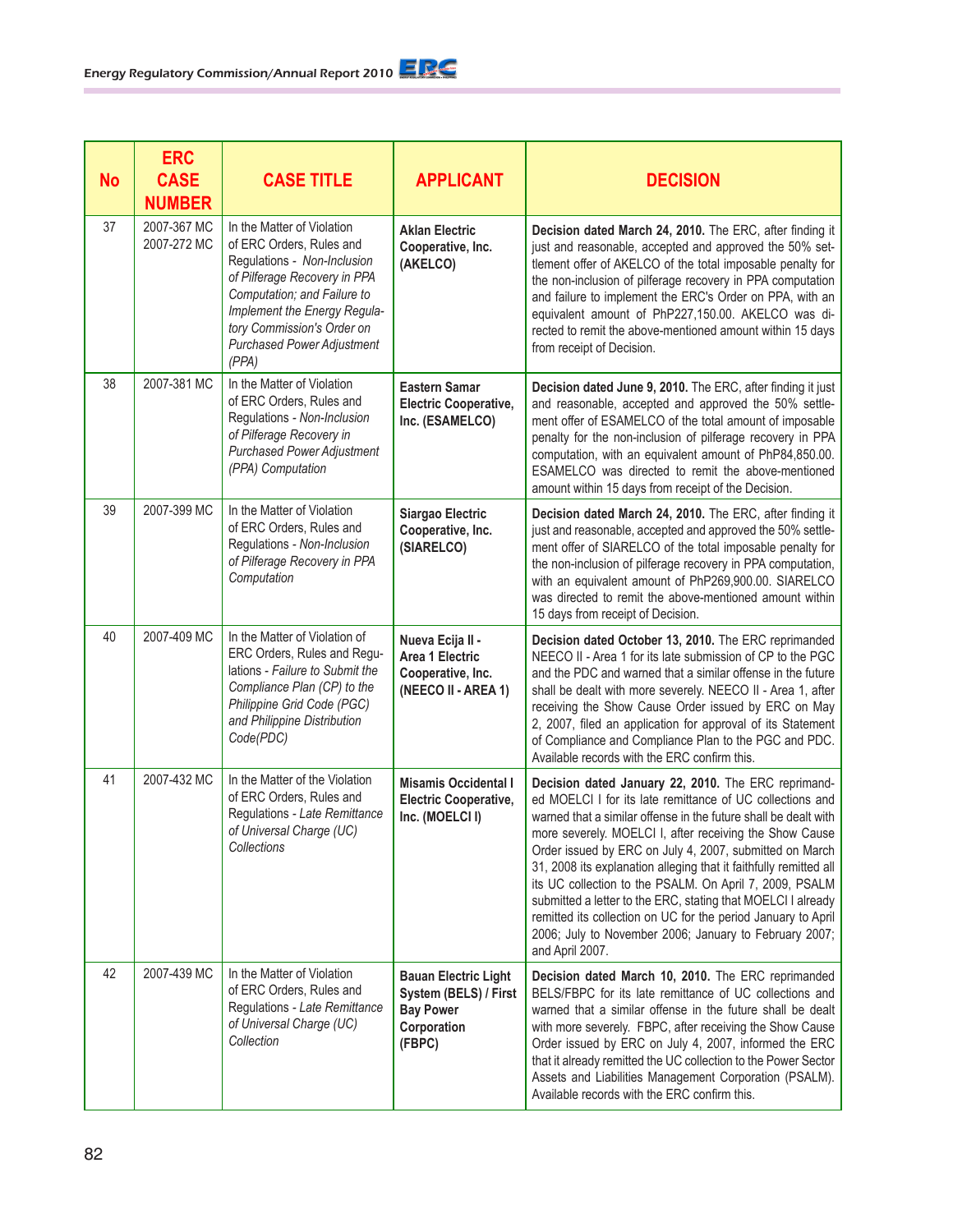| <b>No</b> | <b>ERC</b><br><b>CASE</b><br><b>NUMBER</b> | <b>CASE TITLE</b>                                                                                                                  | <b>APPLICANT</b>                                                                | <b>DECISION</b>                                                                                                                                                                                                                                                                                                                                                                                                                                                                                                                                                                                                                                                                                                                                        |
|-----------|--------------------------------------------|------------------------------------------------------------------------------------------------------------------------------------|---------------------------------------------------------------------------------|--------------------------------------------------------------------------------------------------------------------------------------------------------------------------------------------------------------------------------------------------------------------------------------------------------------------------------------------------------------------------------------------------------------------------------------------------------------------------------------------------------------------------------------------------------------------------------------------------------------------------------------------------------------------------------------------------------------------------------------------------------|
| 43        | 2007-440 MC                                | In the Matter of Violation<br>of ERC Orders, Rules and<br>Regulations - Late Remittance<br>of Universal Charge (UC)<br>Collections | <b>Public Utilities</b><br>Department - City of<br>Olongapo<br>(PUD - Olongapo) | Decision dated June 1, 2010. The ERC reprimanded<br>PUD-Olongapo for its late remittance of UC collections and<br>warned that a similar offense in the future shall be dealt with<br>more severely. PUD-Olangapo, after receiving the Show<br>Cause Order issued by ERC on July 4, 2007, submitted a<br>letter on January 22, 2010 informing the Commission that it<br>has already remitted the UC collections to the Power Sector<br>Assets and Liabilities Management Corporation (PSALM).<br>Available records with the ERC confirm this.                                                                                                                                                                                                           |
| 44        | 2007-441 MC                                | In the Matter of Violation<br>of ERC Orders, Rules and<br>Regulations - Late Remittance<br>of Universal Charge (UC)<br>Collection  | <b>Basilan Electric</b><br>Cooperative, Inc.<br>(BASELCO)                       | Decision dated February 24, 2010. The ERC reprimand-<br>ed BASELCO for its late remittance of UC collections and<br>warned that a similar offense in the future shall be dealt with<br>more severely. BASELCO, after receiving the Show Cause<br>Order issued by ERC on July 4, 2007, submitted an explana-<br>tion stating that it has already remitted all UC collection due<br>to the PSALM, Available records with the ERC confirm this.                                                                                                                                                                                                                                                                                                           |
| 45        | 2007-442 MC                                | In the Matter of Violation<br>of ERC Orders, Rules and<br>Regulations - Late Remittance<br>of Universal Charge (UC)<br>Collections | <b>Central Pangasinan</b><br><b>Electric Cooperative,</b><br>Inc. (CENPELCO)    | Decision dated February 11, 2010. The ERC reprimanded<br>CENPELCO for its late remittance of UC collections and<br>warned that a similar offense in the future shall be dealt with<br>more severely. CENPELCO, after receiving the Show Cause<br>Order issued by ERC on July 4, 2007, submitted its justifica-<br>tion/explanation stating that its collection of UC from the cus-<br>tomers are not sufficient to pay its obligation to the PSALM.<br>On January 28 and February 4, 2010, CENPELCO informed<br>the ERC that it has already remitted all UC collections due to<br>PSALM. Available records with the ERC confirm this.                                                                                                                  |
| 46        | 2007-444 MC                                | In the Matter of Violation<br>of ERC Orders, Rules and<br>Regulations - Late Remittance<br>of Universal Charge (UC)<br>Collections | <b>Don Orestes Electric</b><br>Cooperative, Inc.<br>(DORELCO)                   | Decision dated February 11, 2010. The ERC reprimanded<br>DORELCO for its late remittance of UC collections and<br>warned that a similar offense in the future shall be dealt with<br>more severely. DORELCO, after receiving the Show Cause<br>Order issued by ERC on July 4, 2007, submitted a letter<br>explaining that there has been delay in the remittance of UC<br>for Missionary Electrification due to programming difficulties<br>in the determination of actual remittances. A summary of UC<br>collection was also submitted to show that DORELCO has<br>complied and remitted the said collection for the years 2007<br>to 2008. Available records with the ERC confirm this.                                                             |
| 47        | 2007-445 MC                                | In the Matter of Violation<br>of ERC Orders, Rules and<br>Regulations - Late Remittance<br>of Universal Charge (UC)<br>Collections | <b>Eastern Samar</b><br><b>Electric Cooperative,</b><br>Inc. (ESAMELCO)         | Decision dated January 25, 2010. The ERC reprimanded<br>ESAMELCO for its late remittance of UC collections and<br>warned that a similar offense in the future shall be dealt<br>with more severely. ESAMELCO, after receiving the Show<br>Cause Order issued by ERC on July 4, 2007, submitted an<br>explanation stating the following: (a) it was hit several times<br>by typhoons starting from Milenyo and subsequent typhoons<br>causing damage on its electric system; (b) that despite the<br>rehabilitation of the cooperative distribution system, the<br>same cannot immediately remit amount for the UC since<br>it gave priority to the payment of power bills to NPC and<br>TRANSCO; and (c) that despite the difficulty in the collection |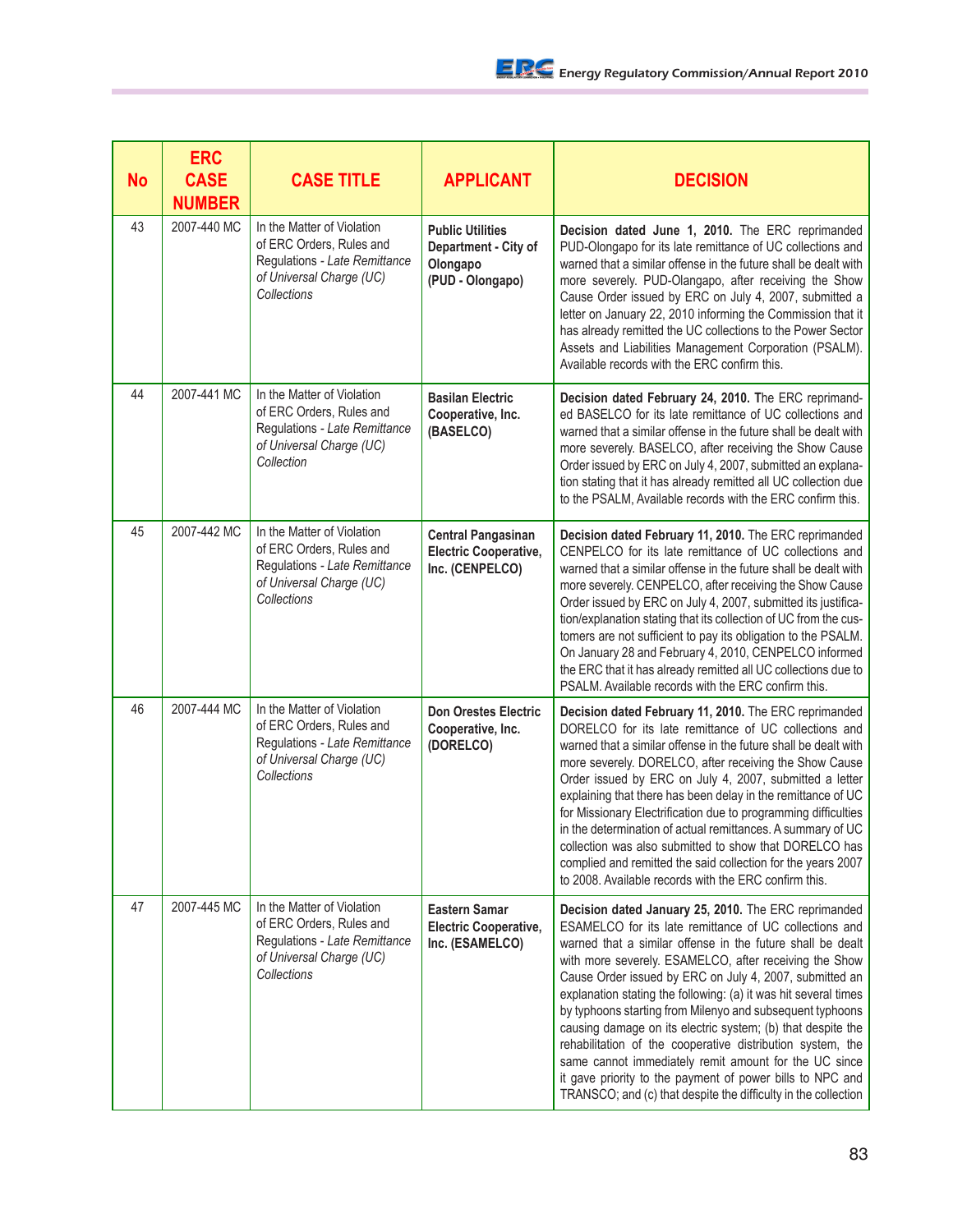| <b>No</b> | <b>ERC</b><br><b>CASE</b><br><b>NUMBER</b> | <b>CASE TITLE</b>                                                                                                                                                             | <b>APPLICANT</b>                                                        | <b>DECISION</b>                                                                                                                                                                                                                                                                                                                                                                                                                                                                                                                                                                                                                                                                                                                                                                                                                                                                                                                                                                                                                                                                      |
|-----------|--------------------------------------------|-------------------------------------------------------------------------------------------------------------------------------------------------------------------------------|-------------------------------------------------------------------------|--------------------------------------------------------------------------------------------------------------------------------------------------------------------------------------------------------------------------------------------------------------------------------------------------------------------------------------------------------------------------------------------------------------------------------------------------------------------------------------------------------------------------------------------------------------------------------------------------------------------------------------------------------------------------------------------------------------------------------------------------------------------------------------------------------------------------------------------------------------------------------------------------------------------------------------------------------------------------------------------------------------------------------------------------------------------------------------|
|           |                                            |                                                                                                                                                                               |                                                                         | of electric bills from its consumers, subsequent payments<br>were made to PSALM, although a bit delayed. Available<br>records of the ERC confirm this.                                                                                                                                                                                                                                                                                                                                                                                                                                                                                                                                                                                                                                                                                                                                                                                                                                                                                                                               |
| 48        | 2007-447 MC                                | In the Matter of Violation<br>of ERC Orders, Rules and<br>Regulations - Late Remittance<br>of Universal Charge (UC)<br>Collection                                             | Kalinga - Apayao<br><b>Electric Cooperative,</b><br>Inc. (KAELCO)       | Decision dated January 25, 2010. The ERC reprimand-<br>ed KAELCO for its late remittance of UC collections and<br>warned that a similar offense in the future shall be dealt with<br>more severely. KAELCO, after receiving the Show Cause<br>Order issued by ERC on July 4, 2007, submitted its expla-<br>nation stating that it has already remitted all UC collection<br>due to the PSALM. This was attested by the photocopies<br>of remittances receipts for the period covering January to<br>June 2007.                                                                                                                                                                                                                                                                                                                                                                                                                                                                                                                                                                       |
| 49        | 2007-455 MC                                | In the Matter of Violation of<br>ERC Orders, Rules and Regu-<br>lations - Implementing Capital<br>Projects Without Prior Approval<br>from the Commission                      | Pampanga I Electric<br>Cooperative, Inc.<br>(PELCOI)                    | Decision dated October 14, 2010. The ERC reprimanded<br>PELCO I for the delayed filing of its application for approval<br>of capital projects and warned that a similar offense in the<br>near future shall be dealt with more severely. PELCO I,<br>after receiving the Show Cause Order issued by ERC on<br>July 25, 2007, submitted its explanation stating among oth-<br>ers, that: (a) it filed an application for approval of various<br>capital projects for implementation within its franchise area<br>under ERC Case No. 2006-124 MC; and (b) with the filing<br>and inclusion in the rate base of the subject capital projects,<br>PELCO I was exempted in submitting major capital projects<br>for the ERC's approval within 3 months from the effectivity of<br>Resolution No. 13, Series of 2006 dated March 6, 2006. The<br>ERC notes, however, that PELCO I filed its CAPEX applica-<br>tion only on September 6, 2006 or one month after the lapse<br>of the 3-month transition period on August 6, 2006. Thus, the<br>exemption cited by PELCO I is without merit. |
| 50        | 2007-463 MC                                | In the Matter of Violation<br>of ERC Orders, Rules and<br>Regulations - Non-Remittance<br>of Proportionate Share in the<br>Distribution Management Com-<br>mittee (DMC)       | <b>Leyte I Electric</b><br>Cooperative, Inc.<br>(LEYECO I)              | Decision dated February 1, 2010. The ERC reprimanded<br>LEYECO I for the late remittance of its proportionate share<br>in the DMC and warned that a similar offense in the future<br>shall be dealt with more severely. LEYECO I, after receiving<br>the Show Cause Order issued by ERC on July 18, 2007,<br>submitted a letter stating that it had already remitted its pro-<br>portionate share to DMC on December 27, 2007. Available<br>records with the ERC confirm this.                                                                                                                                                                                                                                                                                                                                                                                                                                                                                                                                                                                                       |
| 51        | 2007-465 MC                                | In the Matter of Violation<br>of ERC Orders, Rules and<br>Regulations - Non-Remittance<br>of Proportionate Share in the<br>Distribution Management Com-<br>mittee, Inc. (DMC) | <b>Public Utilities</b><br>Department -<br>Olongapo<br>(PUD - Olongapo) | Decision dated June 1, 2010. The ERC reprimanded PUD-<br>Olongapo for the delay in the remittance of its proportionate<br>share in the DMC budget for the period 2005 to 2009 and<br>warned that a similar offense in the future shall be dealt with<br>more severely. PUD-Olongapo sent a letter on January 22,<br>2010, after it has received the Show Cause Order issued by<br>ERC on July 18, 2007, stating that as a government agency,<br>it is bound to follow certain rules in the disbursement of its al-<br>lowable budget. Given this, PUD-Olongapo remitted its pro-<br>portionate share to DMC budget covering the period 2005 to<br>2009. Available records with the ERC confirm this.                                                                                                                                                                                                                                                                                                                                                                                 |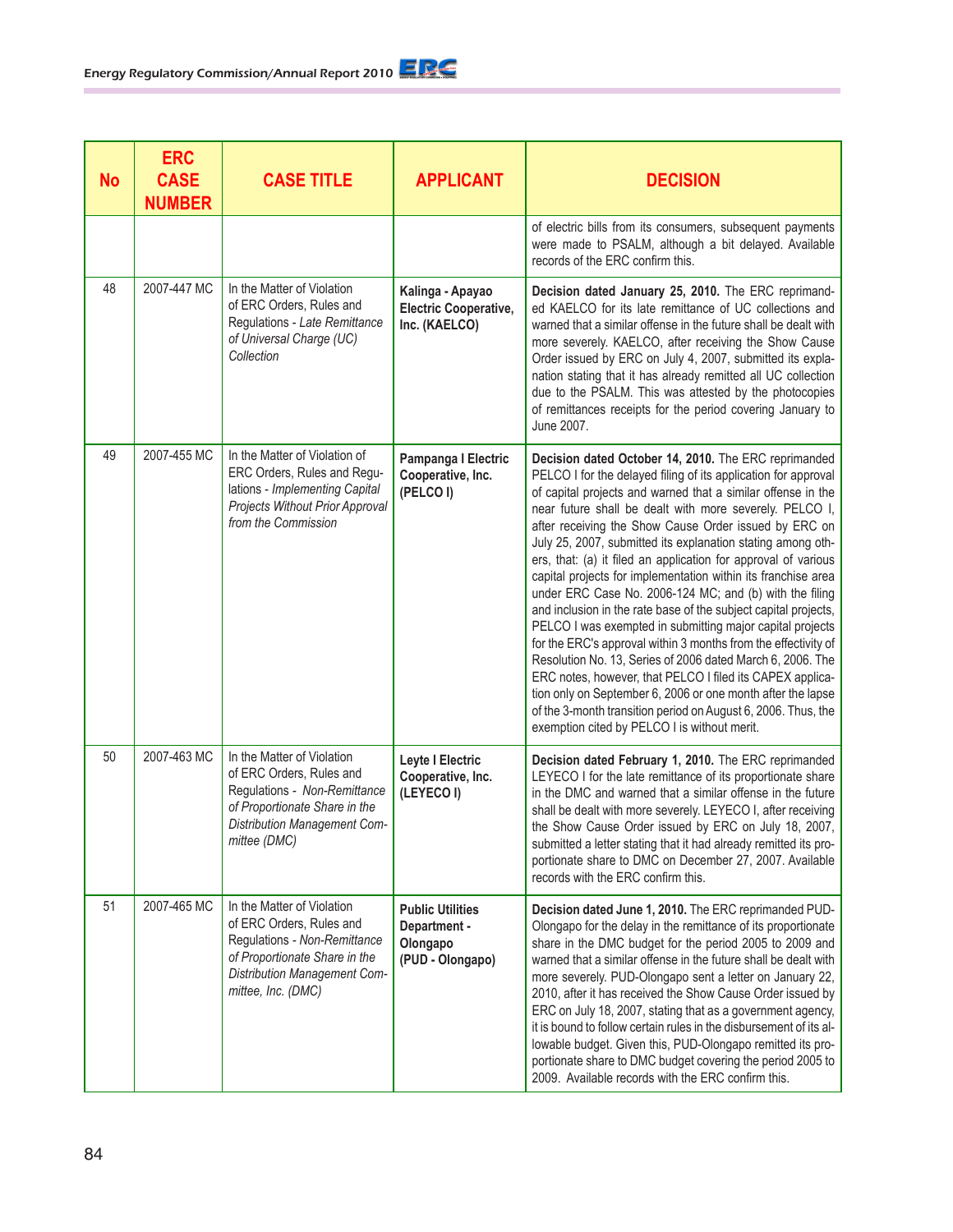| <b>No</b> | <b>ERC</b><br><b>CASE</b><br><b>NUMBER</b> | <b>CASE TITLE</b>                                                                                                                                                                                                                              | <b>APPLICANT</b>                                                        | <b>DECISION</b>                                                                                                                                                                                                                                                                                                                                                                                                                                                                                                                                                                                                                                                                                                                                                                                          |
|-----------|--------------------------------------------|------------------------------------------------------------------------------------------------------------------------------------------------------------------------------------------------------------------------------------------------|-------------------------------------------------------------------------|----------------------------------------------------------------------------------------------------------------------------------------------------------------------------------------------------------------------------------------------------------------------------------------------------------------------------------------------------------------------------------------------------------------------------------------------------------------------------------------------------------------------------------------------------------------------------------------------------------------------------------------------------------------------------------------------------------------------------------------------------------------------------------------------------------|
| 52        | 2007-466 MC                                | In the Matter of Violation<br>of ERC Orders, Rules and<br>Regulations - Non-Remittance<br>of Proportionate Share in the<br><b>Distribution Management Com-</b><br>mittee, Inc. (DMC)                                                           | <b>Samar I Electric</b><br>Cooperative, Inc.<br>(SAMELCO I)             | Decision dated February 1, 2010. The ERC reprimanded<br>SAMELCO I for its late remittance of proportionate share in<br>the DMC and warned that a similar offense in the future shall<br>be dealt with more severely. SAMELCO I, after receiving the<br>Show Cause Order issued by ERC on July 18, 2007, sub-<br>mitted a certification stating that it has paid its proportion-<br>ate shares of the ERC approved budget of the DMC for the<br>years 2005 to 2009. Available records with the ERC confirm<br>this.                                                                                                                                                                                                                                                                                       |
| 53        | 2007-468 MC                                | In the Matter of the Violation<br>of the ERC Orders, Rules and<br>Regulations - Non-Remittance<br>of Proportionate Share in the<br><b>Distribution Management Com-</b><br>mittee, Inc.(DMC)                                                    | South Cotabato II<br><b>Electric Cooperative,</b><br>Inc. (SOCOTECO II) | Decision dated April 20, 2010. The ERC reprimanded SO-<br>COTECO II for the delay in the remittance of its proportion-<br>ate share in the DMC and warned that a similar offense in<br>the future shall be dealt with more severely. SOCOTECO<br>II, after receiving the Show Cause Order issued by ERC on<br>July 18, 2007, submitted an explanation stating that (a) the<br>check payable to DMC dated July 25, 2007 was inadvertent-<br>ly not forwarded to the ERC; (b) its new cashier thought that<br>this payee might be one of its suppliers, hence the check will<br>be claimed anytime; and (c) the check payable to DMC was<br>remitted later through the Office of the Executive Director of<br>the ERC and the same was forwarded to the DMC. Records<br>available at the ERC confirm this. |
| 54        | 2007-470 MC                                | In the Matter of Violation of<br>ERC Orders, Rules and Regu-<br>lations - Failure to Implement<br>On Time the Unbundled Rates                                                                                                                  | <b>Samar I Electric</b><br>Cooperative, Inc.<br>(SAMELCO I)             | Decision dated February 1, 2010. The ERC reprimanded<br>SAMELCO I for the delay in its implementation of unbundled<br>rates and warned that a similar offense in the future shall<br>be dealt with more severely. SAMELCO I, after receiving<br>the Show Cause Order issued by ERC on August 22, 2007,<br>submitted its certification stating that it implemented its ap-<br>proved unbundled rates on December 2004 (November con-<br>sumption and December billing). Available records with the<br>ERC confirm this.                                                                                                                                                                                                                                                                                   |
| 55        | 2007-492 MC                                | In the Matter of the Application<br>for Approval of the Sale of Vari-<br>ous Subtransmission Lines/<br>Assets within the Franchise<br>Areas of Visayan Electric<br>Company, Inc. (VECO) and<br>Cebu I Electric Cooperative,<br>Inc. (CEBECO I) | <b>National</b><br><b>Transmission</b><br>Corporation<br>(TRANSCO)      | Decision dated September 6, 2010. The ERC approved the<br>application filed by TRANSCO for the sale of the following<br>subtransmission lines/assets to CEBECO I-VECO consorti-<br>um: (1) Naga-Sibonga-Dumanjug 69kV Line; and (2) Sibon-<br>ga-Alcoy 69kV Line. The sale was covered by a Contract<br>to Sell, with agreed purchase price of PhP50,446,849.58.<br>CEBECO I - VECO Consortium was found to be qualified<br>to take over the responsibility of operating, maintaining, up-<br>grading and expanding said subtransmission assets and the<br>ERC concluded that the purchase price was fair and reason-<br>able.                                                                                                                                                                           |
| 56        | 2007-493 MC                                | In the Matter of the Application<br>for the Approval of the Sale<br>of Various Subtransmission<br>Lines/Assets within the Fran-<br>chise Area of Davao Oriental<br>Electric Cooperative, Inc.<br>(DORECO)                                      | <b>National</b><br><b>Transmission</b><br>Corporation<br>(TRANSCO)      | Decision dated February 15, 2010. The ERC approved the<br>application filed by TRANSCO for the sale of the following<br>subtransmission lines/assets to DORECO: (1) Makiling-San<br>Isidro 69kV Single Circuit Line; (2) Pintatagan-Mati 69kV Sin-<br>gle Circuit Line; and (3) Pintatagan Switching Facility. Said<br>sale was covered by a Lease Purchase Agreement (LPA),<br>with agreed purchase price of PhP53,410,672.30. DORECO                                                                                                                                                                                                                                                                                                                                                                   |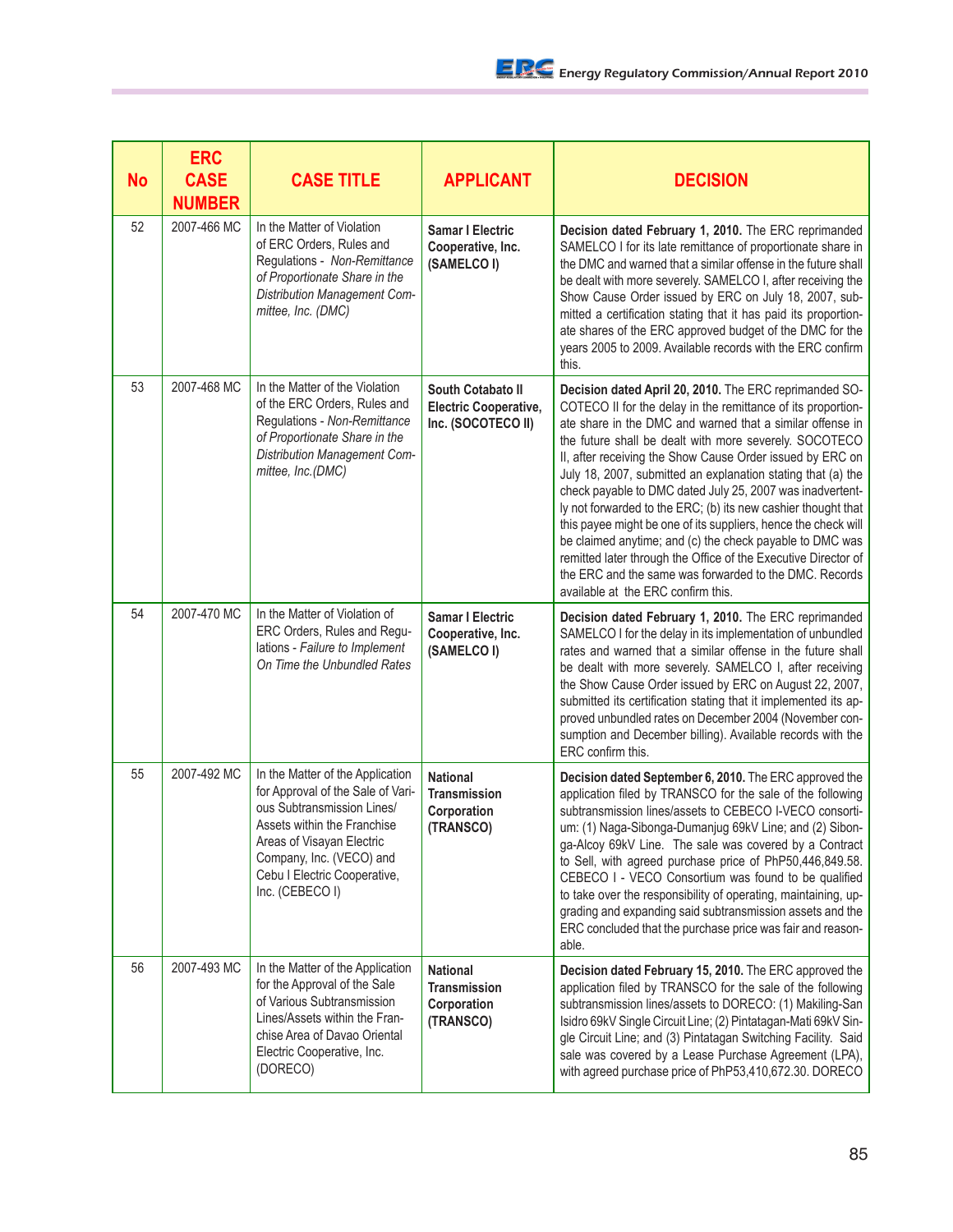| <b>No</b> | <b>ERC</b><br><b>CASE</b><br><b>NUMBER</b> | <b>CASE TITLE</b>                                                                                                                                                                 | <b>APPLICANT</b>                                                  | <b>DECISION</b>                                                                                                                                                                                                                                                                                                                                                                                                                                                                                                                                                                                                                                                                                         |
|-----------|--------------------------------------------|-----------------------------------------------------------------------------------------------------------------------------------------------------------------------------------|-------------------------------------------------------------------|---------------------------------------------------------------------------------------------------------------------------------------------------------------------------------------------------------------------------------------------------------------------------------------------------------------------------------------------------------------------------------------------------------------------------------------------------------------------------------------------------------------------------------------------------------------------------------------------------------------------------------------------------------------------------------------------------------|
|           |                                            |                                                                                                                                                                                   |                                                                   | was found to be qualified to take over the responsibility for<br>operating, maintaining, upgrading and expanding the said<br>assets and the ERC concluded that the purchase price was<br>just and reasonable. However, TRANSCO and DORECO<br>were directed to amend their LPA, particularly the pertinent<br>provisions of the terms and conditions on down payment, to<br>protect the interest of DORECO's consumers and to con-<br>form with Resolution No. 1, Series of 2009.                                                                                                                                                                                                                        |
| 57        | 2007-523 MC<br>2007-525 MC                 | In the Matter of Violation of<br>ERC Orders, Rules and Regu-<br>lations - Failure to Implement<br>Approved Distribution Charge<br>and Approved Metering Retail<br>Customer Charge | <b>Samar II Electric</b><br>Cooperative, Inc.<br>(SAMELCO II)     | Decision dated July 7, 2010. The ERC reprimanded<br>SAMELCO II for the delay in its implementation of ap-<br>proved Distribution and Metering Retail Customer Charge<br>and warned that a similar offense in the future shall be dealt<br>with more severely. On December 21, 2007, SAMELCO II<br>submitted its "Explanation and Justification with Motion for<br>Reconsideration", after it has received the Show Cause Or-<br>der issued by the ERC on November 23, 2007, stating that<br>the said violations are due to the delay in reformatting the<br>cooperative's billing system. SAMELCO II implemented the<br>approved rates on January 2009. Available records with the<br>ERC confirm this. |
| 58        | 2007-530 MC                                | In the Matter of Violation of<br>ERC Orders, Rules and Regu-<br>lations - Implementing Capital<br>Projects Without Prior Approval<br>from the Commission                          | <b>Batangas II Electric</b><br>Cooperative, Inc.<br>(BATELEC II)  | Decision dated March 25, 2010. The ERC, after finding it<br>just and reasonable, accepted and approved the 50% set-<br>tlement offer of BATELEC II of the total imposable penalty<br>for implementing capital projects without prior approval from<br>the ERC, with an equivalent amount of PhP74,050.00.<br>BATELEC II was directed to remit the above-mentioned<br>amount within 15 days from receipt of Decision.                                                                                                                                                                                                                                                                                    |
| 59        | 2008-004 MC                                | In the Matter of Violation of<br>ERC Orders, Rules and Regu-<br>lations - Implementing Capital<br>Projects Without Prior Approval<br>from the Commission                          | <b>Cagayan II Electric</b><br>Cooperative, Inc.<br>(CAGELCO II)   | Decision dated February 19, 2010. The ERC, after find-<br>ing it just and reasonable, accepted and approved the 50%<br>settlement offer of CAGELCO II of the total imposable pen-<br>alty for implementing capital projects without prior approval<br>from the ERC, with an equivalent amount of PhP59,800.00.<br>CAGELCO II was directed to remit the above-mentioned<br>amount within 15 days from receipt of Decision.                                                                                                                                                                                                                                                                               |
| 60        | 2008-005 MC                                | In the Matter of Violation of<br>ERC Orders, Rules and Regu-<br>lations - Implementing Capital<br>Projects without Prior Approval<br>from the Commission                          | <b>Panay Electric</b><br>Company, Inc.<br>(PECO)                  | Decision dated March 9, 2010. The ERC, after finding it<br>just and reasonable, accepted and approved the 50% settle-<br>ment offer of PECO of the total amount of imposable penalty<br>for implementing capital projects without prior approval from<br>the ERC, with an equivalent amount of PhP76,350. PECO<br>was directed to remit to ERC the above-mentioned amount<br>within 15 days from receipt of the Order.                                                                                                                                                                                                                                                                                  |
| 61        | 2008-009 MC                                | In the Matter of Violation of<br>ERC Orders, Rules and Regu-<br>lations - Implementing Capital<br>Projects Without Prior Approval<br>from the Commission                          | Zamboanga City<br><b>Electric Cooperative,</b><br>Inc. (ZAMCELCO) | Decision dated March 24, 2010. The ERC, after finding it<br>just and reasonable, accepted and approved the 50% settle-<br>ment offer of ZAMCELCO of the total imposable penalty for<br>implementing capital projects without prior approval from the<br>ERC, with an equivalent amount of PhP129,900.00. ZAM-<br>CELCO was directed to remit the above-mentioned amount<br>within 15 days from receipt of Decision.                                                                                                                                                                                                                                                                                     |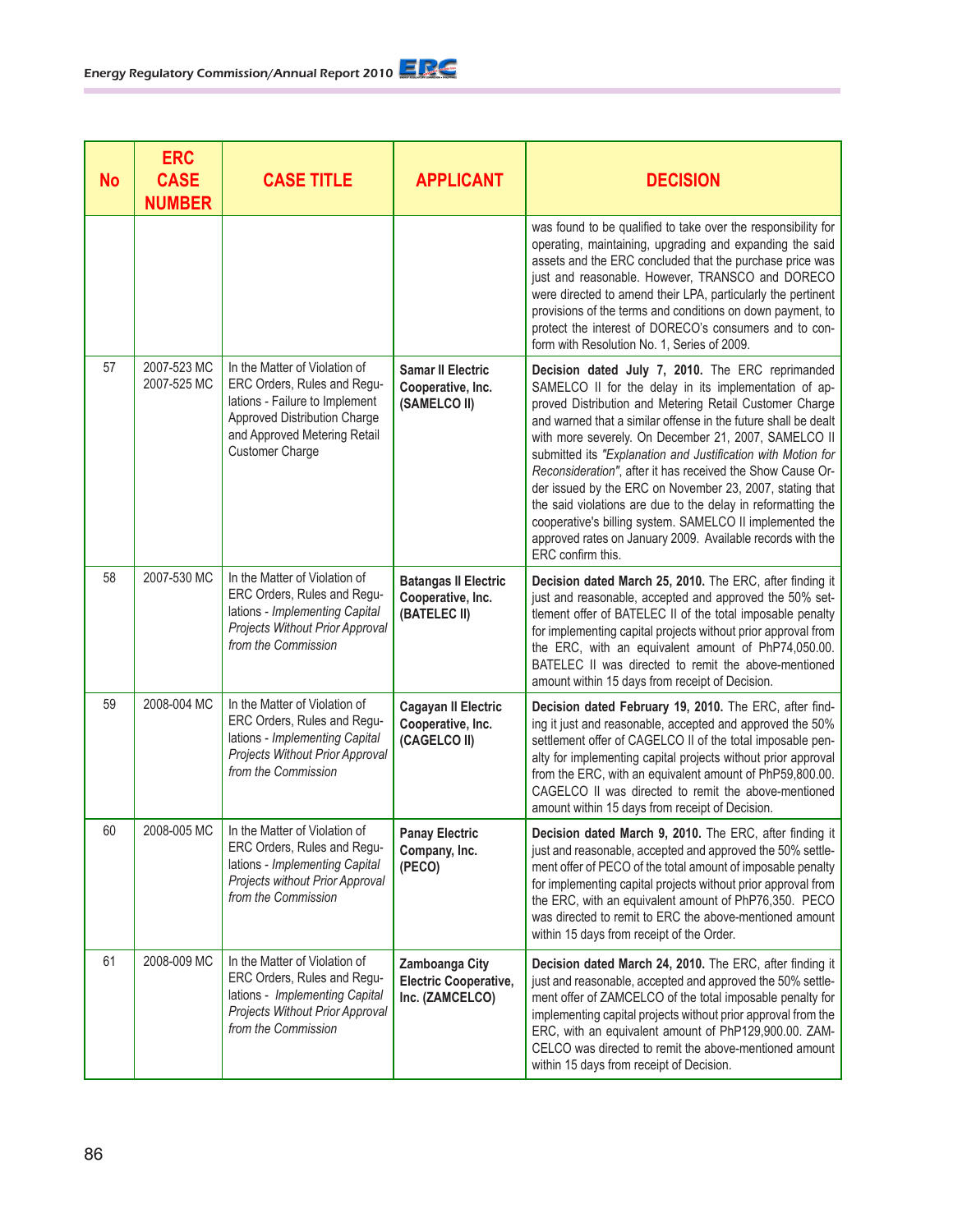| <b>No</b> | <b>ERC</b><br><b>CASE</b><br><b>NUMBER</b> | <b>CASE TITLE</b>                                                                                                                                                                                    | <b>APPLICANT</b>                                                       | <b>DECISION</b>                                                                                                                                                                                                                                                                                                                                                                                                                                                                                                                                                                                                                                                                                                                                                                                                                                                                                                                                                                       |
|-----------|--------------------------------------------|------------------------------------------------------------------------------------------------------------------------------------------------------------------------------------------------------|------------------------------------------------------------------------|---------------------------------------------------------------------------------------------------------------------------------------------------------------------------------------------------------------------------------------------------------------------------------------------------------------------------------------------------------------------------------------------------------------------------------------------------------------------------------------------------------------------------------------------------------------------------------------------------------------------------------------------------------------------------------------------------------------------------------------------------------------------------------------------------------------------------------------------------------------------------------------------------------------------------------------------------------------------------------------|
| 62        | 2008-015 MC                                | In the Matter of Violation of the<br>ERC Orders, Rules and Regu-<br>lations - Failure to implement<br>the Energy Regulatory Com-<br>mission's Order on Purchased<br>Power Adjustment (PPA)           | <b>VMC-Rural Electric</b><br>Service Cooperative,<br>Inc. (VRESCO)     | Decision dated March 24, 2010. The ERC reprimanded<br>VRESCO for its late implementation of PPA refund and<br>warned that a similar offense in the future shall be dealt with<br>more severely. VRESCO, after receiving the Show Cause<br>Order issued by ERC on January 17, 2008, submitted its<br>justification and Motion for Reconsideration stating that it<br>deferred the implementation of the PPA refund due to the<br>pending resolution of its motion with the Court of Appeals.<br>VRESCO eventually implemented the directed refund in its<br>March 2010 billing. Records available at the ERC confirm<br>this.                                                                                                                                                                                                                                                                                                                                                          |
| 63        | 2008-016 MC                                | In the Matter of Violation of the<br>ERC Orders, Rules and Regu-<br>lations - Failure to Implement<br>the Energy Regulatory Com-<br>mission's Order on Purchased<br>Power Adjustment (PPA)           | <b>Central Negros</b><br><b>Electric Cooperative,</b><br>Inc. (CENECO) | Decision dated March 24, 2010. The ERC reprimanded<br>CENECO for its late implementation of PPA refund and<br>warned that a similar offense in the future shall be dealt with<br>more severely. CENECO, after receiving the Show Cause<br>Order issued by ERC on January 17, 2008, submitted its<br>manifestation and Motion for Reconsideration attesting that<br>it has implemented the directed refund starting the billing<br>period of June 2007. Records available at the ERC confirm<br>this.                                                                                                                                                                                                                                                                                                                                                                                                                                                                                  |
| 64        | 2008-018 MC                                | In the Matter of Violation of<br>ERC Orders, Rules and Regu-<br>lations - Failure to Implement<br>the Energy Regulatory Com-<br>mission's Order on Purchased<br>Power Adjustment (PPA)               | Zamboanga City<br><b>Electric Cooperative,</b><br>Inc. (ZAMCELCO)      | Decision dated February 3, 2010. The ERC reprimanded<br>ZAMCELCO for the delay in its implementation of ERC PPA<br>Refund Order and warned that a similar offense in the fu-<br>ture shall be dealt with more severely. ZAMCELCO, after<br>receiving the Show Cause Order issued by ERC on Janu-<br>ary 17, 2008, submitted its compliance stating the follow-<br>ing: (a) that it needs to be clarified on how the amount of<br>PhP12,545,086.00 PPA over-recovery was computed; (b)<br>that a Motion for Reconsideration was filed regarding this<br>matter; and (c) that during the conference held on June 23,<br>2008, the amount was reduced to less that PhP2 million<br>and ZAMCELCO was just waiting for a modified Order from<br>the Commission to effect the refund. On February 4, 2010,<br>ZAMCELCO provided the ERC an update attesting that it<br>implemented the refund starting the billing period of Novem-<br>ber 2008. Records available at the ERC confirm this. |
| 65        | 2008-020 MC                                | In the Matter of Violation<br>of ERC Orders, Rules and<br>Regulations - Failure to Imple-<br>ment the Energy Regulatory<br>Commission's (ERC) Order on<br><b>Purchased Power Adjustment</b><br>(PPA) | Davao del Sur<br><b>Electric Cooperative,</b><br>Inc. (DASURECO)       | Decision dated December 1, 2010. The ERC reprimanded<br>DASURECO for its late implementation of PPA refund and<br>warned that a similar offense in the future shall be dealt<br>with more severely. DASURECO, after receiving the Show<br>Cause Order issued by ERC on January 17, 2008, submit-<br>ted a "Statement of Compliance" stating that on September<br>11, 2010, its Board unanimously approved to implement the<br>aforesaid PPA refund, which they eventually implemented<br>in its October 2010 billing. Available records with the ERC<br>confirm this.                                                                                                                                                                                                                                                                                                                                                                                                                 |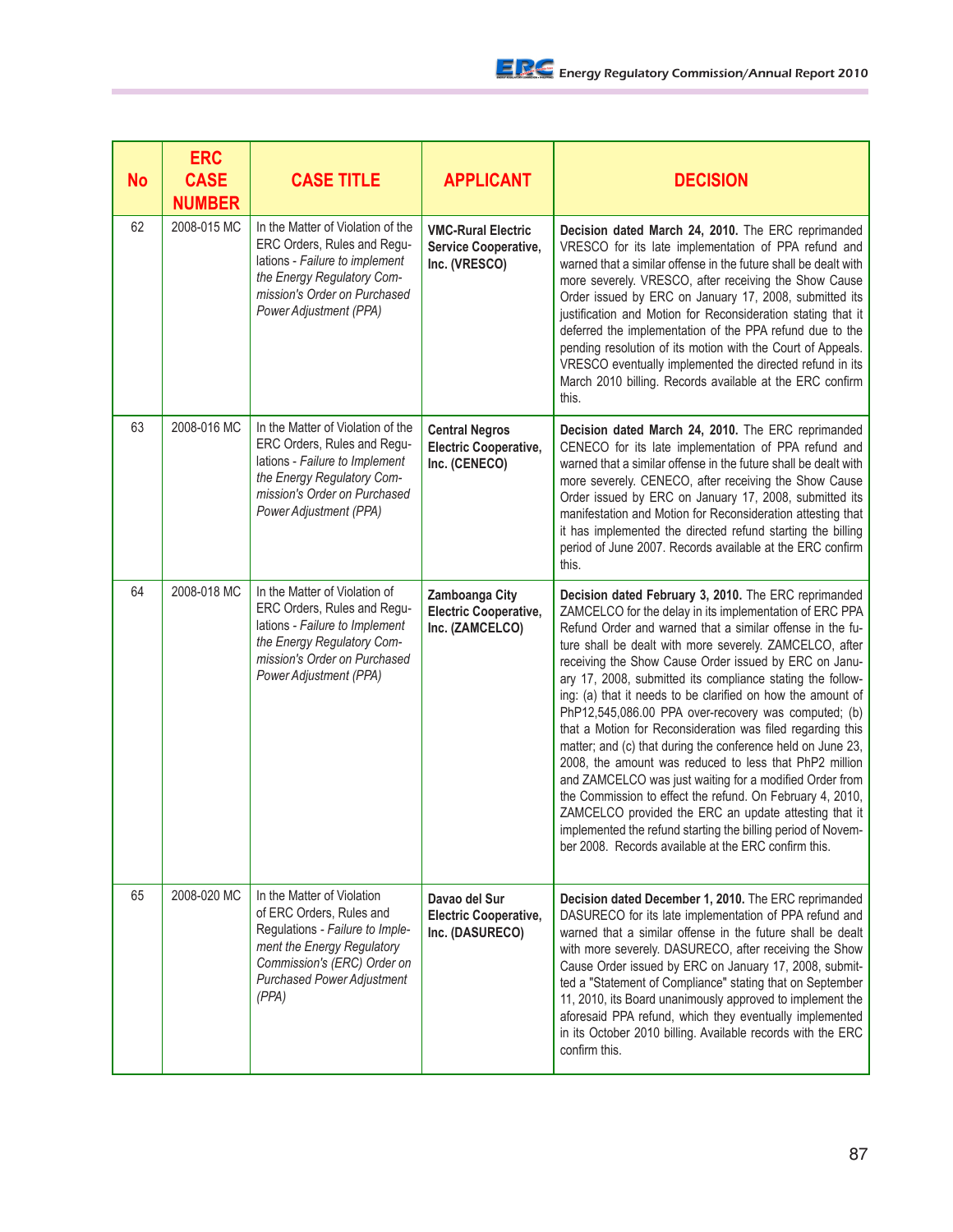| <b>No</b> | <b>ERC</b><br><b>CASE</b><br><b>NUMBER</b> | <b>CASE TITLE</b>                                                                                                                                                                                                                                                     | <b>APPLICANT</b>                                                                                                                | <b>DECISION</b>                                                                                                                                                                                                                                                                                                                                                                                                                                                                                                                                                                                                                                                                                                                                                                                                                                                                                                                                                                                                                                                                                                                                                                                                                                                                                                                                                                                                                                                                                                                                                                                                                                                    |
|-----------|--------------------------------------------|-----------------------------------------------------------------------------------------------------------------------------------------------------------------------------------------------------------------------------------------------------------------------|---------------------------------------------------------------------------------------------------------------------------------|--------------------------------------------------------------------------------------------------------------------------------------------------------------------------------------------------------------------------------------------------------------------------------------------------------------------------------------------------------------------------------------------------------------------------------------------------------------------------------------------------------------------------------------------------------------------------------------------------------------------------------------------------------------------------------------------------------------------------------------------------------------------------------------------------------------------------------------------------------------------------------------------------------------------------------------------------------------------------------------------------------------------------------------------------------------------------------------------------------------------------------------------------------------------------------------------------------------------------------------------------------------------------------------------------------------------------------------------------------------------------------------------------------------------------------------------------------------------------------------------------------------------------------------------------------------------------------------------------------------------------------------------------------------------|
| 66        | 2008-029 MC                                | In the Matter of Violation of<br>ERC Orders, Rules and Regu-<br>lations - Implementing Capital<br>Projects Without Prior Approval<br>from the Commission                                                                                                              | Davao Del Norte<br><b>Electric Cooperative,</b><br>Inc. (DANECO)                                                                | Decision dated April 6, 2010. The ERC, after finding it just<br>and reasonable, accepted and approved the 50% settlement<br>offer of DANECO of the total amount of imposable penalty<br>for implementing capital projects without prior approval from<br>the ERC, with an equivalent amount of PhP249,300.00.<br>DANECO was directed to remit the above-mentioned<br>amount within 15 days from receipt of Decision.                                                                                                                                                                                                                                                                                                                                                                                                                                                                                                                                                                                                                                                                                                                                                                                                                                                                                                                                                                                                                                                                                                                                                                                                                                               |
| 67        | 2008-030 MC                                | In the Matter of Violation of<br>ERC Orders, Rules and Regu-<br>lations - Implementing Capital<br>Projects Without Prior Approval<br>from the Commission                                                                                                              | <b>Iligan Light and</b><br>Power, Inc. (ILPI)                                                                                   | Decision dated May 4, 2010. The ERC, after finding it just<br>and reasonable, accepted and approved the 50% settle-<br>ment offer of ILPI of the total amount of imposable penalty<br>for implementing capital projects without prior approval from<br>the ERC, with an equivalent amount of PhP230,000.00. ILPI<br>was directed to remit the above-mentioned amount within 15<br>days from receipt of Decision.                                                                                                                                                                                                                                                                                                                                                                                                                                                                                                                                                                                                                                                                                                                                                                                                                                                                                                                                                                                                                                                                                                                                                                                                                                                   |
| 68        | 2008-043 RC                                | In the Matter of the Applica-<br>tion for the Recovery of the<br>Incremental Costs on Foreign<br>Currency Exchange Rate<br>Fluctuations under the 9th In-<br>cremental Currency Exchange<br>Rate Adjustment (ICERA), with<br>Prayer for Provisional Authority<br>(PA) | <b>National Power</b><br><b>Corporation (NPC)</b>                                                                               | Decision dated November 15, 2010. The ERC approved<br>the application filed by NPC and PSALM for the recovery of<br>ICERA for Luzon, Visayas and Mindanao Grids effective No-<br>vember 26, 2010 to December 25, 2010 billing period until<br>such time that the full amount have been refunded/ recovered<br>or until the next applications for the recovery of Incremental<br>Fuel Costs are approved by the ERC. This Decision covers<br>the 9th to 14th ICERA application of NPC and PSALM. The<br>ERC used in the calculation of the ICERA Deferred Account-<br>ing Adjustment (DAA) the test period January 2007 to June<br>2008. Moreover, for the calculation of DAA for OPEX, the<br>ERC used the Base Exchange FOREX Rates of US Dollar to<br>Peso rate at PhP51.6236/US\$1 while the Yen to Peso Rate<br>was at PhP0.4128/JPY1, whereas for the calculation of DAA<br>for Debt Service, the ERC used the Base Exchange FO-<br>REX Rates at January 2007 to June 2009 levels where the<br>US Dollar to Peso Rate was at PhP44.0494/US\$1 while the<br>Yen to Peso rate was at PhP0.4096/JPY1. The ERC com-<br>puted ICERA DAA as of June 2009 for Luzon at negative<br>PhP6,579,049,134.76, for Visayas at PhP800,513,196.51<br>and for Mindanao at negative PhP1,709,708,310.28. The<br>Decision also provided for the computed applicable ICERA<br>DAAs per NPC's privatized generation assets. Based on<br>these factors, the ERC computed the DAA, to wit: (1) A re-<br>fund of PhP0.3444/kWh for 9 months in Luzon; (2) A collec-<br>tion of PhP0.0865/kWh for 20 months in Visayas; and (3) A<br>refund of PhP0.2557/kWh for 9 months in Mindanao. |
| 69        | 2008-044 RC                                | In the Matter of the Application<br>for Approval of Power Supply<br>Agreement (PSA) Between<br>Cagayan Electric Power and<br>Light Co., Inc. (CEPALCO) and<br>FG Bukidnon Power Corpora-<br>tion (FGBPC)                                                              | <b>Cagayan Electric</b><br>Power and Light Co.,<br>Inc. (CEPALCO) and<br><b>FG Bukidnon Power</b><br><b>Corporation (FGBPC)</b> | Decision dated November 16, 2009. The ERC approved<br>with modification the application filed CEPALCO and FGB-<br>PC for the approval of their PSA. The ERC approved a Capi-<br>tal Recovery Fee of PhP1.2697/kWh which will be fixed for<br>the duration of the cooperation period and an O & M Fee of<br>PhP1.7010/kWh which will be subject to adjustment based<br>on the NEDA's Consumer Price Index. Total Base Energy                                                                                                                                                                                                                                                                                                                                                                                                                                                                                                                                                                                                                                                                                                                                                                                                                                                                                                                                                                                                                                                                                                                                                                                                                                        |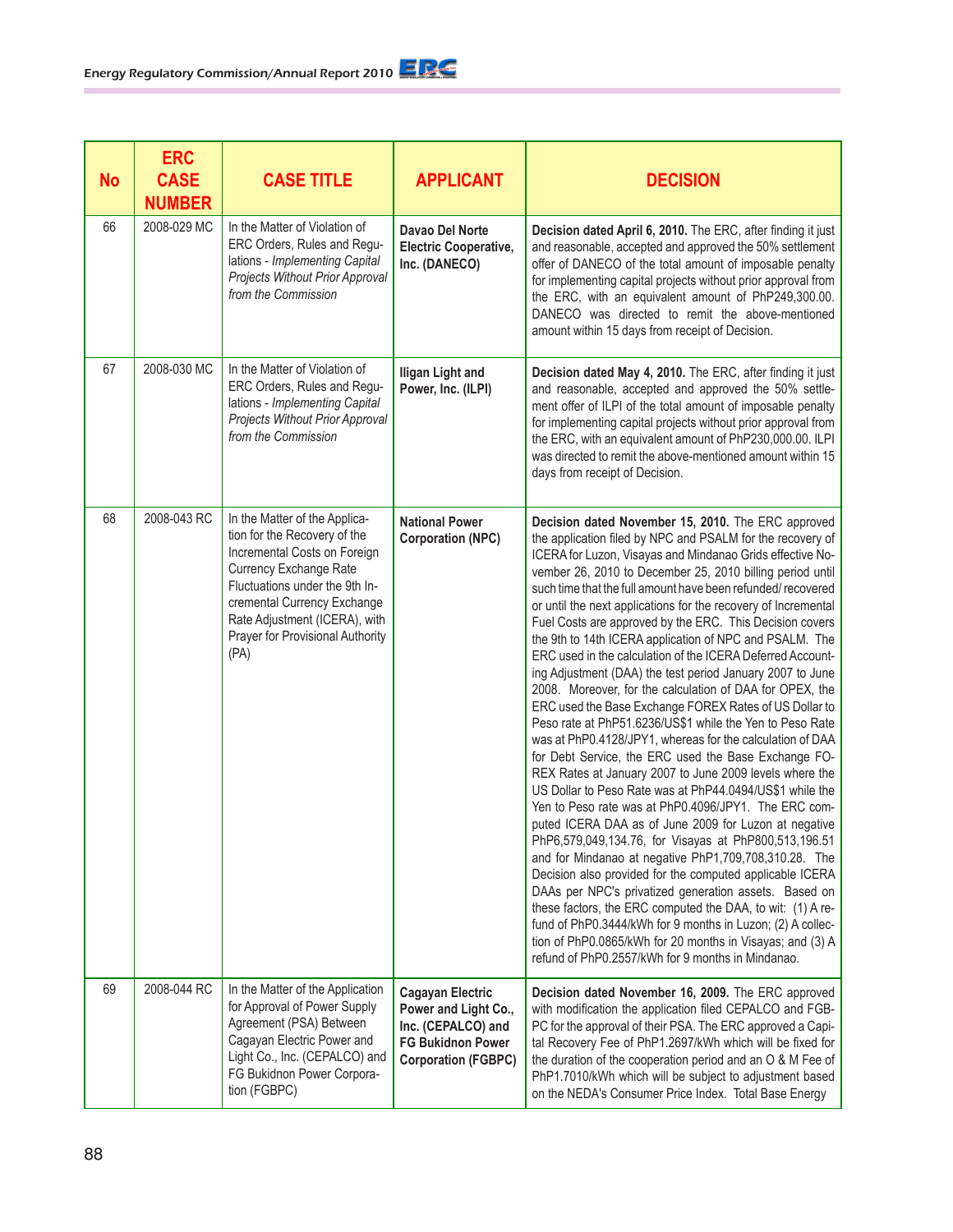| <b>No</b> | <b>ERC</b><br><b>CASE</b><br><b>NUMBER</b> | <b>CASE TITLE</b>                                                                                                                                                                                                                                             | <b>APPLICANT</b>                                                                                                              | <b>DECISION</b>                                                                                                                                                                                                                                                                                                                                                                                                                                                                                                                                                                                                                                                                                                                                                                                                                                                                                                                                                                                                                                                                                                                                                                                                                                                                                                                                                                                                                                                                                                                                                                                                                                                                                                                                                                                                                                                                                                                                                                                                                                                                                                                                          |
|-----------|--------------------------------------------|---------------------------------------------------------------------------------------------------------------------------------------------------------------------------------------------------------------------------------------------------------------|-------------------------------------------------------------------------------------------------------------------------------|----------------------------------------------------------------------------------------------------------------------------------------------------------------------------------------------------------------------------------------------------------------------------------------------------------------------------------------------------------------------------------------------------------------------------------------------------------------------------------------------------------------------------------------------------------------------------------------------------------------------------------------------------------------------------------------------------------------------------------------------------------------------------------------------------------------------------------------------------------------------------------------------------------------------------------------------------------------------------------------------------------------------------------------------------------------------------------------------------------------------------------------------------------------------------------------------------------------------------------------------------------------------------------------------------------------------------------------------------------------------------------------------------------------------------------------------------------------------------------------------------------------------------------------------------------------------------------------------------------------------------------------------------------------------------------------------------------------------------------------------------------------------------------------------------------------------------------------------------------------------------------------------------------------------------------------------------------------------------------------------------------------------------------------------------------------------------------------------------------------------------------------------------------|
|           |                                            |                                                                                                                                                                                                                                                               |                                                                                                                               | Fee approved was PhP2.9707/kWh. Lastly, the ERC de-<br>cided that the Curtailment Charges incurred arising from<br>failure or inability of CEPALCO to take full Available Energy<br>shall be solely for CEPALCO's own account and should not<br>be passed-on to its consumers.                                                                                                                                                                                                                                                                                                                                                                                                                                                                                                                                                                                                                                                                                                                                                                                                                                                                                                                                                                                                                                                                                                                                                                                                                                                                                                                                                                                                                                                                                                                                                                                                                                                                                                                                                                                                                                                                           |
| 70        | 2008-052 RC                                | In the Matter of the Applica-<br>tion for Approval of the Power<br>Sales Agreement (PSA) Be-<br>tween Cagayan Electric Power<br>and Light Co., Inc. (CEPALCO)<br>and Mindanao Energy System,<br>Inc. (MINERGY), with Prayer<br>for Provisional Authority (PA) | <b>Cagayan Electric</b><br>Power and Light Co.,<br>Inc. (CEPALCO) and<br><b>Mindanao Energy</b><br>Systems, Inc.<br>(MINERGY) | Decision dated May 17, 2010. The ERC approved with<br>modifications the application filed by CEPALCO and MIN-<br>ERGY for the approval of their PSA. For the Diesel Power<br>Plants, the ERC approved a Capacity Fee of PhP577.559/<br>kWh as Base Rate and PhP/608.151/kWh as of March 2010.<br>Such Capacity Fee will be indexed from December 2008 un-<br>til the commercial operation of the diesel power plant. After<br>such time, Capacity Fee at commercial operation shall not<br>exceed PhP691.282/kWh. Moreover, the ERC approved an<br>O&M Fee of PhP0.5125/kWh as Base Rate and PhP0.5315/<br>kWh as of March 2010, which shall be subject to adjustment<br>in CPI for all items with October 2008 baseline. The Energy<br>Fee will be a pass through cost limited to the guaranteed<br>fuel efficiency rate or actual, whichever is lower. For the<br>Cabulig Hydro-electric Plant, however, the ERC approved<br>a Capital Recovery Fee of PhP3.5706/kWh as Base Rate<br>and PhP3.7030/kWh as of March 2010. Such Capital Re-<br>covery Fee shall be indexed from October 2008 until the<br>commercial operation of the hydro plant. After such time,<br>Capital Recovery Fee shall not be subject to indexation for<br>the duration of the contract. In addition to that, the ERC ap-<br>proved an O&M Fee of PhP0.5994/kWh as Base Rate and<br>PhP0.6175/kWh as of March 2010, which shall be subject to<br>adjustment for any changes in the CPI for all items with Oc-<br>tober 2008 base index. Total base rate, therefore, approved<br>by the ERC is PhP4.1700/kWh and rate as of March 2010 is<br>PhP4.3205/kWh. However, the ERC decided that the Deci-<br>sion does not cover the additional 3MW capacity which will<br>be taken either from a co-generation facility or from the ex-<br>cess capacity of MINERGY's existing 18.9 MW Diesel-fired<br>power plants. Lastly, the ERC decided that the Curtailment<br>Charges incurred by CEPALCO due to its failure or inability<br>to receive the energy output of MINERGY's Power Plants<br>shall be solely for its own account and should not be passed-<br>on to its consumers. |
| 71        | 2008-054 RC                                | In the Matter of the Applica-<br>tion for the Recovery of the<br>Incremental Costs on Foreign<br><b>Currency Exchange Rate</b>                                                                                                                                | <b>National Power</b><br><b>Corporation (NPC)</b><br>and Power Sector<br><b>Assets and Liabilities</b>                        | Decision dated November 15, 2010. The ERC approved<br>the application filed by NPC and PSALM for the recovery of<br>ICERA for Luzon, Visayas and Mindanao Grids effective No-<br>vember 26, 2010 to December 25, 2010 billing period until                                                                                                                                                                                                                                                                                                                                                                                                                                                                                                                                                                                                                                                                                                                                                                                                                                                                                                                                                                                                                                                                                                                                                                                                                                                                                                                                                                                                                                                                                                                                                                                                                                                                                                                                                                                                                                                                                                               |
|           |                                            | Fluctuations under the 10th In-<br>cremental Currency Exchange<br>Rate Adjustment (ICERA), with<br>Prayer for Provisional Authority<br>(PA)                                                                                                                   | Management<br><b>Corporation (PSALM)</b>                                                                                      | such time that the full amount have been refunded/recovered<br>or until the next applications for the recovery of Incremental<br>Fuel Costs are approved by the ERC. This Decision covers<br>the 9th to 14th ICERA application of NPC and PSALM. The<br>ERC used in the calculation of the ICERA Deferred Account-<br>ing Adjustment (DAA) the test period January 2007 to June<br>2008. Moreover, for the calculation of DAA for OPEX, the                                                                                                                                                                                                                                                                                                                                                                                                                                                                                                                                                                                                                                                                                                                                                                                                                                                                                                                                                                                                                                                                                                                                                                                                                                                                                                                                                                                                                                                                                                                                                                                                                                                                                                              |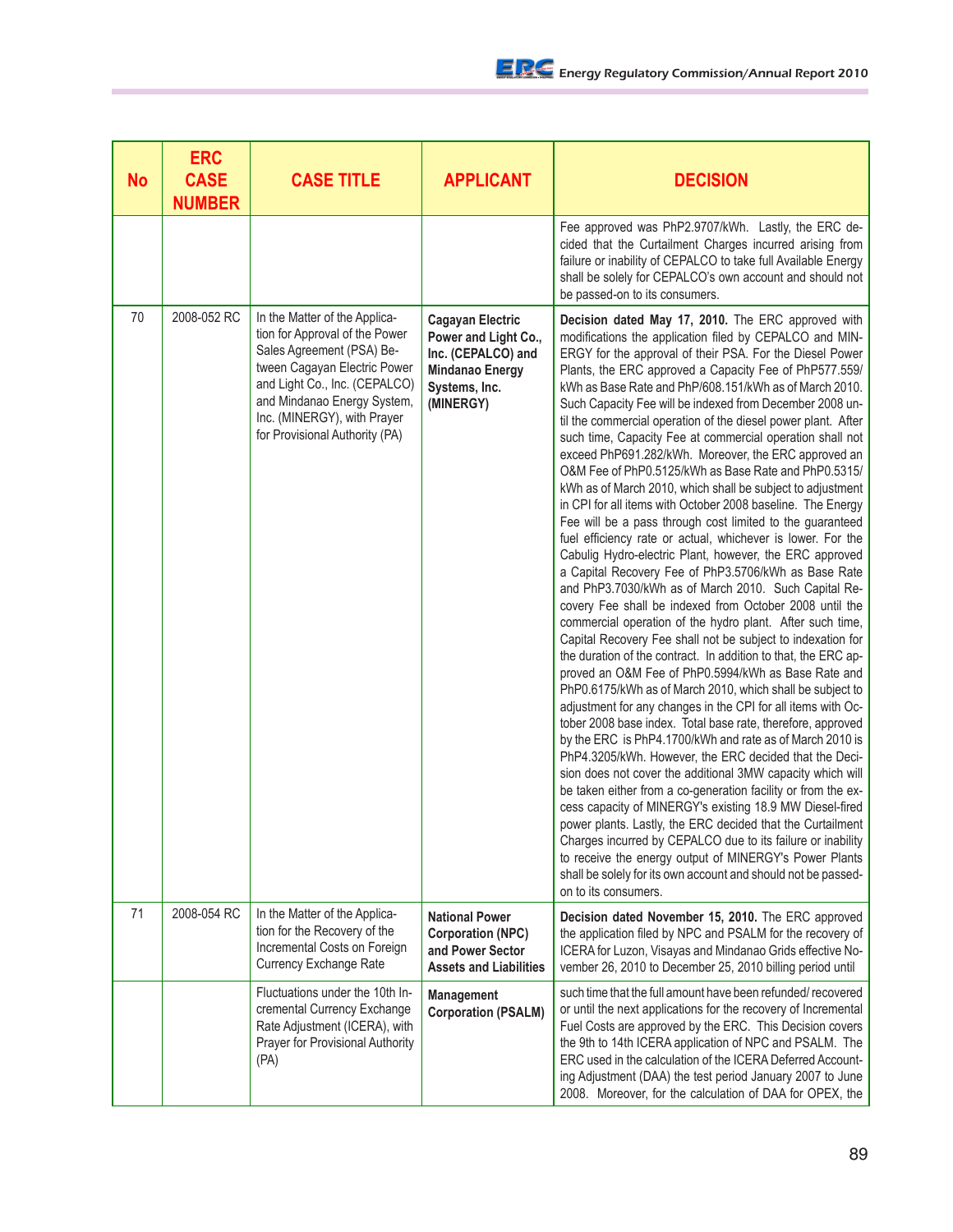| <b>No</b> | <b>ERC</b><br><b>CASE</b><br><b>NUMBER</b> | <b>CASE TITLE</b>                                                                                                                                                                                                                                                                | <b>APPLICANT</b>                                                                                                                                             | <b>DECISION</b>                                                                                                                                                                                                                                                                                                                                                                                                                                                                                                                                                                                                                                                                                                                                                                                                                                                                                                                                                                                                                                                                                                                                                                                                                                                                                                                                                                                                     |
|-----------|--------------------------------------------|----------------------------------------------------------------------------------------------------------------------------------------------------------------------------------------------------------------------------------------------------------------------------------|--------------------------------------------------------------------------------------------------------------------------------------------------------------|---------------------------------------------------------------------------------------------------------------------------------------------------------------------------------------------------------------------------------------------------------------------------------------------------------------------------------------------------------------------------------------------------------------------------------------------------------------------------------------------------------------------------------------------------------------------------------------------------------------------------------------------------------------------------------------------------------------------------------------------------------------------------------------------------------------------------------------------------------------------------------------------------------------------------------------------------------------------------------------------------------------------------------------------------------------------------------------------------------------------------------------------------------------------------------------------------------------------------------------------------------------------------------------------------------------------------------------------------------------------------------------------------------------------|
|           |                                            |                                                                                                                                                                                                                                                                                  |                                                                                                                                                              | ERC used the Base Exchange FOREX Rates of US Dollar to<br>Peso rate at PhP51.6236/US\$1 while the Yen to Peso Rate<br>was at PhP0.4128/JPY1, whereas for the calculation of DAA<br>for Debt Service, the ERC used the Base Exchange FO-<br>REX Rates at January 2007 to June 2009 levels where the<br>US Dollar to Peso Rate was at PhP44.0494/US\$1 while the<br>Yen to Peso rate was at PhP0.4096/JPY1. The ERC com-<br>puted ICERA DAA as of June 2009 for Luzon at negative<br>PhP6,579,049,134.76, for Visayas at PhP800,513,196.51<br>and for Mindanao at negative PhP1,709,708,310.28. The<br>Decision also provided for the computed applicable ICERA<br>DAAs per NPC's privatized generation assets. Based on<br>these factors, the ERC computed the DAA, to wit: (1) A re-<br>fund of PhP0.3444/kWh for 9 months in Luzon; (2) A collec-<br>tion of PhP0.0865/kWh for 20 months in Visayas; and (3) A<br>refund of PhP0.2557/kWh for 9 months in Mindanao.                                                                                                                                                                                                                                                                                                                                                                                                                                                |
| 72        | 2008-057 RC                                | In the Matter of the Application<br>for Approval of the Power Sup-<br>ply Agreement (PSA) Between<br>V-M-C Rural Electric Services<br>Cooperative, Incorporated<br>(VRESCO) and San Carlos<br>Bioenergy, Incorporated,<br>(SCBI) with Prayer for Provi-<br>sional Authority (PA) | <b>V-M-C Rural Electric</b><br><b>Services</b><br>Cooperative,<br>Incorporated<br>(VRESCO) and San<br><b>Carlos Bioenergy,</b><br><b>Incorporated (SCBI)</b> | Decision dated November 23, 2009. The ERC approved<br>with modifications and conditions the joint application filed<br>by VRESCO and SCBI for the approval of their PSA. The<br>ERC approved a Capacity Recovery Fee of PhP1.3232/kWh<br>which will be fixed for the duration of the cooperation period<br>and an O & M Fee of PhP1.5396/kWh which will be subject<br>to adjustment based on the Consumer Price Index. Total<br>Base Energy Fee approved was PhP2.8628/kWh. Lastly,<br>the ERC decided that the Testing and Commissioning Fee<br>shall be the NPC-TOU rate or the approved Base Energy<br>Fee, whichever is lower.                                                                                                                                                                                                                                                                                                                                                                                                                                                                                                                                                                                                                                                                                                                                                                                  |
| 73        | 2008-064 RC                                | In the Matter of the 11th<br>Application for the Recovery<br>of the Incremental Costs on<br>Foreign Currency Exchange<br>Rate Fluctuations under the In-<br>cremental Currency Exchange<br>Rate Adjustment (ICERA), with<br>Prayer for Provisional Authority<br>(PA)             | <b>National Power</b><br><b>Corporation (NPC)</b><br>and Power Sector<br><b>Assets and Liabilities</b><br><b>Management</b><br>Corporation<br>(PSALM)        | Decision dated November 15, 2010. The ERC approved<br>the application filed by NPC and PSALM for the recovery of<br>ICERA for Luzon, Visayas and Mindanao Grids effective No-<br>vember 26, 2010 to December 25, 2010 billing period until<br>such time that the full amount have been refunded/recovered<br>or until the next applications for the recovery of Incremental<br>Fuel Costs are approved by the ERC. This Decision covers<br>the 9th to 14th ICERA application of NPC and PSALM. The<br>ERC used in the calculation of the ICERA Deferred Account-<br>ing Adjustment (DAA) the test period January 2007 to June<br>2008. Moreover, for the calculation of DAA for OPEX, the<br>ERC used the Base Exchange FOREX Rates of US Dollar to<br>Peso rate at PhP51.6236/US\$1 while the Yen to Peso Rate<br>was at PhP0.4128/JPY1, whereas for the calculation of DAA<br>for Debt Service, the ERC used the Base Exchange FO-<br>REX Rates at January 2007 to June 2009 levels where the<br>US Dollar to Peso Rate was at PhP44.0494/US\$1 while the<br>Yen to Peso rate was at PhP0.4096/JPY1. The ERC com-<br>puted ICERA DAA as of June 2009 for Luzon at negative<br>PhP6,579,049,134.76, for Visayas at PhP800,513,196.51<br>and for Mindanao at negative PhP1,709,708,310.28. The<br>Decision also provided for the computed applicable ICERA<br>DAAs per NPC's privatized generation assets. Based on |

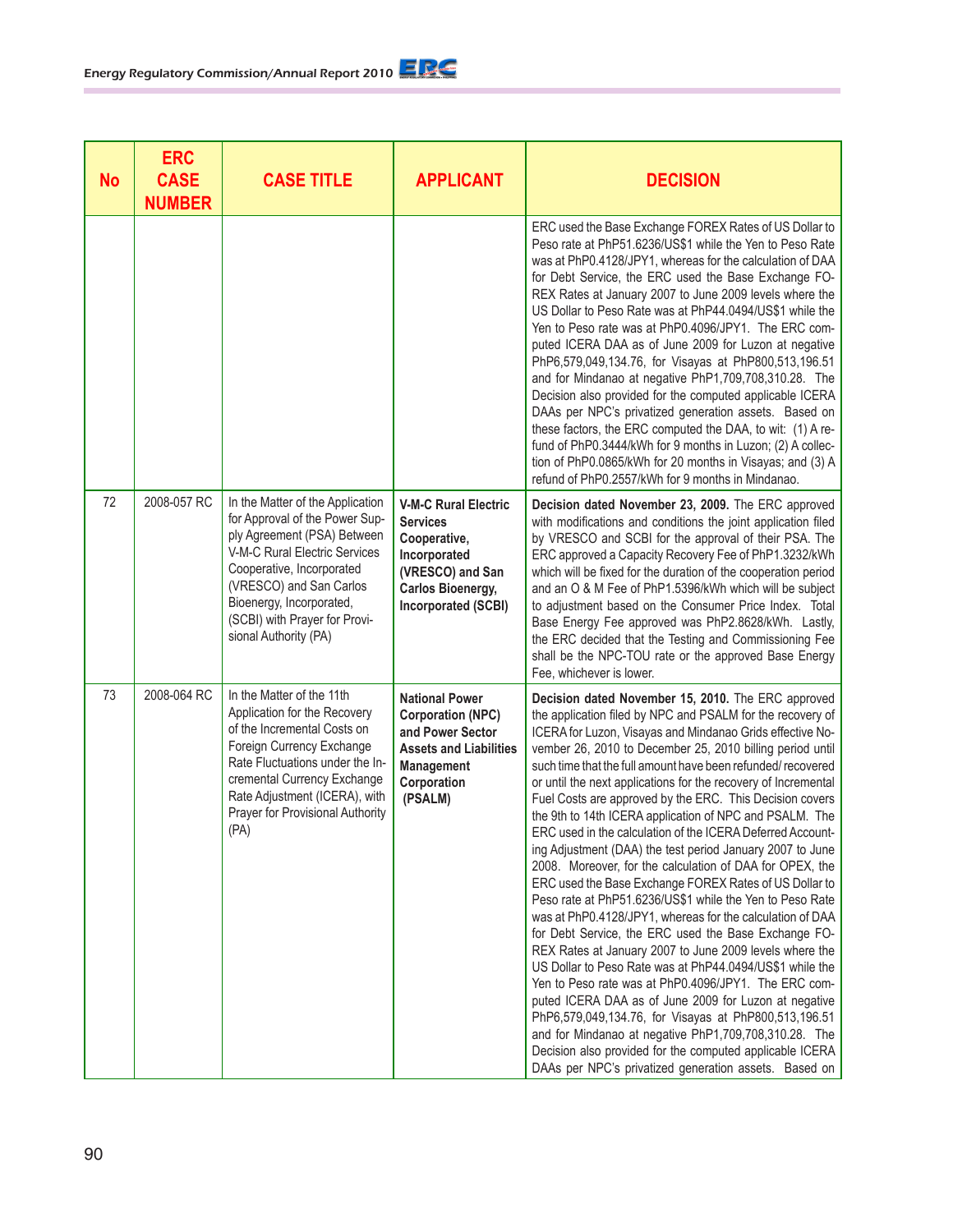| <b>No</b> | <b>ERC</b><br><b>CASE</b><br><b>NUMBER</b> | <b>CASE TITLE</b>                                                                                                                                                                                                                                                                                                                                                                             | <b>APPLICANT</b>                                                                                                                                                                                                                                                                                                                        | <b>DECISION</b>                                                                                                                                                                                                                                                                                                                                                                                                                                                                                                                                                                                                                                                                                                                                                                                                                                                                                                                             |
|-----------|--------------------------------------------|-----------------------------------------------------------------------------------------------------------------------------------------------------------------------------------------------------------------------------------------------------------------------------------------------------------------------------------------------------------------------------------------------|-----------------------------------------------------------------------------------------------------------------------------------------------------------------------------------------------------------------------------------------------------------------------------------------------------------------------------------------|---------------------------------------------------------------------------------------------------------------------------------------------------------------------------------------------------------------------------------------------------------------------------------------------------------------------------------------------------------------------------------------------------------------------------------------------------------------------------------------------------------------------------------------------------------------------------------------------------------------------------------------------------------------------------------------------------------------------------------------------------------------------------------------------------------------------------------------------------------------------------------------------------------------------------------------------|
|           |                                            |                                                                                                                                                                                                                                                                                                                                                                                               |                                                                                                                                                                                                                                                                                                                                         | these factors, the ERC computed the DAA, to wit: (1) A re-<br>fund of PhP0.3444/kWh for 9 months in Luzon; (2) A collec-<br>tion of PhP0.0865/kWh for 20 months in Visayas; and (3) A<br>refund of PhP0.2557/kWh for 9 months in Mindanao.                                                                                                                                                                                                                                                                                                                                                                                                                                                                                                                                                                                                                                                                                                  |
| 74        | 2008-065 RC                                | In the Matter of the Application<br>for Authority to Operate as a<br>Qualified Third Party (QTP)<br>and Approval of the QTP<br>Contract, with Urgent Prayer<br>for Provisional Authority (PA)                                                                                                                                                                                                 | Powersource<br>Philippines,<br>Incorporated (PSPI)                                                                                                                                                                                                                                                                                      | Decision dated April 19, 2010. The ERC made perma-<br>nent the provisional authority granted to PSPI on March<br>2, 2009, subject to the Full Cost Recovery Rate (FCRR) of<br>PhP24.4449/kWh, of which PhP3.3657/kWh is fixed and<br>PhP21.0792/kWh will be subjected to indexation, and the<br>Subsidized and Approved Retail Rate (SARR) of PhP8.50/<br>kWh which is the approved retail rate of Palawan Electric<br>Cooperative, Inc. (PALECO). The difference between the<br>FCRR and the SARR shall be collected from the Universal<br>Charge-Missionary Electrification (UCME), and any over/<br>under recoveries incurred from the implementation of the<br>Qualified Third Party Service Contract (QSC) shall be sub-<br>ject to refund/ collection, as the case may be. PSPI was<br>also directed to submit its actual project cost for the biomass<br>plant, within three (3) months from commercial operations<br>of said plant. |
| 75        | 2008-080 MC                                | In the Matter of the Applica-<br>tion for Authority to Donate<br>the Ownership of Power<br>Generation Sets of the Twelve<br>(12) Energized Islands, All<br>Within the Coverage Area of<br><b>Bohol I Electric Cooperative,</b><br>Inc. (BOHECO I), to the Small<br>Power Utilities Group (SPUG)<br>of the National Power Corpora-<br>tion (NPC) with Prayer for<br>Provisional Authority (PA) | <b>Bohol I Electric</b><br>Cooperative, Inc.<br>(BOHECO I)                                                                                                                                                                                                                                                                              | Decision dated December 14, 2009. The ERC approved<br>the application filed by BOHECO I for authority to donate the<br>power generation sets of the twelve (12) energized islands,<br>all within the coverage area of BOHECO I, to NPC-SPUG.<br>BOHECO I averred that it can no longer provide reliable and<br>efficient electricity in the said areas due to the increasing<br>prices of fuel as well as the operating and maintenance costs<br>brought about by the frequent breakdown of its generating<br>sets. It requested NPC to operate/take-over the plants due<br>to the difficulty in subsidizing the operation and maintenance<br>of the plants. The take-over by NPC-SPUG of the power<br>plant will provide reliable and efficient supply of electricity<br>to BOHECO I consumers. The economic benefit shall be the<br>savings due to the reduction of the generation charge.                                                |
| 76        | 2008-083 MC                                | In Re: Petition for Dispute<br>Resolution                                                                                                                                                                                                                                                                                                                                                     | <b>Manila Electric</b><br>Company<br>(MERALCO) vs.<br><b>Philippine Electricity</b><br><b>Market Corporation</b><br>(PEMC), National<br><b>Transmission</b><br>Corporation)<br>(TRANSCO), National<br><b>Power Corporation</b><br>(NPC) and Power<br><b>Sector Assets and</b><br>Liabilities<br>Management<br><b>Corporation (PSALM</b> | Decision dated March 10, 2010. The ERC rendered as<br>moot the prayer of MERALCO for the adoption of the NPC-<br>TOU Rate or the new price determined through a price<br>substitution methodology during the TRANSCO congestion<br>period, and the segregation of line rental amounts associ-<br>ated with bilateral contracts from the Wholesale Electricity<br>Spot Market (WESM) energy trading amount. The ERC,<br>likewise, found double charging in transmission line cost for<br>Transitions Supply Contract (TSC) quantities for the preced-<br>ing months up to the start of the WESM Luzon commercial<br>operation on June 26, 2006. In this regard, PEMC was<br>directed to provide NPC and PSALM the segregated line<br>rental amounts for TSC quantities including embedded line<br>losses, and upon receipt of NPC of such, file its refund/col-<br>lect scheme before ERC. Moreover, NPC, PSALM, MER-                        |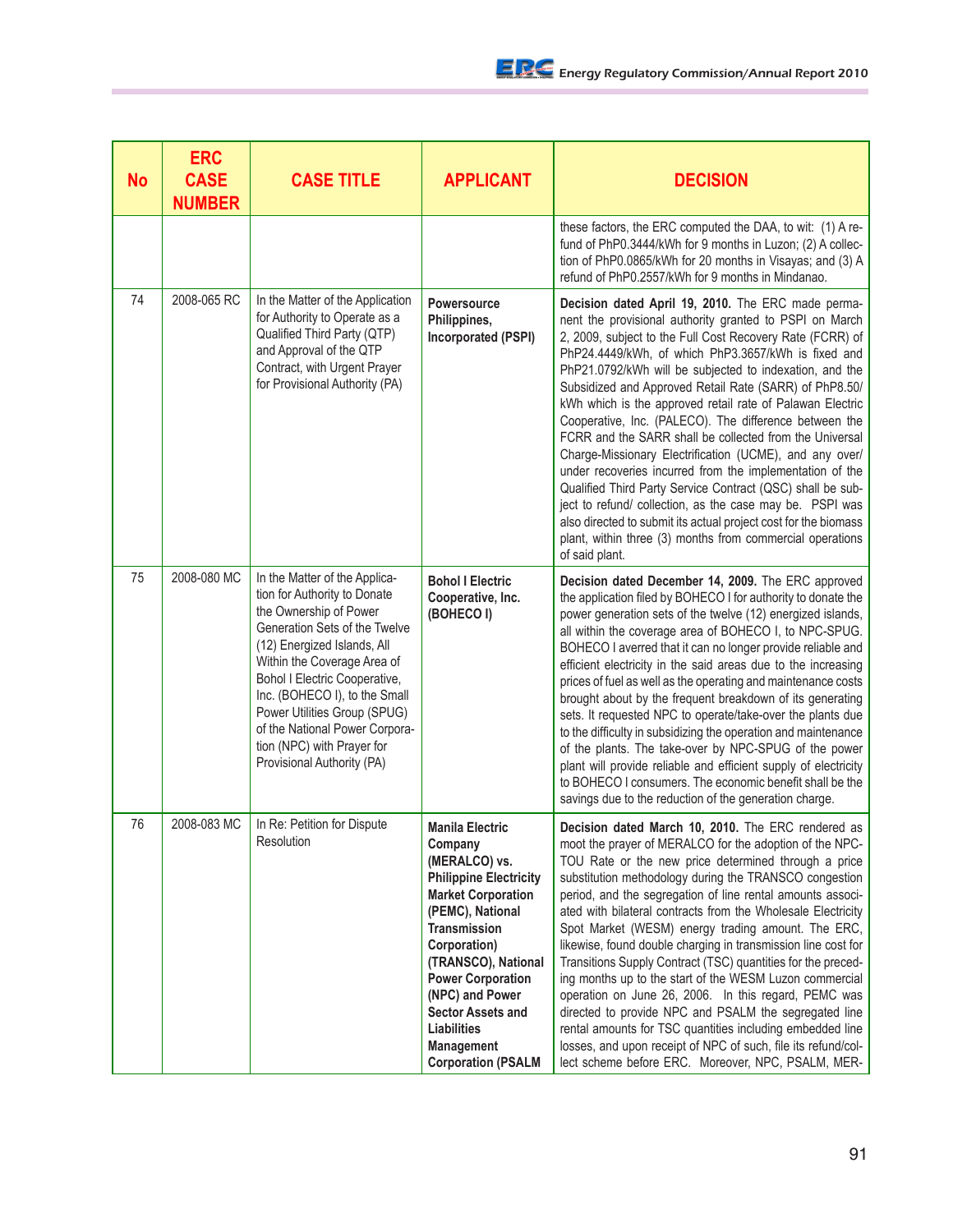| <b>No</b> | <b>ERC</b><br><b>CASE</b><br><b>NUMBER</b> | <b>CASE TITLE</b>                                                                                                                                                                                                                                                                                                                                                                                                   | <b>APPLICANT</b>                                          | <b>DECISION</b>                                                                                                                                                                                                                                                                                                                                                                                                                                                                                                                                                                                                                                                                                                                                           |
|-----------|--------------------------------------------|---------------------------------------------------------------------------------------------------------------------------------------------------------------------------------------------------------------------------------------------------------------------------------------------------------------------------------------------------------------------------------------------------------------------|-----------------------------------------------------------|-----------------------------------------------------------------------------------------------------------------------------------------------------------------------------------------------------------------------------------------------------------------------------------------------------------------------------------------------------------------------------------------------------------------------------------------------------------------------------------------------------------------------------------------------------------------------------------------------------------------------------------------------------------------------------------------------------------------------------------------------------------|
|           |                                            |                                                                                                                                                                                                                                                                                                                                                                                                                     |                                                           | ALCO and other direct WESM members with TSCs were<br>directed to implement the adjustment mechanism under<br>Section 6.1 of the TSC. Prospectively, billing of line rental<br>amounts by PEMC to NPC for TSC quantities shall be pur-<br>suant to Section 6.1 of the TSC with MERALCO and other<br>direct WESM members. TRANSCO's accountability, how-<br>ever, on the charges of negligence alleged by MERALCO<br>will be addressed by ERC in ERC Case No. 2010-003 MC.                                                                                                                                                                                                                                                                                  |
| 77        | 2008-092 CC                                | In the Matter of the Petition for<br>Refund of Overcharge Distribu-<br>tion Rates for Residential<br>Consumers in the Amount of<br>PhP39.0 Billion for the Years<br>2004-2007                                                                                                                                                                                                                                       | Mr. Genaro C.<br>Lualhati                                 | Decision dated August 23, 2010. The ERC denied, for lack<br>of merit, the petition filed by Mr. Genaro C. Lualhati pray-<br>ing that: 1) the amount of PhP39 Billion be refunded to the<br>residential customers of MERALCO as overcharges for the<br>period 2004-2007; 2) the current discriminatory residential<br>monthly billings be immediately replaced with rates that do<br>not exceed PhP0.9077/kWh for all residential consumers,<br>or at most, PhP1.0830/kWh as approved by the ERC in the<br>Final Determination of ERC Case No. 2006-045 RC; and 3)<br>the financial books of MERALCO be audited by the Commis-<br>sion on Audit (COA).                                                                                                     |
| 78        | 2008-099 MC                                | In the Matter of the Application<br>for Approval of Emergency<br>Capital Projects and Author-<br>ity to Secure Loans from<br>the National Electrification<br>Administration (NEA) in Ac-<br>cordance with the Provisions<br>of Republic Act No. 9136 and<br>the Guidelines to Govern the<br>Submission, Evaluation and<br>Approval of Electric Capital<br>Projects, with Prayer for Provi-<br>sional Authority (PA) | <b>Romblon Electric</b><br>Cooperative, Inc.<br>(ROMELCO) | Decision dated February 15, 2010. The ERC approved the<br>application filed by ROMELCO for the approval of the Emer-<br>gency Capital Projects, specifically the rehabilitation and<br>restoration of damaged distribution lines, with a total project<br>cost of PhP6,656,726.77. The project aims to provide ad-<br>equate, safe, efficient and reliable electric service. Also, the<br>ERC approved the authority to secure loans of ROMELCO<br>from NEA, amounting to PhP7,155,982.00, in accordance<br>with the provisions of R.A. 9136 and the "Guidelines to Gov-<br>ern the Submission, Evaluation, and Approval of Electric<br>Capital Projects". Accordingly, ROMELCO was directed to<br>remit to ERC the amount of PhP49,925.00 as permit fee. |
| 79        | 2008-100 MC                                | In the Matter of the Application<br>for Approval of Capital Projects<br>and Authority to Secure Loans<br>from the National Electrification<br>Administration (NEA) in Ac-<br>cordance with the Provisions<br>of Republic Act No. 9136 and<br>the Guidelines to Govern the<br>Submission, Evaluation and<br>Approval of Electric Capital                                                                             | <b>Romblon Electric</b><br>Cooperative, Inc.<br>(ROMELCO) | Decision dated February 15, 2010. The ERC approved the<br>application filed by ROMELCO for the approval of the fol-<br>lowing capital projects: (1) Expansion and extension of pri-<br>mary lines; (2) Rehabilitation and upgrading of distribution<br>lines; (3) Installation of service drop wires and kilowatt-hour<br>(kWh) meters; (4) Procurement of logistical support equip-<br>ment; and (5) Construction of main and sub-offices, with a<br>total project cost of PhP74,010,000.00. The projects aim to<br>extend electric services to existing and potential consum-<br>ers, reduce primary line losses and voltage drop, improve                                                                                                              |
|           |                                            | Projects, with Prayer for Provi-<br>sional Authority (PA)                                                                                                                                                                                                                                                                                                                                                           |                                                           | feeder load balancing, promote reliability, efficiency and bet-<br>ter customer service. The ERC also approved the author-<br>ity of ROMELCO to secure loans from the NEA to source<br>its total project cost of PhP74.01 Million in accordance with<br>the provisions of R.A. 9136 and the "Guidelines to Govern<br>the Submission, Evaluation, and Approval of Electric Capital<br>Projects". Accordingly, ROMELCO was directed to remit to<br>ERC the amount of PhP555,075.00 as permit fee.                                                                                                                                                                                                                                                           |

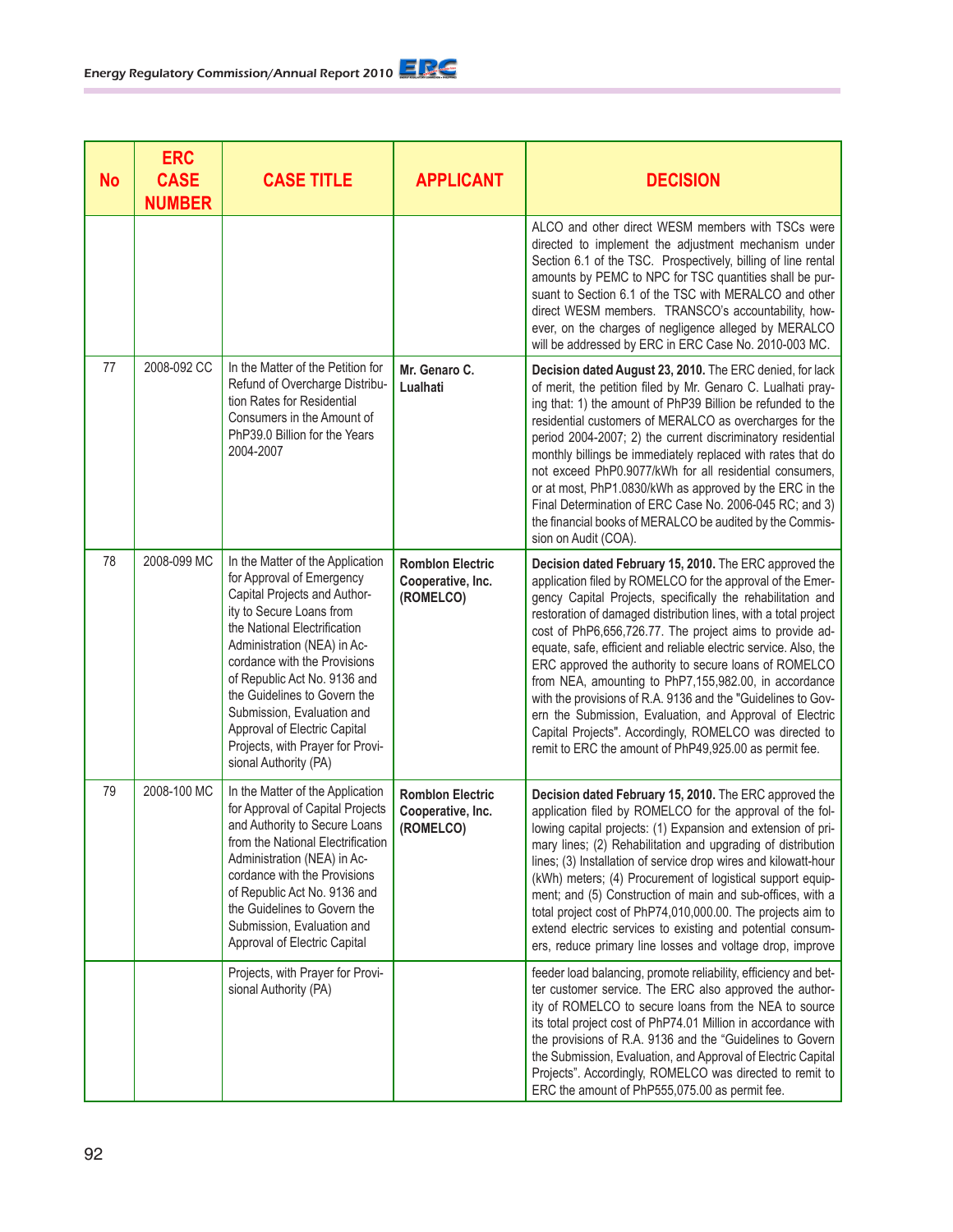| <b>No</b> | <b>ERC</b><br><b>CASE</b><br><b>NUMBER</b> | <b>CASE TITLE</b>                                                                                                                                                                                                                                                                          | <b>APPLICANT</b>                                                                                                                         | <b>DECISION</b>                                                                                                                                                                                                                                                                                                                                                                                                                                                                                                                                                                                                                                                                                                                                                                                                                                                                                                                                                                                                                                                                                                                                                                                                                                                                                                                                                                |
|-----------|--------------------------------------------|--------------------------------------------------------------------------------------------------------------------------------------------------------------------------------------------------------------------------------------------------------------------------------------------|------------------------------------------------------------------------------------------------------------------------------------------|--------------------------------------------------------------------------------------------------------------------------------------------------------------------------------------------------------------------------------------------------------------------------------------------------------------------------------------------------------------------------------------------------------------------------------------------------------------------------------------------------------------------------------------------------------------------------------------------------------------------------------------------------------------------------------------------------------------------------------------------------------------------------------------------------------------------------------------------------------------------------------------------------------------------------------------------------------------------------------------------------------------------------------------------------------------------------------------------------------------------------------------------------------------------------------------------------------------------------------------------------------------------------------------------------------------------------------------------------------------------------------|
| 80        | 2008-102 CC                                | Regalado Torres, Jr. - versus-<br>Manila Electric Company<br>(MERALCO)                                                                                                                                                                                                                     | Regalado Torres, Jr.                                                                                                                     | Decision dated August 9, 2010. The ERC dismissed, for<br>lack of merit, the case filed by Mr. Torres against MERAL-<br>CO for denying him the right to transfer the electric service<br>in his name. Article 6 of the Magna Carta for Residential<br>Electricity Consumers provides that while it is the right the<br>a consumer to be connected, a consumer who is not the<br>owner of the property to be energized is required to submit<br>an undertaking from the owner. As such, MERALCO was<br>correct in denying complainant's application to transfer the<br>electric service in his name. Accordingly, the status quo ante<br>Order dated August 5, 2008 was withdrawn.                                                                                                                                                                                                                                                                                                                                                                                                                                                                                                                                                                                                                                                                                               |
| 81        | 2008-103 MC                                | In the Matter of the Application<br>for the Approval of the Sale<br>of Various Subtransmission<br>Lines/Assets by the National<br><b>Transmission Corporation</b><br>(TRANSCO) to the Batangas<br>I Electric Cooperative, Inc.<br>(BATELEC I), as covered by a<br>Lease Purchase Agreement | <b>National</b><br><b>Transmission</b><br>Corporation<br>(TRANSCO) and<br><b>Batangas I Electric</b><br>Cooperative, Inc.<br>(BATELEC I) | Decision dated June 28, 2010. The ERC approved the ap-<br>plication filed by TRANSCO and BATELEC I for the sale of<br>the following subtransmission lines/assets: (1) Calaca-Taal<br>69kV line; (2) Calaca-Nasugbu-Calatagan 69kV line; and (3)<br>Taal 5 MVA Substation. Said sale was covered by an LPA,<br>with agreed purchase price of PhP51,708,711.06. BATELEC<br>I was found to be qualified to take over the responsibility<br>of operating, maintaining, upgrading and expanding said<br>subtransmission assets and the ERC concluded that the<br>purchase price was just and reasonable.                                                                                                                                                                                                                                                                                                                                                                                                                                                                                                                                                                                                                                                                                                                                                                            |
| 82        | 2008-107 MC                                | In the Matter of the Petition for<br>Dispute Resolution                                                                                                                                                                                                                                    | <b>Northwind Power</b><br>Development<br>Corporation<br>(NORTHWIND) vs.<br><b>Ilocos Norte Electric</b><br>Cooperative, Inc.<br>(INEC)   | Decision dated August 16, 2010. The ERC resolved the<br>petition for dispute resolution filed by NORTHWIND against<br>Ilocos Norte Electric Cooperative, Inc. (INEC). The ERC<br>granted the following prayers of NORTHWIND: (1) obligate<br>INEC to pay the disputed amounts from the time the dis-<br>pute arose until receipt hereof; (2) entitle INEC to Prompt<br>Payment Discount (PPD) only whenever there are no<br>overdue accounts; and (3) include the connection charge<br>in the computation of its effective rate to INEC. Moreover,<br>the ERC granted, with modification, the following prayers<br>of NORTHWIND: (1) determination, on a monthly basis, of<br>the excess energy, but reckoning from the period of dispute.<br>Henceforth, the excess energy shall be computed on a per<br>hour basis to conform with the TOU rates and WESM pricing<br>scheme; and (2) approval of joint manifestation with INEC<br>on whether or not Transco billings for the Burgos Substation<br>should be paid in full by INEC, except item 2. Finally, the<br>ERC denied the following prayers: (1) exclusion of the PAR<br>from the computation of the effective rate of NORTHWIND<br>to INEC; and (2) issuance of Order to INEC to indicate in<br>its monthly bills to consumers the economic benefit being<br>enjoyed from the delivery of electricity from NORTHWIND. |
| 83        | 2009-005MC                                 | In the Matter of the Applica-<br>tion for the Approval of the<br><b>Business Separation and</b><br>Unbundling Plan (BSUP) and<br>Accounting and Cost Allocation<br>Manual (ACAM)                                                                                                           | <b>Masinloc Power</b><br>Partners Co, Ltd.<br>(MPPCL)                                                                                    | Decision dated June 15, 2010. The ERC approved the ap-<br>plication filed by MPPCL for the approval of its BSUP and<br>ACAM, subject to its full compliance with the requirements of<br>the Business Separation Guidelines, as amended. MPPCL,<br>a subsidiary of AES Corporation, owns and operates the<br>Masinloc Coal Fired Power Plant and also organized a retail                                                                                                                                                                                                                                                                                                                                                                                                                                                                                                                                                                                                                                                                                                                                                                                                                                                                                                                                                                                                        |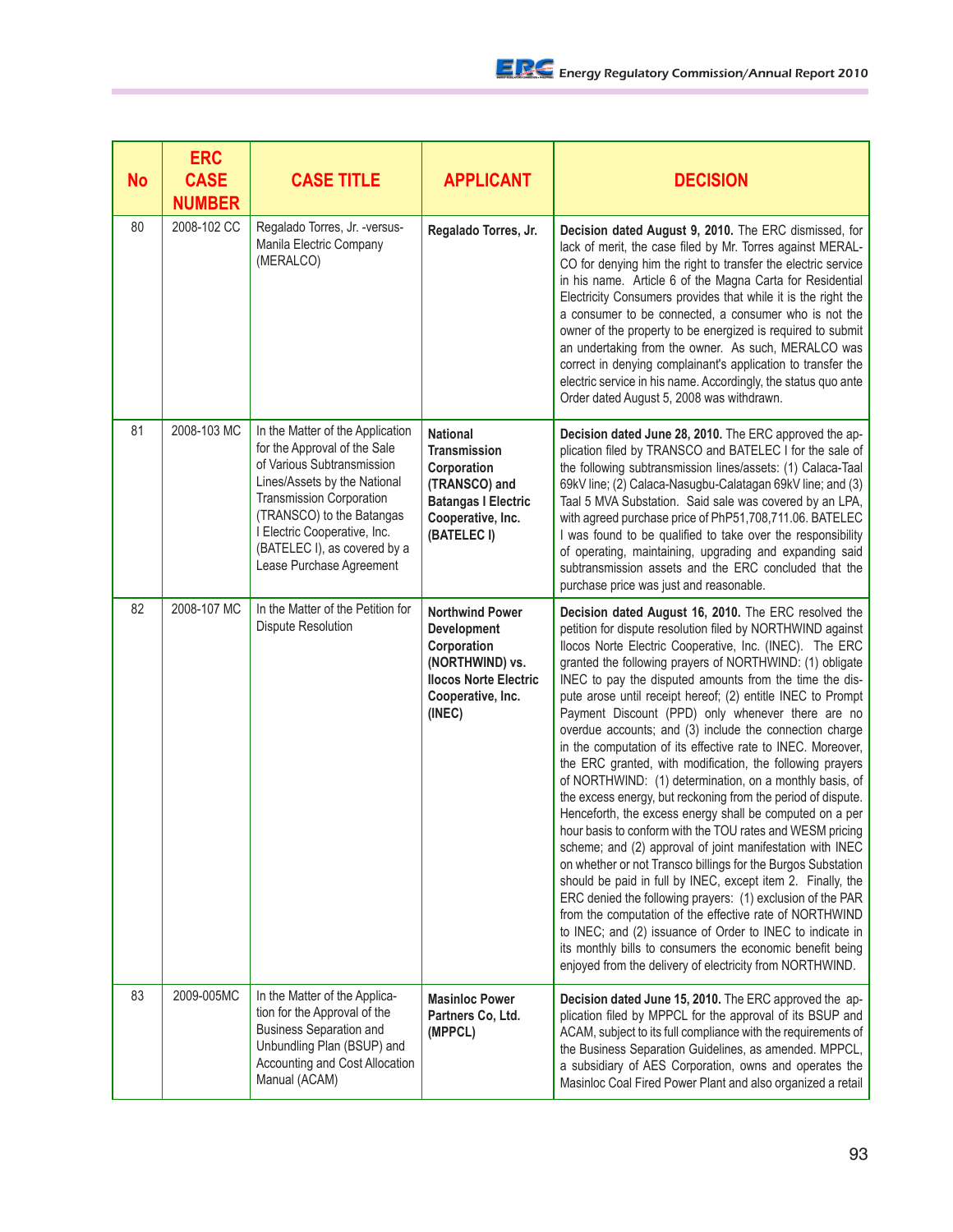| <b>No</b> | <b>ERC</b><br><b>CASE</b><br><b>NUMBER</b> | <b>CASE TITLE</b>                                                                                                                                                                                                                                                                            | <b>APPLICANT</b>                                                                                                                                 | <b>DECISION</b>                                                                                                                                                                                                                                                                                                                                                                                                                                                                                                                                                                                                                                                                                                                                                                                                                                                                                                         |
|-----------|--------------------------------------------|----------------------------------------------------------------------------------------------------------------------------------------------------------------------------------------------------------------------------------------------------------------------------------------------|--------------------------------------------------------------------------------------------------------------------------------------------------|-------------------------------------------------------------------------------------------------------------------------------------------------------------------------------------------------------------------------------------------------------------------------------------------------------------------------------------------------------------------------------------------------------------------------------------------------------------------------------------------------------------------------------------------------------------------------------------------------------------------------------------------------------------------------------------------------------------------------------------------------------------------------------------------------------------------------------------------------------------------------------------------------------------------------|
|           |                                            |                                                                                                                                                                                                                                                                                              |                                                                                                                                                  | supply business. In fact, the ERC issued MPPCL a RES<br>license on August 11, 2008. MPPCL was directed to submit<br>within 5 months at the end of financial year, the: 1) Account-<br>ing Separation Statements, 2) Management Responsibility<br>Statement, 3) Auditors report pertaining thereto, 4) General<br>Information Sheet, and 5) Compliance Report. Moreover, in<br>the event that the MPPCL would alter the approved ACAM, it<br>must submit to the ERC the following: 1) The precise details<br>of the proposed changes, 2) The reasons and justifications<br>for the changes, and 3) The effect of such in the Accounting<br>Separation Statements.                                                                                                                                                                                                                                                        |
| 84        | 2009-006 MC                                | In the Matter of the Application<br>for Approval of the Sale of Vari-<br>ous Subtransmission Lines/As-<br>sets of the National Transmis-<br>sion Corporation (TRANSCO)<br>to Cebu II Electric Cooperative,<br>Incorporated (CEBECO II), as<br>covered by a Lease Purchase<br>Agreement (LPA) | <b>National</b><br><b>Transmission</b><br>Corporation<br>(TRANSCO) and<br><b>Cebu II Electric</b><br>Cooperative,<br>Incorporated<br>(CEBECO II) | Decision dated February 8, 2010. The ERC approved<br>the application filed by TRANSCO and CEBECO II for the<br>sale of the following subtransmission lines/assets: (1) Com-<br>postela-Danao 69kV Line; (2) Danao-Lugo 69kV Line; and<br>(3) Lugo-Medellin 69kV Line. The sale was covered by an<br>LPA, with agreed price of PhP42,490,653.00. CEBECO II<br>was found to be qualified to take over the responsibility of<br>operating, maintaining, upgrading and expanding said sub-<br>transmission assets and the ERC concluded that the pur-<br>chase price was fair and reasonable. However, TRANSCO<br>and CEBECO II were directed to reconsider and amend their<br>LPA, particularly the pertinent provisions of the terms and<br>conditions on down payment, to protect the interest of CE-<br>BECO II's consumers and to conform with Resolution No. 1,<br>Series of 2009.                                    |
| 85        | 2009-011 MC                                | In the Matter of the Applica-<br>tion for Approval of the Sale<br>of Various Subtransmission<br>Lines/Assets of the National<br>Transmission Corporation<br>(TRANSCO) to the Sorsogon<br>I Electric Cooperative, Inc.<br>(SORECO I), as Covered by<br>a Lease Purchase Agreement<br>(LPA)    | <b>National</b><br><b>Transmission</b><br>Corporation<br>(TRANSCO) and<br><b>Sorsogon I Electric</b><br>Cooperative, Inc.<br>(SORECO I)          | Decision dated September 6, 2010. The ERC approved<br>the application filed by TRANSCO and SORECO I for<br>the sale of the Abuyog-Irosin portion of the Sorsogon-<br>Abuyog-Irosin 69kV Line, with agreed purchase price of<br>PhP23,788,208.68, but without the 20% down payment<br>since it is inconsistent with the concessional financing. It,<br>however, denied the sale of the Sorsogon-Abuyog portion<br>of the Sorsogon-Abuyog-Irosin 69kV Line to avoid potential<br>operational problems since SORECO II is also connected to<br>it, as well as the Abuyog-Gubat 69kV subtransmission line<br>since it is geographically located within the franchise area of<br>SORECO II. SORECO I was found to be qualified to take<br>over the responsibility of operating, maintaining, upgrading<br>and expanding said subtransmission asset and the ERC<br>concluded that the purchase price was fair and reasonable. |

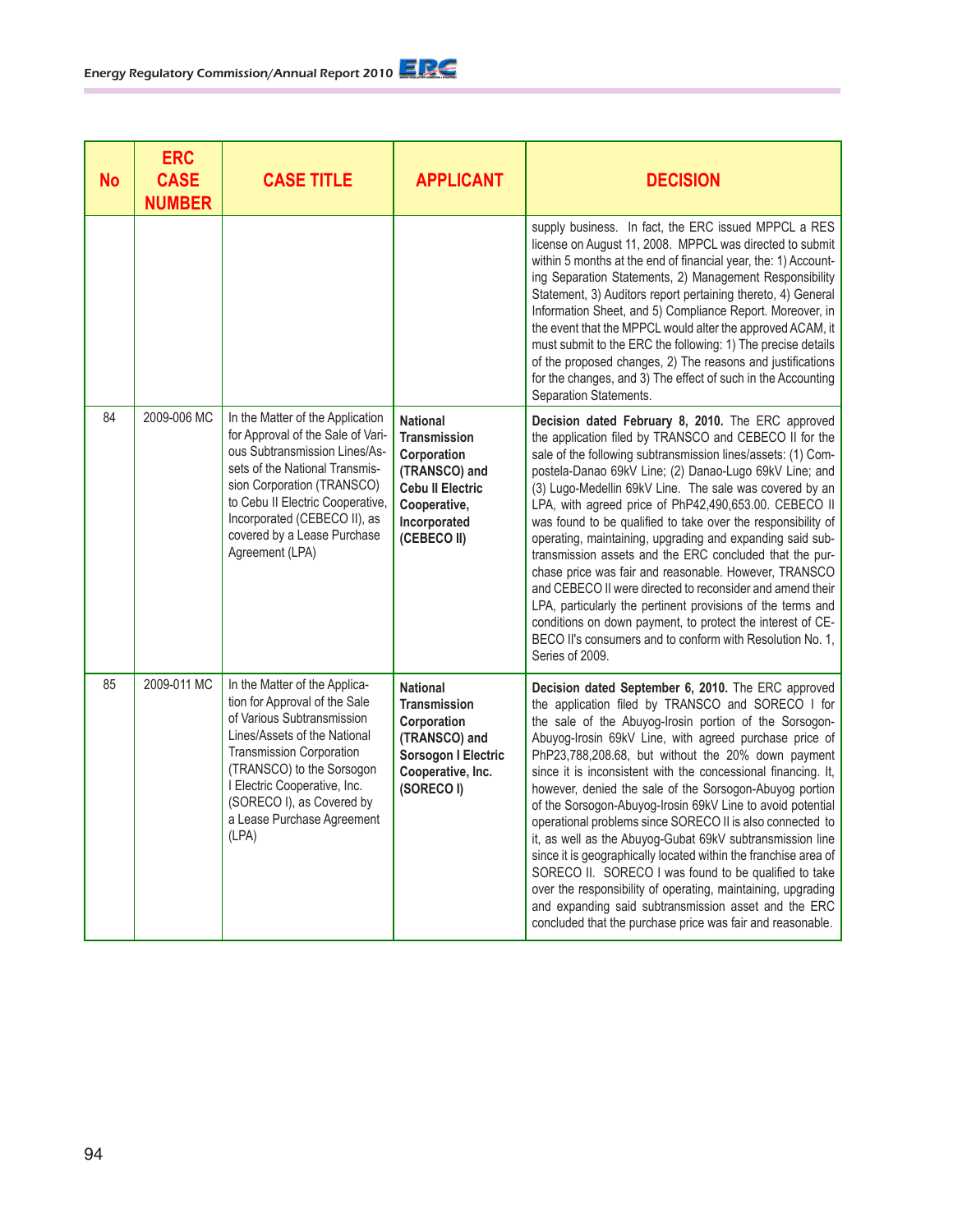| <b>No</b> | <b>ERC</b><br><b>CASE</b><br><b>NUMBER</b> | <b>CASE TITLE</b>                                                                                                                                                                                                                                                                                                                                                                                                                                                                                                                                                                                      | <b>APPLICANT</b>                               | <b>DECISION</b>                                                                                                                                                                                                                                                                                                                                                                                                                                                                                                                                                                                                                                                                                                                                                                                                                                                                                                                                                                                                                                                                                                                                                                                                                                                                                                                                                                                              |
|-----------|--------------------------------------------|--------------------------------------------------------------------------------------------------------------------------------------------------------------------------------------------------------------------------------------------------------------------------------------------------------------------------------------------------------------------------------------------------------------------------------------------------------------------------------------------------------------------------------------------------------------------------------------------------------|------------------------------------------------|--------------------------------------------------------------------------------------------------------------------------------------------------------------------------------------------------------------------------------------------------------------------------------------------------------------------------------------------------------------------------------------------------------------------------------------------------------------------------------------------------------------------------------------------------------------------------------------------------------------------------------------------------------------------------------------------------------------------------------------------------------------------------------------------------------------------------------------------------------------------------------------------------------------------------------------------------------------------------------------------------------------------------------------------------------------------------------------------------------------------------------------------------------------------------------------------------------------------------------------------------------------------------------------------------------------------------------------------------------------------------------------------------------------|
| 86        | 2009-011 RC                                | In the Matter of the Applica-<br>tion for the Approval of the<br>Amendment/ Supplement to<br>the Agreement for the Sales<br>of Electric Energy (ASEE),<br>Transmission Service Agree-<br>ment (TSA) and Supplemental<br>Memorandum of Agreement<br>(MOA) to the National Power<br>Corporation (NPC)- Manila<br>Electric Company (MERALCO)<br>Power Supply Contract (PSC)<br>for the Power Requirements<br>of Sunpower Philippines<br>Manufacturing Limited (SUN-<br>POWER) and the Supplemen-<br>tal Agreement (SA) Between<br>Sun Power and MERALCO,<br>with Prayer for Provisional<br>Authority (PA) | <b>Manila Electric</b><br>Company<br>(MERALCO) | Decision dated December 14, 2009. The ERC approved<br>the application filed by MERALCO for the approval of the<br>amendment/ supplement to the ASEE, TSA and MOA to the<br>NPC-MERALCO PSC for the power requirements of SUN-<br>POWER and the Supplemental Agreement. SUNPOWER<br>decided to expand its operations and other related activi-<br>ties to other sites outside Laguna Technopark, Inc. (LTI) to<br>maximize its manufacturing activities. However, considering<br>that the approved original contracts do not extend to SUN-<br>POWER's operations outside the LTI facilities, it entered<br>into amendments/supplemental agreements on its MOA<br>with MERALCO, NPC and TRANSCO to include operations<br>outside its facilities in LTI. The amendments/ supplemen-<br>tal agreements provide that: (1) The power shall be solely<br>generated and supplied by NPC; (2) The power rate per<br>kilowatt-hour in US\$ from 2007 to 2019; (3) The system loss<br>rate of 1.5% shall be adjusted for the difference between the<br>standard system loss rate of the respective locations and<br>the LTI standard system loss rate. Accordingly, any losses<br>that may be incurred therefrom by MERALCO, NPC and<br>TRANSCO should not give rise to any form of cross subsidy<br>and that any under-recoveries as a result thereof should not<br>form part of their respective allowable revenues. |
| 87        | 2009-013 RM                                | In the Matter of the Petition<br>for the Amendment of ERC<br>Resolution No. 16, Series of<br>2009 Entitled "A Resolution<br>Adopting the Rules Governing<br>the Automatic Cost Adjustment<br>and True-up Mechanisms<br>and Corresponding Confirma-<br>tion Process for Distribution<br>Utilities"                                                                                                                                                                                                                                                                                                      | <b>Manila Electric</b><br>Company<br>(MERALCO) | Decision dated October 18, 2010. The ERC denied the<br>petition filed by MERALCO for the amendment of ERC Res-<br>olution No. 16, Series of 2009, specifically formula 9 which<br>is the calculation of the over or under recoveries of the DUs'<br>system loss rate to account for the true cost of annual sys-<br>tem loss based on the monthly system loss figures and the<br>actual monthly per unit cost of purchased power. The ERC<br>did not agree with the formula proposed by MERALCO be-<br>cause it does not provide a gross-up factor. Relatively, the<br>ERC shall issue a Resolution adopting a new formula that<br>will address the issue raised by MERALCO.                                                                                                                                                                                                                                                                                                                                                                                                                                                                                                                                                                                                                                                                                                                                 |
| 88        | 2009-014 MC                                | In the Matter of Violation<br>of ERC Orders, Rules and<br>Regulations - Operating an<br><b>Electricity Distribution System</b><br>Without a Certification of Pub-<br>lic Convenience and Necessity<br>(CPCN)                                                                                                                                                                                                                                                                                                                                                                                           | <b>Iligan Light and</b><br>Power, Inc. (ILPI)  | <b>Decision dated August 24, 2010.</b> The ERC, after finding it<br>just and reasonable, accepted and approved the 50% set-<br>tlement offer of ILPI of the total amount of imposable pen-<br>alty for operating an electricity distribution system without a<br>CPCN, with an equivalent amount of PhP957,250.00. ILPI<br>was directed to remit the above-mentioned amount within<br>15 days from receipt of the Decision.                                                                                                                                                                                                                                                                                                                                                                                                                                                                                                                                                                                                                                                                                                                                                                                                                                                                                                                                                                                  |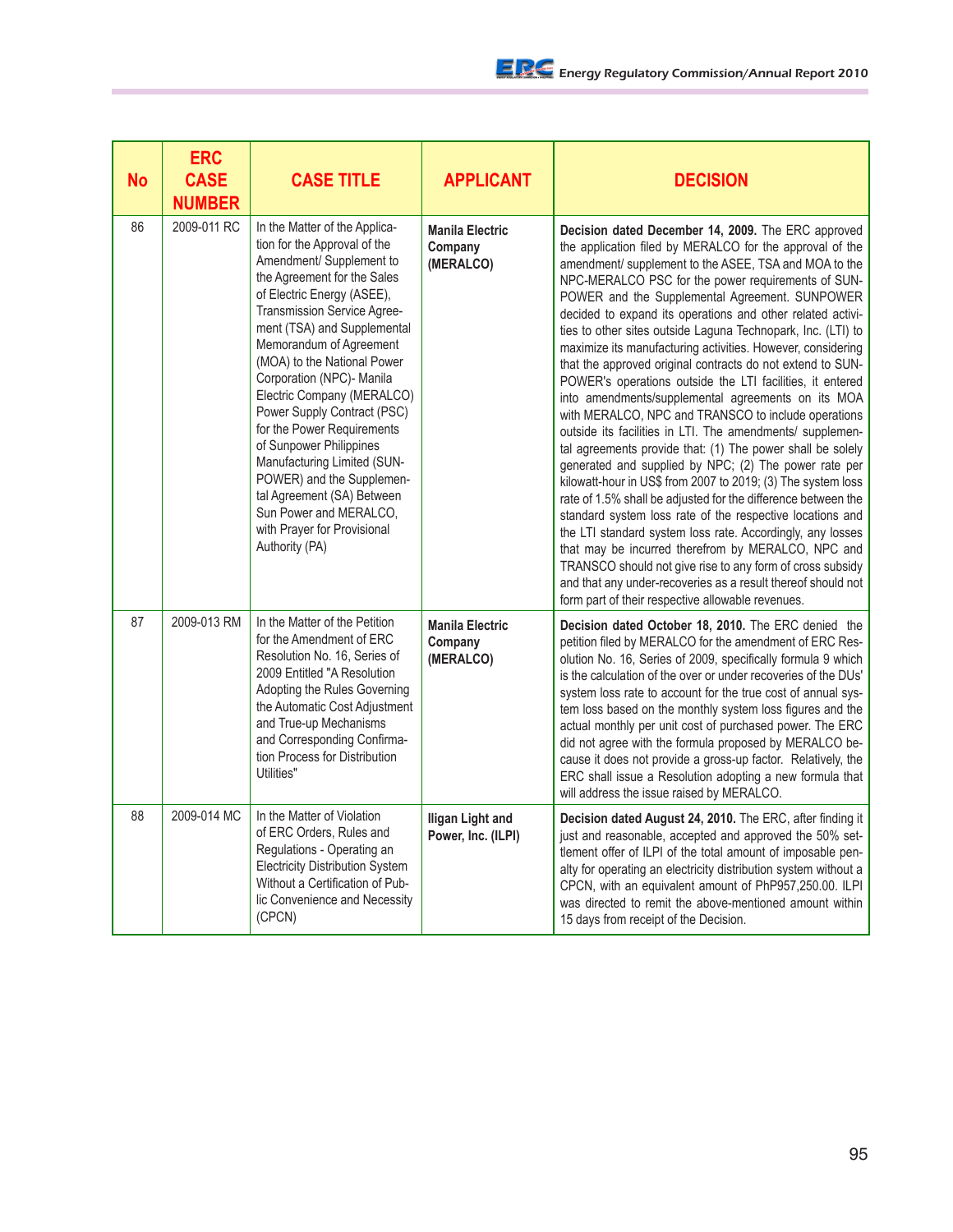| <b>No</b> | <b>ERC</b><br><b>CASE</b><br><b>NUMBER</b> | <b>CASE TITLE</b>                                                                                                                                                                                                                                                                                                                                                                                                                                                                                           | <b>APPLICANT</b>                                                                                                                                          | <b>DECISION</b>                                                                                                                                                                                                                                                                                                                                                                                                                                                                                                                                                                                                                                                                                                                                                                                                                                                                                                                                                                                                                                                                                                                                                                                                                                                                                                                  |
|-----------|--------------------------------------------|-------------------------------------------------------------------------------------------------------------------------------------------------------------------------------------------------------------------------------------------------------------------------------------------------------------------------------------------------------------------------------------------------------------------------------------------------------------------------------------------------------------|-----------------------------------------------------------------------------------------------------------------------------------------------------------|----------------------------------------------------------------------------------------------------------------------------------------------------------------------------------------------------------------------------------------------------------------------------------------------------------------------------------------------------------------------------------------------------------------------------------------------------------------------------------------------------------------------------------------------------------------------------------------------------------------------------------------------------------------------------------------------------------------------------------------------------------------------------------------------------------------------------------------------------------------------------------------------------------------------------------------------------------------------------------------------------------------------------------------------------------------------------------------------------------------------------------------------------------------------------------------------------------------------------------------------------------------------------------------------------------------------------------|
| 89        | 2009-016 MC                                | In the Matter of the Application<br>for the Approval of the Sale<br>of Various Subtransmission<br>Lines/Assets of the National<br><b>Transmission Corporation</b><br>(TRANSCO) to Cagayan Elec-<br>tric Power and Light Company,<br>Inc. (CEPALCO), as Covered<br>by a Contract to Sell                                                                                                                                                                                                                     | <b>National</b><br><b>Transmission</b><br>Corporation<br>(TRANSCO) and<br><b>Cagayan Electric</b><br><b>Power and Light</b><br>Company, Inc.<br>(CEPALCO) | Decision dated February 22, 2010. The ERC approved the<br>application filed by TRANSCO and CEPALCO for the sale of<br>the following subtransmission lines/assets: (1) Aplaya S/S<br>Equipment 54AP4; (2) Tagoloan S/S/ Equipment 51TG4;<br>and (3) Aplaya-Philippine Sinter Corporation 138kV line.<br>The sale was covered by a Lease Purchase Agreement<br>(LPA), with agreed price of PhP30,245,971.94. CEPALCO<br>was found to be qualified to take over the responsibility of<br>operating, maintaining, upgrading and expanding said sub-<br>transmission assets and the ERC concluded that the pur-<br>chase price was just and reasonable.                                                                                                                                                                                                                                                                                                                                                                                                                                                                                                                                                                                                                                                                               |
| 90        | 2009-017 RC                                | In the Matter of the Application<br>for Approval of: a) The Revised<br>X-Factor; b) The SMAP for the<br>2nd Regulatory Period (SMAP<br>2008); and c) the Maximum<br>Average Price (MAP) for the<br>3rd Regulatory Year of the<br>2nd Regulatory Period (MAP<br>2010) and its Translation into<br>a Distribution Charges for each<br><b>Customer Class</b>                                                                                                                                                   | <b>Cagayan Electric</b><br><b>Power and Light</b><br>Company<br>(CEPALCO)                                                                                 | Decision dated Mach 24, 2010. The ERC made permanent<br>the Provisional Authority issued on June 1, 2009 to CE-<br>PALCO for the approval of its a) Revised X-Factor b) SMAP<br>for the 2nd Regulatory Period (SMAP 2008) and c) MAP<br>for the 3rd Regulatory Year of the 2nd Regulatory Period<br>(MAP 2010) and its Translation into a Distribution Charges<br>for each Customer Class. The ERC directed CEPALCO to<br>adopt a revised X-factor of -2.38% and adopt a SMAP for<br>the 2nd Regulatory Period as provided in the Decision.<br>Moreover, CEPALCO was directed to adopt the MAP2010<br>of PhP1.4482/kWh, limited by the Side Constraints and S<br>Factor of PhP0.0295/kWh, and implement its approved Dis-<br>tribution, Supply and Metering Charges detailed in the Deci-<br>sion effective July 1, 2009. Lastly, CEPALCO was directed<br>to revise its lifeline level and corresponding discounts and<br>subsidy., as detailed in the Decision.                                                                                                                                                                                                                                                                                                                                                                 |
| 91        | 2009-018 RC                                | In the Matter of the Application<br>for Approval of a) the Revised<br>X-Factor for the Second<br>regulatory Period, b) The Re-<br>vised Smoothened Maximum<br>Average Price for the Second<br>Regulatory Period, and c) The<br>Translation into Distribution<br>Rates of Different Customer<br>Classes for the Third Regula-<br>tory Year of the ERC-Approved<br>Annual Revenue Requirement<br>(ARR) for DECORP Under the<br>Performance Based Regula-<br>tion (PBR) for the Regulatory<br>Period 2007-2011 | Dagupan<br><b>Electric Corporation</b><br>(DECORP)                                                                                                        | Decision dated March 24, 2010. The ERC made perma-<br>nent the provisional authority granted to DECORP on June<br>1, 2009 : a) the Revised X-factor for the Second Regula-<br>tory Period, b) the Revised Smoothened Maximum Average<br>Price (SMAP) for the Second Regulatory Period; and c)<br>the Translation into distribution rates of different customer<br>classes for the Third Regulatory Year of the ERC-approved<br>ARR under the PBR for the Regulatory Period 2007-2011,<br>subject to the following modifications: 1) Revised X-factor of<br>-8.33%, 2) SMAP for the second regulatory period as pro-<br>vided in the Decision, 3) MAP2010 of PhP1.5460 limited by<br>the Side Constraints including S factor of PhP0.0330/kWh;<br>and 4) the revised distribution rate structure for the Regula-<br>tory Year 2010 effective July 1, 2009 as provided in the Deci-<br>sion. DECORP was further directed to implement the new<br>lifeline structure, where Residential consumers consuming<br>0-20 kWh per month will enjoy a 100% discount in<br>their rates, and those consuming between 21kWh - 30kWh<br>will enjoy 50%, while those consuming 21kWh - 30kWh and<br>41kWh - 50kWh will enjoy 20% and 5% discount, respec-<br>tively. Subsidy rate to non-lifeline customers was set by ERC<br>at PhP0.0890/kWh. |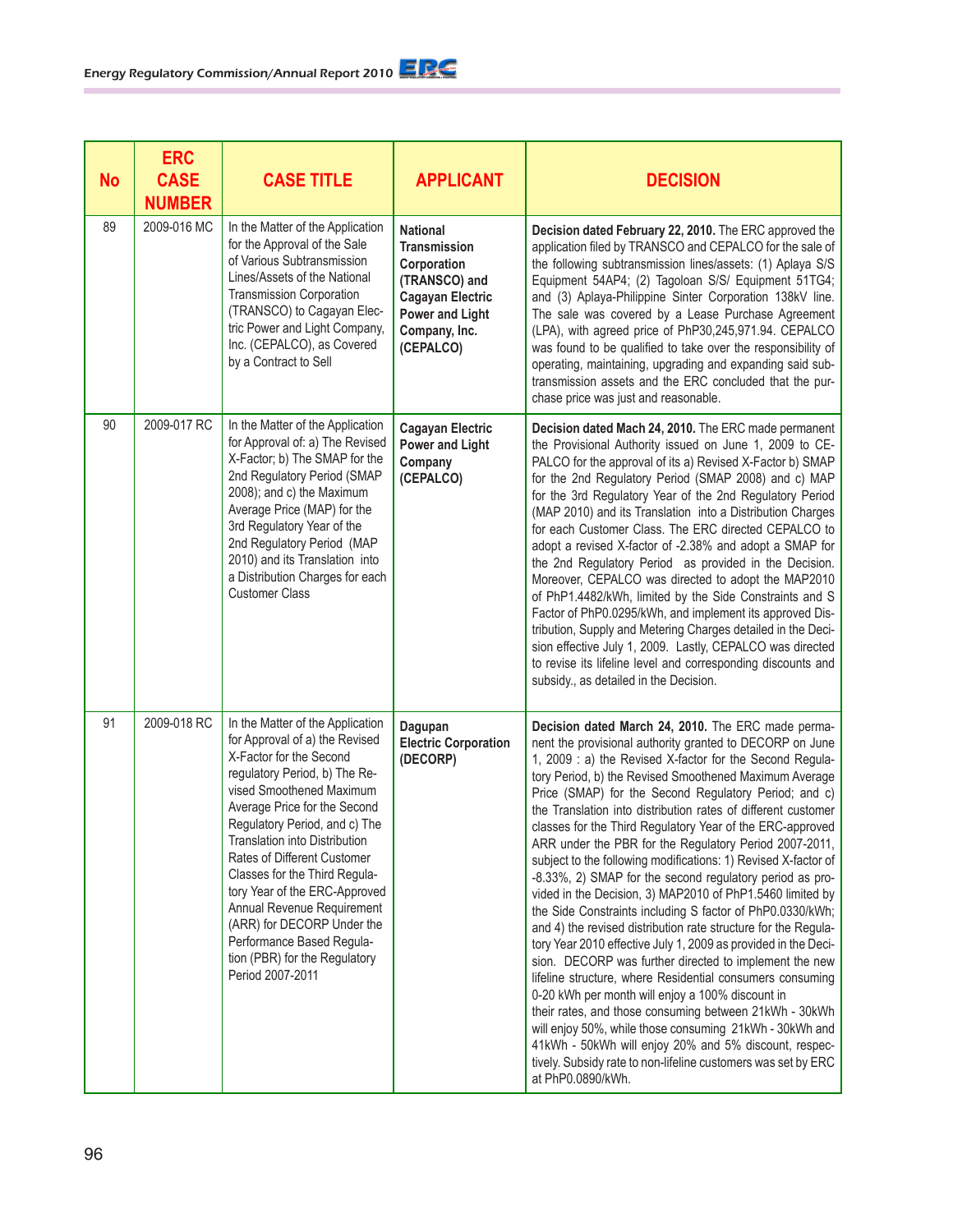| <b>No</b> | <b>ERC</b><br><b>CASE</b><br><b>NUMBER</b> | <b>CASE TITLE</b>                                                                                                                                                                                                                 | <b>APPLICANT</b>                                                                                | <b>DECISION</b>                                                                                                                                                                                                                                                                                                                                                                                                                                                                                                                                                                                                                                                                                                                                                                                                                                                                                                                                    |
|-----------|--------------------------------------------|-----------------------------------------------------------------------------------------------------------------------------------------------------------------------------------------------------------------------------------|-------------------------------------------------------------------------------------------------|----------------------------------------------------------------------------------------------------------------------------------------------------------------------------------------------------------------------------------------------------------------------------------------------------------------------------------------------------------------------------------------------------------------------------------------------------------------------------------------------------------------------------------------------------------------------------------------------------------------------------------------------------------------------------------------------------------------------------------------------------------------------------------------------------------------------------------------------------------------------------------------------------------------------------------------------------|
| 92        | 2009-019 MC                                | In the Matter of Violation<br>of ERC Orders, Rules and<br>Regulations - Failure to Imple-<br>ment the Energy Regulatory<br>Commission (ERC) Order on<br><b>Purchased Power Adjustment</b><br>(PPA)                                | <b>Batangas I Electric</b><br>Cooperative, Inc.<br>(BATELEC I)                                  | Decision dated November 11, 2010. The ERC reprimand-<br>ed BATELEC I for its late implementation of PPA refund and<br>warned that a similar offense in the future shall be dealt with<br>more severely. BATELEC I, after receiving the Show Cause<br>Order issued by ERC on February 18, 2009, submitted a<br>sworn statement stating that it started implementing the PPA<br>refund Order effective June 2010 billing. Available records<br>with the ERC confirm this.                                                                                                                                                                                                                                                                                                                                                                                                                                                                            |
| 93        | 2009-019 RC                                | In the Matter of the Applica-<br>tion for the Suspension of the<br>Implementation of Table "B"<br>Base Rates in the Order dated<br>July 5, 2006 in ERC Case No.<br>2005-043 RC, with Prayer for<br>Provisional Authority (PA)     | <b>Panay Electric</b><br>Company, Inc.<br>(PECO) and Panay<br><b>Power Corporation</b><br>(PPC) | Decision dated April 19, 2010. The ERC approved the ap-<br>plication filed by PECO and PPC for the suspension of the<br>implementation of Table "B" Base Rates in its Order dated<br>July 5, 2006 in ERC Case No. 2005-043 RC. PECO and<br>PPC are authorized to reinstate the approved amended PPA<br>base rates effective January 16, 2009 of PhP1.3937/kWh<br>or US\$0.0206/kWh (up to MGEQ) and PhP0.2000/kWh or<br>US\$0.0142/kWh (in excess of MGEQ). Lastly, PECO and<br>PPC were directed to submit the amount of the under-re-<br>coveries and the proposed billing/collection scheme for the<br>recovery of the said under-recoveries, in order to mitigate<br>the impact of retroactive adjustment in PECO's rates.                                                                                                                                                                                                                     |
| 94        | 2009-021 MC                                | In the Matter of Violation<br>of ERC Orders, Rules and<br>Regulations - For Erroneously<br>Implementing the PPA Refund<br>Order of the Commission<br>dated May 25, 2005                                                           | <b>Ilocos Norte Electric</b><br>Cooperative, Inc.<br>(INEC)                                     | Decision dated January 11, 2010. The ERC has de-<br>clared INEC to have committed the violation of erroneously<br>implementing the PPA Refund Order of the ERC dated<br>May 25, 2005 and meted an initial fine in the amount of<br>PhP281,200.00. INEC was directed to remit the above-men-<br>tioned amount within 15 days from receipt of Decision.                                                                                                                                                                                                                                                                                                                                                                                                                                                                                                                                                                                              |
| 95        | 2009-028 RC                                | In the Matter of the Petition for<br>the Availment from the Univer-<br>sal Charges (UC) of the Share<br>for Missionary Electrification<br>for the Period 2009-2013                                                                | <b>National Power</b><br><b>Corporation Small</b><br><b>Power Utilities Group</b><br>(NPC-SPUG) | Decision dated August 16, 2010. The ERC made perma-<br>nent the provisional authority granted on August 17, 2009 to<br>the NPC-SPUG for the availment from the UC of the share<br>for Missionary Electrification for the period 2009-2013, with<br>modification. PSALM was authorized to release the amount<br>of PhP2,763,016,662.00 per year to NPC-SPUG to fund<br>its operation for CYs 2010 to 2013, subject to the True-up<br>Mechanism Adjustment. Consequently, the National Grid<br>Corporation of the Philippines (NGCP) and all DUs were<br>authorized to collect UCME charge from consumers in the<br>amount of PhP0.0454/kWh starting August 2010 billing.<br>However, NPC-SPUG's proposed flexibility in the utilization<br>of the UCME funds and recovery of debt services was de-<br>nied by the ERC. NPC-SPUG was directed to implement its<br>proposed missionary electrification projects in accordance<br>with the DOE's MEDP. |
| 96        | 2009-029 RC                                | In the Matter of the Application<br>for Approval of Ancillary Serv-<br>ices Procurement Agreement<br>(ASPA) between the National<br>Transmission Corporation (now<br>National Grid Corporation of<br>the Philippines or NGCP) and | <b>National Grid</b><br>Corporation of the<br><b>Philippines</b><br>(NGCP)                      | Decision dated March 2, 2010. The ERC approved, with<br>modification, the application filed by NGCP for approval of<br>the ASPA between NGCP and NPC. The Decision provides<br>for the applicable rate which includes the contingency (CR),<br>dispatchable (DR) and regulating reserves (RR). The fol-<br>lowing are the NPC Ancillary Service rates (Grid): (1) RR,<br>CR and DR, PhP/kW per hour - (Luzon) 1.1805, (Visayas)                                                                                                                                                                                                                                                                                                                                                                                                                                                                                                                    |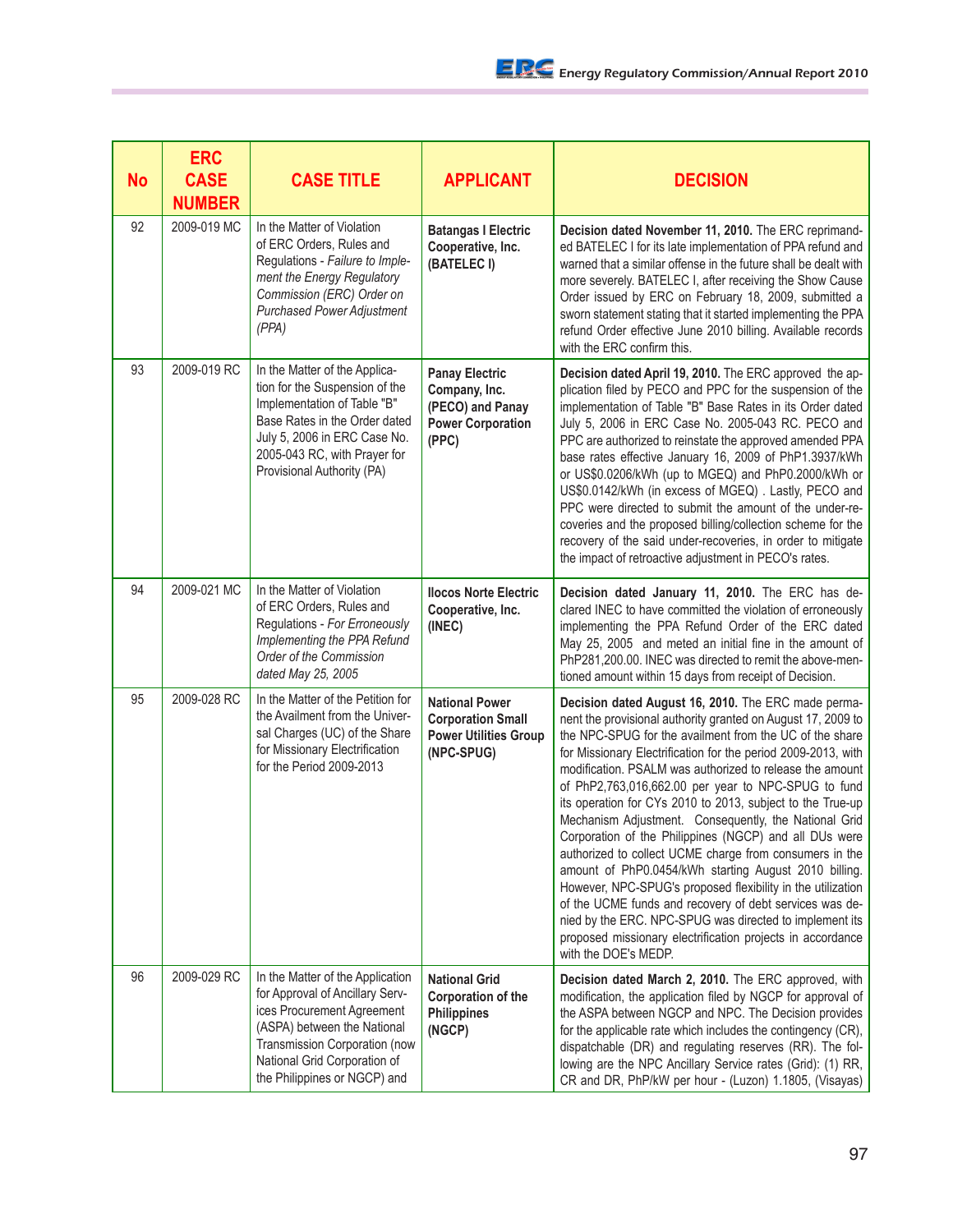| <b>No</b> | <b>ERC</b><br><b>CASE</b><br><b>NUMBER</b> | <b>CASE TITLE</b>                                                                                                                                                                                                                                                                                                                                                                                                                   | <b>APPLICANT</b>                                                                                                                               | <b>DECISION</b>                                                                                                                                                                                                                                                                                                                                                                                                                                                                                                                                                                                                                                                                                                                                                                                                                                                                                                                                                                                                                                                                                                                                                                                                                                                                                                                                                                                                                                                                                                                                                                                                                                                   |
|-----------|--------------------------------------------|-------------------------------------------------------------------------------------------------------------------------------------------------------------------------------------------------------------------------------------------------------------------------------------------------------------------------------------------------------------------------------------------------------------------------------------|------------------------------------------------------------------------------------------------------------------------------------------------|-------------------------------------------------------------------------------------------------------------------------------------------------------------------------------------------------------------------------------------------------------------------------------------------------------------------------------------------------------------------------------------------------------------------------------------------------------------------------------------------------------------------------------------------------------------------------------------------------------------------------------------------------------------------------------------------------------------------------------------------------------------------------------------------------------------------------------------------------------------------------------------------------------------------------------------------------------------------------------------------------------------------------------------------------------------------------------------------------------------------------------------------------------------------------------------------------------------------------------------------------------------------------------------------------------------------------------------------------------------------------------------------------------------------------------------------------------------------------------------------------------------------------------------------------------------------------------------------------------------------------------------------------------------------|
|           |                                            | the National Power Corpora-<br>tion (NPC), with Prayer for<br>Provisional Authority (PA)                                                                                                                                                                                                                                                                                                                                            |                                                                                                                                                | 1.7368, (Mindanao) 1.3044; (2) Reactive Power Support,<br>PhP/mVar/hour - (Luzon) 0.0533, (Visayas) 0.0241, (Mind-<br>anao) 0.0295. Moreover, the ERC provides that the rate to<br>be paid by NGCP as ancillary service cost should be passed<br>on to its customers in accordance with the approved Ancil-<br>lary Services-Cost Recovery Mechanism (AS-CRM).                                                                                                                                                                                                                                                                                                                                                                                                                                                                                                                                                                                                                                                                                                                                                                                                                                                                                                                                                                                                                                                                                                                                                                                                                                                                                                    |
| 97        | 2009-031 RC                                | In the Matter of the 12th<br>Application for the Recovery<br>of the Incremental Costs on<br>Foreign Currency Exchange<br>Rate Fluctuations under the In-<br>cremental Currency Exchange<br>Rate Adjustment (ICERA), with<br>Prayer for Provisional Authority<br>(PA)                                                                                                                                                                | <b>National Power</b><br><b>Corporation (NPC)</b><br>and Power Sector<br><b>Assets and Liabilities</b><br>Management<br>Corporation<br>(PSALM) | Decision dated November 15, 2010. The ERC approved<br>the application filed by NPC and PSALM for the recovery of<br>ICERA for Luzon, Visayas and Mindanao Grids effective No-<br>vember 26, 2010 to December 25, 2010 billing period until<br>such time that the full amount have been refunded/recovered<br>or until the next applications for the recovery of Incremental<br>Fuel Costs are approved by the ERC. This Decision covers<br>the 9th to 14th ICERA application of NPC and PSALM. The<br>ERC used in the calculation of the ICERA Deferred Account-<br>ing Adjustment (DAA) the test period January 2007 to June<br>2008. Moreover, for the calculation of DAA for OPEX, the<br>ERC used the Base Exchange FOREX Rates of US Dollar to<br>Peso rate at PhP51.6236/US\$1 while the Yen to Peso Rate<br>was at PhP0.4128/JPY1, whereas for the calculation of DAA<br>for Debt Service, the ERC used the Base Exchange FO-<br>REX Rates at January 2007 to June 2009 levels where the<br>US Dollar to Peso Rate was at PhP44.0494/US\$1 while the<br>Yen to Peso rate was at PhP0.4096/JPY1. The ERC com-<br>puted ICERA DAA as of June 2009 for Luzon at negative<br>PhP6,579,049,134.76, for Visayas at PhP800,513,196.51<br>and for Mindanao at negative PhP1,709,708,310.28. The<br>Decision also provided for the computed applicable ICERA<br>DAAs per NPC's privatized generation assets. Based on<br>these factors, the ERC computed the DAA, to wit: (1) A re-<br>fund of PhP0.3444/kWh for 9 months in Luzon; (2) A collec-<br>tion of PhP0.0865/kWh for 20 months in Visayas; and (3) A<br>refund of PhP0.2557/kWh for 9 months in Mindanao. |
| 98        | 2009-038 MC                                | In the Matter of the Applica-<br>tion for the Approval of Major<br>Capital Project - Re: Construc-<br>tion of a 10 MVA San Jose<br>Substation and Authority to<br>Secure Loan Amounting to<br>Twenty-Four Million One<br>Hundred Twenty-Six Thousand<br><b>Eight Hundred Fifty Pesos</b><br>(PhP24,126,850.00) from the<br><b>National Electrification Admin-</b><br>istration (NEA), with Prayer for<br>Provisional Authority (PA) | Zamboanga del Sur I<br><b>Electric Cooperative,</b><br>Inc. (ZAMSURECO I)                                                                      | Decision dated November 16, 2009. The ERC approved<br>the application filed by ZAMSURECO I for the construction of<br>a new 10 MVA San Jose substation, with a total project cost<br>of PhP23,030,850.00. The project intends to accommodate<br>the increasing demand for electricity service, particularly for<br>large commercial/industrial customers that have already es-<br>tablished commercial operations at Area II in Pagadian City,<br>and to provide reliable, efficient, quality and sufficient supply<br>of electric service in its fast growing customer base. How-<br>ever, the ERC modified the amount of loan ZAMSURECO<br>I will secure from NEA in the amount of PhP23,030,850.00<br>because that was the total amount submitted to the ERC.<br>Accordingly, ZAMSURECO I was directed to remit to ERC<br>the amount of Php172,731.38 as permit fee.                                                                                                                                                                                                                                                                                                                                                                                                                                                                                                                                                                                                                                                                                                                                                                                           |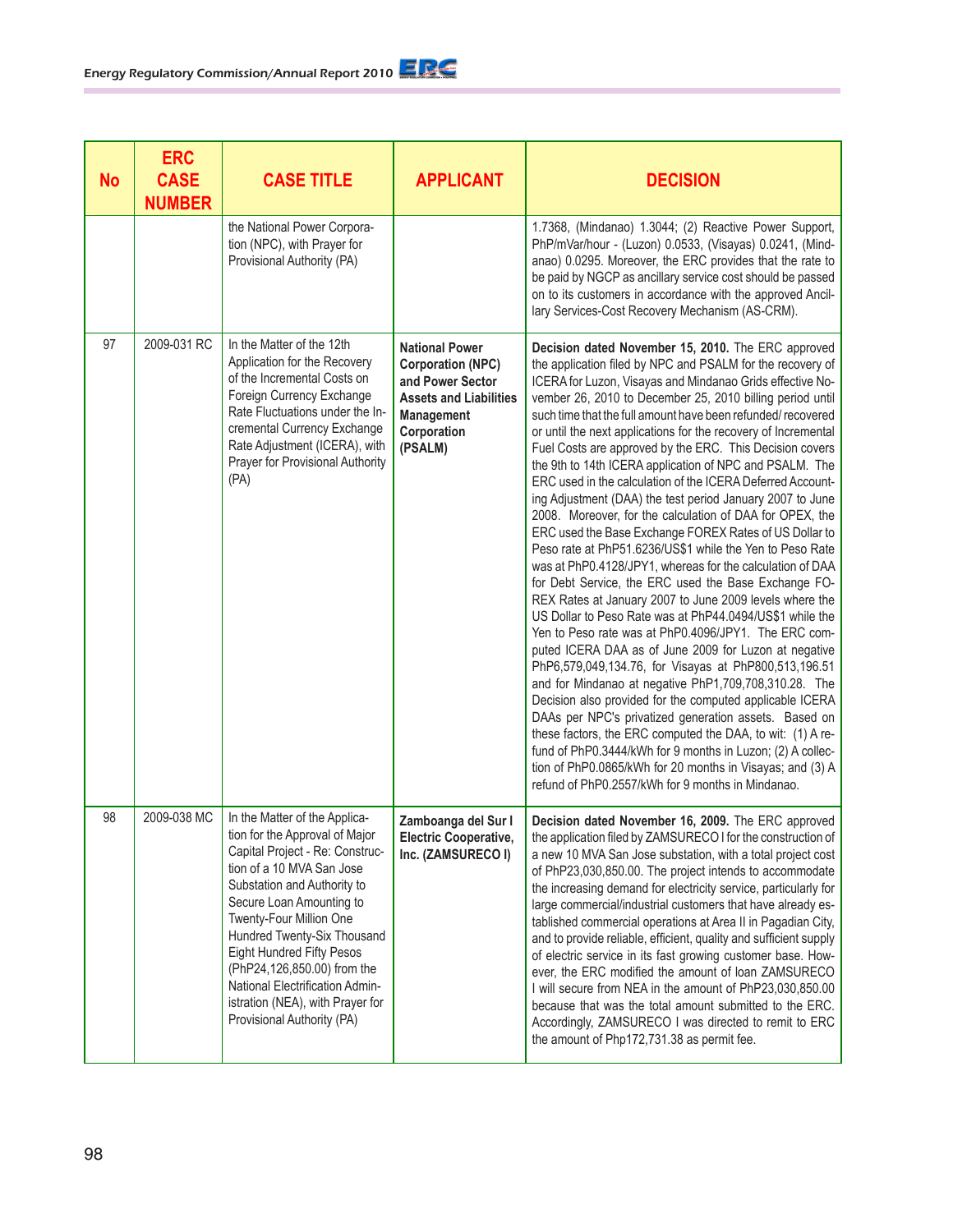| <b>No</b> | <b>ERC</b><br><b>CASE</b><br><b>NUMBER</b> | <b>CASE TITLE</b>                                                                                                                                                                                                                                 | <b>APPLICANT</b>                                                 | <b>DECISION</b>                                                                                                                                                                                                                                                                                                                                                                                                                                                                                                                                                                                                                                                                                                                                                                                                                                                                                                             |
|-----------|--------------------------------------------|---------------------------------------------------------------------------------------------------------------------------------------------------------------------------------------------------------------------------------------------------|------------------------------------------------------------------|-----------------------------------------------------------------------------------------------------------------------------------------------------------------------------------------------------------------------------------------------------------------------------------------------------------------------------------------------------------------------------------------------------------------------------------------------------------------------------------------------------------------------------------------------------------------------------------------------------------------------------------------------------------------------------------------------------------------------------------------------------------------------------------------------------------------------------------------------------------------------------------------------------------------------------|
| 99        | 2009-40 MC                                 | In the Matter of Violation of<br>ERC Orders, Rules and Regu-<br>lations - Implementing Capital<br>Projects Without Prior Approval<br>from the Commission                                                                                          | Davao Light and<br>Power Co., Inc.<br>(DLPC)                     | Decision dated December 18, 2009. The ERC reprimand-<br>ed DLPC for implementing capital projects without prior<br>approval for the ERC and warned that a similar offense in<br>the future shall be dealt with more severely. DLPC, after re-<br>ceiving the Show Cause Order issued by ERC on May 5,<br>2009, submitted its compliance stating that: (a) the projects<br>were initially classified as minor projects, thus, they do not<br>require application for approval by the ERC; (b) the ERC re-<br>classified them as major capital projects on June 23, 2008<br>and DLPC was advised to file formal application for approval<br>of the ERC; (c) the re-classified major capital projects were<br>included in the 2008 major capital projects in ERC Case<br>No. 2008-115 MC; and (d) the subject capital projects were<br>eventually approved by the ERC on May 4, 2009.                                          |
| 100       | 2009-040 RC                                | In the Matter of the Applica-<br>tion for Approval of the Annual<br>Revenue Requirement (ARR)<br>and Performance Incentive<br>Scheme (PIS) in Accordance<br>with the Provisions of the<br>Rules for Setting Distribution<br>Wheeling Rates (RDWR) | Visayan Electric and<br>Engineering<br><b>Corporation (VECO)</b> | Decision dated March 8, 2010. The ERC approved the<br>application filed by MECO for the approval of its Annual<br>Revenue Requirement (ARR) and Performance Incentive<br>Scheme (PIS) for the Second Regulatory Period commenc-<br>ing on July 1, 2010 and terminating on June 30, 2014 in<br>accordance with the provisions of the RDWR. Vanilla WACC<br>(nominal) is: Low-13.43%, Mid-14.51%, and High-15.53%.<br>WACC set at 75th Percentile of the suggested range is<br>15.01%. The Total Operating and Maintenance Expendi-<br>ture (OPEX) Forecast (nominal values) from 2010 to 2014<br>is PhP4,332,686. The approved CAPEX from 2010 to 2014<br>which are to be used in the Regulatory Asset Base (RAB)<br>amounts to PhP2,183,302 (Nominal Values, including CWIP<br>factor). The ARR, with an x-factor of -3.93% is P2,445,200<br>for 2011; P2,565,800 for 2012; P2,262,600 for 2013 and<br>P2,753,300 for 2014. |
| 101       | 2009-041 RC                                | In the Matter of the Applica-<br>tion for Approval of the Annual<br>Revenue Requirement (ARR)<br>and Performance Incentive<br>Scheme (PIS) in Accordance<br>with the Provisions of the<br>Rules for Setting Distribution<br>Wheeling Rates (RDWR) | Davao Light and<br>Power Company, Inc.<br>(DLPC)                 | Decision dated March 8, 2010. The ERC approved the ap-<br>plication filed by TEI for the approval of its Annual Revenue<br>Requirement (ARR) and Performance Incentive Scheme<br>(PIS) in accordance with the provisions of the RDWR. Va-<br>nilla WACC (nominal) is: Low-13.43%, Mid-14.51%, and<br>High-15.53%. WACC set at 75th Percentile of the suggested<br>range is 15.01%. The Total Operating and Maintenance Ex-<br>penditure (OPEX) Forecast (nominal values) from 2010 to<br>2014 is PhP3,216,035. The approved CAPEX from 2010 to<br>2014 which are to be used in the Regulatory Asset Base<br>(RAB) amounts to PhP2,183,302 (Nominal Values, includ-<br>ing CWIP factor). The ARR, with an x-factor of -3.36% is<br>P2,113,400 for 2011; P2,180,900 for 2012; P2,264,900 for<br>2013 and P2,368,800 for 2014.                                                                                                 |
| 102       | 2009-042 RC                                | In the Matter of the Applica-<br>tion for Approval of the Annual<br>Revenue Requirement (ARR)<br>and Performance Incentive<br>Scheme (PIS) in Accordance                                                                                          | Tarlac Electric, Inc.<br>(TEI)                                   | Decision dated March 8, 2010. The ERC approved the ap-<br>plication filed by TEI for the approval of its ARR and PIS<br>for the Second Regulatory Period commencing on July 1,<br>2010 and terminating on June 30, 2014 in accordance with<br>the provisions of the RDWR. Vanilla WACC (nominal) is:                                                                                                                                                                                                                                                                                                                                                                                                                                                                                                                                                                                                                        |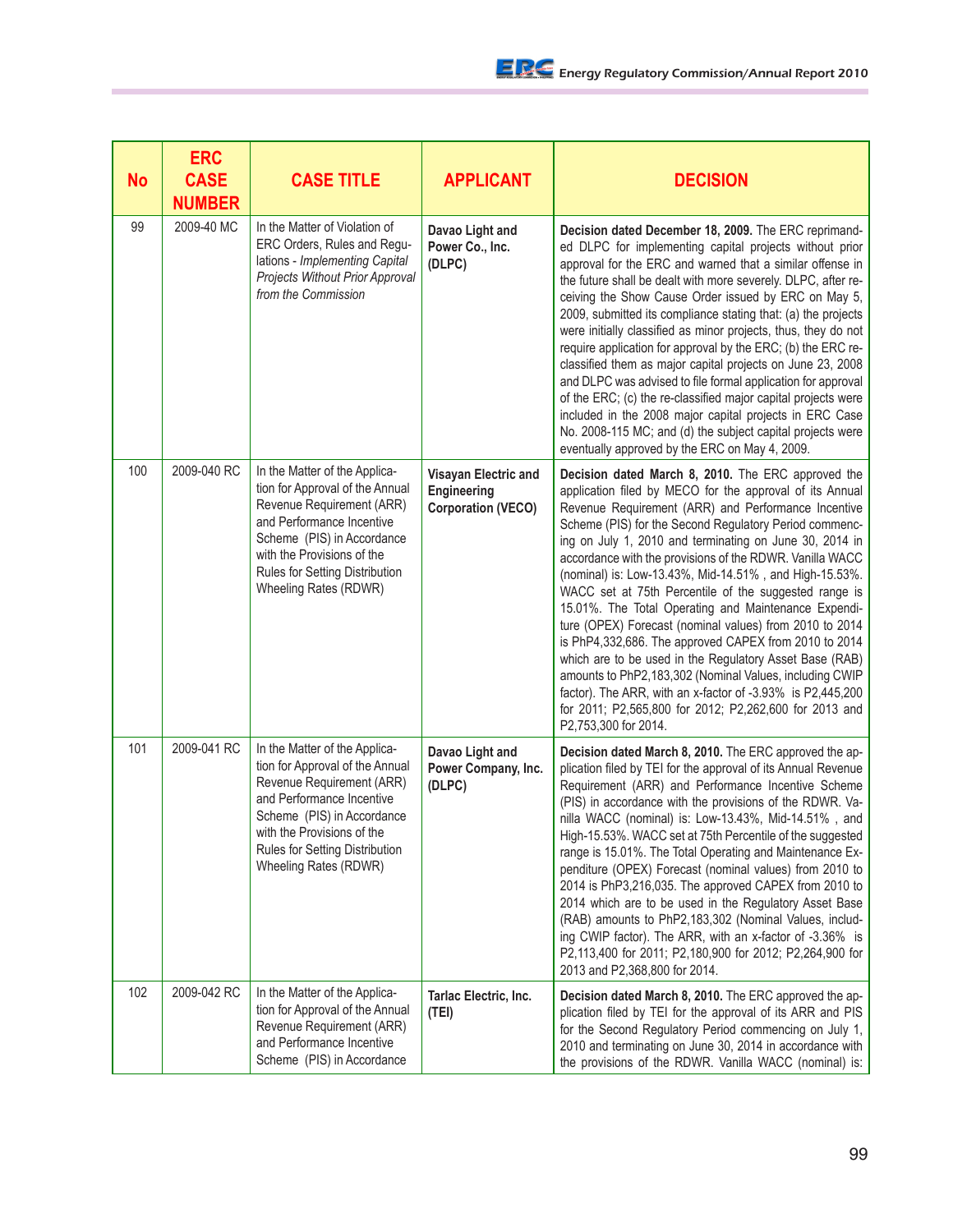| <b>No</b> | <b>ERC</b><br><b>CASE</b><br><b>NUMBER</b> | <b>CASE TITLE</b>                                                                                                                                                                                                                                 | <b>APPLICANT</b>                                               | <b>DECISION</b>                                                                                                                                                                                                                                                                                                                                                                                                                                                                                                                                                                                                                                                                                                                                                                                                                                                                                                                                                                  |
|-----------|--------------------------------------------|---------------------------------------------------------------------------------------------------------------------------------------------------------------------------------------------------------------------------------------------------|----------------------------------------------------------------|----------------------------------------------------------------------------------------------------------------------------------------------------------------------------------------------------------------------------------------------------------------------------------------------------------------------------------------------------------------------------------------------------------------------------------------------------------------------------------------------------------------------------------------------------------------------------------------------------------------------------------------------------------------------------------------------------------------------------------------------------------------------------------------------------------------------------------------------------------------------------------------------------------------------------------------------------------------------------------|
|           |                                            | with the Provisions of the<br>Rules for Setting Distribution<br>Wheeling Rates (RDWR)                                                                                                                                                             |                                                                | Low-13.43%, Mid-14.51%, and High-15.53%. WACC set at<br>75th Percentile of the suggested range is 15.01%. The Total<br>Operating and Maintenance Expenditure (OPEX) Forecast<br>(nominal values) from 2010 to 2014 is PhP714,585,000.<br>The approved CAPEX from 2010 to 2014 which are to<br>be used in the Regulatory Asset Base (RAB) amounts to<br>PhP343,731,000 (Nominal Values, including CWIP factor).<br>The ARR after the approved regulatory intervention, with an<br>x-factor of 13.63% is P346,975,316 for 2011; P364,892,771<br>for 2012; P387,067,414 for 2013 and P388,353,430 for<br>2014.                                                                                                                                                                                                                                                                                                                                                                      |
| 103       | 2009-043 RC                                | In the Matter of the Applica-<br>tion for Approval of the Annual<br>Revenue Requirement (ARR)<br>and Performance Incentive<br>Scheme (PIS) in Accordance<br>with the Provisions of the<br>Rules for Setting Distribution<br>Wheeling Rates (RDWR) | <b>Cabanatuan Electric</b><br>Corporation<br>(CELCOR)          | Decision dated March 8, 2010. The ERC approved the ap-<br>plication filed by ILPI for the approval of its Annual Revenue<br>Requirement (ARR) and Performance Incentive Scheme<br>(PIS) for the Second Regulatory Period commencing on July<br>1, 2010 and terminating on June 30, 2014 in accordance<br>with the provisions of the RDWR. Vanilla WACC (nominal)<br>is: Low-13.43%, Mid-14.51%, and High-15.53%. WACC set<br>at 75th Percentile of the suggested range is 15.01%. The To-<br>tal Operating and Maintenance Expenditure (OPEX) Fore-<br>cast (nominal values) from 2010 to 2014 is PhP515,188,00.<br>The approved CAPEX from 2010 to 2014 which are to<br>be used in the Regulatory Asset Base (RAB) amounts to<br>PhP230,851,000 (Nominal Values, including CWIP factor).<br>The ARR after the approved regulatory intervention, with an<br>x-factor of -7.95% is P256,081,221 for 2011; 261,993,573<br>for 2012; 271,133,648 for 2013 and 279,552,022 for 2014. |
| 104       | 2009-044 MC                                | In the Matter of the Applica-<br>tion for Authority to Implement<br>2009 and 2010 Major Capital<br>Projects, with Prayer for Provi-<br>sional Authority (PA)                                                                                      | <b>Cabanatuan Electric</b><br><b>Corporation (CEL-</b><br>COR) | Decision dated March 8, 2010. The ERC approved the<br>application filed by CELCOR for authority to implement the<br>2009 and 2010 major capital projects, specifically the Re-<br>habilitation and Extension of Primary and Secondary Lines<br>and Installation of One (1) Recloser, with a total project cost<br>of PhP18,455,153.91. The project aims the improvement of<br>the feeder backbone of its distribution network and power<br>quality and reliability. Accordingly, CELCOR was directed to<br>remit to ERC the amount of PhP138,414.00 as permit fee.                                                                                                                                                                                                                                                                                                                                                                                                               |
| 105       | 2009-044 RC                                | In the Matter of the Applica-<br>tion for Approval of the Annual<br>Revenue Requirement (ARR)<br>and Performance Incentive<br>Scheme (PIS) in Accordance<br>with the Provisions of the<br>Rules for Setting Distribution<br>Wheeling Rates (RDWR) | La Union Electric<br>Company, Inc.<br>(LUECO)                  | Decision dated March 8, 2010. The ERC approved the ap-<br>plication filed by ILPI for the approval of its Annual Revenue<br>Requirement (ARR) and Performance Incentive Scheme<br>(PIS) for the Second Regulatory Period commencing on July<br>1, 2010 and terminating on June 30, 2014 in accordance<br>with the provisions of the RDWR. Vanilla WACC (nominal)<br>is: Low-13.43%, Mid-14.51%, and High-15.53%. WACC set<br>at 75th Percentile of the suggested range is 15.01%. The To-<br>tal Operating and Maintenance Expenditure (OPEX) Fore-<br>cast (nominal values) from 2010 to 2014 is PhP397,760,000.                                                                                                                                                                                                                                                                                                                                                                |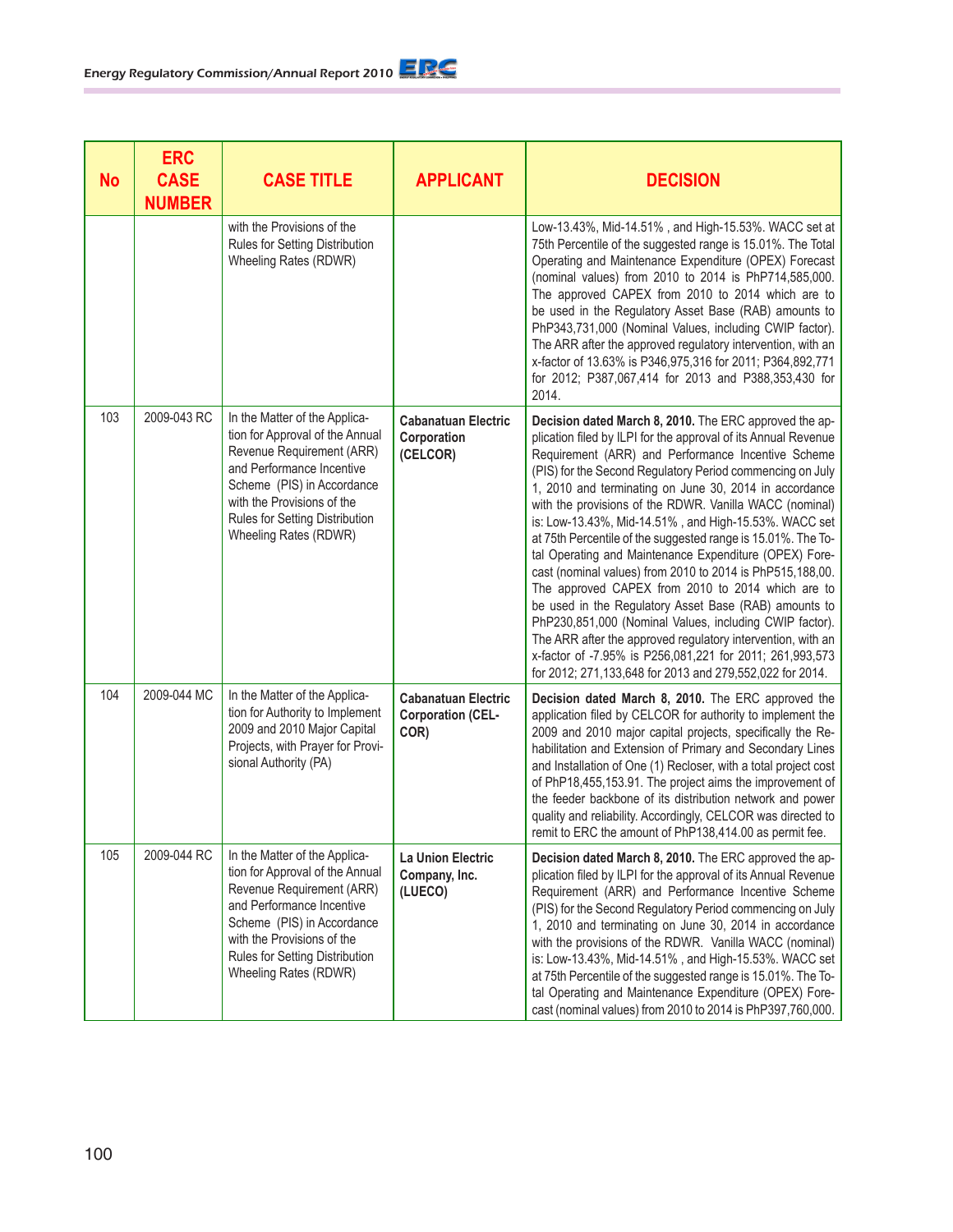| <b>No</b> | <b>ERC</b><br><b>CASE</b><br><b>NUMBER</b> | <b>CASE TITLE</b>                                                                                                                                                                                                                                 | <b>APPLICANT</b>                                                                                                                 | <b>DECISION</b>                                                                                                                                                                                                                                                                                                                                                                                                                                                                                                                                                                                                                                                                                                                                                                                                                                                                                                                |
|-----------|--------------------------------------------|---------------------------------------------------------------------------------------------------------------------------------------------------------------------------------------------------------------------------------------------------|----------------------------------------------------------------------------------------------------------------------------------|--------------------------------------------------------------------------------------------------------------------------------------------------------------------------------------------------------------------------------------------------------------------------------------------------------------------------------------------------------------------------------------------------------------------------------------------------------------------------------------------------------------------------------------------------------------------------------------------------------------------------------------------------------------------------------------------------------------------------------------------------------------------------------------------------------------------------------------------------------------------------------------------------------------------------------|
|           |                                            |                                                                                                                                                                                                                                                   |                                                                                                                                  | The approved CAPEX from 2010 to 2014 which are to<br>be used in the Regulatory Asset Base (RAB) amounts to<br>PhP129,978,000 (Nominal Values, including CWIP factor).<br>The ARR, with an x-factor of -10.80% is PhP177,400,000<br>for 2011; P187,100,000 for 2012; P197,400,000 for 2013<br>and P203,900,000 for 2014.                                                                                                                                                                                                                                                                                                                                                                                                                                                                                                                                                                                                        |
| 106       | 2009-045 MC                                | In the Matter of the Violation<br>of ERC Orders, Rules and<br>Regulations - Unauthorized<br>Imposition of Sub-transmission<br>Charges                                                                                                             | <b>Negros Oriental I</b><br><b>Electric Cooperative,</b><br>Inc. (NORECO I)                                                      | Decision dated January 7, 2010. The ERC, after finding it<br>just and reasonable, accepted and approved the 50% settle-<br>ment offer of NORECO I for the total imposable penalty for<br>the unauthorized imposition of sub-transmission charges,<br>with an equivalent amount of PhP85,150.00. NORECO I<br>was directed to remit the above-mentioned amount within<br>15 days from receipt of Decision.                                                                                                                                                                                                                                                                                                                                                                                                                                                                                                                       |
| 107       | 2009-045 RC                                | In the Matter of the Applica-<br>tion for Approval of the Annual<br>Revenue Requirement (ARR)<br>and Performance Incentive<br>Scheme (PIS) in Accordance<br>with the Provisions of the<br>Rules for Setting Distribution<br>Wheeling Rates (RDWR) | <b>Ibaan Electric and</b><br>Engineering<br><b>Corporation (IEEC)</b>                                                            | Decision dated March 8, 2010. The ERC approved the<br>application filed by MECO for the approval of its Annual<br>Revenue Requirement (ARR) and Performance Incentive<br>Scheme (PIS) for the Second Regulatory Period commenc-<br>ing on July 1, 2010 and terminating on June 30, 2014 in<br>accordance with the provisions of the RDWR. Vanilla WACC<br>(nominal) is: Low-13.43%, Mid-14.51%, and High-15.53%.<br>WACC set at 75th Percentile of the suggested range is<br>15.01%. The Total Operating and Maintenance Expenditure<br>(OPEX) Forecast (nominal values) from 2010 to 2014 is<br>PhP54,517,000. The approved CAPEX from 2010 to 2014<br>which are to be used in the Regulatory Asset Base (RAB)<br>amounts to PhP9,114,000 (Nominal Values, including CWIP<br>factor). The ARR, with an x-factor of 12.37% is P31,104,000<br>for 2011; P31,411,000 for 2012; P31,918,000 for 2013 and<br>P32,218,000 for 2014. |
| 108       | 2009-051 MC                                | In the Matter of the Applica-<br>tion for the Approval of the<br>Sale of Various Subtransmis-<br>sion Lines/Assets within the<br>Franchise of Aklan Electric<br>Cooperative, Inc. (AKELCO)                                                        | <b>National</b><br><b>Transmission</b><br>Corporation<br>(TRANSCO) and<br><b>Aklan Electric</b><br>Cooperative, Inc.<br>(AKELCO) | Decision dated March 2, 2010. The ERC approved the ap-<br>plication filed by TRANSCO and AKELCO for the sale of the<br>69kV line submarine cable from Caticlan CTS to Boracay<br>CTS including all components of existing connection facili-<br>ties. It, however, denied the sale of the Nabas-Caticlan 69kV<br>line which will remain as a Transmission Asset pursuant to<br>Section 2(a) Article III of the "Guidelines to the Sale and<br>Transfer of the TRANSCO's Subtransmission Assets and the<br>Franchising of Qualified Consortiums." The approved sale<br>was covered by a Lease Purchase Agreement (LPA), with<br>agreed price of PhP163,113,490.04. AKELCO was found<br>to be qualified to take over the responsibility of operating,<br>maintaining, upgrading and expanding said subtransmission<br>assets and the ERC concluded that the purchase price was<br>just and reasonable.                           |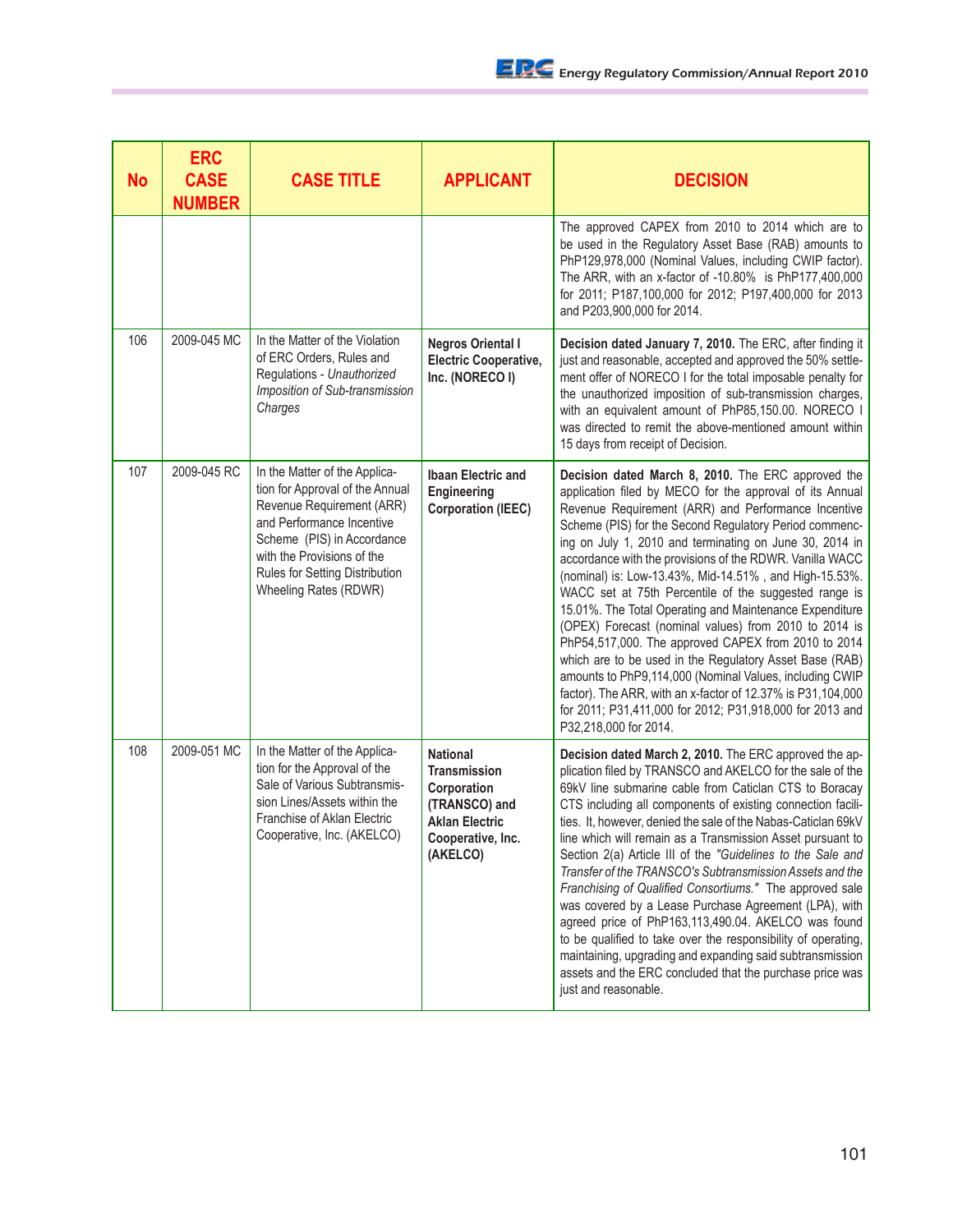| <b>No</b> | <b>ERC</b><br><b>CASE</b><br><b>NUMBER</b> | <b>CASE TITLE</b>                                                                                                                                                                                                                                                    | <b>APPLICANT</b>                                                                                                                                      | <b>DECISION</b>                                                                                                                                                                                                                                                                                                                                                                                                                                                                                                                                                                                                                                                                                                                                                                                                                                                                                                                                                                                                                                                                                                                                                                                                                                                                                                                                                                                                                                                                                                                                                                                                                                                    |
|-----------|--------------------------------------------|----------------------------------------------------------------------------------------------------------------------------------------------------------------------------------------------------------------------------------------------------------------------|-------------------------------------------------------------------------------------------------------------------------------------------------------|--------------------------------------------------------------------------------------------------------------------------------------------------------------------------------------------------------------------------------------------------------------------------------------------------------------------------------------------------------------------------------------------------------------------------------------------------------------------------------------------------------------------------------------------------------------------------------------------------------------------------------------------------------------------------------------------------------------------------------------------------------------------------------------------------------------------------------------------------------------------------------------------------------------------------------------------------------------------------------------------------------------------------------------------------------------------------------------------------------------------------------------------------------------------------------------------------------------------------------------------------------------------------------------------------------------------------------------------------------------------------------------------------------------------------------------------------------------------------------------------------------------------------------------------------------------------------------------------------------------------------------------------------------------------|
| 109       | 2009-055 RC                                | In the Matter of the 13th<br>Application for the Recovery<br>of the Incremental Costs on<br>Foreign Currency Exchange<br>Rate Fluctuations under the In-<br>cremental Currency Exchange<br>Rate Adjustment (ICERA), with<br>Prayer for Provisional Authority<br>(PA) | <b>National Power</b><br><b>Corporation (NPC)</b><br>and Power Sector<br><b>Assets and Liabilities</b><br><b>Management</b><br>Corporation<br>(PSALM) | Decision dated November 15, 2010. The ERC approved<br>the application filed by NPC and PSALM for the recovery of<br>ICERA for Luzon, Visayas and Mindanao Grids effective No-<br>vember 26, 2010 to December 25, 2010 billing period until<br>such time that the full amount have been refunded/ recovered<br>or until the next applications for the recovery of Incremental<br>Fuel Costs are approved by the ERC. This Decision covers<br>the 9th to 14th ICERA application of NPC and PSALM. The<br>ERC used in the calculation of the ICERA Deferred Account-<br>ing Adjustment (DAA) the test period January 2007 to June<br>2008. Moreover, for the calculation of DAA for OPEX, the<br>ERC used the Base Exchange FOREX Rates of US Dollar to<br>Peso rate at PhP51.6236/US\$1 while the Yen to Peso Rate<br>was at PhP0.4128/JPY1, whereas for the calculation of DAA<br>for Debt Service, the ERC used the Base Exchange FO-<br>REX Rates at January 2007 to June 2009 levels where the<br>US Dollar to Peso Rate was at PhP44.0494/US\$1 while the<br>Yen to Peso rate was at PhP0.4096/JPY1. The ERC com-<br>puted ICERA DAA as of June 2009 for Luzon at negative<br>PhP6,579,049,134.76, for Visayas at PhP800,513,196.51<br>and for Mindanao at negative PhP1,709,708,310.28. The<br>Decision also provided for the computed applicable ICERA<br>DAAs per NPC's privatized generation assets. Based on<br>these factors, the ERC computed the DAA, to wit: (1) A re-<br>fund of PhP0.3444/kWh for 9 months in Luzon; (2) A collec-<br>tion of PhP0.0865/kWh for 20 months in Visayas; and (3) A<br>refund of PhP0.2557/kWh for 9 months in Mindanao. |
| 110       | 2009-060 MC                                | In the Matter of the Application<br>for Authority to Construct and<br>Install a 10 MVA Substation<br>in Lourdes, Panglao, Bohol,<br>including the 69 kV Sub-<br>transmission and Distribution<br><b>Feeder Lines</b>                                                 | <b>Bohol I Electric</b><br>Cooperative, Inc.<br>(BOHECO I)                                                                                            | Decision dated August 9, 2010. The ERC approved the<br>application of BOHECO I for the following capital projects:<br>(1) Construction and installation of 10 MVA substation; (2)<br>Construction of 69 kV Transmission Line and installation of<br>receiving steel structure; (3) Procurement of #336.4 Alumi-<br>num Conductor Steel Reinforced (ACSR) cable; (4) Procure-<br>ment and installation of concrete poles; (5) Procurement and<br>installation of Three 13.2/7.62 kV Distribution Line Feeders;<br>(6) Procurement of 4/0 Aluminum Conductor Steel Rein-<br>forced (ACSR) cable; (7) Acquisition of lot with right-of-way;<br>and (8) Contingency-handling, with a total project cost of<br>PhP54,773,484.09. The projects aim to address load growth<br>and improve reliability, and provide flexibility in distribution<br>system operation. Accordingly, BOHECO I was directed to<br>remit to ERC the amount of PhP410,800.00 as permit fee.                                                                                                                                                                                                                                                                                                                                                                                                                                                                                                                                                                                                                                                                                                      |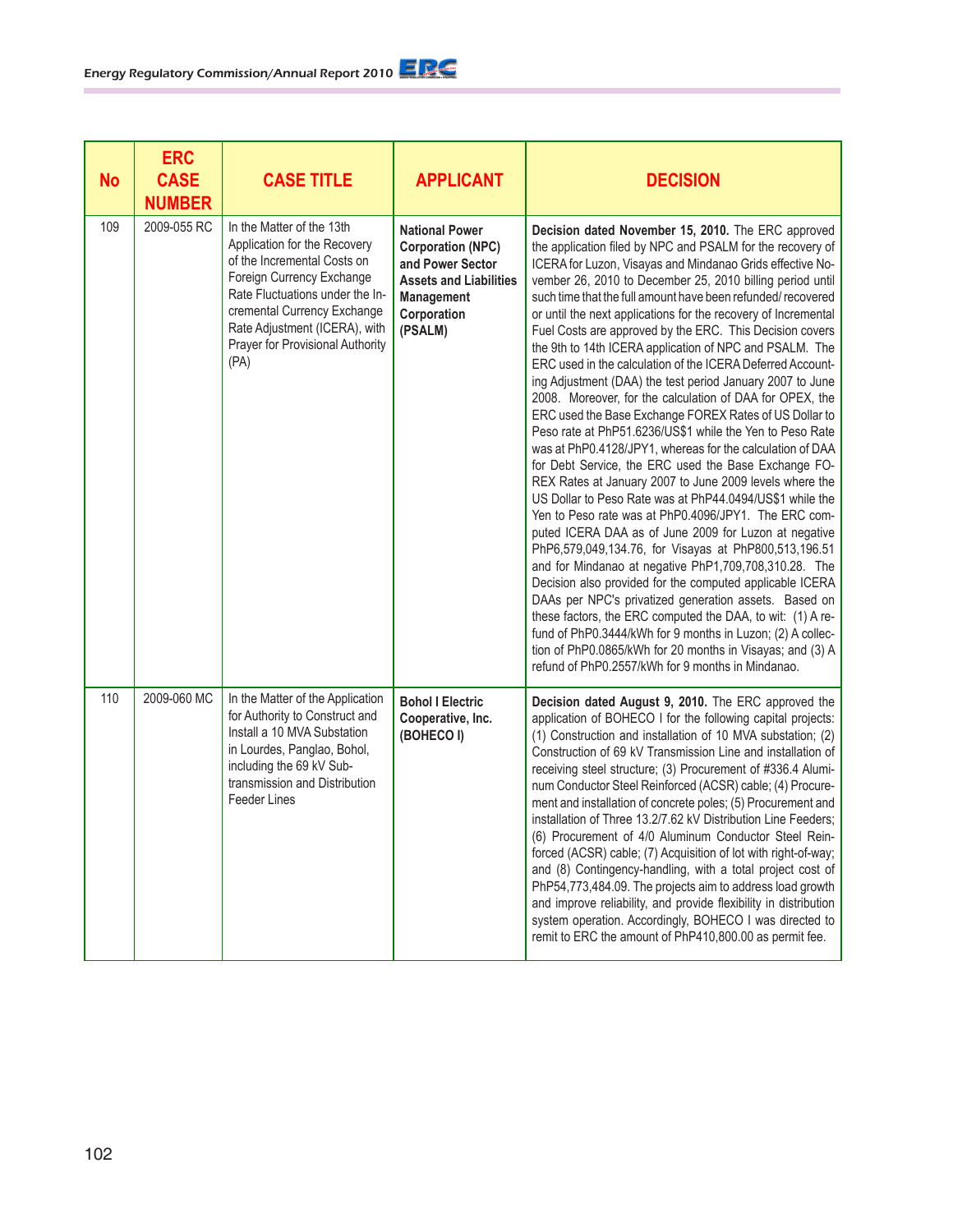| <b>No</b> | <b>ERC</b><br><b>CASE</b><br><b>NUMBER</b> | <b>CASE TITLE</b>                                                                                                                                                                                                                                                                                                                             | <b>APPLICANT</b>                                                                                                 | <b>DECISION</b>                                                                                                                                                                                                                                                                                                                                                                                                                                                                                                                                                                                                                                                                                                                                                                                                                                                                                                                                                                                                                                           |
|-----------|--------------------------------------------|-----------------------------------------------------------------------------------------------------------------------------------------------------------------------------------------------------------------------------------------------------------------------------------------------------------------------------------------------|------------------------------------------------------------------------------------------------------------------|-----------------------------------------------------------------------------------------------------------------------------------------------------------------------------------------------------------------------------------------------------------------------------------------------------------------------------------------------------------------------------------------------------------------------------------------------------------------------------------------------------------------------------------------------------------------------------------------------------------------------------------------------------------------------------------------------------------------------------------------------------------------------------------------------------------------------------------------------------------------------------------------------------------------------------------------------------------------------------------------------------------------------------------------------------------|
| 111       | 2009-061 RC                                | In the Matter of the Application<br>for Approval of Sound Value<br>Appraisal of Applicant's Assets<br>as of December 31, 2008 and<br>Revision of Rates to Achieve<br>the Proposed Revenue Re-<br>quirement in Accordance with<br>the Provision of R.A. 9136,<br>with Prayer for Provisional<br>Authority (PA)                                 | San Fernando<br><b>Electric Light and</b><br>Power Company, Inc.<br>(SFELAPCO)                                   | Decision dated March 29, 2010. The ERC approved, with<br>modification, the application filed by SFELAPCO for approv-<br>al of the sound value appraisal of its assets as of December<br>31, 2008 and revision of its rates to achieve the proposed<br>revenue requirement. Accordingly, SFELAPCO was granted<br>a total revenue requirement of PhP468,641,426.00 equiva-<br>lent to an average rate adjustment of PhP0.2297/kWh and<br>an Appraisal of Property with a Reproduction Cost New of<br>PhP2,288,799,500.00. Relatively, SFELAPCO was author-<br>ized to implement the schedule of rates detailed in the<br>Decision and revised lifeline levels and corresponding dis-<br>counts and subsidy effective in its next billing cycle. Lifeline<br>discount for 20 kWh and below consumption is now 100%,<br>for 21-50 kWh is 50%, 51-60 kWh is 45%, and for 61-70<br>kWh is 35%, with subsidy charge to non-lifeline costumers<br>at PhP0.0780/kWh.                                                                                               |
| 112       | 2009-062 MC                                | In the Matter of the Applica-<br>tion for the Approval of the<br>Sale of Various Subtransmis-<br>sion Lines/Assets within the<br>Franchise Area of Bohol Light<br>Company, Inc. (BLCI), as<br>covered by a Contract to Sell                                                                                                                   | <b>National</b><br>Transmission<br>Corporation<br>(TRANSCO) and<br><b>Bohol Light</b><br>Company, Inc.<br>(BLCI) | Decision dated February 15, 2010. The ERC approved the<br>application filed by TRANSCO and BLCI for the sale of the<br>Bohol Diesel Power Plant- Provincial Utilities Department<br>13.8kV Single Circuit Line, as covered by a Contract to Sell,<br>with agreed price of PhP1,168,399.00. BLCI was found to be<br>qualified to take over the responsibility of operating, main-<br>taining, upgrading and expanding said subtransmission as-<br>set and the ERC concluded that the amount specified in the<br>Contract to Sell was just and reasonable.                                                                                                                                                                                                                                                                                                                                                                                                                                                                                                  |
| 113       | 2009-062 RC                                | In the Matter of the Application<br>for Approval of (1) Depreciated<br>Replacement Cost of Appli-<br>cant's Properties as of Decem-<br>ber 31, 2008 and (2) Revised<br>Rate Schedules to Achieve the<br>Proposed Revenue Require-<br>ment in Accordance with the<br>Provisions of R.A. 9136, with<br>Prayer for Provisional Authority<br>(PA) | <b>Panay Electric</b><br>Company, Inc.<br>(PECO)                                                                 | Decision dated April 12, 2010. The ERC approved, with<br>modification, the application filed by PECO for approval of<br>the Depreciated Replacement Cost of its properties as of<br>December 31, 2008, and revised rate schedules to achieve<br>the proposed revenue requirement. Accordingly, PECO was<br>granted a total revenue requirement of PhP318,329,256.00<br>equivalent to an average rate adjustment of PhP0.0241/<br>kWh, an Appraisal of Property with a Reproduction Cost<br>New of Php1,513,198,900.00, and an Adjusted Sound Value<br>of PhP892,279,560.00. Likewise, the ERC approved a life-<br>line discount of 100% of below 20kWh consumption, 50% for<br>21-50 kWh consumption, 45% for 51-60 kWh consumption,<br>35% for 61-70 kWh consumption, 20% for 71-80 kWh con-<br>sumption and 10% for 81-95 kWh consumption, with subsidy<br>to Non-Lifeline Customers of PhPPhP0.1025/kWh. In this<br>regard, PECO was authorized to implement the schedule<br>of rates as detailed in the Decision effective the next billing<br>cycle. |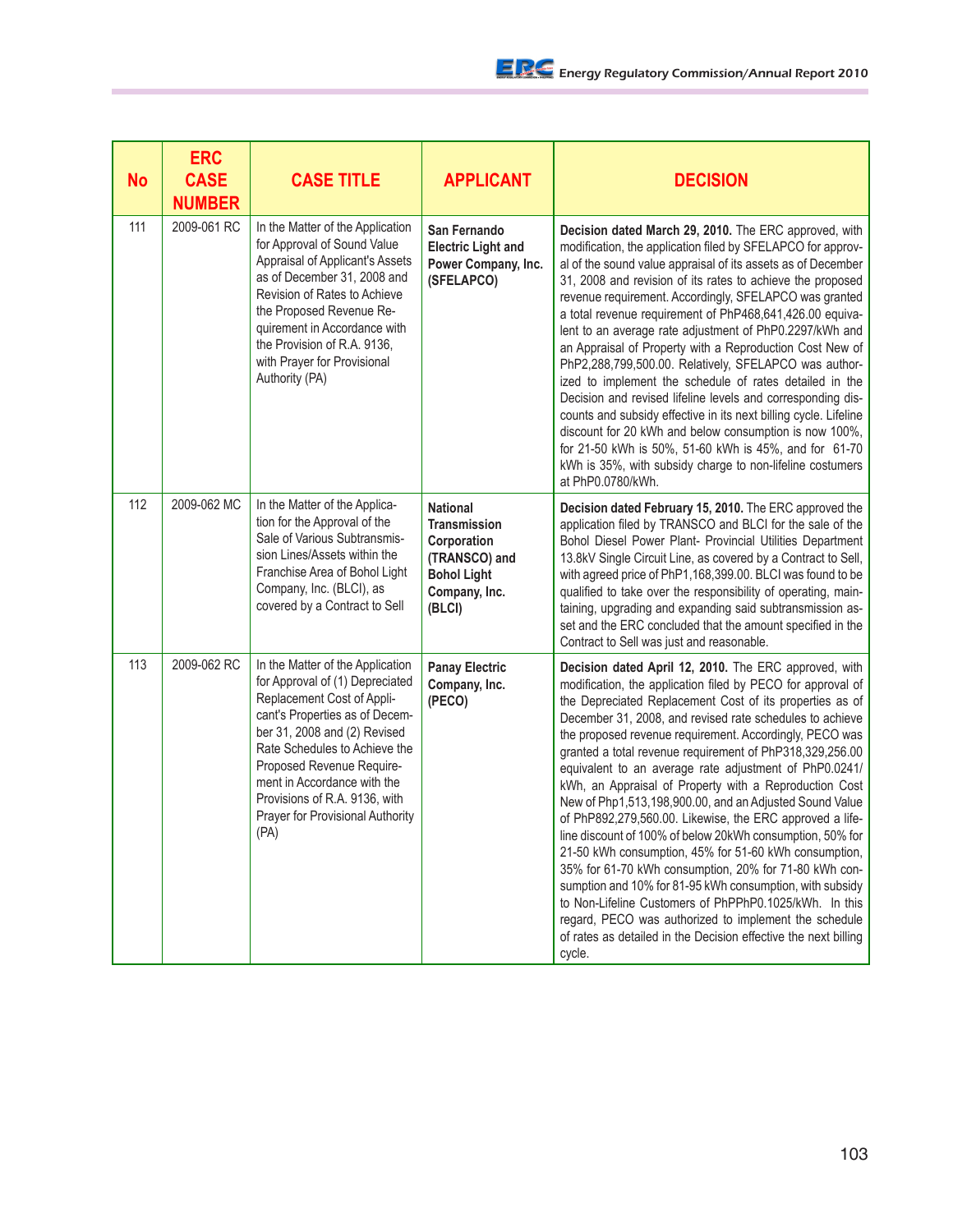| <b>No</b> | <b>ERC</b><br><b>CASE</b><br><b>NUMBER</b> | <b>CASE TITLE</b>                                                                                                                                                                                                                                                                                                                                                              | <b>APPLICANT</b>                                                         | <b>DECISION</b>                                                                                                                                                                                                                                                                                                                                                                                                                                                                                                                                                                                                                                                                                                                                                                                                                                                                                                                 |
|-----------|--------------------------------------------|--------------------------------------------------------------------------------------------------------------------------------------------------------------------------------------------------------------------------------------------------------------------------------------------------------------------------------------------------------------------------------|--------------------------------------------------------------------------|---------------------------------------------------------------------------------------------------------------------------------------------------------------------------------------------------------------------------------------------------------------------------------------------------------------------------------------------------------------------------------------------------------------------------------------------------------------------------------------------------------------------------------------------------------------------------------------------------------------------------------------------------------------------------------------------------------------------------------------------------------------------------------------------------------------------------------------------------------------------------------------------------------------------------------|
| 114       | 2009-064 MC                                | In the Matter of the Applica-<br>tion for Authority to Retire the<br><b>Balagtas Substation Located at</b><br>Balagtas, Province of Bulacan,<br>and the Marilao Substation<br>Located at Marilao, Province of<br>Bulacan and to Withdraw from<br>the Service Certain Equipment<br>and Machinery Installed in<br>Both Substation, with Prayer<br>for Provisional Authority (PA) | <b>Manila Electric</b><br>Company<br>(MERALCO)                           | Decision dated March 8, 2010. The ERC approved the ap-<br>plication filed by MERALCO for authority to retire the Balag-<br>tas and Marilao Substations located at the Municipalities of<br>Balagtas and Marilao, Bulacan and the withdrawal from the<br>service of the equipment and machineries installed therein<br>since it is in accordance with the Conversion Program and<br>will redound to the benefit of MERALCO's customers in<br>terms of continuous, reliable and efficient power supply. Fur-<br>thermore, the total cost of the retired assets amounting to<br>PhP1,019,303.51 shall be subject to adjustment and optimi-<br>zation during reset process for the 3rd Regulatory Period in<br>Accordance with the Rules for Setting Distribution Wheeling<br>Rates (RDWR) and other pertinent issuances of the ERC.                                                                                                |
| 115       | 2009-064 RC                                | In the Matter of the Applica-<br>tion for Approval of Over-All<br>Tariff Adjustment (OATA), with<br>Prayer for Issuance of Provi-<br>sional Authority (PA)                                                                                                                                                                                                                     | <b>Bantayan Island</b><br><b>Electric Cooperative,</b><br>Inc. (BANELCO) | Decision dated February 1, 2010. The ERC approved, with<br>modification, the application filed by BANELCO for approval<br>of its OATA. BANELCO was granted a Total Revenue Re-<br>quirement (TRR) of PhP25,719,547.00 which is equivalent<br>to an OATA of PhP0.6685/kWh. Rate schedule per customer<br>class is detailed in the Decision. Moreover, the ERC direct-<br>ed BANELCO to implement a 20% lifeline discount to cus-<br>tomers consuming 15 kWh and below, and a 15% discount<br>for customers consuming 16-20 kWh, with corresponding<br>subsidy from non-lifeline customers of PhP0.0751/kWh.                                                                                                                                                                                                                                                                                                                      |
| 116       | 2009-066 MC                                | In the Matter of the Applica-<br>tion for Authority to Implement<br>2009 Major Capital Projects,<br>with Prayer for Provisional<br>Authority (PA)                                                                                                                                                                                                                              | <b>Tarlac Electric</b><br>Incorporated (TEI)                             | Decision dated February 8, 2010. The ERC approved<br>the application filed by TEI for authority to implement the<br>following 2009 major capital expenditure projects: (1) Re-<br>habilitation and extension of 69 kV line; (2) Installation of<br>two 69 kV feeder breakers; and (3) Construction of a new<br>13.8 kV primary line feeder, with a total project cost of<br>PhP15,441,823.79. The projects aim to improve the overall<br>system reliability, voltage regulation and reduction of sys-<br>tem loss, comply with the provisions of the Philippine Grid<br>Code (PGC) and to address load growth. Accordingly, TEI<br>was directed to remit to ERC the amount of PhP115,813.68<br>as permit fee.                                                                                                                                                                                                                   |
| 117       | 2009-067 RC                                | In the Matter of the Applica-<br>tion for Authority to Unbundle<br>Rates and Approval of the<br>Revised Rate Schedule in<br>Accordance with Section 36 of<br>Republic Act 9136, With Prayer<br>for Provisional Authority (PA)                                                                                                                                                  | <b>Clark Electric</b><br><b>Distribution</b><br>Corporation<br>(CEDC)    | Decision dated May 24, 2010. The ERC approved, with<br>modification, the application filed by CEDC for authority to<br>unbundle its rates and approval of its revised rates schedule<br>in accordance with Section 36 of Republic Act 9136. Ac-<br>cordingly, CEDC was granted the a Total Revenue Require-<br>ment (TRR) of PhP135,967,843.00 equivalent to an average<br>rate reduction of PhP0.1787/kWh. CEDC was authorized to<br>implement the schedule of rates effective its next billing cycle<br>as contained in the Decision. Moreover, CEDC's proposed<br>customer reclassification was denied without prejudice to<br>the submission of a proposed new customer reclassifica-<br>tion upon filing of an application for the rate translation of its<br>Maximum Average Price (MAP) into distribution tariffs under<br>the Performance-Based Regulation (PBR) and after removal<br>of the inter-class cross subsidy. |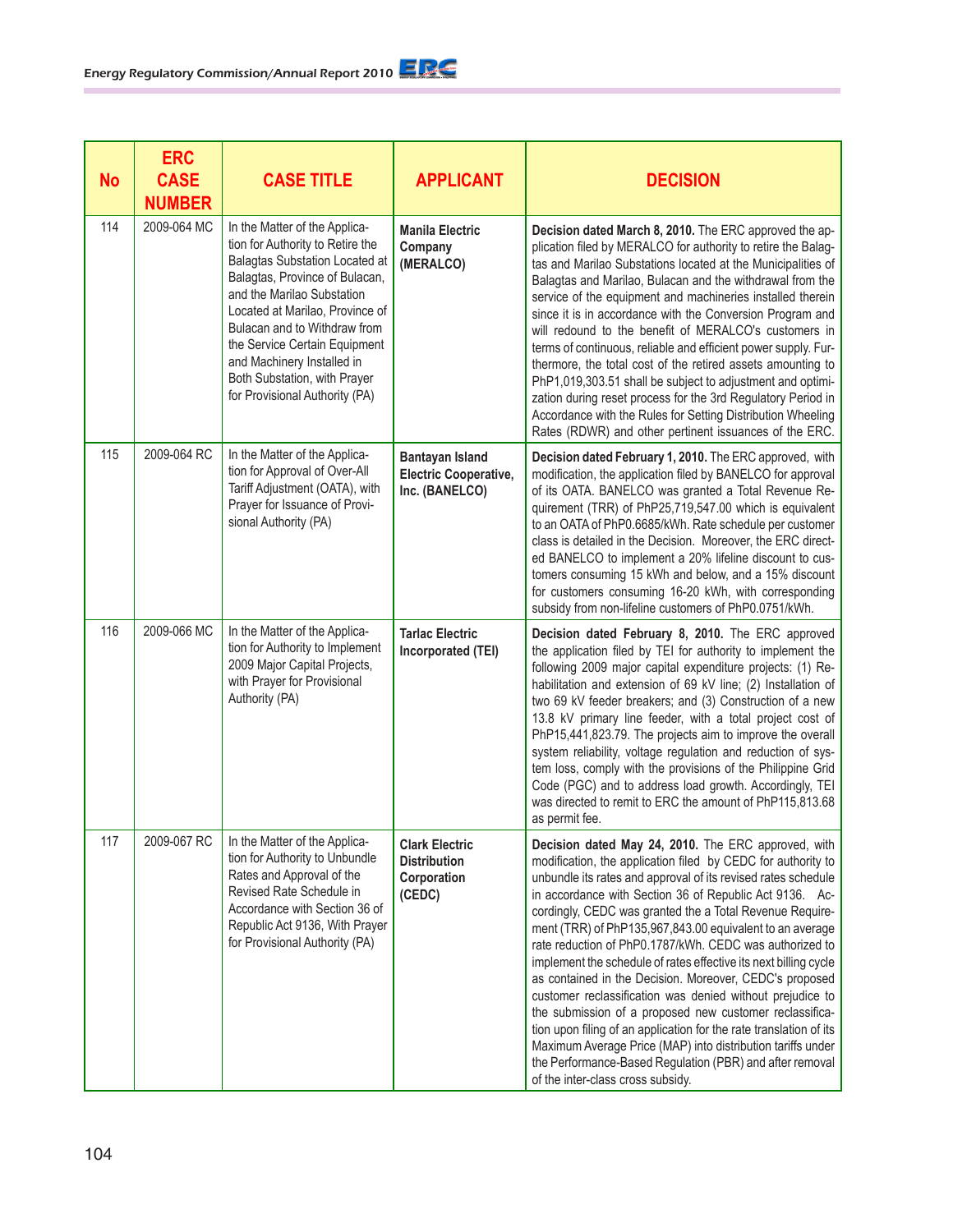| <b>No</b> | <b>ERC</b><br><b>CASE</b><br><b>NUMBER</b> | <b>CASE TITLE</b>                                                                                                                                                                                                                                                                                                                                                                                                                                                                                                                                                                                                                                             | <b>APPLICANT</b>                                                                                                    | <b>DECISION</b>                                                                                                                                                                                                                                                                                                                                                                                                                                                                                                                                                                                                                                                                                                                                                                                                                                                                                                                                                                                                                                                                                                                                                                                                                                                 |
|-----------|--------------------------------------------|---------------------------------------------------------------------------------------------------------------------------------------------------------------------------------------------------------------------------------------------------------------------------------------------------------------------------------------------------------------------------------------------------------------------------------------------------------------------------------------------------------------------------------------------------------------------------------------------------------------------------------------------------------------|---------------------------------------------------------------------------------------------------------------------|-----------------------------------------------------------------------------------------------------------------------------------------------------------------------------------------------------------------------------------------------------------------------------------------------------------------------------------------------------------------------------------------------------------------------------------------------------------------------------------------------------------------------------------------------------------------------------------------------------------------------------------------------------------------------------------------------------------------------------------------------------------------------------------------------------------------------------------------------------------------------------------------------------------------------------------------------------------------------------------------------------------------------------------------------------------------------------------------------------------------------------------------------------------------------------------------------------------------------------------------------------------------|
| 118       | 2009-068 MC                                | In the Matter of the Applica-<br>tion for Authority to Implement<br>the Following Electric Capital<br>Projects: (1) Replacement of<br>Power Transformer Bank No. 1<br>at Sta. Mesa Substation; (2)<br>Replacement of Power Trans-<br>former Bank No. 5 at Balinta-<br>wak Substation; (3) Uprating of<br>Power Transformer Bank No.<br>1 at Sta. Rosa Substation; (4)<br>Expansion of the First Philip-<br>pine Industrial Park (FPIP) 115<br>kV - 34.5 kV Substation; and<br>(5) Construction of Laguna<br>International Industrial Park-<br>ROHM Electronics Philippines,<br>Inc. (LIIP-ROHM) 115 kV Line,<br>with Prayer for Provisional<br>Authority (PA) | <b>Manila Electric</b><br>Company<br>(MERALCO)                                                                      | Decision dated April 19, 2010. The ERC approved the ap-<br>plication filed by MERALCO for authority to implement the<br>following capital expenditure projects: (1) Replacement of<br>Power Transformer Bank No. 1 at Sta. Mesa Substation; (2)<br>Replacement of Power Transformer Bank No. 5 at Balinta-<br>wak Substation; (3) Uprating of Power Transformer Bank<br>No. 1 at Sta. Rosa Substation; (4) Expansion of the First<br>Philippine Industrial Park (FPIP) 115 kV - 34.5 kV Substa-<br>tion; and (5) Construction of Laguna International Industrial<br>Park-ROHM Electronics Philippines, Inc. (LIIP-ROHM) 115<br>kV Line, with a total project cost of PhP465,630,000.00 The<br>said projects were approved subject to the condition that it<br>will be subject to further adjustment and optimization dur-<br>ing the reset process for the 3rd Regulatory Period following<br>the procedures stated in the Rules on Wheeling Distribution<br>Rates (RWDR) and other relevant issuances of the ERC.<br>The completion of the projects will prevent widespread pow-<br>er interruption, accommodate increasing load and improve<br>reliability. Accordingly, MERALCO was directed to remit to<br>ERC the amount of PhP3,492,225.00 as permit fee. |
| 119       | 2009-070 MC                                | In the Matter of the Applica-<br>tion for Approval of Capital<br>Expenditure Program for the<br>Year 2009 to 2013, with Prayer<br>for Provisional Authority (PA)                                                                                                                                                                                                                                                                                                                                                                                                                                                                                              | South Cotabato I<br><b>Electric Cooperative,</b><br>Inc. (SOCOTECO I)                                               | Decision dated October 18, 2010. The ERC approved, with<br>modification, the application filed by SOCOTECO I for approval of<br>its various capital expenditure projects for the years 2009 to 2013,<br>with a total project cost of PhP422,014,101.00. The projects aim to<br>improve its service to the member-consumers of SOCOTECO I. Ac-<br>cordingly, SOCOTECO I was directed to remit to ERC the amount of<br>PhP3,165,105.00 as permit fee on a staggered basis, schedule of<br>which is detailed in the Decision.                                                                                                                                                                                                                                                                                                                                                                                                                                                                                                                                                                                                                                                                                                                                      |
| 120       | 2009-072 MC                                | In the Matter of the Application<br>for Authority to Rehabilitate<br>and Restore the Distribution<br>Lines Damaged by Cyclone<br>Emong, with Prayer for Provi-<br>sional Authority (PA)                                                                                                                                                                                                                                                                                                                                                                                                                                                                       | Pangasinan I Electric<br>Cooperative, Inc.<br>(PANELCO I)                                                           | Decision dated February 8, 2010. The ERC approved the appli-<br>cation filed by PANELCO I for authority to rehabilitate and restore<br>its distribution facilities damaged by Typhoon Emong, with a total<br>project cost of PhP51,319,684.78. The rehabilitation and restora-<br>tion aim to provide adequate, safe, efficient and reliable electric<br>service. Accordingly, PANELCO I was directed to remit to ERC the<br>amount of PhP384,897.63 as permit fee.                                                                                                                                                                                                                                                                                                                                                                                                                                                                                                                                                                                                                                                                                                                                                                                             |
| 121       | 2009-073 MC                                | In the Matter of the Application<br>for the Issuance of Certificate<br>of Public Convenience and<br>Necessity (CPCN)                                                                                                                                                                                                                                                                                                                                                                                                                                                                                                                                          | <b>Cebu I Electric</b><br>Cooperative, Inc.<br>(CEBECO I) and<br><b>Visayan Electric</b><br>Company, Inc.<br>(VECO) | Decision dated September 6, 2010. The ERC approved the<br>application filed by CEBECO I and VECO for franchise and<br>CPCN for a period of twenty-five (25) years to commence<br>from the date of approval. The evaluation of the records<br>showed that the approval of the application will redound to<br>the benefit of their respective consumers in terms of continu-<br>ous, reliable and efficient electric service. CEBECO I and<br>VECO were directed to revise its proposed tariff to conform<br>with Section 6, Article V of ERC Resolution No. 1, Series<br>of 2009, entitled "A Resolution Adopting the Amendments<br>to the Guidelines to the Sale and Transfer of TRANSCO's<br>Subtransmission Assets and the Franchising of Qualified<br>Consortiums."                                                                                                                                                                                                                                                                                                                                                                                                                                                                                          |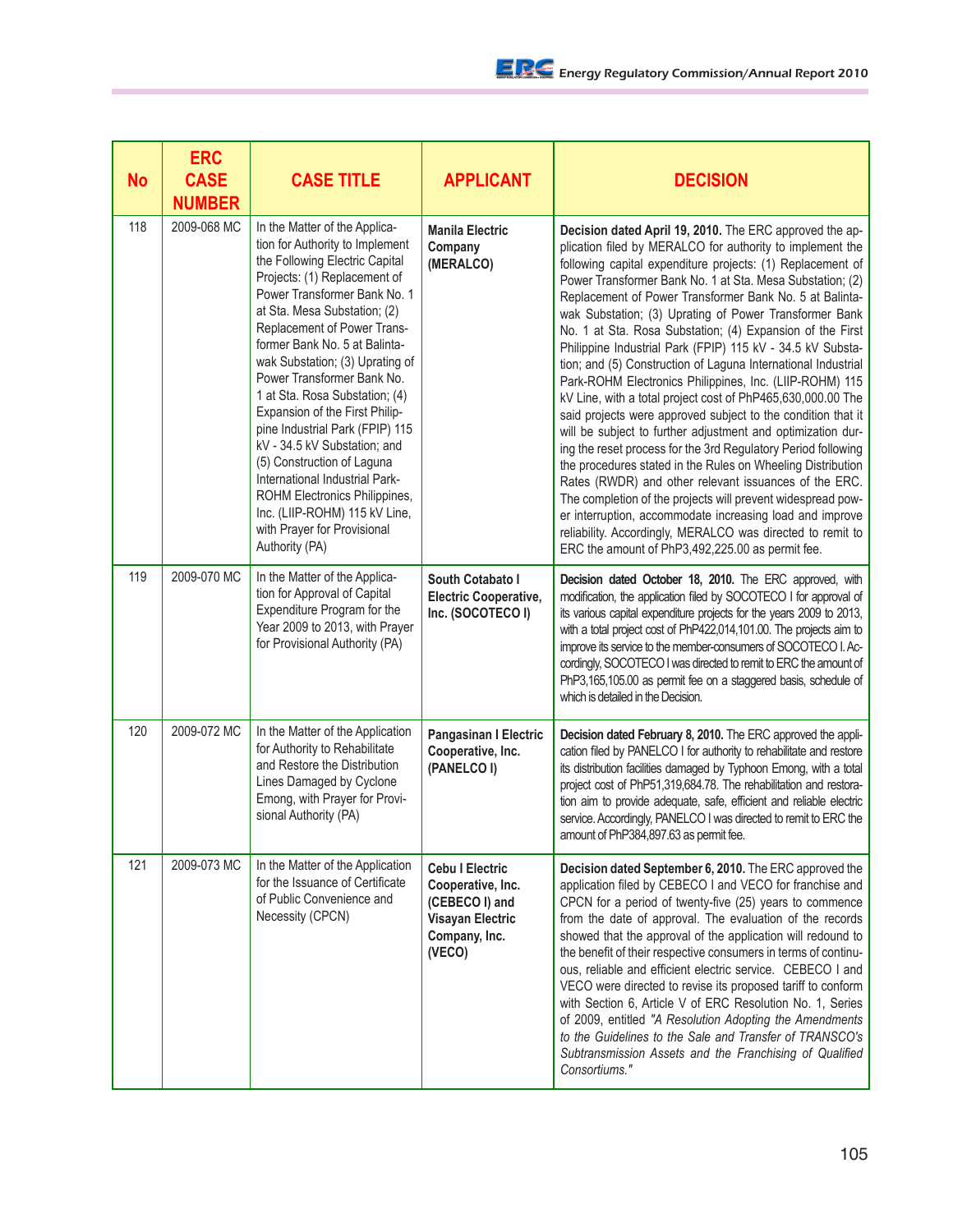| <b>No</b> | <b>ERC</b><br><b>CASE</b><br><b>NUMBER</b> | <b>CASE TITLE</b>                                                                                                                                                                                                                                                   | <b>APPLICANT</b>                                                                                                      | <b>DECISION</b>                                                                                                                                                                                                                                                                                                                                                                                                                                                                                                                                                                                                                                                                                                   |
|-----------|--------------------------------------------|---------------------------------------------------------------------------------------------------------------------------------------------------------------------------------------------------------------------------------------------------------------------|-----------------------------------------------------------------------------------------------------------------------|-------------------------------------------------------------------------------------------------------------------------------------------------------------------------------------------------------------------------------------------------------------------------------------------------------------------------------------------------------------------------------------------------------------------------------------------------------------------------------------------------------------------------------------------------------------------------------------------------------------------------------------------------------------------------------------------------------------------|
| 122       | 2009-074 RC                                | In the Matter of the Applica-<br>tion for Approval of the New<br>Unbundled Rate, with Prayer<br>for Provisional Authority (PA)                                                                                                                                      | <b>Marinduque Electric</b><br>Cooperative, Inc.<br>(MARELCO)                                                          | Decision dated March 29, 2010. The ERC approved, with<br>modification, the application filed by MARELCO for the ap-<br>proval of Overall Average Rate Adjustment (OATA) in the<br>amount of PhP1.4442/kWh. MARELCO was granted a Total<br>Revenue Requirement of PhP45,723,913.00, equivalent to<br>an OATA of PhP0.1795/kWh on its total Distribution, Supply<br>and Metering Charges. Rate schedule per customer class<br>is detailed in the Decision. Moreover, the ERC directed<br>MARELCO to implement a 25% lifeline discount to custom-<br>ers consuming 10kWh and below and 5% discount to cus-<br>tomers consuming 11-20kWh, with corresponding subsidy<br>from non-lifeline customers of PhP0.1004/kWh. |
| 123       | 2009-075 MC                                | In the Matter of Violation of<br>ERC Orders, Rules and Regu-<br>lations - Inclusion of Power<br>Supply Contract Cost in the<br><b>Retail Rates Without Approval</b><br>from the Commission                                                                          | <b>VMC-Rural Electric</b><br>Service Cooperative,<br>Inc. (VRESCO)                                                    | Decision dated March 24, 2010. The ERC, after finding it<br>just and reasonable, accepted and approved the 50% settle-<br>ment offer of VRESCO of the total imposable penalty for the<br>inclusion of Power Supply Contract Cost in the Retail Rates<br>without approval from the ERC, with an equivalent amount<br>of PhP75,000.00. VRESCO was directed to remit the above-<br>mentioned amount within 15 days from receipt of decision.                                                                                                                                                                                                                                                                         |
| 124       | 2009-075 RC                                | In the Matter for the Applica-<br>tion for Approval of the Electric<br>Power Purchase Agreement<br>(EPPA) between Visayan<br>Electric Company, Inc. (VECO)<br>and Cebu Energy Develop-<br>ment Corporation (CEDC), with<br>Prayer for Provisional Authority<br>(PA) | <b>Visayan Electric</b><br>Company, Inc.<br>(VECO) and Cebu<br><b>Energy Development</b><br><b>Corporation (CEDC)</b> | Decision dated February 8, 2010. The ERC approved the<br>application filed by VECO and CEDC for approval of the<br>EPPA subject to base rates indicated in the Decision, which<br>includes the Capacity Recovery Fee, Peso O&M Fee, Dollar<br>O&M Fee and Fuel Cost.                                                                                                                                                                                                                                                                                                                                                                                                                                              |
| 125       | 2009-077 MC                                | In the Matter of the Violation of<br>ERC Orders, Rules and Regu-<br>lations - Inclusion of Power<br>Supply Contract Cost in the<br><b>Retail Rates Without Approval</b><br>from the Commission                                                                      | <b>First Bukidnon</b><br><b>Electric Cooperative,</b><br>Inc. (FIBECO)                                                | Decision dated March 5, 2010. The ERC, after finding it<br>just and reasonable, accepted and approved the 50% settle-<br>ment offer of FIBECO of the total imposable penalty for the<br>inclusion of Power Supply Contract Cost in the Retail Rates<br>without approval from the ERC, with an equivalent amount<br>of PhP92,800.00. FIBECO was directed to remit the above-<br>mentioned amount within 15 days from receipt of Decision.                                                                                                                                                                                                                                                                          |
| 126       | 2009-079 MC                                | In the Matter of Violation<br>of ERC Orders, Rules and<br>Regulations - Operating as a<br>Generation Company without<br>a Certificate of Compliance<br>(COC)                                                                                                        | <b>Crystal Sugar Milling</b><br>Company, Inc.                                                                         | Decision dated February 3, 2010. The ERC, after finding it<br>just and reasonable, accepted and approved the 50% settle-<br>ment offer of Crystal Sugar Milling Company, Inc. of the total<br>imposable penalty for operating as a Generation Facility<br>without a COC, with an equivalent amount of PhP92,800.00.<br>Crystal Sugar Milling Company, Inc. was directed to remit<br>the above-mentioned amount within 15 days from receipt of<br>Decision.                                                                                                                                                                                                                                                        |
| 127       | 2009-081 MC                                | In the Matter of Violation of<br>ERC Orders, Rules and Regu-<br>lations - Wrong Implementation<br>of Rate Reduction due to Loan<br>Condonation                                                                                                                      | <b>Benguet Electric</b><br>Cooperative, Inc.<br>(BENECO)                                                              | Decision dated January 12, 2010. The ERC, after find-<br>ing it just and reasonable, accepted and approved the 50%<br>settlement offer of BENECO for the total imposable penalty<br>for the wrong implementation of rate reduction due to Loan<br>Condonation, with an equivalent amount of PhP71,400.00.<br>BENECO was directed to remit the above-mentioned<br>amount within 15 days from receipt of Decision.                                                                                                                                                                                                                                                                                                  |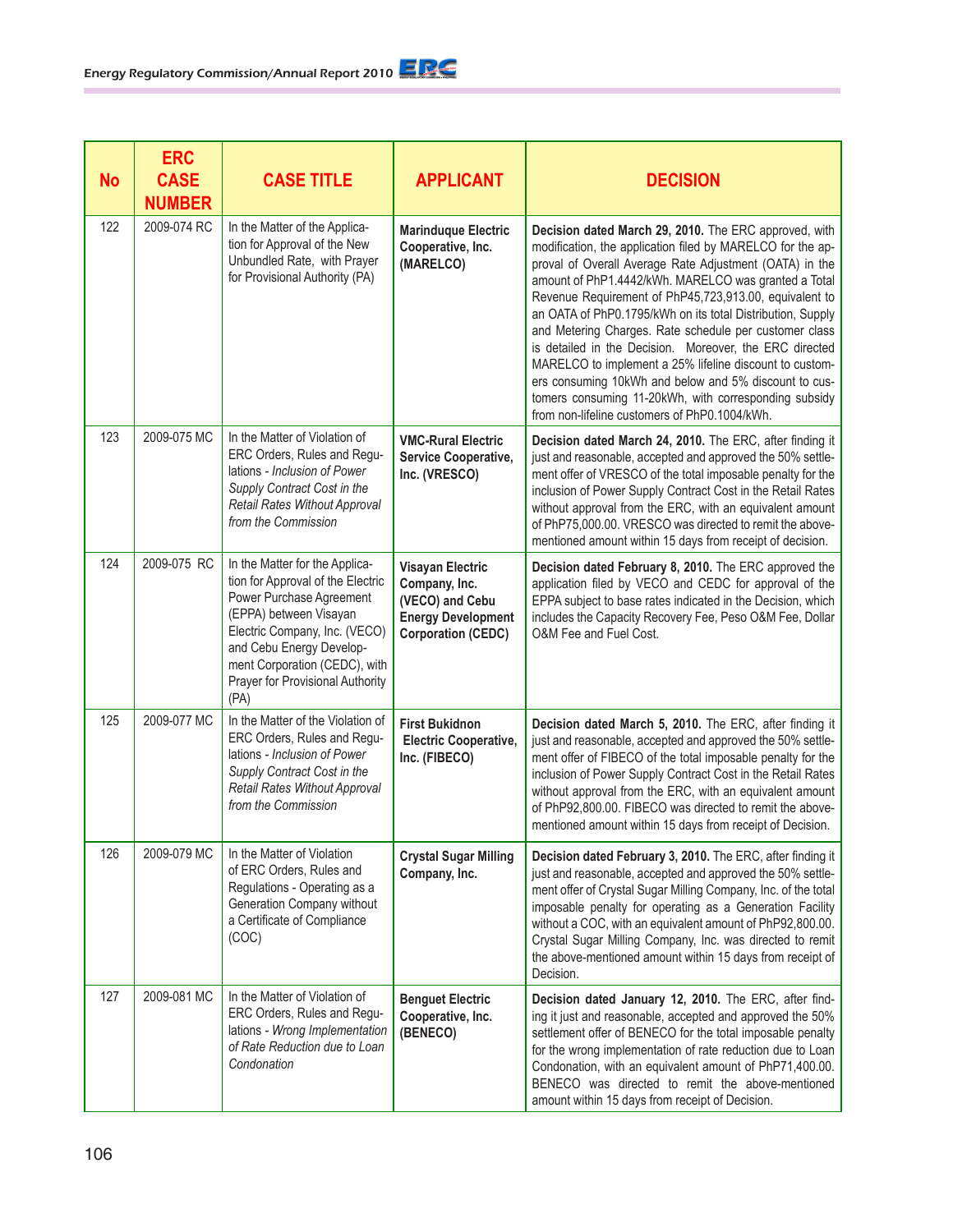| No  | <b>ERC</b><br><b>CASE</b><br><b>NUMBER</b> | <b>CASE TITLE</b>                                                                                                                                                                                                                                                                                                                     | <b>APPLICANT</b>                                                  | <b>DECISION</b>                                                                                                                                                                                                                                                                                                                                                                                                                                                                                                                                                                                                                                                                                                                                                                                                                                                                                                                                                                                                                                                                               |
|-----|--------------------------------------------|---------------------------------------------------------------------------------------------------------------------------------------------------------------------------------------------------------------------------------------------------------------------------------------------------------------------------------------|-------------------------------------------------------------------|-----------------------------------------------------------------------------------------------------------------------------------------------------------------------------------------------------------------------------------------------------------------------------------------------------------------------------------------------------------------------------------------------------------------------------------------------------------------------------------------------------------------------------------------------------------------------------------------------------------------------------------------------------------------------------------------------------------------------------------------------------------------------------------------------------------------------------------------------------------------------------------------------------------------------------------------------------------------------------------------------------------------------------------------------------------------------------------------------|
| 128 | 2009-082 MC                                | In the Matter of Violation of<br>ERC Orders, Rules and Regu-<br>lations - Failure to Implement<br>the Approved Rate Reduction<br>due to Loan Condonation                                                                                                                                                                              | <b>Isabela I Electric</b><br>Cooperative, Inc.<br>(ISELCO I)      | Decision dated January 22, 2010. The ERC reprimanded<br>ISELCO I for its late implementation of rate reduction due<br>to loan condonation and warned that a similar offense in<br>the future shall be dealt with more severely. ISELCO I, after<br>receiving the Show Cause Order issued by ERC on Septem-<br>ber 10, 2009, submitted a letter stating that it implemented<br>the rate reduction due to loan condonation in September<br>2009. Available records with the ERC confirm this.                                                                                                                                                                                                                                                                                                                                                                                                                                                                                                                                                                                                   |
| 129 | 2009-086 MC                                | In the Matter of Violation of<br>the ERC Orders, Rules and<br>Regulations - Modifying the<br>Contents of the Bill without<br>Prior Approval from the Com-<br>mission                                                                                                                                                                  | <b>Iloilo I Electric</b><br>Cooperative, Inc.<br>(ILECO I)        | Decision dated November 19, 2010. The ERC reprimand-<br>ed ILECO I for modifying the contents of the bill without prior<br>approval from the ERC and warned that a similar offense<br>in the future shall be dealt with more severely. ILECO I,<br>after receiving the Show Cause Order issued by ERC on<br>September 24, 2009, submitted its comments/explana-<br>tion stating that prior to the unbundling of rates, its Board<br>of Directors established a Corporate Social Responsibility<br>(CSR) program in the form of a "Micro-Finance" to help its<br>member-consumers in need of financial assistance through<br>the grant of loans with low interest rate. In order to reduce<br>administrative costs and to facilitate collection, the payment<br>of the consumers who availed the Micro-Finance program<br>were reflected in the monthly electrical bills. On October 4,<br>2010, ILECO I informed the ERC that it stopped incorpo-<br>rating the amortization payment of the CSR program in its<br>August 2010 billing period. Available records with the ERC<br>confirm this. |
| 130 | 2009-092MC                                 | In the Matter of the Application<br>for the Approval of the Appli-<br>cant's 1) Business Separation<br>and Unbundling Plan (BSUP);<br>and 2) Accounting and Cost Al-<br>location Manual (ACAM) in Ac-<br>cordance with the Provisions<br>of Section 36 of R.A. 9136 and<br>Rule 10 of its Implementing<br>Rules and Regulations (IRR) | <b>First Cabanatuan</b><br><b>Ventures Corporation</b><br>(FCVC)  | Decision dated March 29, 2010. The ERC approved the ap-<br>plication filed by the FCVC for the approval of its BSUP and<br>ACAM, subject to its full compliance with the requirements<br>of the Business Separation Guidelines, as amended. FCVC<br>is a generation company serving the power requirements of<br>Cabanatuan, Nueva Ecija, and was awarded a Wholesale<br>Aggregator Certificate by ERC on January 10, 2006. FCVC<br>was directed to submit within 5 months at the end of financial<br>year, the: 1) Accounting Separation Statements, 2) Manage-<br>ment Responsibility Statement, 3) Auditors report pertaining<br>thereto, 4) General Information Sheet, and 5) Compliance<br>Report. Moreover, in the event that the FCVC would alter<br>the approved ACAM, it must submit to the ERC the follow-<br>ing: 1) The precise details of the proposed changes, 2) The<br>reasons and justifications for the changes, and 3) The effect<br>of such in the Accounting Separation Statements.                                                                                      |
| 131 | 2009-093 MC                                | In the Matter of the Application<br>for Authority to Secure Loan<br>from the National Electrifica-<br>tion Administration (NEA),<br>with Prayer for Issuance of<br>Provisional Authority (PA)                                                                                                                                         | Siargao Island<br><b>Electric Cooperative,</b><br>Inc. (SIARELCO) | Decision dated August 16, 2010. The ERC approved<br>the application filed by SIARELCO for authority to secure<br>PhP24,244,033.30 loan with the NEA to finance the imple-<br>mentation of its major capital projects for the years 2009 to<br>2011. It was resolved that if the major capital projects will not<br>be implemented, SIARELCO's net loss is likely to increase<br>for the years to come and it may experience low returns on<br>assets and equities. With the implementation of the projects,<br>improved and better services will be achieved.                                                                                                                                                                                                                                                                                                                                                                                                                                                                                                                                 |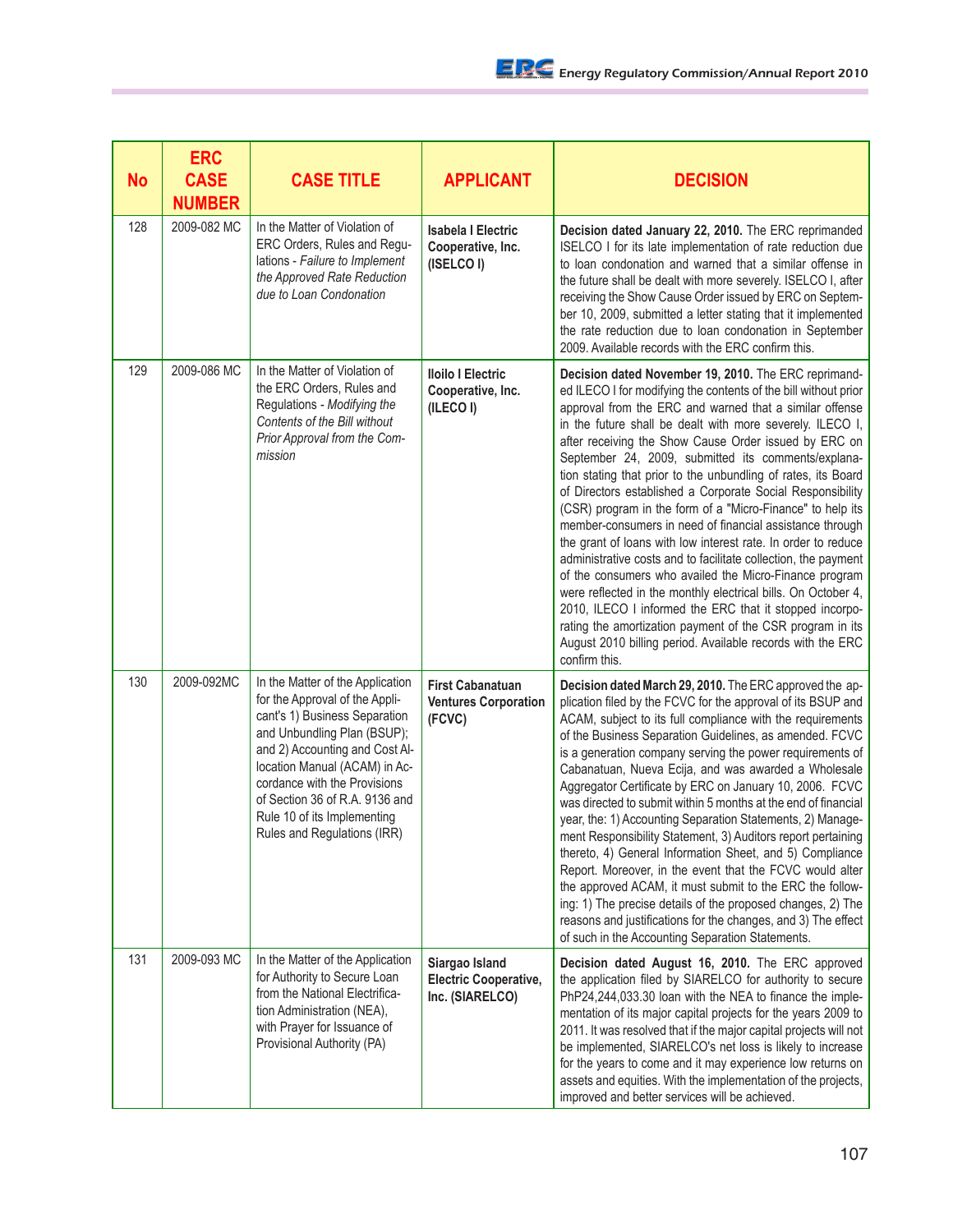| <b>No</b> | <b>ERC</b><br><b>CASE</b><br><b>NUMBER</b> | <b>CASE TITLE</b>                                                                                                                                                                                                                                                                                                                     | <b>APPLICANT</b>                                                                                                                       | <b>DECISION</b>                                                                                                                                                                                                                                                                                                                                                                                                                                                                                                                                                                                                                                                                                                                                                                                                                                                                                                                                                                                                                                                                                                                                                                                                                                          |
|-----------|--------------------------------------------|---------------------------------------------------------------------------------------------------------------------------------------------------------------------------------------------------------------------------------------------------------------------------------------------------------------------------------------|----------------------------------------------------------------------------------------------------------------------------------------|----------------------------------------------------------------------------------------------------------------------------------------------------------------------------------------------------------------------------------------------------------------------------------------------------------------------------------------------------------------------------------------------------------------------------------------------------------------------------------------------------------------------------------------------------------------------------------------------------------------------------------------------------------------------------------------------------------------------------------------------------------------------------------------------------------------------------------------------------------------------------------------------------------------------------------------------------------------------------------------------------------------------------------------------------------------------------------------------------------------------------------------------------------------------------------------------------------------------------------------------------------|
| 132       | 2009-095 MC                                | In the Matter of the Application<br>for the Approval of the Sale<br>of Various Subtransmission<br>Lines/Assets of the National<br>Transmission Corporation<br>(TRANSCO) to V-M-C Rural<br>Electric Service Cooperative,<br>Inc. (VRESCO), as Covered by<br>a Lease Purchase Agreement<br>(LPA)                                        | <b>National</b><br><b>Transmission</b><br>Corporation<br>(TRANSCO) and<br><b>V-M-C Rural Electric</b><br>Cooperative, Inc.<br>(VRESCO) | Decision dated October 18, 2010. The ERC approved the<br>application filed by TRANSCO and VRESCO for the sale<br>of the Cadiz-San Carlos 69kV subtransmission line, with<br>agreed purchase price of PhP53,331,725.98, but without the<br>20% down payment since it is inconsistent with the conces-<br>sional financing. VRESCO was found to be qualified to take<br>over the responsibility of operating, maintaining, upgrading<br>and expanding said subtransmission asset and the ERC<br>concluded that the purchase price was fair and reasonable.                                                                                                                                                                                                                                                                                                                                                                                                                                                                                                                                                                                                                                                                                                 |
| 133       | 2009-097 MC                                | In the Matter of the Ap-<br>plication for Authority to<br>Secure a Two Billion Peso<br>(PhP2,000,000,000.00) Loan<br>with SB Capital Investment<br>Corporation and/or First<br>Metro Investment Corporation<br>(FMIC), with Prayer for the<br>Issuance of Provisional Author-<br>ity (PA)                                             | <b>Visayan Electric</b><br>Company, Inc.<br>(VECO)                                                                                     | Decision dated June 15, 2010. The ERC approved VECO's<br>application for authority to secure a PhP2,000,000,000.00<br>loan with SB Capital Investment Corporation and/or FMIC<br>subject to conditions specified in the Order. The loan shall<br>be used to implement VECO's major expenditure capital<br>projects until 2011. VECO was directed to submit a sworn<br>statement indicating the breakdown of the actual amount of<br>the drawdown received from the lender, including the date/s<br>of receipt thereof and the amortization schedule showing the<br>principal and interest payment of the loan and exchange rate<br>at the time of payment.                                                                                                                                                                                                                                                                                                                                                                                                                                                                                                                                                                                               |
| 134       | 2009-101MC                                 | In the Matter of the Application<br>for the Approval of the Appli-<br>cant's 1) Business Separation<br>and Unbundling Plan (BSUP);<br>and 2) Accounting and Cost Al-<br>location Manual (ACAM) in Ac-<br>cordance with the Provisions<br>of Section 36 of R.A. 9136 and<br>Rule 10 of its Implementing<br>Rules and Regulations (IRR) | <b>Team (Philippines)</b><br><b>Energy Corporation</b><br>(TPEC)                                                                       | Decision dated March 29, 2010. The ERC approved the ap-<br>plication filed by the TPEC for the approval of its BSUP and<br>ACAM, subject to its full compliance with the requirements<br>of the Business Separation Guidelines (BSG), as amended.<br>TPEC, a wholly-owned subsidiary of Team Energy Corpora-<br>tion, owns and operates the Sual and Pagbilao Power Sta-<br>tions, and markets/sells electricity supplied by these plants<br>to DUs, ecozones and large industrial customers. The ERC<br>issued TPEC a Certificate of Registration as a Wholesale<br>Aggregator on November 7, 2007 and a Retail Electricity<br>Suppliers' license on December 2, 2008. TPEC was directed<br>to submit t within 5 months at the end of financial year, the:<br>1) Accounting Separation Statements, 2) Management Re-<br>sponsibility Statement, 3) Auditors report pertaining thereto,<br>4) General Information Sheet, and 5) Compliance Report.<br>Moreover, in the event that the MPPL would alter the ap-<br>proved ACAM, it must submit to the ERC the following: 1)<br>The precise details of the proposed changes, 2) The rea-<br>sons and justifications for the changes, and 3) The effect of<br>such in the Accounting Separation Statements. |
| 135       | 2009-102 MC                                | In the Matter of Violation of<br>ERC Orders, Rules and Regu-<br>lations - Implementing Project<br>Without Prior Approval from<br>the Commission                                                                                                                                                                                       | Nueva Ecija II - Area 1<br>Electric<br>Cooperative, Inc.<br>(NEECO II - AREA 1)                                                        | Decision dated February 1, 2010. The ERC, after finding it<br>just and reasonable, accepted and approved the 50% settle-<br>ment offer of NEECO II - Area 1 of the total imposable pen-<br>alty for implementing project without prior approval from the<br>ERC, with an equivalent amount of PhP58,000.00. NEECO<br>II - Area 1 was directed to remit the above-mentioned amount<br>within 15 days from receipt of Decision.                                                                                                                                                                                                                                                                                                                                                                                                                                                                                                                                                                                                                                                                                                                                                                                                                            |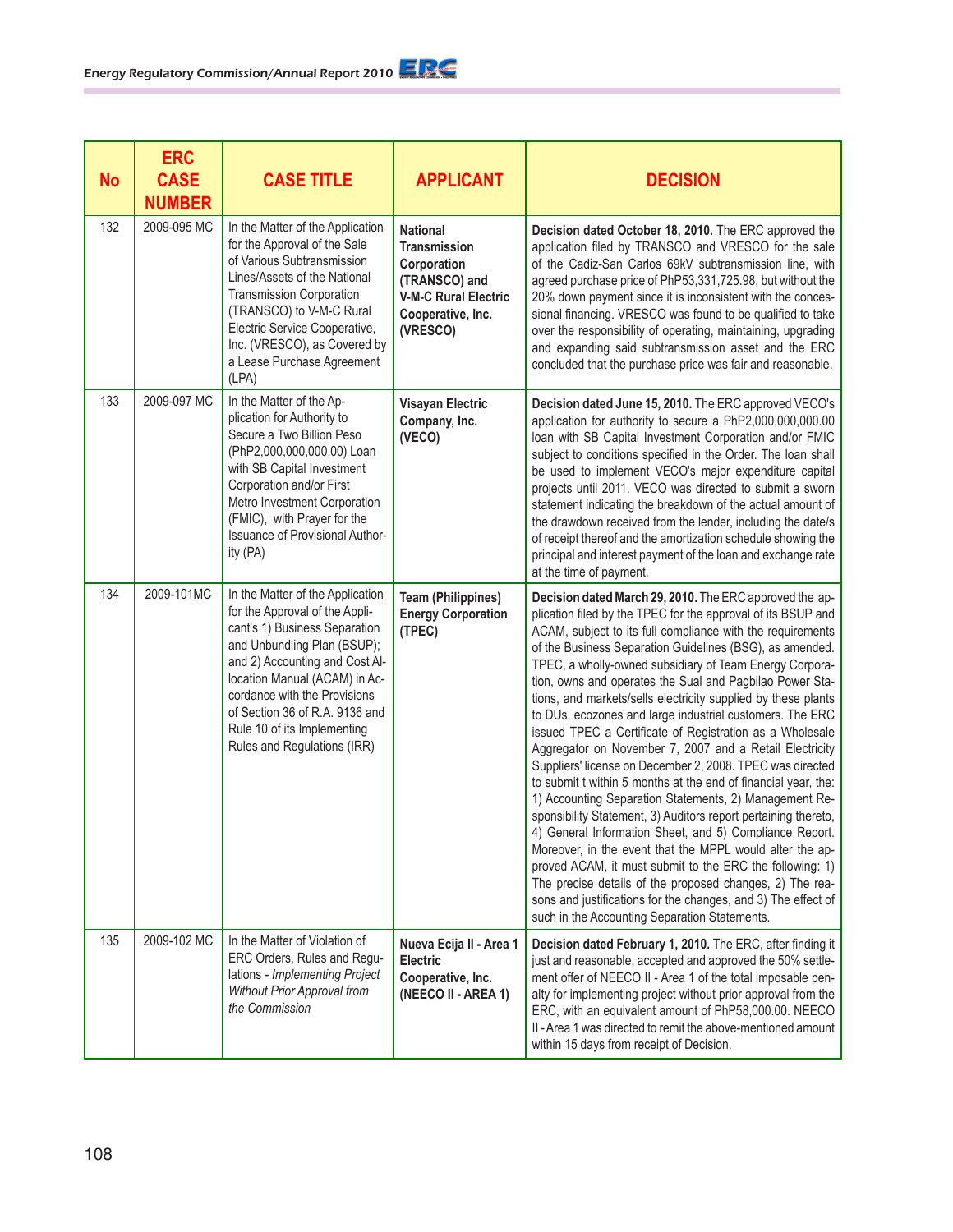| <b>No</b> | <b>ERC</b><br><b>CASE</b><br><b>NUMBER</b> | <b>CASE TITLE</b>                                                                                                                                                                                                                                                                                                                                                                             | <b>APPLICANT</b>                                                                 | <b>DECISION</b>                                                                                                                                                                                                                                                                                                                                                                                                                                                                                                                                                                                                                                                                                                                                                                                                                                                                                                             |
|-----------|--------------------------------------------|-----------------------------------------------------------------------------------------------------------------------------------------------------------------------------------------------------------------------------------------------------------------------------------------------------------------------------------------------------------------------------------------------|----------------------------------------------------------------------------------|-----------------------------------------------------------------------------------------------------------------------------------------------------------------------------------------------------------------------------------------------------------------------------------------------------------------------------------------------------------------------------------------------------------------------------------------------------------------------------------------------------------------------------------------------------------------------------------------------------------------------------------------------------------------------------------------------------------------------------------------------------------------------------------------------------------------------------------------------------------------------------------------------------------------------------|
| 136       | 2009-104 MC                                | In the Matter of the Applica-<br>tion for Approval of Proposed<br>Electric Capital Projects for<br>the Year 2009 - Re: Acqui-<br>sition and Installation of<br>Primary Circuit Breakers and<br>Upgrading of Existing 13.2 kV<br>Circuit Breakers at Banadero<br>Substation, Ozamis City and<br>Dimalooc Substation, Tangub<br>City, with Prayer for Issuance<br>of Provisional Authority (PA) | <b>Misamis Occidental II</b><br><b>Electric Cooperative,</b><br>Inc. (MOELCI II) | Decision dated November 15, 2010. The ERC approved<br>the application filed by MOELCI II for the (1) Acquisition and<br>installation of 1 unit of Primary Circuit Breaker (CB), 3 units<br>of Secondary CBs and upgrading of monitoring equipment;<br>(2) Construction of Civil Works (Banadero Substation); (3)<br>Acquisition and installation of 1 unit of Primary CB, 4 units<br>of Secondary CBs and upgrading of monitoring equipment;<br>and (4) Construction of Civil Works (Dimalooc Substation),<br>with a total project cost of PhP18,743,678.54. The projects<br>aim to address load growth, promote safety, reliability and<br>efficient distribution of the distribution system. Accordingly,<br>MOELCI II was directed to remit to ERC the amount of<br>PhP140,578.00 as permit fee.                                                                                                                         |
| 137       | 2009-107 MC                                | In the Matter of Violation<br>of ERC Orders, Rules and<br>Regulations - Inclusion of<br>Cost Incurred from an Expired<br>Power Supply Contract Cost in<br>the Retail Rates                                                                                                                                                                                                                    | <b>Tarlac Electric</b><br>Incorporated (TEI)                                     | Decision dated July 19, 2010. The ERC exonerated TEI<br>from any administrative liability for the inclusion of cost<br>incurred from an expired power supply contract cost in its<br>retail rates. TEI submitted a manifestation stating that: (a)<br>TEI filed its Electricity Power Purchase Agreement (EPPA)<br>with TPC for approval on June 14, 2007, seven (7) months<br>before its expiration on December 31, 2007; (b) The "Mo-<br>tion for Leave to File Amended Application for EPPA" is no<br>longer applicable due to sudden increase in the cost of fuel<br>and lube oil; (c) Pending approval of its amended EPPA, TEI<br>and TPC informed the ERC of its intention to temporarily use<br>its previous PPA charges; and (d) The extension of previous<br>PPA is essential due to existing transformer constraint at the<br>National Grid Corporation of the Philippines' (NGCP's) Con-<br>cepcion Substation. |
| 138       | 2009-108 MC                                | In the Matter of the Violation<br>of ERC Orders, Rules and<br>Regulations - Implementing<br>a Different Power Supply<br>Contract Cost in its Retail<br>Rates Without Approval from<br>the Commission                                                                                                                                                                                          | <b>Panay Electric</b><br>Company, Inc.<br>(PECO)                                 | Decision dated March 2, 2010. The ERC found and de-<br>clared that PECO have committed the violation of imple-<br>menting a different Power Supply Contract Cost in its Retail<br>Rates without approval from the Commission. Accordingly,<br>PECO was directed by ERC to pay the corresponding pen-<br>alty in the amount of PhP412,000.00.                                                                                                                                                                                                                                                                                                                                                                                                                                                                                                                                                                                |
| 139       | 2009-109 MC                                | In the Matter of the Application<br>for Approval of Capital Expend-<br>iture Projects in Accordance<br>with the Provisions of R.A. No.<br>9136 and the Guidelines to<br>Govern the Submission, Evalu-<br>ation and Approval of Electric<br>Capital Projects, with Prayer<br>for Provisional Authority (PA)                                                                                    | Agusan del Sur<br><b>Electric Cooperative,</b><br>Inc. (ASELCO)                  | Decision dated August 31, 2010. The ERC approved,<br>with modification, the application of ASELCO for the fol-<br>lowing capital expenditure projects for 2009 to 2012, to wit:<br>(1) Installation of a new 10 MVA substation and construc-<br>tion of 27 km 69 kV line; (2) Upgrading of Trento substation<br>from 5 MVA to 10 MVA; (3) Conversion of V-phase line to 3<br>phase line and construction of additional 7 km single phase<br>line including the installation of capacitor banks; (4) Reha-<br>bilitation and replacement of wooden to concrete poles; (5)<br>Installation of feeder meters; (6) Procurement of logistics<br>equipment and engineering software; (7) Installation and re-<br>placement of kilowatt-hour (kWhr) meters and service drop<br>wires; and (8) Procurement, upgrading and replacement of                                                                                            |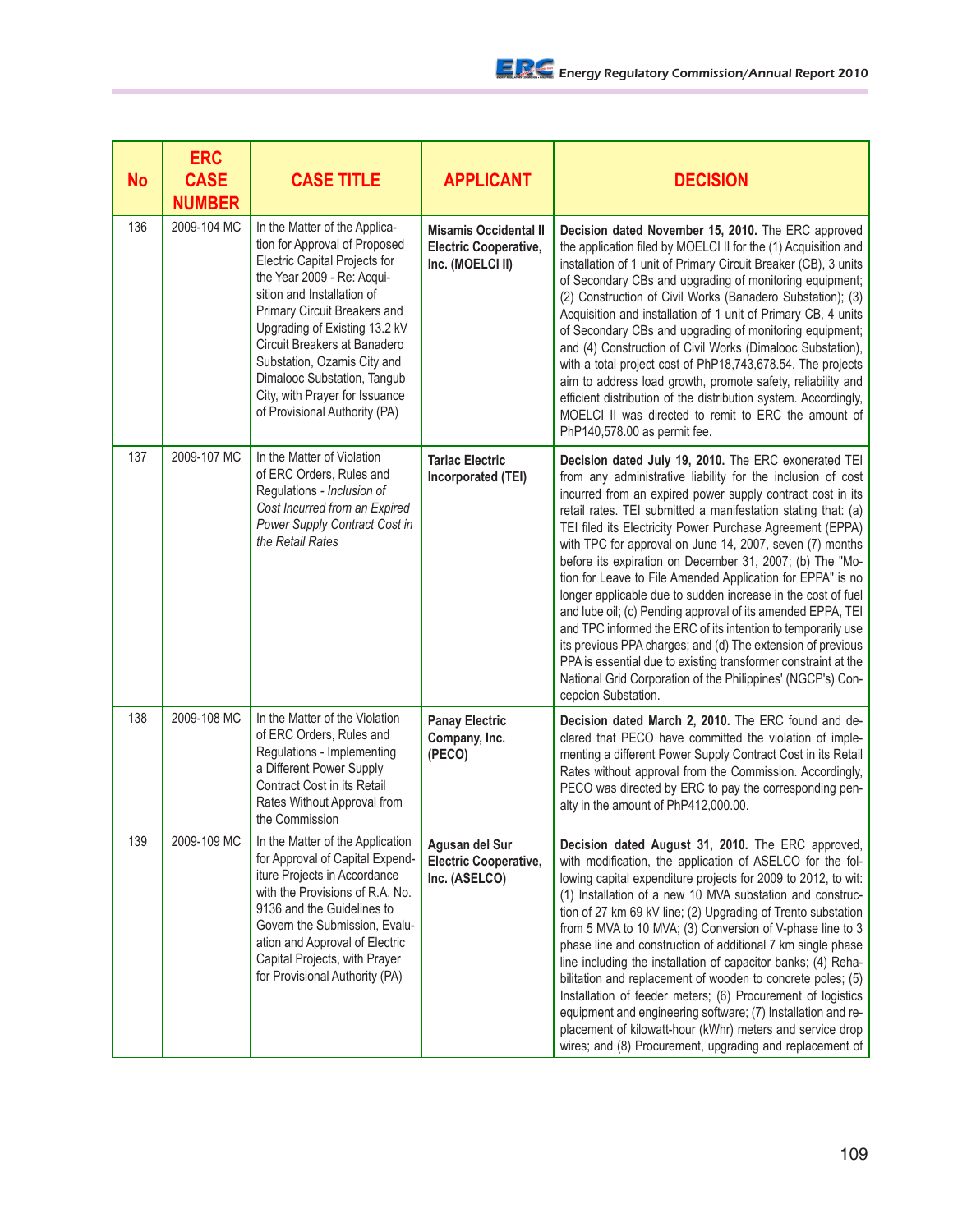| <b>No</b> | <b>ERC</b><br><b>CASE</b><br><b>NUMBER</b> | <b>CASE TITLE</b>                                                                                                                                                                                                                                                                                                                          | <b>APPLICANT</b>                                                                                                   | <b>DECISION</b>                                                                                                                                                                                                                                                                                                                                                                                                                                                                                                                                                                                                                                                                                                                        |
|-----------|--------------------------------------------|--------------------------------------------------------------------------------------------------------------------------------------------------------------------------------------------------------------------------------------------------------------------------------------------------------------------------------------------|--------------------------------------------------------------------------------------------------------------------|----------------------------------------------------------------------------------------------------------------------------------------------------------------------------------------------------------------------------------------------------------------------------------------------------------------------------------------------------------------------------------------------------------------------------------------------------------------------------------------------------------------------------------------------------------------------------------------------------------------------------------------------------------------------------------------------------------------------------------------|
|           |                                            |                                                                                                                                                                                                                                                                                                                                            |                                                                                                                    | overloaded distribution transformers, with a total project cost<br>of PhP149,330,348.00. ASELCO will source PhP126.81 mil-<br>lion of the project cost from NEA loan while the balance will<br>be sourced from its reinvestment fund. The projects aim<br>to address load growth, improve system reliability and ef-<br>ficiency, reduce system loss and improve transformer load<br>management. Accordingly, ASELCO was directed to remit<br>to ERC the amount of PhP1,119,978.00 as permit fee on a<br>staggered basis, schedule of which is detailed in the Deci-<br>sion.                                                                                                                                                          |
| 140       | 2009-114 MC                                | In the Matter of Violation of<br>ERC Orders, Rules and Regu-<br>lations - Inclusion of Power<br>Supply Contract Cost in the<br><b>Retail Rates Without Approval</b><br>from the Commission                                                                                                                                                 | <b>Cagayan Electric</b><br><b>Power and Light</b><br>Company, Inc.<br>(CEPALCO)                                    | Decision dated March 24, 2010. The ERC, after finding it<br>just and reasonable, accepted and approved the 50% set-<br>tlement offer of CEPALCO of the total imposable penalty for<br>the inclusion of Power Supply Contract Cost in the Retail<br>Rates without approval from the ERC, with an equivalent<br>amount of PhP172,600.00. CEPALCO was directed to remit<br>the above-mentioned amount within 15 days from receipt of<br>Decision.                                                                                                                                                                                                                                                                                         |
| 141       | 2009-115 MC                                | In the Matter of the Applica-<br>tion for the (a) Approval<br>of the Increase in Capital<br>Stocks from Fifty Million<br>(PhP50,000,000.00) to Two<br><b>Hundred Million Pesos</b><br>(PhP200,000,000.00) and (b)<br>Authority to Issue the Cor-<br>responding Stock Certificates<br>Representing the Increase in<br><b>Capital Stocks</b> | Tarlac Electric, Inc.<br>(TEI)                                                                                     | Decision dated June 21, 2010. The ERC approved the ap-<br>plication filed by TEI for the approval of the increase in capital<br>stocks from PhP50,000,000.00 to PhP200,000,000.00 and<br>the authority to issue the corresponding stock certificates.<br>Accordingly, TEI was directed to remit to ERC the amount of<br>PhP1,125,00.00 as permit fee. In addition to that, TEI was<br>directed to submit a schedule of disbursements actually in-<br>curred and drawn from the proceeds of the increase in its<br>authorized capital stock.                                                                                                                                                                                            |
| 142       | 2009-157 CC                                | Saint Joseph Institute of Tech-<br>nology (SJIT) represented by<br>its President and CEO, Dr. Le-<br>ticia C. Salas -versus- Agusan<br>del Norte Electric Cooperative,<br>Inc. (ANECO)                                                                                                                                                     | Saint Joseph Institute<br>of Technology (SJIT)<br>represented by its<br>President and CEO,<br>Dr. Leticia C. Salas | Decision dated June 28, 2010. The ERC found that SJIT<br>should not be held liable for the payment of the under billings<br>claimed by ANECO. The record of the case clearly showed<br>that billing errors were present in the monthly bills of SJIT<br>due to the use of a wrong multiplier. ANECO cannot claim<br>that the application of the wrong multiplier was an innocent<br>mistake. The ERC decided that SJIT should only be liable<br>to pay the undercharged billing equivalent to a period of<br>three (3) months prior to the date of discovery, amounting to<br>PhP479,816.90, and not the initial computation of ANECO<br>amounting to PhP8,156,887.36, which covers the period<br>from November 2004 to February 2009. |
| 143       | 2009-175 RC                                | In the Matter of the Application<br>for Approval of the Transla-<br>tion into Distribution Rates of<br>Different Customer Classes for<br>the First Regulatory Year of the<br><b>ERC-Approved Annual</b>                                                                                                                                    | <b>Mactan Electric Com-</b><br>pany, Inc. (MECO)                                                                   | Decision dated February 15, 2010. The ERC ap-<br>proved the application filed by MECO for the trans-<br>lation into distribution rates of its different customer<br>classes for the first regulatory year of the ERC-approved<br>ARR under the PBR for the regulatory period 2009-<br>2013. MECO was directed to implement, starting April                                                                                                                                                                                                                                                                                                                                                                                             |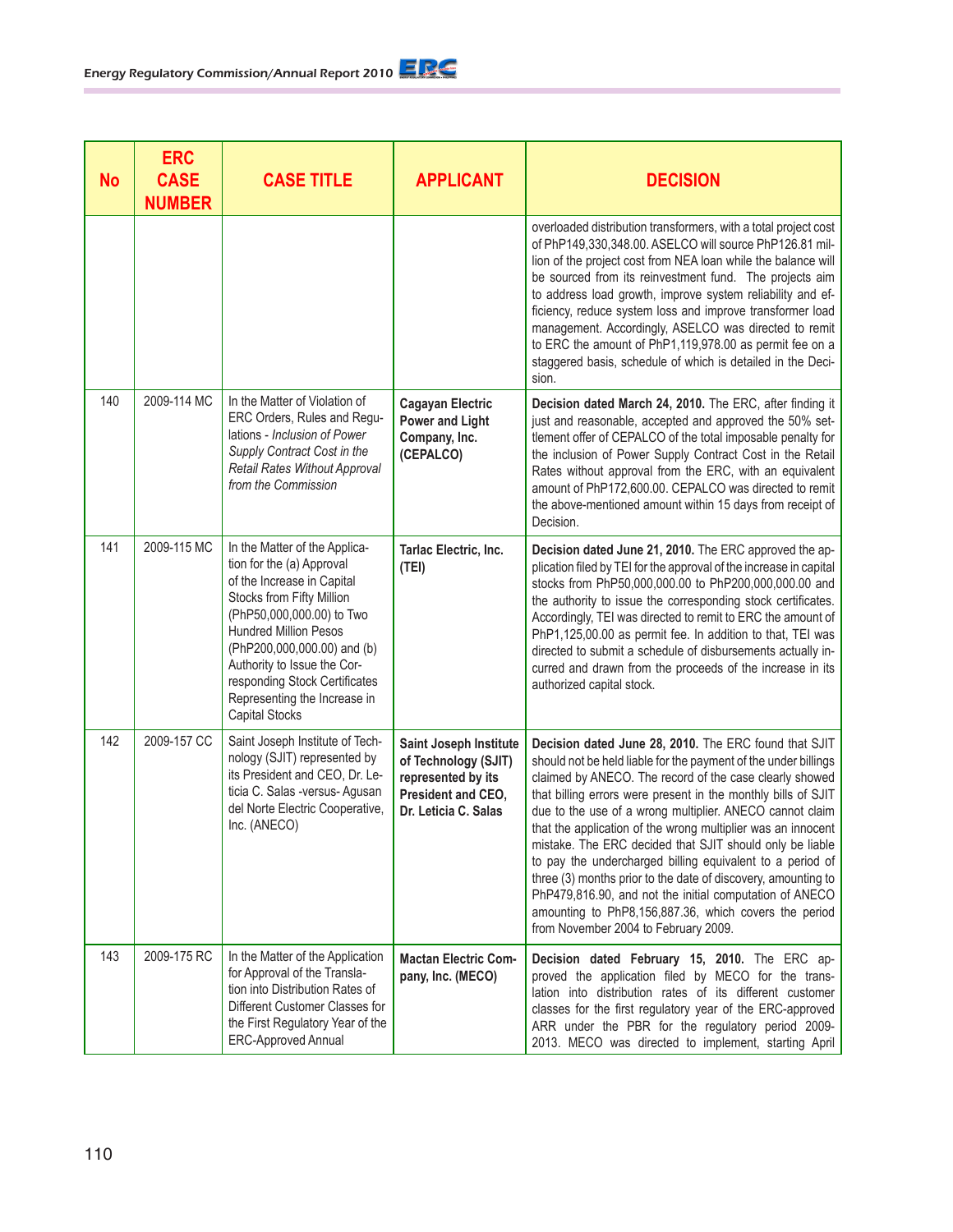| <b>No</b> | <b>ERC</b><br><b>CASE</b><br><b>NUMBER</b> | <b>CASE TITLE</b>                                                                                                                                                                                                                                                                                                                                                                                                                                                                                                                                                                                                                      | <b>APPLICANT</b>                                               | <b>DECISION</b>                                                                                                                                                                                                                                                                                                                                                                                                                                                                                                                                                                                      |
|-----------|--------------------------------------------|----------------------------------------------------------------------------------------------------------------------------------------------------------------------------------------------------------------------------------------------------------------------------------------------------------------------------------------------------------------------------------------------------------------------------------------------------------------------------------------------------------------------------------------------------------------------------------------------------------------------------------------|----------------------------------------------------------------|------------------------------------------------------------------------------------------------------------------------------------------------------------------------------------------------------------------------------------------------------------------------------------------------------------------------------------------------------------------------------------------------------------------------------------------------------------------------------------------------------------------------------------------------------------------------------------------------------|
|           |                                            | Revenue Requirement (ARR)<br>for Mactan Electric Company,<br>Incorporated (MECO) under<br>the Performance Based Regu-<br>lation (PBR) for the Regulatory<br>Period 2009-2013                                                                                                                                                                                                                                                                                                                                                                                                                                                           |                                                                | 2010 its approved Distribution, Supply and Metering Charg-<br>es, with an average total rate of PhP01.0149/kWh.                                                                                                                                                                                                                                                                                                                                                                                                                                                                                      |
| 144       | 2009-177 RC                                | In the Matter of the Application<br>for Approval of Emergency<br>Capital Projects in Accordance<br>with the Provisions of Republic<br>Act No. 9136 and the Guide-<br>lines to Govern the Submis-<br>sion, Evaluation and Approval<br>of Electric Capital Projects,<br>with Prayer for Provisional<br>Authority (PA)                                                                                                                                                                                                                                                                                                                    | <b>Isabela II Electric</b><br>Cooperative, Inc.<br>(ISELCO II) | Decision dated June 21, 2010. The ERC approved the ap-<br>plication filed by ISELCO II for the approval of the Emergen-<br>cy Capital Project, specifically the replacement and installa-<br>tion of 10 MVA Power Transformer, with a total project cost<br>of PhP20,400,000.00. The project is aimed to attain distribu-<br>tion system reliability and capacity for the existing energy<br>requirement. Accordingly, ISELCO II was directed to remit to<br>ERC the amount of PhP153,000.00 as permit fee.                                                                                          |
| 145       | 2009-178 RC                                | In the Matter of the Application<br>for Approval of: a) The Revised<br>X-Factor, Smoothened MAP<br>and PIS for the Second<br>Regulatory Period, b) The<br>Recalculated MAP for the<br>Regulatory Year 2011; and c)<br>The Translation into Distribu-<br>tion Rate Structure for Various<br>Customer Classes for the<br>2nd SMAP, Smoothened<br>MAP for the 2nd Regulatory<br>Year of the ERC-approved<br>Annual Revenue Requirement<br>for Cotabato Light and Power<br>Company, Inc. (CLPC) under<br>the Performance Based Regu-<br>lation (PBR) for the Regulatory<br>Period 2009-2013, with Prayer<br>for Provisional Authority (PA) | <b>Cotabato Light and</b><br>Power Company, Inc.<br>(CLPC)     | Decision dated February 22, 2010. The ERC approved,<br>with modification, the application of CLPC for MAP for RY<br>2010 and its translation into a Distribution Rate Structure<br>for Various Customer Classes. The ERC directed CLPC to<br>adopt a smoothed MAP for the 2nd Regulatory Period as<br>provided in the Decision. Moreover, CLPC was directed to<br>adopt the MAP2011 of PhP1.5056/kWh, limited by the Side<br>Constraints and S Factor of PhP0.0325/kWh, and implement<br>its approved Distribution, Supply and Metering Charges de-<br>tailed in the Decision, effective April 2010. |
| 146       | 2009-179 RC                                | In the Matter of the Application<br>for Approval of the Transla-<br>tion into Distribution Rates of<br>Different Customer Classes<br>for the First Regulatory Year<br>of the ERC-Approved Annual<br>Revenue Requirement (ARR)<br>for Iligan Light and Power, Inc.<br>(ILPI) under the Performance<br>Based Regulation (PBR) for<br>the Regulatory Period 2009-<br>2013                                                                                                                                                                                                                                                                 | Iligan Light and<br>Power, Inc. (ILPI)                         | Decision dated March 8, 2010. The ERC approved, with<br>modification, the application filed by ILPI for approval of the<br>translation into distribution rates of its different customer<br>classes for the first regulatory year of the ERC-approved<br>ARR under the PBR for the regulatory period 2009-2013.<br>ILPI was directed to implement, starting April 2010, its ap-<br>proved Distribution, Supply and Metering Charges, with an<br>average total rate of PhP1.1256/kWh.                                                                                                                 |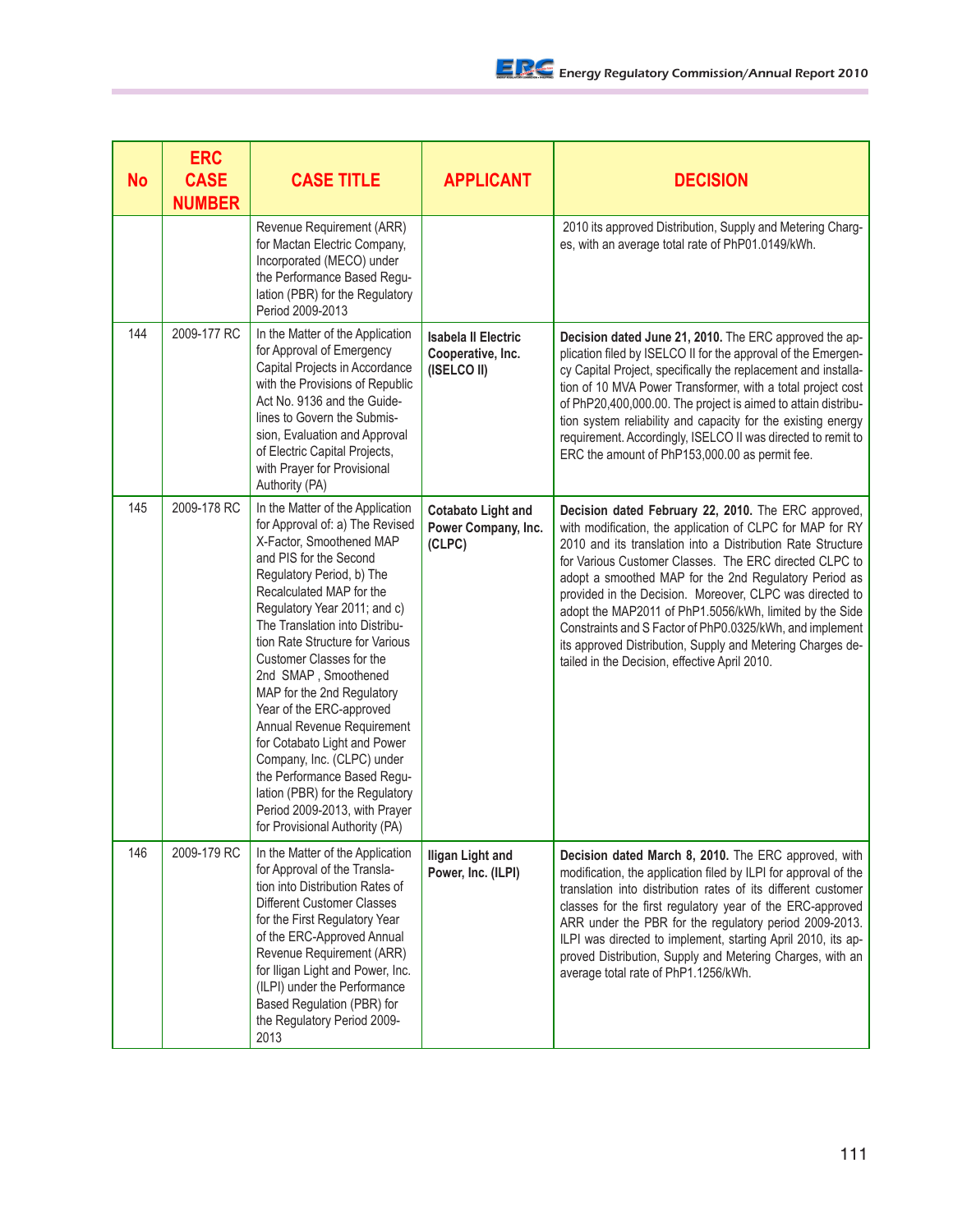| <b>No</b> | <b>ERC</b><br><b>CASE</b><br><b>NUMBER</b> | <b>CASE TITLE</b>                                                                                                                                                                                                                                                                                                                                                                                                                            | <b>APPLICANT</b>                                                        | <b>DECISION</b>                                                                                                                                                                                                                                                                                                                                                                                                                                                                                                                                                                                                                                                                                                                                                                                                                                                                                                                                                                                                                                                                                                                                                                                                                                                                           |
|-----------|--------------------------------------------|----------------------------------------------------------------------------------------------------------------------------------------------------------------------------------------------------------------------------------------------------------------------------------------------------------------------------------------------------------------------------------------------------------------------------------------------|-------------------------------------------------------------------------|-------------------------------------------------------------------------------------------------------------------------------------------------------------------------------------------------------------------------------------------------------------------------------------------------------------------------------------------------------------------------------------------------------------------------------------------------------------------------------------------------------------------------------------------------------------------------------------------------------------------------------------------------------------------------------------------------------------------------------------------------------------------------------------------------------------------------------------------------------------------------------------------------------------------------------------------------------------------------------------------------------------------------------------------------------------------------------------------------------------------------------------------------------------------------------------------------------------------------------------------------------------------------------------------|
| 147       | 2009-180 RC                                | In the Matter of the Application<br>for Approval of the Maximum<br>Allowable Revenue (MAR) for<br>the Third Regulatory Period<br>(2011-2015) of the National<br>Grid Corporation of the<br>Philippines (NGCP) During the<br>Regulatory Reset Process for<br>the Third Regulatory Period in<br>Accordance with the Alterna-<br>tive Form of Rate Setting<br>Methodology Under the Rules<br>in Setting Transmission Wheel-<br>ing Rates (RTWR) | <b>National Grid</b><br>Corporation of the<br><b>Philippines (NGCP)</b> | Decision dated November 22, 2010. The ERC approved the<br>application filed by NGCP for the approval of its MAR for<br>2011-2015 during the regulatory reset process for the third<br>regulatory period in accordance with the RTWR. The ERC<br>approved NGCP's Annual Revenue Requirement (ARR)<br>for 2011-2015, including the 2nd regulatory period carry-<br>over, a smoothed MAR for the same period, and NGCP's<br>capital expenditure forecasts for 2011 to 2015. Based<br>on the Decision, the ARR (in nominal) approved (includ-<br>ing 2nd Regulatory Period Carry-Over) are the following:<br>PhP40,472.85 million for 2011; PhP41,649.51 million for<br>2012; PhP43,366.92 million for 2013; PhP44,392.92 million<br>for 2014; and PhP44, 126.75 million for 2015. Moreover, the<br>ERC approved the Performance Incentive Scheme using the<br>same performance measures that were used for the second<br>regulatory period (2006-2010) as indicated in the Final De-<br>termination and with inclusion of a: 1) congestion availability<br>indicator, 2) ancillary services availability indicator, and 3)<br>customer satisfaction indicator. The Eric directed NGCP to<br>file a MAR for 2011 in accordance with the Alternative Form<br>of Rate Setting Methodology RTWR. |
| 148       | 2010-001 RC                                | In the Matter of the Application<br>for Rate Adjustments in Ac-<br>cordance with the Provisions<br>of R.A. 9136, with Prayer for<br>Provisional Authority (PA)                                                                                                                                                                                                                                                                               | <b>Camotes Island</b><br><b>Electric Cooperative,</b><br>Inc. (CELCO)   | Decision dated April 12, 2010. The ERC approved, with<br>modification, the application filed by CELCO for approval of<br>its Overall Average Tariff Adjustment (OATA) in the amount<br>of PhP1.5498/kWh. CELCO was granted a Total Revenue<br>Requirement of PhP13,827,960.00 equivalent to an OATA<br>of PhP0.6583/kWh on its total Distribution, Supply and Me-<br>tering Charges. Moreover, the ERC approved a staggered<br>implementation of the over-all adjustment for the Residential<br>consumers. Rate schedule per customer class is detailed<br>in the Decision. Moreover, the ERC directed CELCO to<br>implement a 20% lifeline discount to customers consuming<br>12kWh and below, with corresponding subsidy from non-<br>lifeline customers of PhP0.1059/kWh.                                                                                                                                                                                                                                                                                                                                                                                                                                                                                                              |
| 149       | 2010-001 RM                                | In the Matter of the Petition<br>for Issuance of Market Fee<br>Setting Rules for the Philippine<br>Wholesale Electricity Spot<br>Market (WESM)                                                                                                                                                                                                                                                                                               | <b>Philippine Electricity</b><br><b>Market Corporation</b><br>(PEMC)    | Decision dated July 19, 2010. The ERC denied the petition<br>for the issuance of Market Fees Setting Rules for the Philip-<br>pine Wholesale Electricity Spot Market (WESM). The ERC<br>found that PEMC failed to provide sufficient arguments to<br>justify the use of the WACC and the adoption of the output-<br>based methodology it has proposed in setting its budgetary<br>requirement and corresponding Market Fees. The ERC shall<br>retain methodologies it has previously applied in determining<br>the annual budgetary requirement until a new and appropri-<br>ate methodology is approved. PEMC was directed to initiate<br>a study to determine an appropriate mechanism which is ap-<br>plicable to its nature as a non-stock non-profit entity.                                                                                                                                                                                                                                                                                                                                                                                                                                                                                                                         |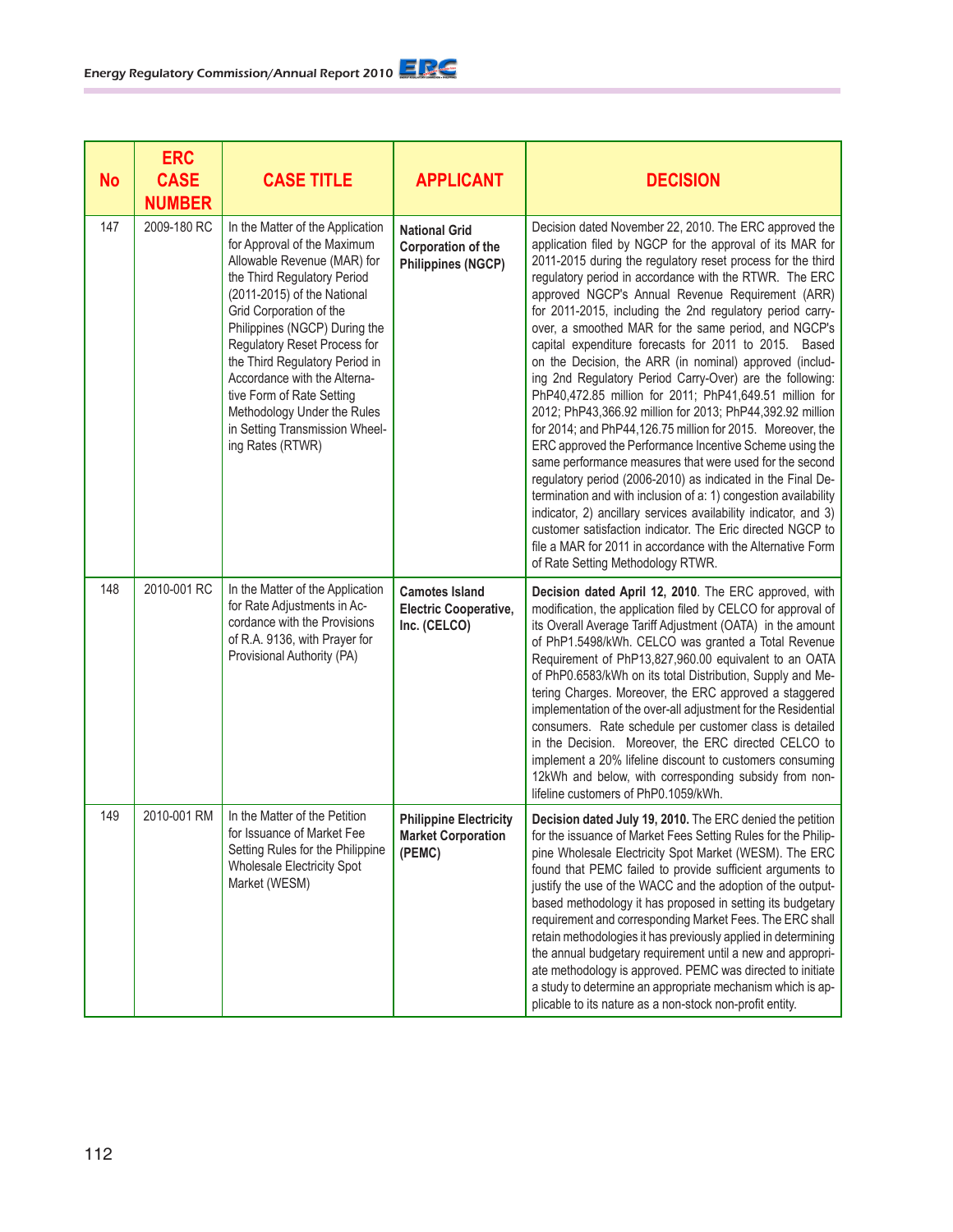| <b>No</b> | <b>ERC</b><br><b>CASE</b><br><b>NUMBER</b> | <b>CASE TITLE</b>                                                                                                                                                                                                                                                    | <b>APPLICANT</b>                                                                                                                                          | <b>DECISION</b>                                                                                                                                                                                                                                                                                                                                                                                                                                                                                                                                                                                                                                                                                                                                                                                                                                                                                                                                                                                                                                                                                                                                                                                                                                                                                                                                                                                                                                                                                                                                                                                                                                                   |
|-----------|--------------------------------------------|----------------------------------------------------------------------------------------------------------------------------------------------------------------------------------------------------------------------------------------------------------------------|-----------------------------------------------------------------------------------------------------------------------------------------------------------|-------------------------------------------------------------------------------------------------------------------------------------------------------------------------------------------------------------------------------------------------------------------------------------------------------------------------------------------------------------------------------------------------------------------------------------------------------------------------------------------------------------------------------------------------------------------------------------------------------------------------------------------------------------------------------------------------------------------------------------------------------------------------------------------------------------------------------------------------------------------------------------------------------------------------------------------------------------------------------------------------------------------------------------------------------------------------------------------------------------------------------------------------------------------------------------------------------------------------------------------------------------------------------------------------------------------------------------------------------------------------------------------------------------------------------------------------------------------------------------------------------------------------------------------------------------------------------------------------------------------------------------------------------------------|
| 150       | 2010-002 RC                                | In the Matter of the 14th<br>Application for the Recovery<br>of the Incremental Costs on<br>Foreign Currency Exchange<br>Rate Fluctuations under the In-<br>cremental Currency Exchange<br>Rate Adjustment (ICERA), with<br>Prayer for Provisional Authority<br>(PA) | <b>National Power</b><br><b>Corporation (NPC)</b><br>and Power Sector<br><b>Assets and Liabilities</b><br><b>Management</b><br><b>Corporation (PSALM)</b> | Decision dated November 15, 2010. The ERC approved<br>the application filed by NPC and PSALM for the recovery of<br>ICERA for Luzon, Visayas and Mindanao Grids effective No-<br>vember 26, 2010 to December 25, 2010 billing period until<br>such time that the full amount have been refunded/recovered<br>or until the next applications for the recovery of Incremental<br>Fuel Costs are approved by the ERC. This Decision covers<br>the 9th to 14th ICERA application of NPC and PSALM. The<br>ERC used in the calculation of the ICERA Deferred Account-<br>ing Adjustment (DAA) the test period January 2007 to June<br>2008. Moreover, for the calculation of DAA for OPEX, the<br>ERC used the Base Exchange FOREX Rates of US Dollar to<br>Peso rate at PhP51.6236/US\$1 while the Yen to Peso Rate<br>was at PhP0.4128/JPY1, whereas for the calculation of DAA<br>for Debt Service, the ERC used the Base Exchange FO-<br>REX Rates at January 2007 to June 2009 levels where the<br>US Dollar to Peso Rate was at PhP44.0494/US\$1 while the<br>Yen to Peso rate was at PhP0.4096/JPY1. The ERC com-<br>puted ICERA DAA as of June 2009 for Luzon at negative<br>PhP6,579,049,134.76, for Visayas at PhP800,513,196.51<br>and for Mindanao at negative PhP1,709,708,310.28. The<br>Decision also provided for the computed applicable ICERA<br>DAAs per NPC's privatized generation assets. Based on<br>these factors, the ERC computed the DAA, to wit: (1) A re-<br>fund of PhP0.3444/kWh for 9 months in Luzon; (2) A collec-<br>tion of PhP0.0865/kWh for 20 months in Visayas; and (3) A<br>refund of PhP0.2557/kWh for 9 months in Mindanao. |
| 151       | 2010-004 MC                                | In the Matter of Violation<br>of ERC Orders, Rules and<br>Regulations - Failure to File<br>the Regulatory Reset Applica-<br>tion on the Extended Deadline<br>for Filing                                                                                              | <b>National Grid</b><br>Corporation of the<br><b>Philippines (NGCP)</b>                                                                                   | Decision dated October 4, 2010. The ERC, after finding it<br>just and reasonable, accepted and approved the 50% set-<br>tlement offer of NGCP for the total imposable penalty for<br>its failure to file the Regulatory Reset application on the<br>extended deadline for filing, with an equivalent amount of<br>PhP50,000.00. NGCP was directed to remit the above-men-<br>tioned amount within 15 days from receipt of Decision.                                                                                                                                                                                                                                                                                                                                                                                                                                                                                                                                                                                                                                                                                                                                                                                                                                                                                                                                                                                                                                                                                                                                                                                                                               |
| 152       | 2010-005 MC                                | In the Matter of the Applica-<br>tion for the Approval of the<br><b>Business Separation and</b><br>Unbundling Plan (BSUP) and<br>Accounting Cost and Allocation<br>Manual (ACAM)                                                                                     | <b>Masinloc Power</b><br>Partners Co., Ltd.<br>(MPPCL)                                                                                                    | Decision dated June 15, 2010. The ERC approved the<br>application filed by MPPCL for approval of its BSUP and<br>ACAM, subject to its full compliance with the requirements<br>of the Business Separation Guidelines, as amended. MP-<br>PCL, a subsidiary of AES Corporation, owns and operates<br>the Masinloc Coal Fired Thermal Power Plant, and markets/<br>sells electricity supplied by this plant. The ERC issued MP-<br>PCL a Retail Electricity Suppliers' License on August 11,<br>2008. The ERC directed MPPCL to submit the following:<br>(1) Accounting Separation Statements; (2) Management<br>Responsibility Statement; (3) Auditor's Report; (4) General<br>Information Sheet; and (5) Compliance Report. Moreover,                                                                                                                                                                                                                                                                                                                                                                                                                                                                                                                                                                                                                                                                                                                                                                                                                                                                                                                             |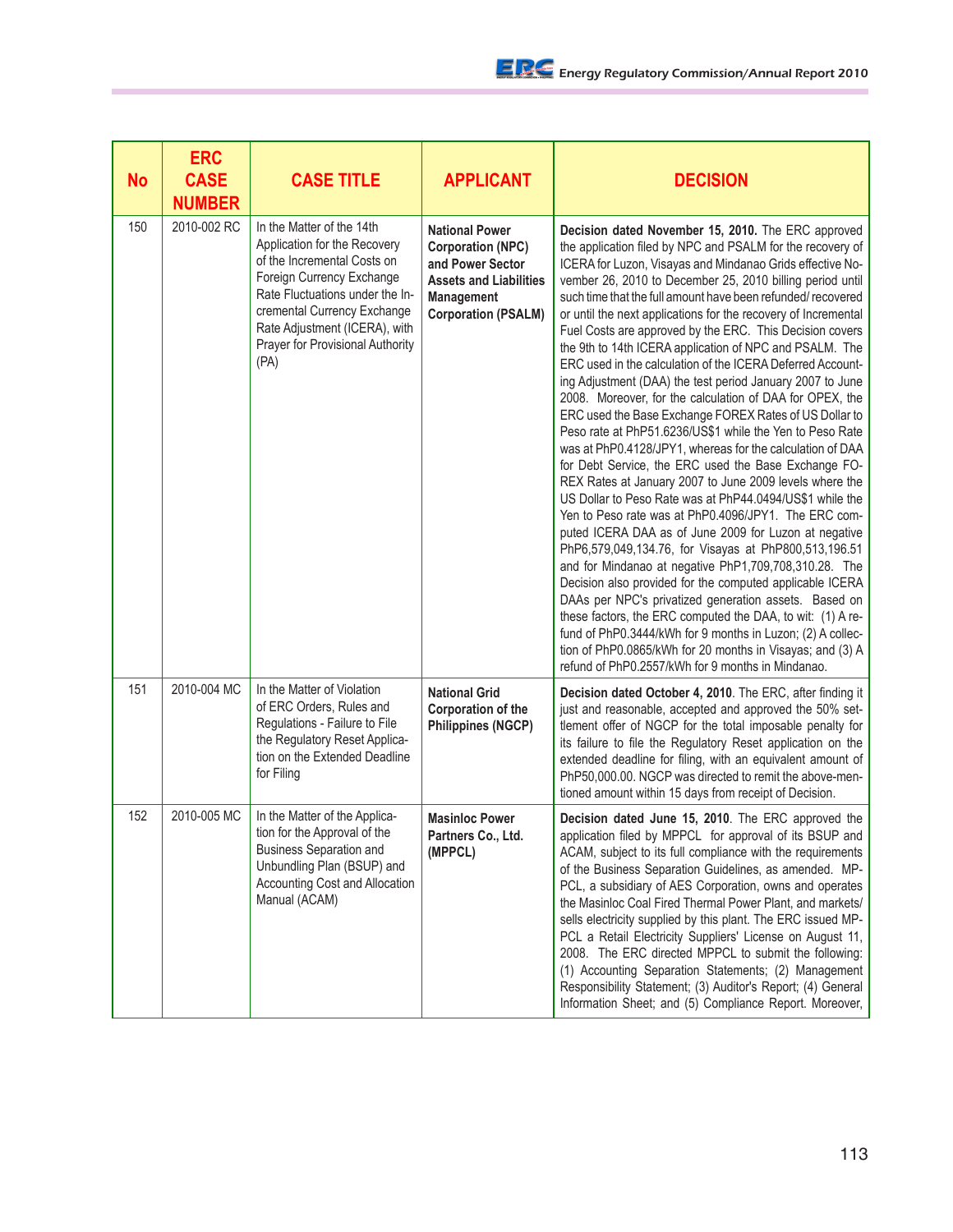| No  | <b>ERC</b><br><b>CASE</b><br><b>NUMBER</b> | <b>CASE TITLE</b>                                                                                                                                                                                                                                                                               | <b>APPLICANT</b>                                                                                                                           | <b>DECISION</b>                                                                                                                                                                                                                                                                                                                                                                                                                                                                                                                                                                                                                                                                                                                                                                                                                                                                                                                                                                                                                                  |
|-----|--------------------------------------------|-------------------------------------------------------------------------------------------------------------------------------------------------------------------------------------------------------------------------------------------------------------------------------------------------|--------------------------------------------------------------------------------------------------------------------------------------------|--------------------------------------------------------------------------------------------------------------------------------------------------------------------------------------------------------------------------------------------------------------------------------------------------------------------------------------------------------------------------------------------------------------------------------------------------------------------------------------------------------------------------------------------------------------------------------------------------------------------------------------------------------------------------------------------------------------------------------------------------------------------------------------------------------------------------------------------------------------------------------------------------------------------------------------------------------------------------------------------------------------------------------------------------|
|     |                                            |                                                                                                                                                                                                                                                                                                 |                                                                                                                                            | in the event that MPPCL will modify the approved ACAM,<br>it must submit to the ERC the following: (1) Precise details<br>of the proposed changes; (2) Reasons and justification for<br>such alteration or changes; and (3) Effect of that change in<br>the Accounting Separation Statements.                                                                                                                                                                                                                                                                                                                                                                                                                                                                                                                                                                                                                                                                                                                                                    |
| 153 | 2010-007 MC                                | In the Matter of Violation<br>of ERC Orders, Rules and<br>Regulations - Failure to Imple-<br>ment the Energy Regulatory<br>Commission's (ERC) Order on<br><b>Purchased Power Adjustment</b><br>(PPA)                                                                                            | <b>Ifugao Electric</b><br>Cooperative, Inc.<br>(IFELCO)                                                                                    | Decision dated June 1, 2010. The ERC reprimanded IFEL-<br>CO for the delay in its implementation of PPA refund and<br>warned that a similar offense in the future shall be dealt with<br>more severely. IFELCO manifested, after it has received the<br>Show Cause Order issued by ERC on January 19, 2010,<br>that it started to implement the PPA refund in its March 2010<br>billing. On May 6, 2010, IFELCO submitted its compliance<br>attaching therewith various samples of its March 2010 billing<br>as evidence.                                                                                                                                                                                                                                                                                                                                                                                                                                                                                                                        |
| 154 | 2010-009 MC                                | In the Matter of Violation of<br>ERC Orders, Rules and Regu-<br>lations - Failure to Implement<br>the Energy Regulatory Com-<br>mission's Order on Purchased<br>Power Adjustment (PPA)                                                                                                          | Quezon I Electric<br>Cooperative, Inc.<br>(QUEZELCO I)                                                                                     | Decision November 4, 2010. The ERC reprimanded<br>QUEZELCO I for its late implementation of PPA refund and<br>warned that a similar offense in the future shall be dealt<br>with more severely. QUEZELCO I, after receiving the Show<br>Cause Order issued by ERC on January 19, 2010, submit-<br>ted a letter stating that it deferred the implementation of<br>the PPA refund due to financial constraints brought about<br>by high systems losses. In addition, QUEZELCO I awaits<br>the resolution on its Motion for Reconsideration on the PPA<br>refund with the Court of Appeals. QUEZELCO I eventually<br>implemented the directed refund in its October 2010 billing.<br>Available records with the ERC confirm this.                                                                                                                                                                                                                                                                                                                   |
| 155 | 2010-009 RC                                | In the Matter of the Application<br>for the Implementation of the<br>Construction of the Connection<br>Assets Associated with the 2<br>x 300 MW Coal Fired Power<br><b>Plant of GNPower Mariveles</b><br>Coal Plant Limited Company<br>(GNPOWER), with Prayer for<br>Provisional Authority (PA) | <b>National Grid</b><br>Corporation of the<br><b>Philippines (NGCP)</b><br>and GNPower<br><b>Mariveles Coal Plant</b><br>Limited (GNPOWER) | Decision dated April 12, 2010. The ERC approved the joint<br>application of NGCP and GNPOWER for the construction<br>of the connection assets associated with the 2 x 300 MW<br>Coal Fired Power Plant, specifically the upgrading of Limay<br>B substation and construction of connection assets, with to-<br>tal project cost of PhP918,749,185.00. The projects aim<br>t connect the said plant to the Luzon Grid. The approval,<br>however, was subject to the following conditions: 1) The<br>proposed Connection Charges will be subject to verification<br>and confirmation by the ERC on the annual application of<br>NGCP's Connection Assets and Residual Subtransmission<br>Charges; and 2) The proposed projects will be further opti-<br>mized based on the actual use during the reset process for<br>the for the next Regulatory Period following the procedures<br>stated in the RTWR and other relevant issuances of the<br>ERC. Accordingly, NGCP was directed to remit to ERC the<br>amount of PhP6,890,618.89 as permit fee. |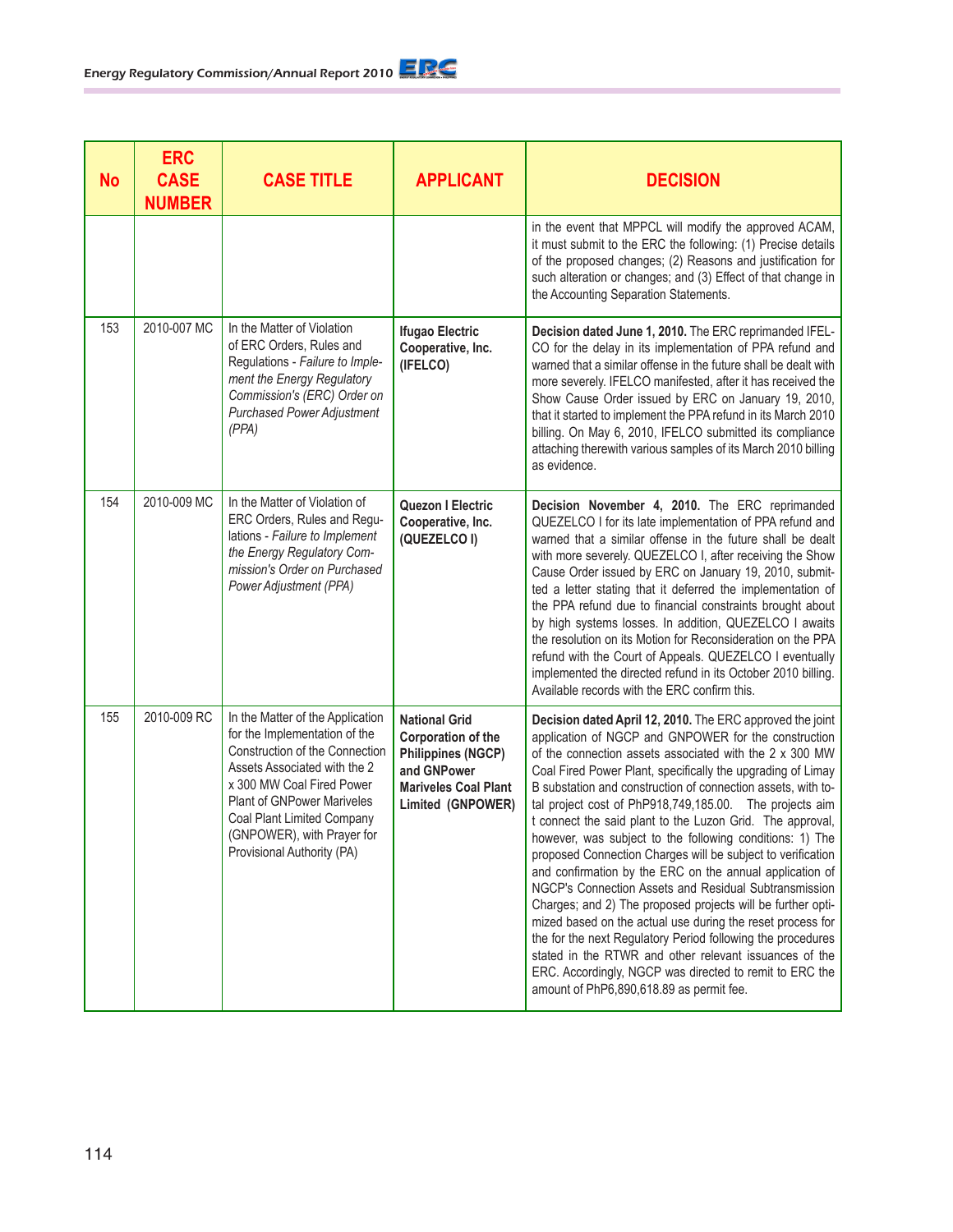| <b>No</b> | <b>ERC</b><br><b>CASE</b><br><b>NUMBER</b> | <b>CASE TITLE</b>                                                                                                                                                                                    | <b>APPLICANT</b>                                                                           | <b>DECISION</b>                                                                                                                                                                                                                                                                                                                                                                                                                                                                                                                                                                                                                                                                                                                                                                                                                                                                                                                                                                                                                                                                                         |
|-----------|--------------------------------------------|------------------------------------------------------------------------------------------------------------------------------------------------------------------------------------------------------|--------------------------------------------------------------------------------------------|---------------------------------------------------------------------------------------------------------------------------------------------------------------------------------------------------------------------------------------------------------------------------------------------------------------------------------------------------------------------------------------------------------------------------------------------------------------------------------------------------------------------------------------------------------------------------------------------------------------------------------------------------------------------------------------------------------------------------------------------------------------------------------------------------------------------------------------------------------------------------------------------------------------------------------------------------------------------------------------------------------------------------------------------------------------------------------------------------------|
| 156       | 2010-010 MC                                | In the Matter of Violation<br>of ERC Orders, Rules and<br>Regulations - Failure to Imple-<br>ment the Energy Regulatory<br>Commission (ERC) Order on<br><b>Purchased Power Adjustment</b><br>(PPA)   | <b>Misamis Oriental</b><br><b>Il Electric Service</b><br>Cooperative, Inc.<br>(MORESCO II) | Decision dated September 21, 2010. The ERC reprimand-<br>ed MORESCO II for its late implementation of PPA refund<br>and warned that a similar offense in the future shall be dealt<br>with more severely. MORESCO II, after receiving the Show<br>Cause Order issued by ERC on January 19, 2010, submit-<br>ted a letter on March 29, 2010 stating that prior to the ERC's<br>order, it had started refunding the said PPA over recovery.<br>However, upon verification of available records, the ERC<br>noted that MORESCO II started the implementation of its<br>refund on the PPA only on its February 2010 billing.                                                                                                                                                                                                                                                                                                                                                                                                                                                                                |
| 157       | 2010-010 RC                                | In the Matter of the Application<br>for Approval of Force Majeure<br>Project due to Typhoon<br>Pepeng                                                                                                | Cagayan I Electric<br>Cooperative, Inc.<br>(CAGELCO I)                                     | Decision dated April 19, 2010. The ERC approved the ap-<br>plication filed by CAGELCO for the approval of Force Ma-<br>jeure Project, specifically the repair and restoration of dam-<br>aged distribution facilities due to typhoon Pepeng on October<br>3, 2009, with a total project cost of PhP11,558,386.00. The<br>project was immediately done in order to prevent further<br>outages, and therefore, redound to the benefit of its mem-<br>ber-consumers. Accordingly, CAGELCO I was directed to<br>remit to ERC the amount of PhP86,688.00 as permit fee.                                                                                                                                                                                                                                                                                                                                                                                                                                                                                                                                      |
| 158       | 2010-011 MC                                | In the Matter of Violation of<br>ERC Orders, Rules and Regu-<br>lations - Failure to Implement<br>the Energy Regulatory Com-<br>mission's Order on Purchased<br>Power Adjustment (PPA)               | South Cotabato I<br><b>Electric Cooperative,</b><br>Inc. (SOCOTECO I)                      | Decision dated April 21, 2010. The ERC reprimanded SO-<br>COTECO I for its failure to implement on time the ERC's di-<br>rective on the PPA refund and warned that a similar offense<br>in the future shall be dealt with more severely. SOCOTECO<br>I, after receiving the Show Cause Order issued by ERC on<br>March 4, 2010, filed its manifestation stating that (a) it is<br>aware and it acknowledges the authority of the ERC on the<br>matter, however, it is likewise taking into account the pen-<br>dency of a case before the Court of Appeals involving the<br>very same subject matter; (b) without abandoning its stand<br>on the case, it is submitting for consideration of the ERC a<br>proposed scheme for its PPA refund, together with Board<br>Resolution No. 5, Series of 2010; and (c) the said proposal<br>was arrived upon after thorough and careful examination<br>of its existing financial standing. Given this, SOCOTECO I<br>started implementing the directed PPA refund in its Janu-<br>ary 2010 billings to customers. Available records of the ERC<br>confirm this. |
| 159       | 2010-012 MC                                | In the Matter of Violation<br>of ERC Orders, Rules and<br>Regulations - Failure to Imple-<br>ment the Energy Regulatory<br>Commission's (ERC) Order on<br><b>Purchased Power Adjustment</b><br>(PPA) | Lanao del Norte<br><b>Electric Cooperative,</b><br>Inc. (LANECO)                           | Decision dated September 8, 2010. The ERC reprimand-<br>ed LANECO for its late implementation of PPA refund and<br>warned that a similar offense in the future shall be dealt with<br>more severely. LANECO, after receiving the Show Cause<br>Order issued by ERC on January 19, 2010, submitted its<br>manifestation on March 9, 2010 stating that it eventually<br>implemented the directed refund in its May 2010 billing.<br>Records available at the ERC confirm this.                                                                                                                                                                                                                                                                                                                                                                                                                                                                                                                                                                                                                            |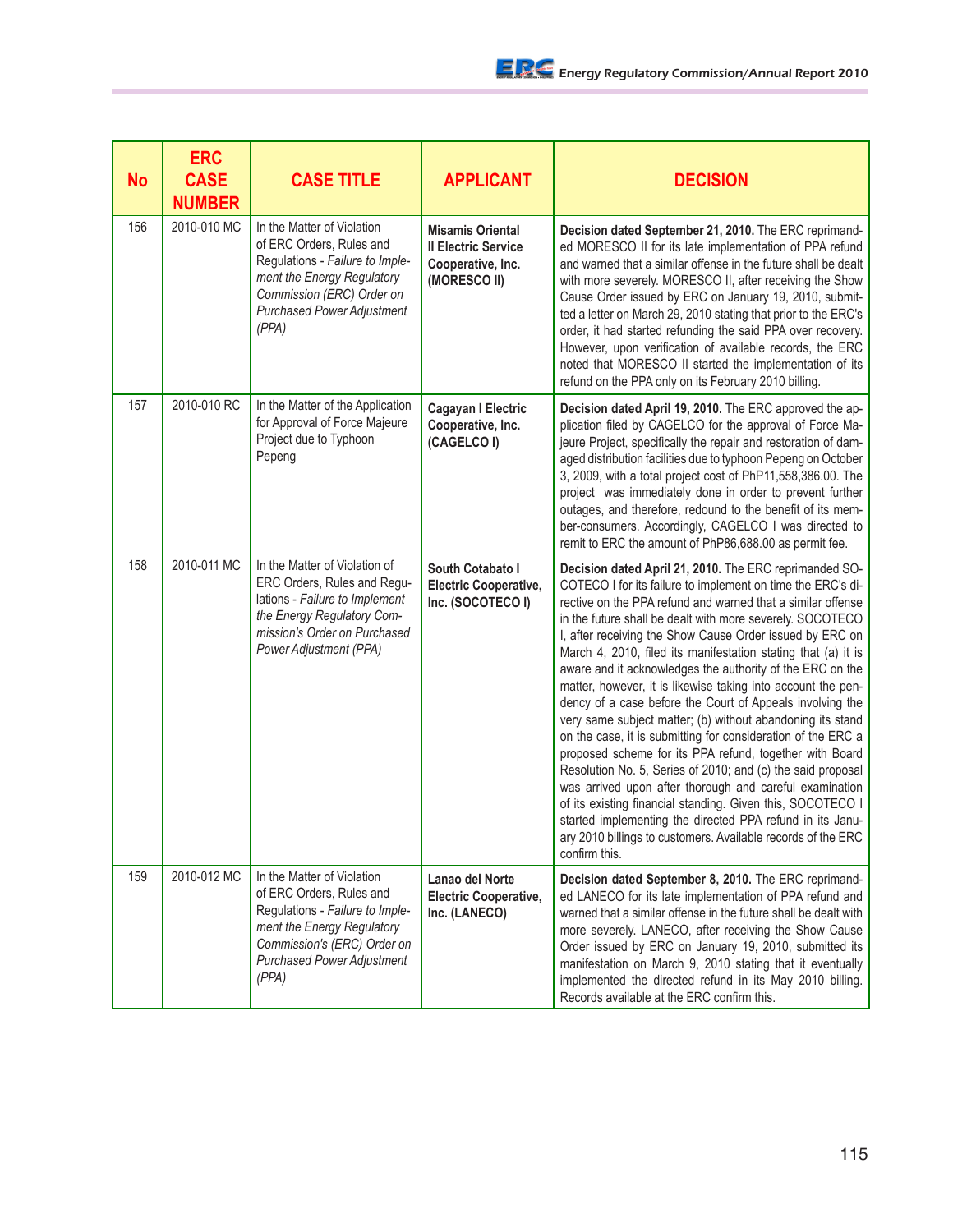| <b>No</b> | <b>ERC</b><br><b>CASE</b><br><b>NUMBER</b> | <b>CASE TITLE</b>                                                                                                                                                                                                                                       | <b>APPLICANT</b>                                                                                            | <b>DECISION</b>                                                                                                                                                                                                                                                                                                                                                                                                                                                                                                                                                                                                                                                                                                                                                                                                                         |
|-----------|--------------------------------------------|---------------------------------------------------------------------------------------------------------------------------------------------------------------------------------------------------------------------------------------------------------|-------------------------------------------------------------------------------------------------------------|-----------------------------------------------------------------------------------------------------------------------------------------------------------------------------------------------------------------------------------------------------------------------------------------------------------------------------------------------------------------------------------------------------------------------------------------------------------------------------------------------------------------------------------------------------------------------------------------------------------------------------------------------------------------------------------------------------------------------------------------------------------------------------------------------------------------------------------------|
| 160       | 2010-014 MC                                | In the Matter of Violation<br>of ERC Orders, Rules and<br>Regulations - Implementing the<br>New Distribution, Supply and<br>Metering Rates Ahead of the<br><b>Effectivity Date of the Decision</b>                                                      | <b>Iligan Light and</b><br>Power, Inc. (ILPI)                                                               | Decision dated September 30, 2010. The ERC exoner-<br>ated ILPI from any administrative liability for implementing<br>the new distribution, supply and metering rates earlier than<br>the prescribed date in the ERC's Decision on ERC Case No.<br>2009-009 RC. ILPI submitted its explanation on March 5,<br>2010 stating that it implemented the approved rates starting<br>on the billing date May 1, 2009. The implementation was<br>based on the elapsed time between two succeeding meter<br>readings which, as a general rule for rate adjustments, are<br>implemented on a billing cycle basis. ILPI also claimed that<br>such practice is supported by Sections 3.5.1 and 3.5.6 of<br>the Distribution Services and Open Access Rules (DSOAR)<br>and Article 2(h) of the Magna Carta for Residential Electricity<br>Consumers. |
| 161       | 2010-014 RC                                | In the Matter of the Application<br>for Approval of the Ancillary<br>Services Procurement Agree-<br>ment (ASPA) Between the<br>National Grid Corporation of<br>the Philippines and the Therma<br>Marine, Inc., with Prayer for<br>Provisional Authority | <b>National Grid</b><br>Corporation of the<br><b>Philippines (NGCP)</b><br>and Therma Marine,<br>Inc. (TMI) | Decision dated October 4, 2010. The ERC approved, with<br>modifications and conditions, the application filed by NGCP,<br>and TMI for approval of the ASPA. The ERC approved the<br>following (in PhP/kW/hour): Capacity Fee of 0.43192, Fixed<br>O&M Fee of 0.32524, and Energy Fee of 0.14891, with to-<br>tal applicable fee of 0.90607. Moreover, the ERC provides<br>that the rate to be paid by NGCP as ancillary service cost<br>should be passed on to its customers in accordance with<br>the approved Ancillary Services-Cost Recovery Mechanism<br>(AS-CRM). The ERC, however, denied the proposed rates<br>for the capacity dispatch beyond the contracted capacity.<br>Instead, the charge should be equal to the rates applicable<br>within the contracted capacity.                                                      |
| 162       | 2010-015 MC                                | In the Matter of Violation<br>of ERC Orders, Rules and<br>Regulations - Violation of Sec-<br>tion 3.2.3.4 of the Philippine<br>Grid Code (PGC), Amendment<br>No. 1                                                                                      | <b>National Grid</b><br>Corporation of the<br><b>Philippines (NGCP)</b>                                     | Decision dated July 8, 2010. The ERC, after finding it just<br>and reasonable, accepted and approved the 50% settlement<br>offer of NGCP of the total amount of imposable penalty for<br>violation of Section 3.2.3.4 of the PGC, Amendment No. 1,<br>with an equivalent amount of PhP50,000.00. NGCP was di-<br>rected to remit the above-mentioned amount within 15 days<br>from receipt of the Decision.                                                                                                                                                                                                                                                                                                                                                                                                                             |
| 163       | 2010-016 RC                                | In the Matter of the Applica-<br>tion for Authority to Implement<br>2010 Major Capital Projects,<br>with Prayer for Provisional<br>Authority (PA)                                                                                                       | <b>Angeles Electric</b><br><b>Corporation (AEC)</b>                                                         | Decision dated May 24, 2010. The ERC approved the ap-<br>plication filed by AEC for authority to implement the 2010<br>Major Capital Project, specifically the design and construc-<br>tion of Electric Power Distribution System (EPDS), with a<br>total project cost of PhP20,341,706.75. However, the ERC<br>denied the procurement and installation of Automatic Volt-<br>age Regulators (AVRs) at the Angeles Ice Plant and Mar-<br>quee Mall since it is more prudent to let NGCP address the<br>problem of voltage imbalance in those areas. The approved<br>project aims to provide adequate, safe, efficient and reliable<br>electric service to new customers. Accordingly, AEC was<br>directed to remit to ERC the amount of PhP152,563.00 as<br>permit fee.                                                                 |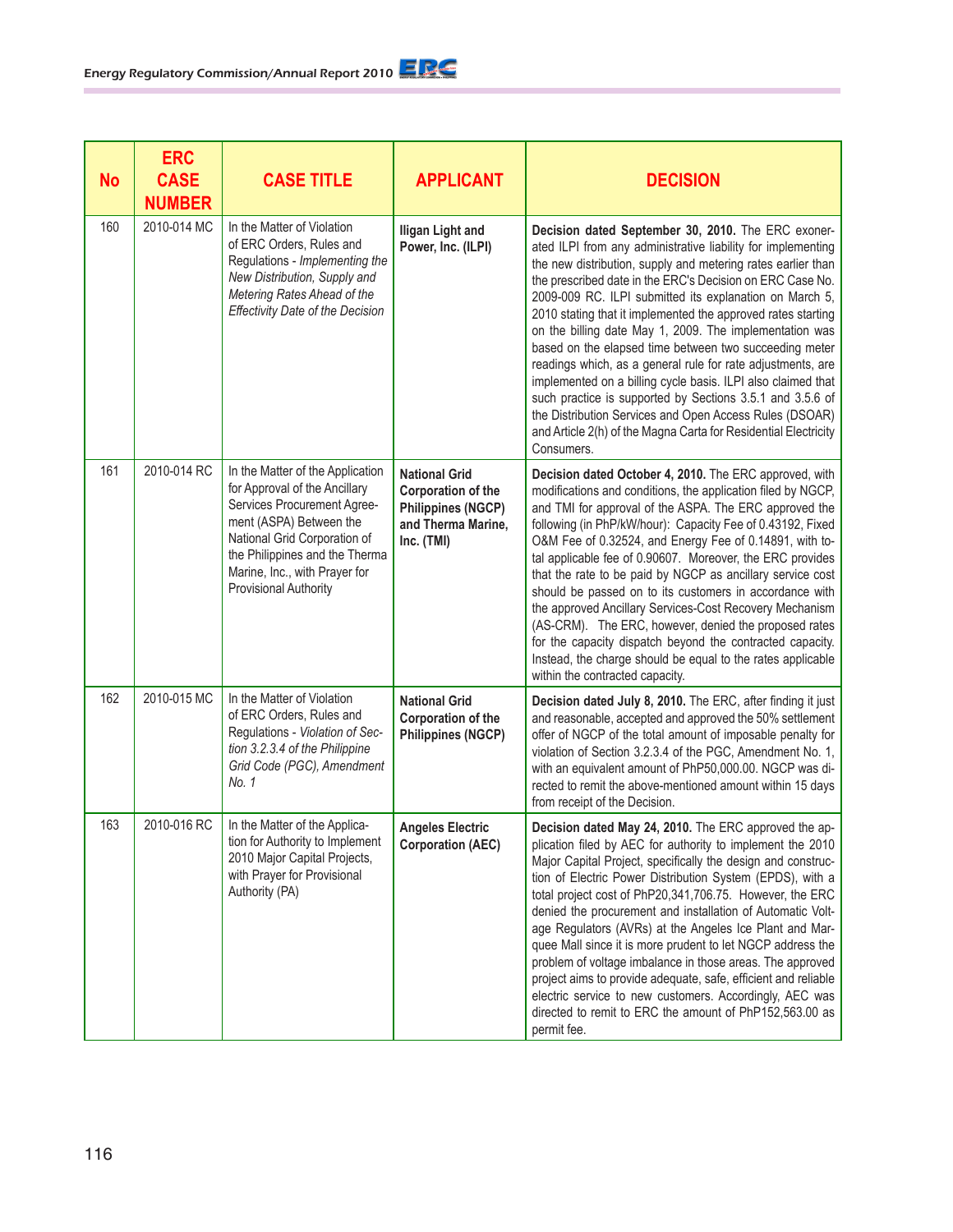| <b>No</b> | <b>ERC</b><br><b>CASE</b><br><b>NUMBER</b> | <b>CASE TITLE</b>                                                                                                                                                                                                                                                                                                                                                            | <b>APPLICANT</b>                                                       | <b>DECISION</b>                                                                                                                                                                                                                                                                                                                                                                                                                                                                                                                                                                                                                                                                                                                        |
|-----------|--------------------------------------------|------------------------------------------------------------------------------------------------------------------------------------------------------------------------------------------------------------------------------------------------------------------------------------------------------------------------------------------------------------------------------|------------------------------------------------------------------------|----------------------------------------------------------------------------------------------------------------------------------------------------------------------------------------------------------------------------------------------------------------------------------------------------------------------------------------------------------------------------------------------------------------------------------------------------------------------------------------------------------------------------------------------------------------------------------------------------------------------------------------------------------------------------------------------------------------------------------------|
| 164       | 2010-023 MC                                | In the Matter of Violation of<br>ERC Orders, Rules and Regu-<br>lations - Implementing Capital<br>Project Without Prior Approval<br>from the Commission                                                                                                                                                                                                                      | <b>Central Negros</b><br><b>Electric Cooperative,</b><br>Inc. (CENECO) | Decision dated October 8, 2010. The ERC, after finding it<br>just and reasonable, accepted and approved the 50% set-<br>tlement offer of CENECO for the total imposable penalty for<br>implementing capital project without prior approval from the<br>ERC, with an equivalent amount of PhP147,950.00. CENE-<br>CO was directed to remit the above-mentioned amount<br>within 15 days from receipt of Decision.                                                                                                                                                                                                                                                                                                                       |
| 165       | 2010-023 RC                                | In the Matter of the Applica-<br>tion for the Recovery of the<br>Actual Fuel and Lubricant<br>Costs Incurred for the Period<br>2004-2010, and for Automatic<br>Recovery of Fuel and Lubri-<br>cant Costs, with Prayer for<br>Provisional Authority (PA)                                                                                                                      | <b>Cotabato Light and</b><br>Power Company, Inc.<br>(CLPC)             | Decision dated July 19, 2010. The ERC approved, with<br>modification, the application filed by CLPC for the recovery<br>of the actual fuel and lubricant costs incurred for the period<br>2004-2010, and for automatic recovery of fuel and lubri-<br>cant costs. CLPC was authorized to recover the amount<br>of PhP22,181,728.02 equivalent to PhP0.0298/kWh until its<br>full recovery. The ERC, however, denied CLPC's proposed<br>recovery of carrying charges amounting to PhP4,403,856.41<br>for being filed after the lapse of unreasonable period. Moreo-<br>ver, the ERC denied CLPC's proposed formula for the au-<br>tomatic recovery of future fuel and lubricant costs to avoid<br>confusion with the AGRA confirmation. |
| 166       | 2010-024 RC                                | In the Matter of the Application<br>for Approval of: A) Maximum<br>Average Price (MAP) for the<br>4th Regulatory Year of the 2nd<br>Regulatory Period (MAP 2011)                                                                                                                                                                                                             | <b>Cagayan Electric</b><br><b>Power and Light</b><br>Company (CEPALCO) | Decision dated June 7, 2010. The ERC approved, with<br>modification, the application of CEPALCO for approval<br>of a MAP for the 4th Regulatory Year of the 2nd Regula-<br>tory Period (MAP 2011). The ERC directed CEPALCO to<br>adopt a revised X-factor of -4.75% and a smoothed MAP<br>for the 2nd Regulatory Period as provided in the Decision.<br>Moreover, CEPALCO was directed to adopt the MAP2011 of<br>PhP1.5705/kWh, limited by the Side Constraints and S Fac-<br>tor of PhP0.1223/kWh, and implement its approved Distribu-<br>tion, Supply and Metering Charges detailed in the Decision,<br>effective July 1 2010.                                                                                                    |
| 167       | 2010-025 RC                                | In the Matter of the Application<br>for Approval of the Transla-<br>tion into Distribution Rates of<br>Different Customer Classes<br>for the Fourth Regulatory Year<br>of the ERC-Approved Annual<br>Revenue Requirement (ARR)<br>for Dagupan Electric Corpora-<br>tion (DECORP) under the<br>Performance Based Regula-<br>tion (PBR) for the Regulatory<br>Period 2007-2011 | Dagupan Elec-<br>tric Corporation<br>(DECORP)                          | Decision dated June 15, 2010. The ERC approved, with<br>modification, the application filed by DECORP for approval of<br>the translation into distribution rates of its different customer<br>classes for the fourth regulatory year of the ERC-approved<br>ARR under the PBR for the Regulatory Period 2007-2011.<br>DECORP was directed to implement, starting July 1, 2010,<br>its approved Distribution, Supply and Metering Charges as<br>provided in the Decision.                                                                                                                                                                                                                                                               |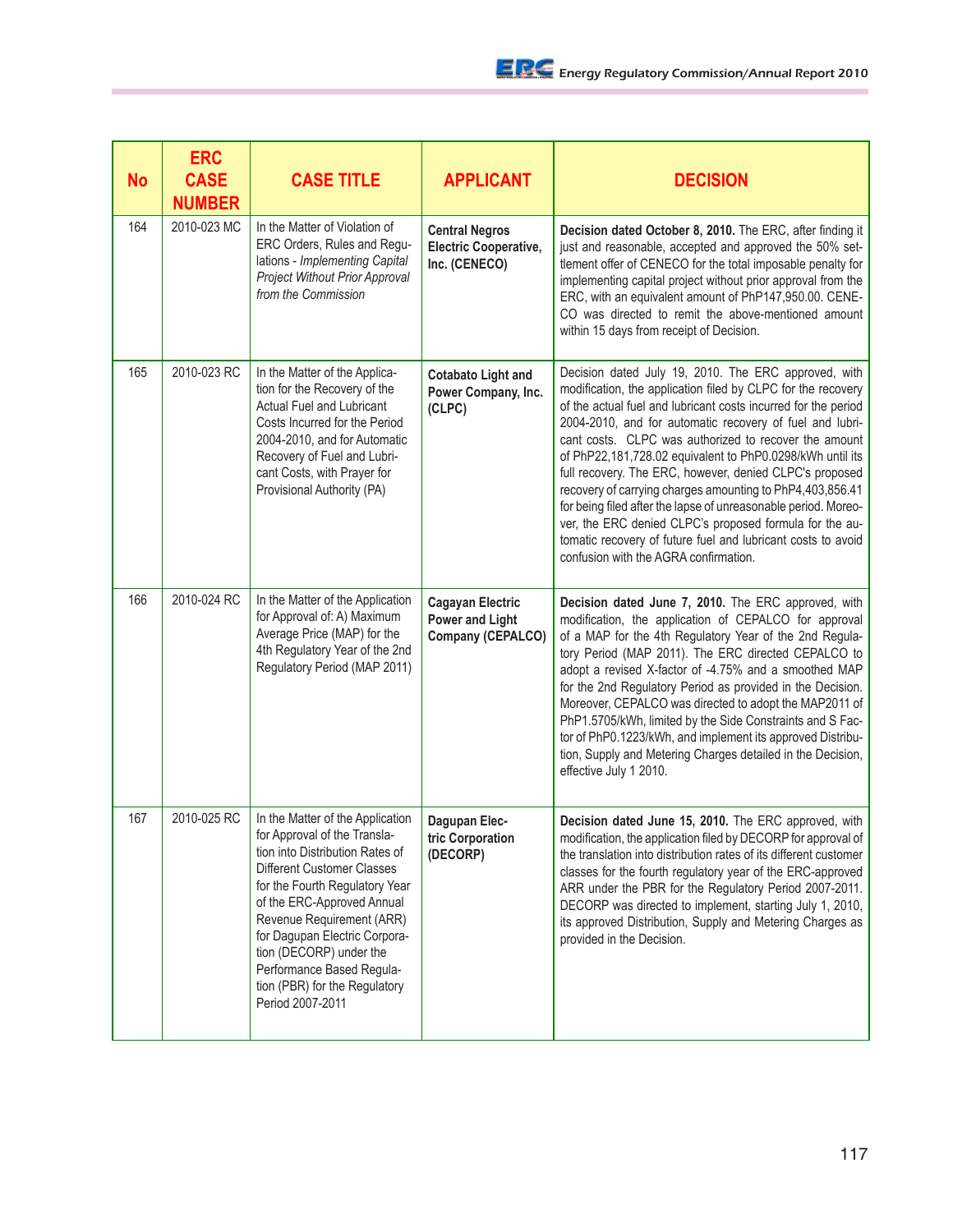| <b>No</b> | <b>ERC</b><br><b>CASE</b><br><b>NUMBER</b> | <b>CASE TITLE</b>                                                                                                                                                                                                                                                                                                                                                                                                                                                                                                                                                                                                                                                                                                                                                | <b>APPLICANT</b>                                                               | <b>DECISION</b>                                                                                                                                                                                                                                                                                                                                                                                                                                                                                                                                                                                                                                                                                                                                                                                                                                                                                                                                                                                                                                                                                                                                                        |
|-----------|--------------------------------------------|------------------------------------------------------------------------------------------------------------------------------------------------------------------------------------------------------------------------------------------------------------------------------------------------------------------------------------------------------------------------------------------------------------------------------------------------------------------------------------------------------------------------------------------------------------------------------------------------------------------------------------------------------------------------------------------------------------------------------------------------------------------|--------------------------------------------------------------------------------|------------------------------------------------------------------------------------------------------------------------------------------------------------------------------------------------------------------------------------------------------------------------------------------------------------------------------------------------------------------------------------------------------------------------------------------------------------------------------------------------------------------------------------------------------------------------------------------------------------------------------------------------------------------------------------------------------------------------------------------------------------------------------------------------------------------------------------------------------------------------------------------------------------------------------------------------------------------------------------------------------------------------------------------------------------------------------------------------------------------------------------------------------------------------|
| 168       | 2010-029 MC                                | In the Matter of the Application<br>for the Issuance of Certificate<br>of Public Convenience and<br>Necessity (CPCN) Predicated<br>on Republic Act 9967 Valid<br>until February 6, 2035.                                                                                                                                                                                                                                                                                                                                                                                                                                                                                                                                                                         | San Fernando<br><b>Electric Light and</b><br>Power Company, Inc.<br>(SFELAPCO) | Decision dated August 31, 2010. The ERC approved the<br>application filed by SFELAPCO for the issuance of a CPCN<br>effective March 24, 2010 to March 23, 2035, to coincide with<br>its approved congressional franchise. It has already been<br>established that SFELAPCO has the expertise and resourc-<br>es to adequately and reliably serve the present and future<br>electrical power needs of its customers. The evaluation of<br>the records showed that the approval of the application will<br>redound to the benefit of SFELAPCO's consumers in terms<br>of continuous, reliable and efficient electric service.                                                                                                                                                                                                                                                                                                                                                                                                                                                                                                                                            |
| 169       | 2010-029 RC                                | "In the Matter of the Application<br>for Approval of the Transla-<br>tion into Distribution Rates of<br><b>Different Customer Classes</b><br>for the First Regulatory Year<br>of the ERC-Approved Annual<br>Revenue Requirement (ARR)<br>for Tarlac Electric, Incorporated<br>(TEI) under the Performance<br>Based Regulation (PBR) for<br>the Regulatory Period 2010-<br>2014<br>In the Matter of the Application<br>for Approval of the Transla-<br>tion into Distribution Rates of<br><b>Different Customer Classes</b><br>for the First Regulatory Year<br>of the ERC-Approved Annual<br>Revenue Requirement (ARR)<br>for Tarlac Electric, Incorporated<br>(TEI) under the Performance<br>Based Regulation (PBR) for<br>the Regulatory Period 2011-<br>2014" | Tarlac Electric, Inc.<br>(TEI)                                                 | Decision dated June 15, 2010. The ERC approved, with<br>modification, the application filed by TEI for approval of the<br>translation into distribution rates of its different customer<br>classes for the first regulatory year of the ERC-approved<br>ARR under the PBR for the Regulatory Period 2010-2014.<br>TEI was directed to implement, starting July 1, 2010, its ap-<br>proved Distribution, Supply and Metering Charges, with an<br>average total rate of PhP1.2492/kWh. TEI was further direct-<br>ed to implement the new lifeline structure, where Residen-<br>tial consumers consuming 0-20 kWh per month will enjoy<br>a 100% discount in their rates, those consuming between<br>21kWh - 25kWh will enjoy 50% discount, those consuming<br>between 21kWh - 25kWh will enjoy 50% discount, those con-<br>suming between 26kWh - 30kWh will enjoy 45% discount,<br>those consuming between 31kWh - 35kWh will enjoy 40%<br>discount, those consuming between 36kWh - 40kWh will<br>enjoy 35% discount and those consuming between 41kWh -<br>45kWh will enjoy 30% discount. Subsidy rate to non-lifeline<br>customers was set by ERC at PhP0.0780/kWh. |
| 170       | 2010-030 RC                                | In the Matter of the Application<br>for Approval of the Transla-<br>tion into Distribution Rates of<br>Different Customer Classes for<br>the Maximum Average Price<br>(MAP) for the First Year of the<br>Second Regulatory Period of<br>the ERC-Approved Annual<br>Revenue Requirement (ARR)<br>for Cabanatuan Electric Cor-<br>poration (CELCOR) under the<br>Performance Based Regula-<br>tion (PBR) for the Regulatory<br>Period 2011-2014, with Prayer<br>for Provisional Authority                                                                                                                                                                                                                                                                          | <b>Cabanatuan Electric</b><br>Corporation<br>(CELCOR)                          | Decision dated June 15, 2010. The ERC approved, with<br>modification, the application filed by CELCOR for approval<br>of the translation into distribution rates of its different cus-<br>tomer classes for the MAP for the First Year of the Second<br>Regulatory Period of the ERC-Approved ARR for CELCOR<br>under the PBR for the Regulatory Period 2011-2014. CEL-<br>COR was directed to implement, starting July 1, 2010, its<br>approved Distribution, Supply and Metering Charges, with<br>an average total rate of PhP1.4275/kWh. CELCOR was fur-<br>ther directed to implement the new lifeline structure, where<br>Residential consumers consuming 0-20 kWh per month will<br>enjoy a 100% discount in their rates, those consuming be-<br>tween 21kWh - 30kWh will enjoy 30% discount, those con-<br>suming between 31kWh - 40kWh will enjoy 20% discount,<br>those consuming between 41kWh - 50kWh will enjoy 10%                                                                                                                                                                                                                                        |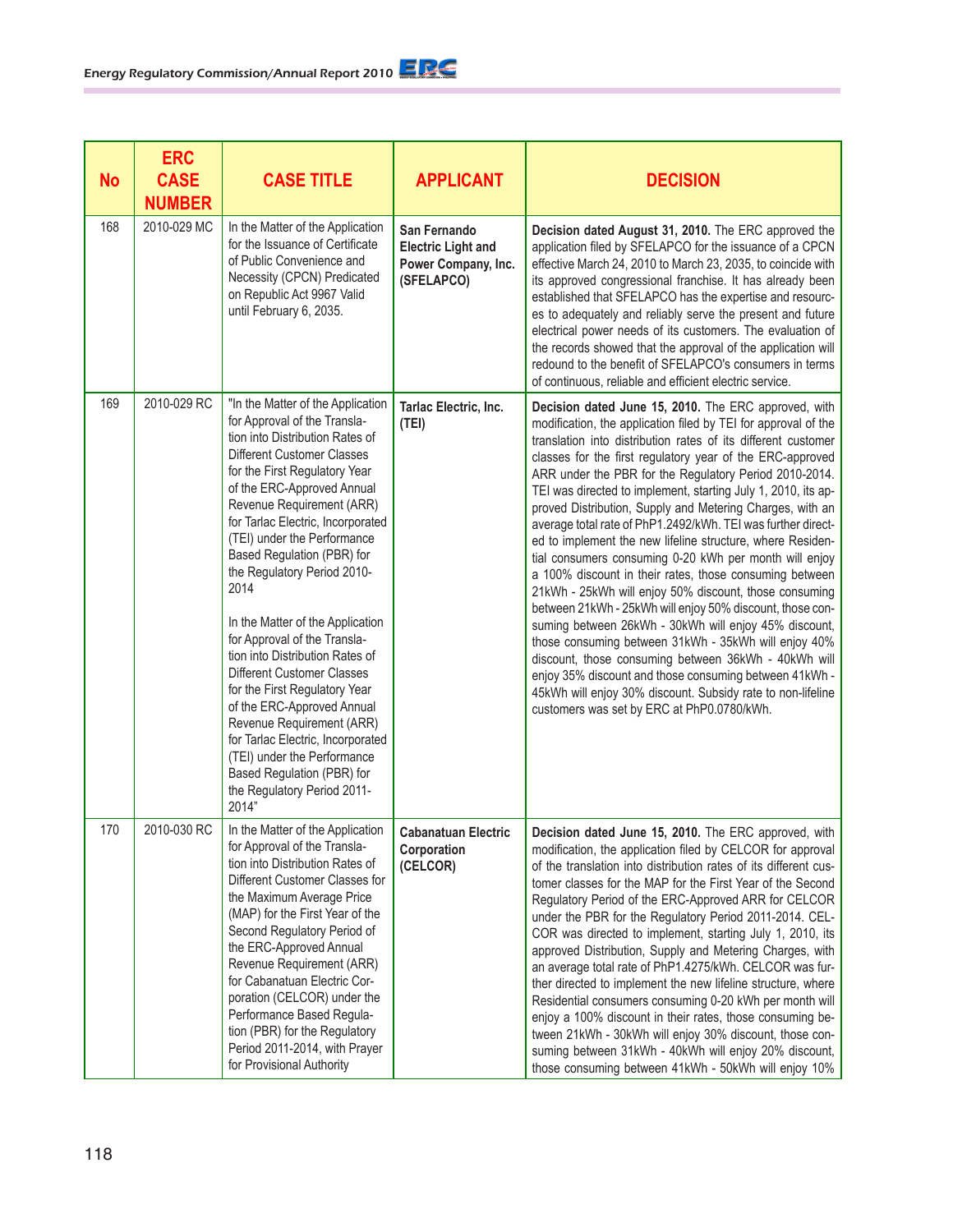| <b>No</b> | <b>ERC</b><br><b>CASE</b><br><b>NUMBER</b> | <b>CASE TITLE</b>                                                                                                                                                                                                                                                                                                                                                              | <b>APPLICANT</b>                                                                       | <b>DECISION</b>                                                                                                                                                                                                                                                                                                                                                                                                                                                                                                                                                                                                                                                                                                                                                                                                                                                                                                                                                                                                                                                                                                                                                     |
|-----------|--------------------------------------------|--------------------------------------------------------------------------------------------------------------------------------------------------------------------------------------------------------------------------------------------------------------------------------------------------------------------------------------------------------------------------------|----------------------------------------------------------------------------------------|---------------------------------------------------------------------------------------------------------------------------------------------------------------------------------------------------------------------------------------------------------------------------------------------------------------------------------------------------------------------------------------------------------------------------------------------------------------------------------------------------------------------------------------------------------------------------------------------------------------------------------------------------------------------------------------------------------------------------------------------------------------------------------------------------------------------------------------------------------------------------------------------------------------------------------------------------------------------------------------------------------------------------------------------------------------------------------------------------------------------------------------------------------------------|
|           |                                            |                                                                                                                                                                                                                                                                                                                                                                                |                                                                                        | discount, those consuming between 51kWh - 60kWh will<br>enjoy 10% discount, those consuming between 61kWh -<br>75kWh will enjoy 5% discount. Subsidy rate to non-lifeline<br>customers was set by ERC at PhP0.0889/kWh.                                                                                                                                                                                                                                                                                                                                                                                                                                                                                                                                                                                                                                                                                                                                                                                                                                                                                                                                             |
| 171       | 2010-031 RC                                | In the Matter of the Application<br>for Approval of the Transla-<br>tion into Distribution Rates of<br>Different Customer Classes<br>for the First Regulatory Year<br>of the ERC-Approved Annual<br>Revenue Requirement (ARR)<br>for La Union Electric Company<br>(LUECO) under the Perform-<br>ance Based Regulation (PBR)<br>for the Regulatory Period<br>2010-2014          | La Union Electric<br>Company (LUECO)                                                   | Decision dated June 15, 2010. The ERC approved, with<br>modification, the application filed by LUECO for approval of<br>the translation into distribution rates of its different customer<br>classes for the Maximum Average Price (MAP) for the First<br>Year of the Second Regulatory Period of the ERC-Approved<br>ARR under the PBR for the Regulatory Period 2011-2014.<br>LUECO was directed to implement, starting July 1, 2010, its<br>approved Distribution, Supply and Metering Charges, with<br>an average total rate of PhP1.2326/kWh. LUECO was fur-<br>ther directed to implement the new lifeline structure, where<br>Residential consumers consuming 0-20 kWh per month will<br>enjoy a 100% discount in their rates, those consuming be-<br>tween 21kWh - 25kWh will enjoy 50% discount, those con-<br>suming between 26kWh - 35kWh will enjoy 40% discount,<br>those consuming between 46kWh - 55kWh will enjoy 20%<br>discount, those consuming between 56kWh - 65kWh will<br>enjoy10% discount, and those consuming between 66kWh<br>- 70kWh will enjoy 5% discount. Subsidy rate to non-lifeline<br>customers was set by ERC at PhP0.0654/kWh. |
| 172       | 2010-033 MC                                | In the Matter of the Application<br>for Approval of the Statement<br>of Compliance (SoC) and<br>Compliance Plan (CP) to the<br>Philippine Grid Code (PGC)<br>and the Philippine Distribution<br>Code (PDC) Pursuant to the<br>Provisions of R.A. 9136                                                                                                                          | Nueva Ecija II - Area 1<br><b>Electric</b><br>Cooperative, Inc.<br>(NEECO II - AREA 1) | Decision dated November 15, 2010. Six (6) out of twenty-<br>one (21) standards of the PGC and sixteen (16) out of thirty-<br>six (36) standards of the PDC were fully complied with by<br>NEECO II - Area 1. All other standards which NEECO II - Area<br>1 failed to comply with were provided with Compliance Plans<br>which were in accordance with the prescribed standards of<br>the PGC and PDC, and were therefore, approved. CPs re-<br>quiring Capital Expenditure estimated at PhP38,047,964.60<br>was approved by the ERC. NEECO II - Area 1 was further<br>directed to observe transparency in contracting and procur-<br>ing its requirements, assets and services in accordance with<br>the Guidelines to Govern the Submission, Evaluation, and<br>Approval of Electric Capital Projects (ECPs) promulgated by<br>the ERC on March 8, 2006.                                                                                                                                                                                                                                                                                                          |
| 173       | 2010-036 RC                                | In the Matter of the Application<br>for Approval of the Transla-<br>tion into Distribution Rates of<br>Different Customer Classes<br>for the First Regulatory Year<br>of the ERC-Approved Annual<br>Revenue Requirement (ARR)<br>for Davao Light and Power<br>Company, Inc. (DLPC) under<br>the Performance Based Regu-<br>lation (PBR) for the Regulatory<br>Period 2010-2014 | Davao Light and<br>Power Company, Inc.<br>(DLPC)                                       | Decision dated June 15, 2010. The ERC approved, with<br>modification, the application filed by DLPC for approval of<br>the translation into distribution rates of its different customer<br>classes for the first regulatory year of the ERC-approved<br>ARR under the PBR for the Regulatory Period 2010-2014.<br>DLPC was directed to implement, starting July 1, 2010, its<br>approved Distribution, Supply and Metering Charges, with<br>an average total rate of PhP1.1633/kWh. DLPC was fur<br>ther directed to implement the new lifeline structure, where<br>Residential consumers consuming 0-20 kWh per month<br>will enjoy a 100% discount in their rates, those consuming<br>21kWh-35kWh will enjoy 50%discount, those consuming                                                                                                                                                                                                                                                                                                                                                                                                                        |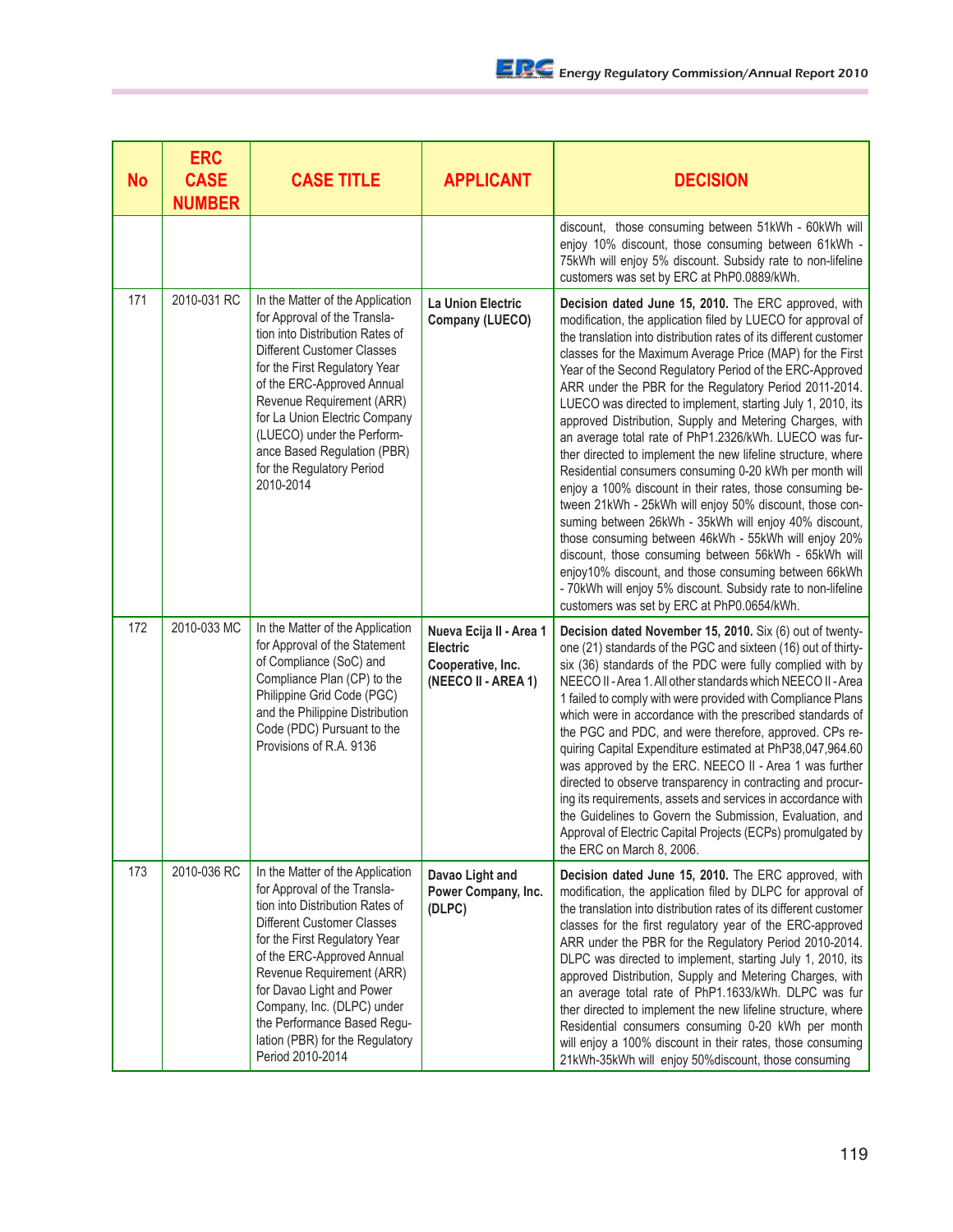| No  | <b>ERC</b><br><b>CASE</b><br><b>NUMBER</b> | <b>CASE TITLE</b>                                                                                                                                                                                                                                                                                                                                                                           | <b>APPLICANT</b>                                                  | <b>DECISION</b>                                                                                                                                                                                                                                                                                                                                                                                                                                                                                                                                                                                                                                                                                                                                                                                                                                                                            |
|-----|--------------------------------------------|---------------------------------------------------------------------------------------------------------------------------------------------------------------------------------------------------------------------------------------------------------------------------------------------------------------------------------------------------------------------------------------------|-------------------------------------------------------------------|--------------------------------------------------------------------------------------------------------------------------------------------------------------------------------------------------------------------------------------------------------------------------------------------------------------------------------------------------------------------------------------------------------------------------------------------------------------------------------------------------------------------------------------------------------------------------------------------------------------------------------------------------------------------------------------------------------------------------------------------------------------------------------------------------------------------------------------------------------------------------------------------|
|     |                                            |                                                                                                                                                                                                                                                                                                                                                                                             |                                                                   | 46kWh-50kWh will enjoy 35%discount, those consuming<br>51kWh-55kWh will enjoy 30% discount, those consuming<br>56kWh-60kWh will enjoy 25% discount, those consuming<br>61Wh-70kWh will enjoy 20%discount, those consuming<br>71kWh-80kWh will enjoy 15%discount, those consuming<br>81kWh-90kWh will enjoy 10% discount, those consuming<br>91kWh-100kWh will enjoy 5% discount. Subsidy rate to non-<br>lifeline customers was set by ERC at PhP0.0752/kWh.                                                                                                                                                                                                                                                                                                                                                                                                                               |
| 174 | 2010-040 MC                                | In the Matter of the Petition for<br>the Approval of Direct Connec-<br>tion with the National Power<br>Corporation (NPC) and the Na-<br>tional Transmission Corpora-<br>tion (TRANSCO), with Prayer<br>for Provisional Authority (PA)<br>and Issuance of a Temporary<br>Mandatory Order and/or a Writ<br>of Preliminary Injunction                                                          | <b>North Luzon Trion</b><br>Mall, Inc. (NLTMI)                    | Decision dated November 15, 2010. The ERC approved,<br>with modification, the petition for direct connection filed by<br>NLTMI with the NPC and TRANSCO. ERC found out that<br>the existing 13.5 kV distribution line of Isabela II Electric Co-<br>operative, Inc. (ISELCO II) is not sufficient to address the<br>power requirements of NLTMI. NLTMI requires a minimum<br>energy of not lower than 5MW per month on a 24-hrs/day<br>operation, seven (7) days a week. The available 69 kV line<br>of TRANSCO would be sufficient to serve NLTMI's power<br>requirement from ISELCO II's existing power supplier. Also,<br>ISELCO II was directed to negotiate with its existing power<br>supplier or other Independent Power Producers (IPP), if<br>necessary, for the power requirements of NLTMI.                                                                                     |
| 175 | 2010-041 RC                                | In the Matter of the Application<br>for Approval of the Transla-<br>tion into Distribution Rates of<br>Different Customer Classes for<br>the First Regulatory Year of the<br>ERC-Approved Annual Rev-<br>enue Requirement (ARR) for<br>Ibaan Electric and Engineering<br>Corporation (IEEC) under the<br>Performance Based Regula-<br>tion (PBR) for the Regulatory<br>Period 2010-2014     | <b>Ibaan Electric and</b><br>Engineering<br>Corporation<br>(IEEE) | Decision dated June 28, 2010. The ERC approved, with<br>modification, the application for approval of the translation<br>into distribution rates of different customer classes for the<br>1st Regulatory Year of the ERC-Approved ARR for IEEC un-<br>der the PBR for the Regulatory Period 2010-2014. IEEC was<br>directed to implement, starting July 1, 2010, its approved<br>Distribution, Supply and Metering Charges, with an average<br>total rate of PhP1.4614/kWh. IEEC was further directed to<br>implement the new lifeline structure, where Residential con-<br>sumers consuming 0-20 kWh per month will enjoy a 100%<br>discount in their rates, while those consuming between<br>21kWh - 100kWh will enjoy 30% discount and those con-<br>suming between 31kWh - 50kWh will enjoy 5% discount.<br>Subsidy rate to non-lifeline customers was set by ERC at<br>PhP0.1396/kWh. |
| 176 | 2010-042 RC                                | In the Matter of the Application<br>for Approval of the Transla-<br>tion into Distribution Rates of<br><b>Different Customer Classes</b><br>for the First Regulatory Year<br>of the ERC-Approved Annual<br>Revenue Requirement (ARR)<br>for Visayan Electric Company<br>(VECO) under the Perform-<br>ance Based Regulation (PBR)<br>for the Regulatory Period July<br>1, 2010-June 30, 2014 | <b>Visayan Electric</b><br>Company (VECO)                         | Decision dated June 28, 2010. The ERC approved, with<br>modification, the application filed by VECO for approval of<br>the translation into distribution rates of its different customer<br>classes for the first regulatory year of the ERC-approved<br>ARR under the PBR for the Regulatory Period July 1, 2010-<br>June 30, 2014. DLPC was directed to implement, starting<br>July 1, 2010, its approved Distribution, Supply and Meter-<br>ing Charges, with an average total rate of PhP1.1717/kWh.<br>VECO was further directed to implement the new lifeline<br>structure, where Residential consumers consuming 0-20<br>kWh per month will enjoy a 100% discount in their rates,<br>those consuming 21kWh-30kWh will enjoy 65%discount,                                                                                                                                            |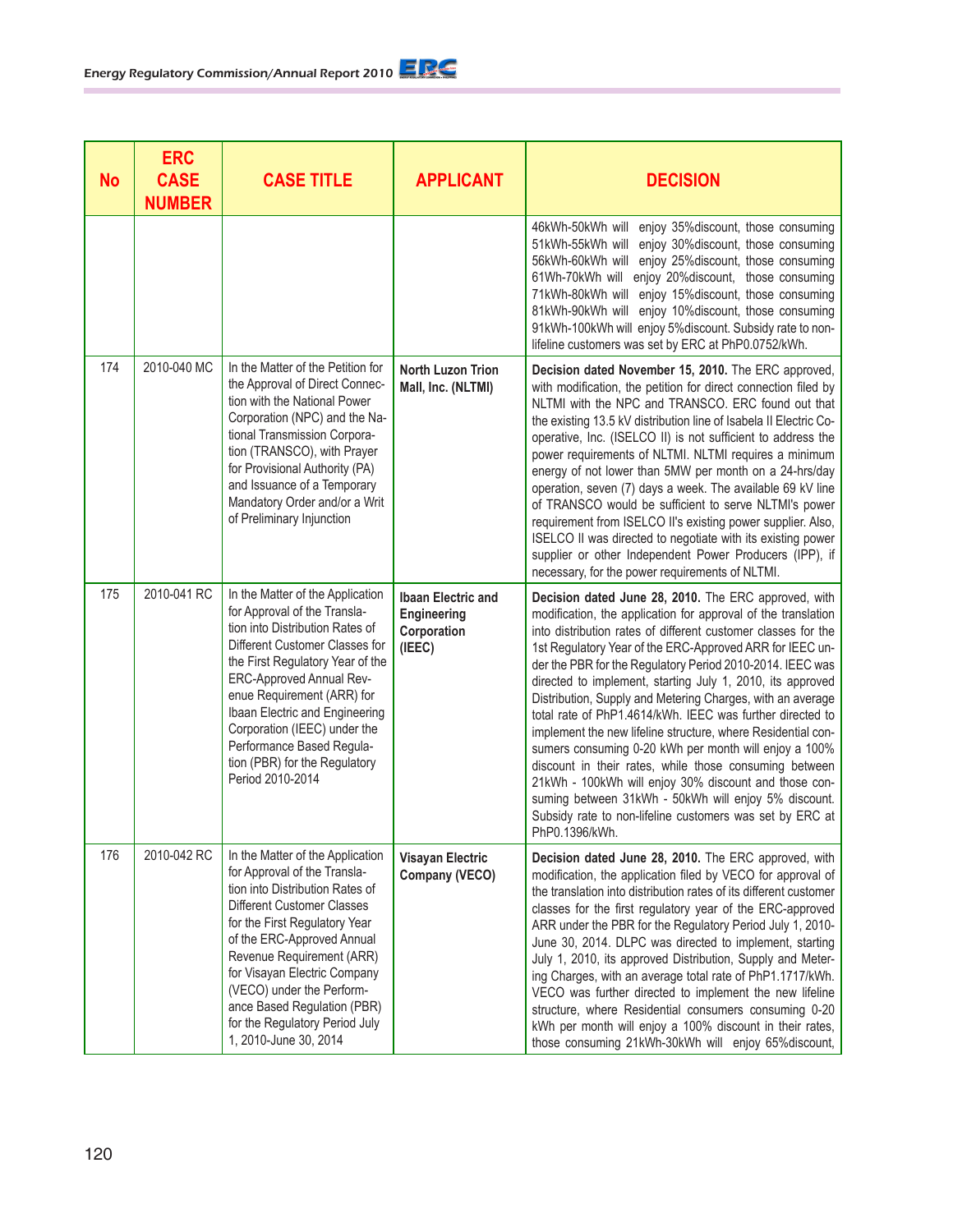| No  | <b>ERC</b><br><b>CASE</b><br><b>NUMBER</b> | <b>CASE TITLE</b>                                                                                                                                                                                                                                                                                                                  | <b>APPLICANT</b>                                       | <b>DECISION</b>                                                                                                                                                                                                                                                                                                                                                                                                                                                                                                                                                                                                                                                                                                                                                                                                                                           |
|-----|--------------------------------------------|------------------------------------------------------------------------------------------------------------------------------------------------------------------------------------------------------------------------------------------------------------------------------------------------------------------------------------|--------------------------------------------------------|-----------------------------------------------------------------------------------------------------------------------------------------------------------------------------------------------------------------------------------------------------------------------------------------------------------------------------------------------------------------------------------------------------------------------------------------------------------------------------------------------------------------------------------------------------------------------------------------------------------------------------------------------------------------------------------------------------------------------------------------------------------------------------------------------------------------------------------------------------------|
|     |                                            |                                                                                                                                                                                                                                                                                                                                    |                                                        | enjoy 50% discount,<br>those consuming 31kWh-40kWh will<br>enjoy 40% discount,<br>those consuming 41kWh-50kWh will<br>enjoy 30% discount,<br>those consuming 51kWh-60kWh will<br>those consuming 61Wh-70kWh will<br>enjoy 20% discount,<br>those consuming 71kWh-80kWh will<br>enjoy 15% discount,<br>enjoy 10% discount,<br>those consuming 81kWh-90kWh will<br>those consuming 91kWh-100kWh will<br>enjoy 5% discount.<br>Subsidy rate to non-lifeline customers was set by ERC at<br>PhP0.0886/kWh.                                                                                                                                                                                                                                                                                                                                                    |
| 177 | 2010-044 MC                                | In the Matter of the Petition for<br>the Approval of Direct Connec-<br>tion with the National Power<br>Corporation (NPC) and the Na-<br>tional Transmission Corpora-<br>tion (TRANSCO), with Prayer<br>for Provisional Authority (PA)<br>and Issuance of a Temporary<br>Mandatory Order and/or a Writ<br>of Preliminary Injunction | <b>Wan Chiong Steel</b><br>Corporation, Inc.<br>(WCSC) | Decision dated December 15, 2010. The ERC approved,<br>with modification, the petition of WCSC for direct connection<br>with the NPC and TRANSCO. ERC established that Pam-<br>panga III Electric Cooperative, Inc. (PELCO III) has no 69<br>kV sub-transmission facilities sufficient to address the power<br>requirement of WCSC. Any power interruption during WCSC<br>operation would result to serious damage to its business<br>considering the long stoppage of production and damage to<br>its equipment. Accordingly, WCSC was authorized to utilize<br>the existing transmission system of the TRANSCO located<br>in the Municipality of San Simon, Pampanga. Also, PELCO<br>III was directed to negotiate with its existing power supplier<br>or other Independent Power Producers (IPP), if necessary,<br>for the power requirements of WCSC. |
| 178 | 2010-093 RC                                | In the Matter of the Application<br>for Approval of Capital Ex-<br>penditure Project to Construct<br>a 10 MVA Substation at Carig,<br>Tuguegarao City, with Prayer<br>for Issuance of Provisional<br>Authority (PA)                                                                                                                | Cagayan I Electric<br>Cooperative, Inc.<br>(CAGELCO I) | Decision dated November 15, 2010. The ERC approved<br>the application filed by CAGELCO I for the construction<br>of the 10 MVA substation at Carig, Tuguegarao City, with<br>a total project cost of PhP41,500,000.00. The project aims<br>to address load growth and promote safety, reliability and<br>efficient distribution system. Accordingly, CAGELCO I was<br>directed to remit to ERC the amount of PhP311,250,00 as<br>permit fee.                                                                                                                                                                                                                                                                                                                                                                                                              |



*Chairperson Zenaida G.Cruz-Ducut, together with Director Noel J. Salvanera of the Legal Service presides over one of the Commission hearings.*